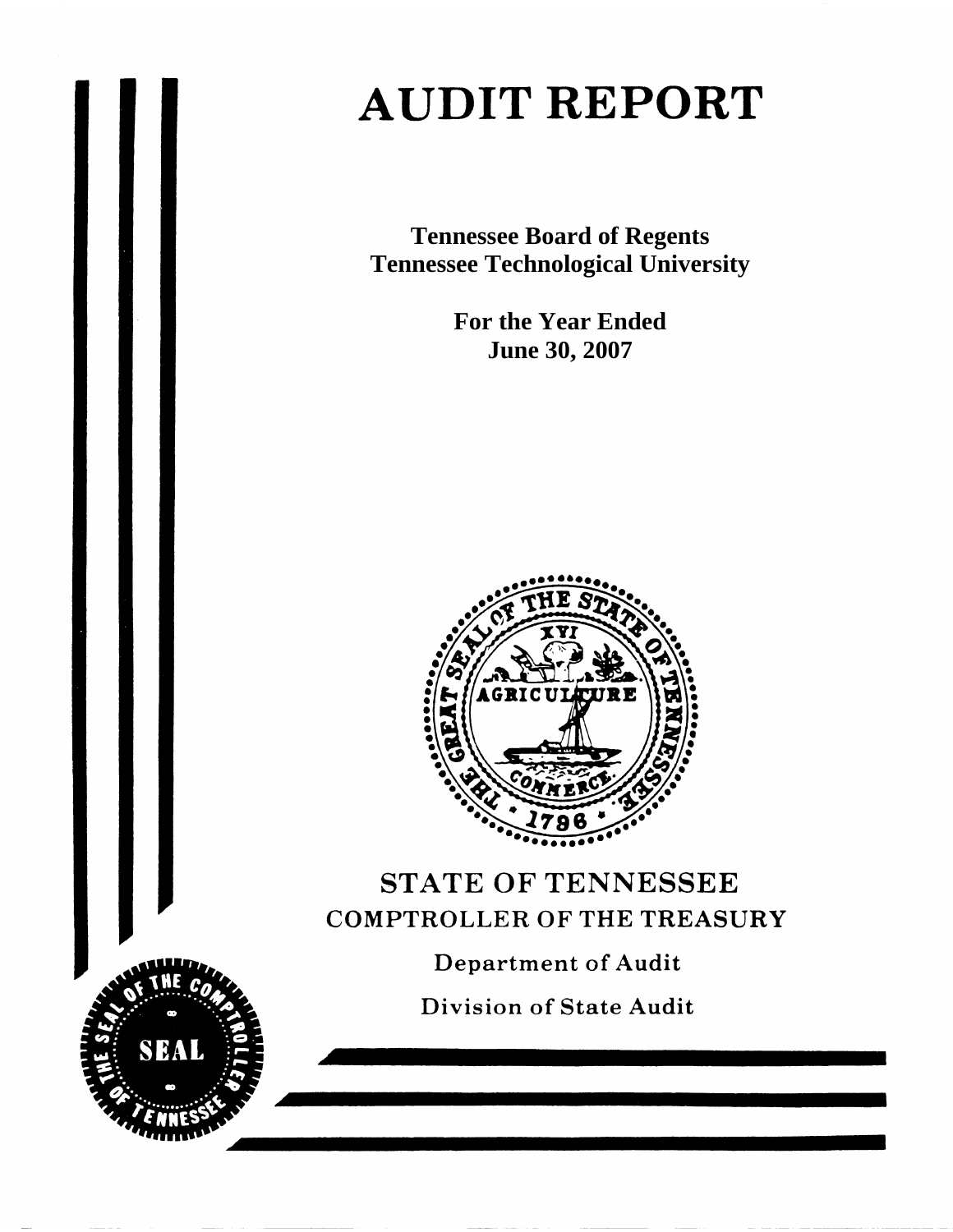## *Arthur A. Hayes, Jr., CPA, JD, CFE* **Director**

*Kandi Thomas, CPA, CFE*  Assistant Director

*Donna L. Jewell, CPA, CFE Valerie Petty, CFE*  Audit Manager **In-Charge Auditor** 

> *Benjamin V. Elliott Scott J. Hanni Seth Massa Jonathan Ward, CFE* Staff Auditors

*Gerry Boaz, CPA Amy Brack*  Technical Analyst Editor

Comptroller of the Treasury, Division of State Audit 1500 James K. Polk Building, Nashville, TN 37243-0264 (615) 401-7897

Financial/compliance audits of colleges and universities are available on-line at www.comptroller.state.tn.us/sa/reports/index.html. For more information about the Comptroller of the Treasury, please visit our website at www.comptroller.state.tn.us.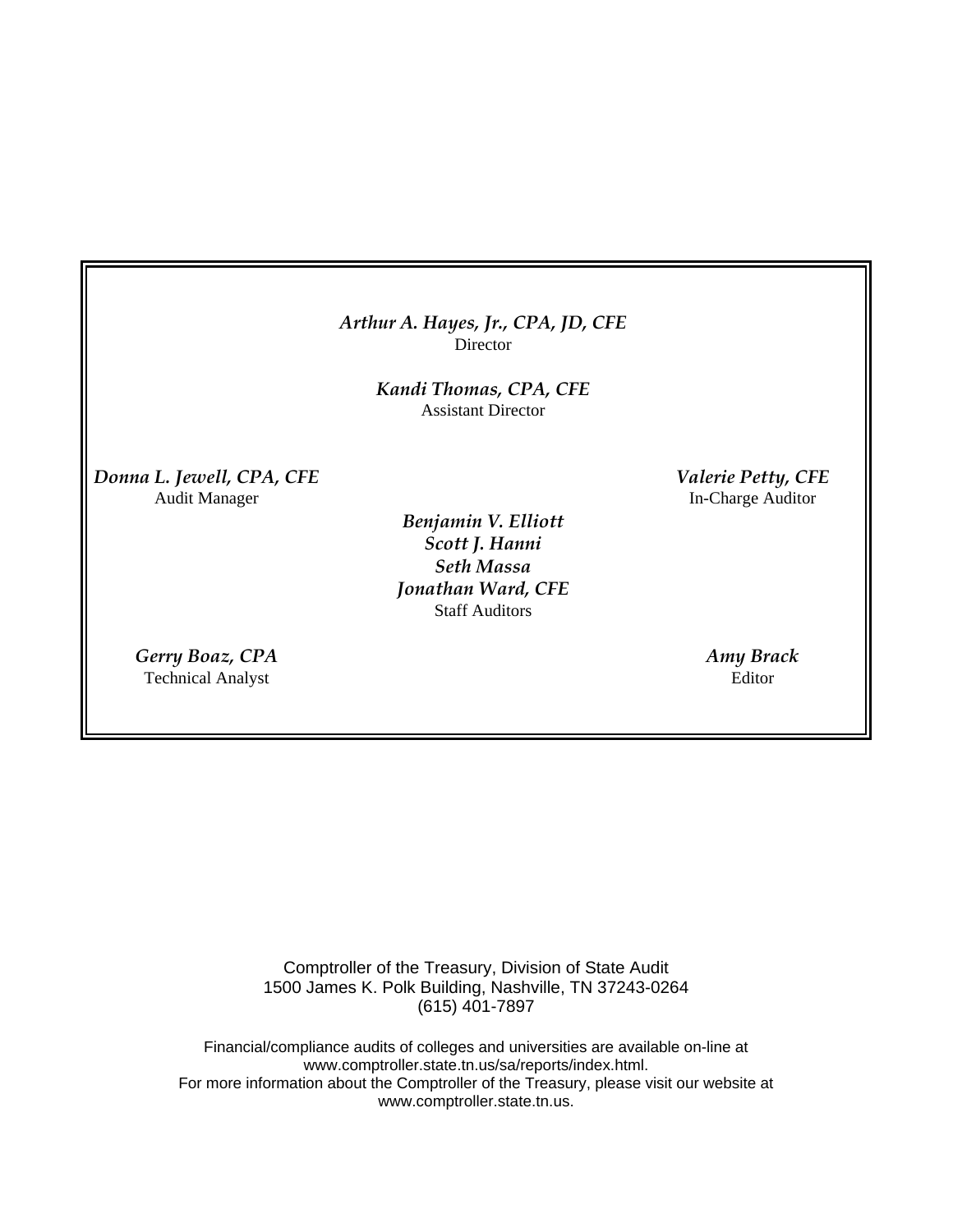

#### **STATE OF TENNESSEE**

## **COMPTROLLER OF THE TREASURY**

**State Capitol Nashville, Tennessee 37243-0260 (615) 741-2501** 

**John G. Morgan Comptroller** 

August 14, 2008

The Honorable Phil Bredesen, Governor and Members of the General Assembly State Capitol Nashville, Tennessee 37243 and The Honorable Charles W. Manning, Chancellor Tennessee Board of Regents 1415 Murfreesboro Road, Suite 350 Nashville, Tennessee 37217 and Dr. Robert R. Bell, President Tennessee Technological University Box 5007 Cookeville, Tennessee 38505

Ladies and Gentlemen:

 Transmitted herewith is the financial and compliance audit of the Tennessee Board of Regents, Tennessee Technological University, for the year ended June 30, 2007. You will note from the independent auditor's report that unqualified opinions were given on the fairness of the presentation of the financial statements.

 Consideration of internal control over financial reporting and tests of compliance disclosed certain deficiencies, which are detailed in the Results of the Audit section of this report. The university's administration has responded to the audit findings; the responses are included following each finding. The Division of State Audit will follow up the audit to examine the application of the procedures instituted because of the audit findings.

Sincerely,

du G. Morge

John G. Morgan Comptroller of the Treasury

JGM/ajm 07/114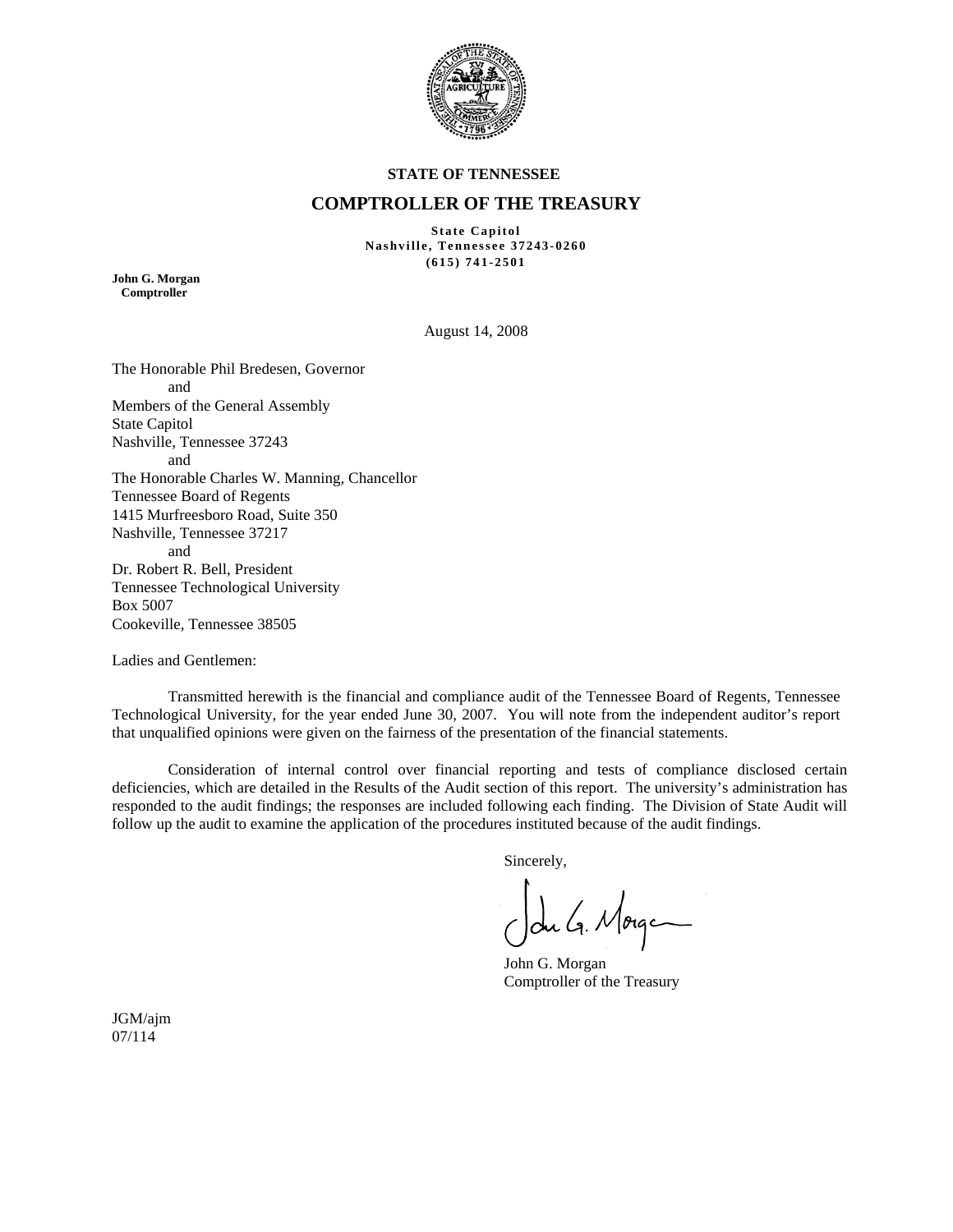State of Tennessee

# A u d i t H i g h l i g h t s

Comptroller of the Treasury Division of State Audit

Financial and Compliance Audit **Tennessee Technological University**  For the Year Ended June 30, 2007

#### **AUDIT OBJECTIVES**

\_\_\_\_\_\_\_\_

The objectives of the audit were to consider the university's internal control over financial reporting; to determine compliance with certain provisions of laws, regulations, contracts, and grant agreements; to determine the fairness of the presentation of the financial statements; and to recommend appropriate actions to correct any deficiencies.

#### **AUDIT FINDINGS**

## **INTERNAL CONTROL FINDINGS**

**The Associate Vice President for Business and Fiscal Affairs Has Not Assessed and Mitigated the Risks of Fraud or Error in Financial Reporting Resulting From Improperly Approved Journal Vouchers** 

The Associate Vice President for Business and Fiscal Affairs of the university has not established policies and procedures that require supervisors to approve journal vouchers (page 9).

**As Noted in the Prior Audit, University Management Has Not Adequately Addressed the Risk of Fraud, Waste, and Abuse Associated With Procurement Cards and Actually Weakened Existing Controls by Allowing Undocumented Exceptions to the Procurement Card Policies\***  As noted in the prior audit, management of Tennessee Technological University did not

formally document management's decision to allow exceptions to the university's *ProCard User's Manual,* which serves as the policies for university staff who are assigned procurement cards (page 10).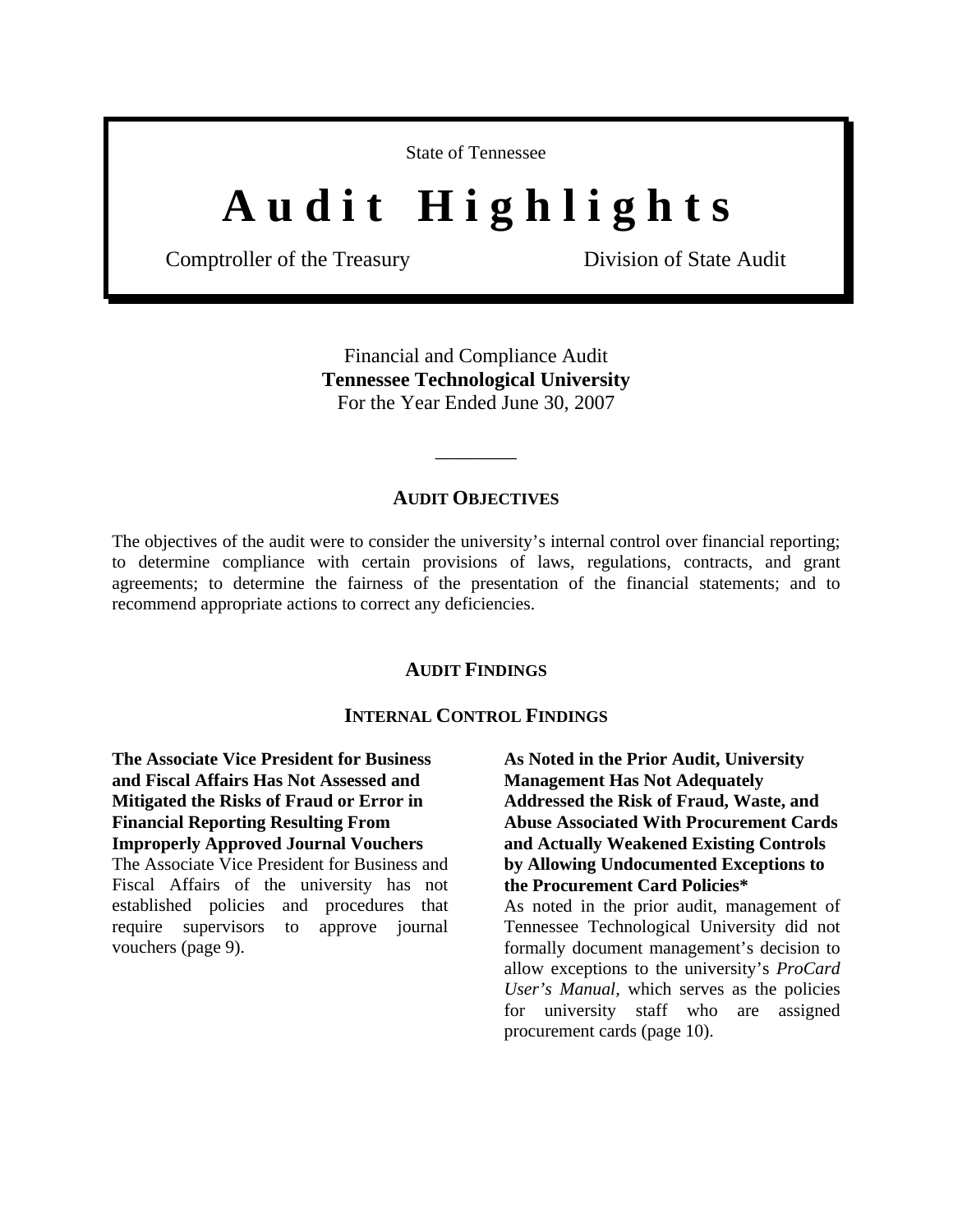#### **COMPLIANCE FINDINGS**

**Management Has Not Assessed and Mitigated the Risks Associated With Its Failure to Ensure That Faculty and Staff Charged Academic Salaries to Federal Grants in Compliance With OMB Circular A-21, Resulting in \$9,434 of Federal Questioned Costs and the Potential Loss of Future Federal Funding** 

University management has not ensured that faculty and staff working on federal research and development (R&D) grants, contracts, or cooperative agreements properly charged their academic salaries and hours worked to the federal programs in compliance with OMB Circular A-21, "Cost Principles for Educational Institutions" (page 12).

**Management Has Not Assessed and Mitigated the Risks of Federal Questioned Costs Associated With Its Failure to Produce and Maintain Documentation to Support Academic Salaries Charged to Federal Grants as Required in OMB Circular A-21** 

University management has not coordinated the efforts of the various departments to ensure that time and effort reports were generated when academic salaries were charged to federal Research and Development (R&D) programs (page 15).

**As Noted in the Prior Audit, TTU Management Has Not Assessed and Mitigated the Risks Associated With Its Failure to Adequately Reconcile the University's Direct Loan Records With the Loan Origination Center's Records as Required by Federal Regulations\*** 

For the second year, the Tennessee Technological University's Director of Financial Aid did not properly reconcile the university's direct loan records with the federal Loan Origination Center's records (page 19).

\* This finding is repeated from the prior audit.

# **OPINIONS ON THE FINANCIAL STATEMENTS**

The opinions on the financial statements are unqualified.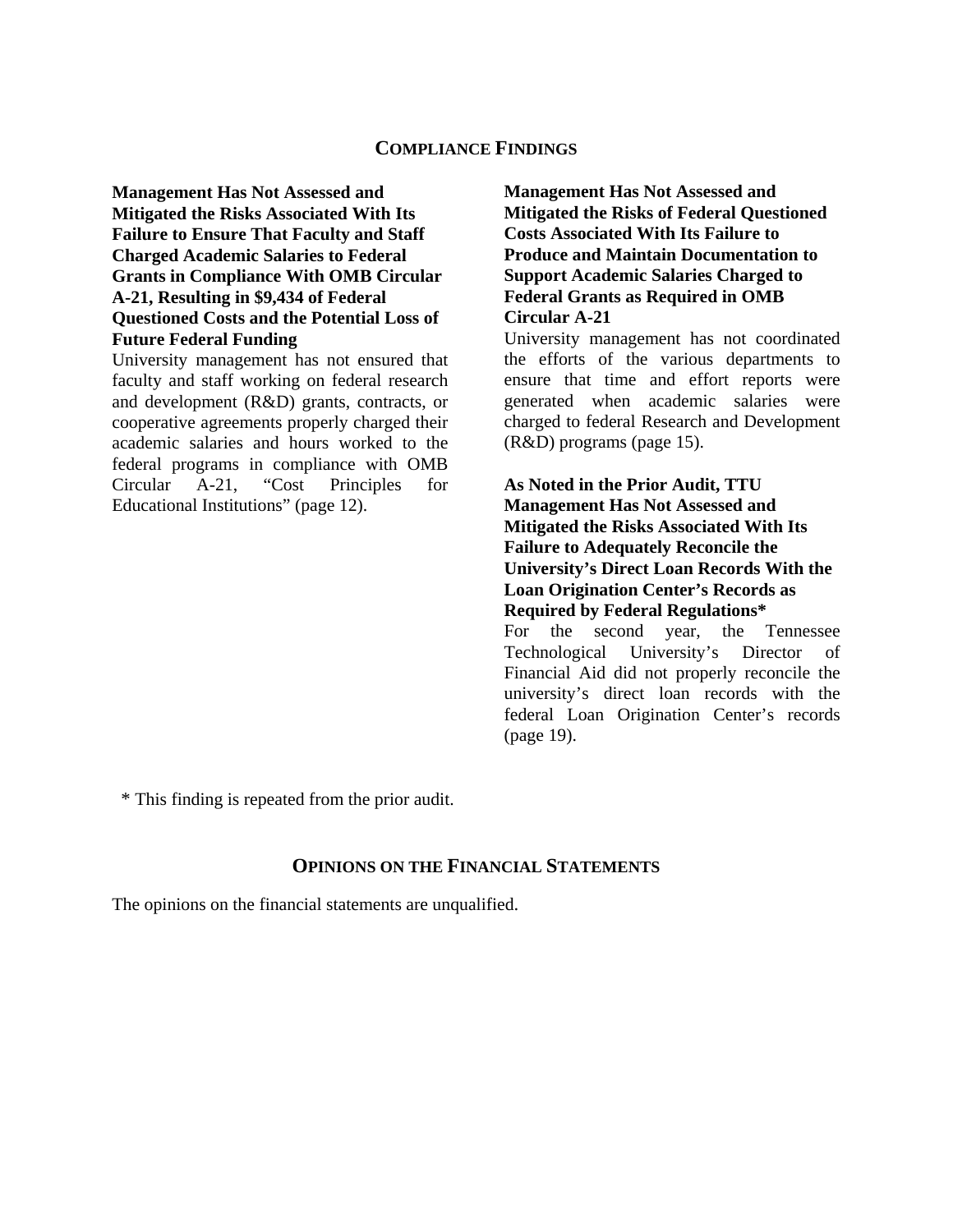# **Audit Report Tennessee Board of Regents Tennessee Technological University For the Year Ended June 30, 2007**

# **TABLE OF CONTENTS**

|                                                                                                                                                                 | Exhibit | Page           |
|-----------------------------------------------------------------------------------------------------------------------------------------------------------------|---------|----------------|
| <b>INTRODUCTION</b>                                                                                                                                             |         | $\mathbf{1}$   |
| Post-Audit Authority                                                                                                                                            |         | $\mathbf{1}$   |
| Background                                                                                                                                                      |         | 1              |
| Organization                                                                                                                                                    |         | 1              |
| <b>AUDIT SCOPE</b>                                                                                                                                              |         | $\overline{2}$ |
| <b>OBJECTIVES OF THE AUDIT</b>                                                                                                                                  |         | 2              |
| PRIOR AUDIT FINDINGS                                                                                                                                            |         | 3              |
| <b>Resolved Audit Findings</b>                                                                                                                                  |         | 3              |
| <b>Repeated Audit Findings</b>                                                                                                                                  |         | 3              |
| <b>OBSERVATIONS AND COMMENTS</b>                                                                                                                                |         | 3              |
| Management's Responsibility for Risk Assessment                                                                                                                 |         | 3              |
| <b>Fraud Considerations</b>                                                                                                                                     |         | 4              |
| <b>RESULTS OF THE AUDIT</b>                                                                                                                                     |         | 4              |
| <b>Audit Conclusions</b>                                                                                                                                        |         | 4              |
| Report on Internal Control Over Financial Reporting and<br>on Compliance and Other Matters Based on an Audit<br>of Financial Statements Performed in Accordance |         |                |
| With Government Auditing Standards                                                                                                                              |         | 6              |
| <b>Findings and Recommendations</b><br>- The Associate Vice President for Business and Fiscal<br>Finding 1                                                      |         | 9              |
| Affairs has not assessed and mitigated the risks of<br>fraud or error in financial reporting resulting from<br>improperly approved journal vouchers             |         | 9              |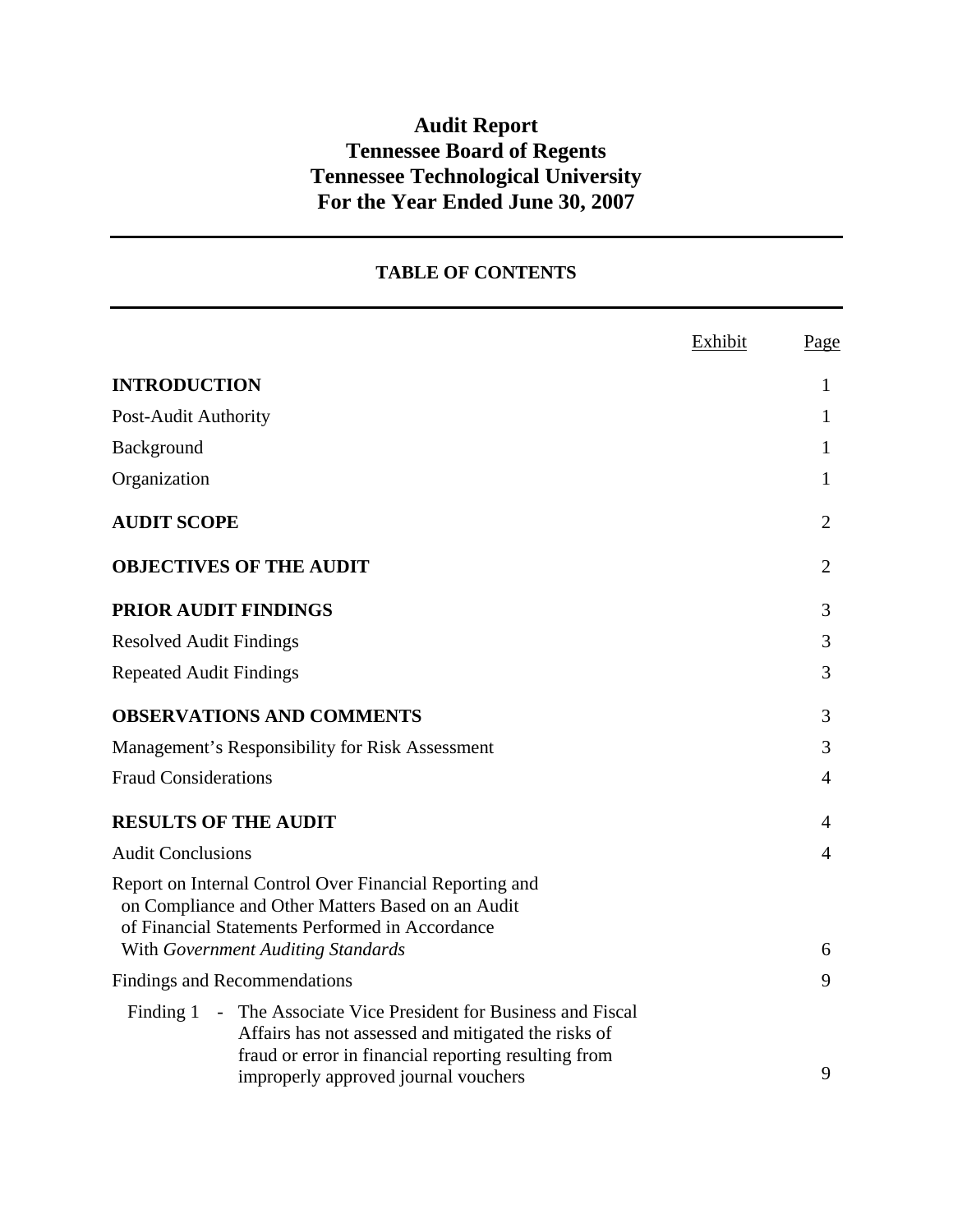# **TABLE OF CONTENTS (CONT.)**

|                                 |                                                                                                                                                                                                                                                                                                                               | Exhibit     | <u>Page</u> |
|---------------------------------|-------------------------------------------------------------------------------------------------------------------------------------------------------------------------------------------------------------------------------------------------------------------------------------------------------------------------------|-------------|-------------|
|                                 | Finding 2 - As noted in the prior audit, university management has<br>not adequately addressed the risk of fraud, waste, and<br>abuse associated with procurement cards and actually<br>weakened existing controls by allowing undocumented<br>exceptions to the procurement card policies                                    |             | 10          |
| Finding 3                       | Management has not assessed and mitigated the risks<br>$\sim$<br>associated with its failure to ensure that faculty and staff<br>charged academic salaries to federal grants in<br>compliance with OMB Circular A-21, resulting in<br>\$9,434 of federal questioned costs and the potential loss<br>of future federal funding |             | 12          |
| Finding 4                       | Management has not assessed and mitigated the risks of<br>$\sim$<br>federal questioned costs associated with its failure to<br>produce and maintain documentation to support<br>academic salaries charged to federal grants as required<br>in OMB Circular A-21                                                               |             | 15          |
| Finding 5                       | As noted in the prior audit, TTU management has not<br>$\pm$ .<br>assessed and mitigated the risks associated with its<br>failure to adequately reconcile the university's Direct<br>Loan records with the Loan Origination Center's records<br>as required by federal regulations                                            |             | 19          |
| <b>FINANCIAL SECTION</b>        |                                                                                                                                                                                                                                                                                                                               |             | 21          |
|                                 | <b>Independent Auditor's Report</b>                                                                                                                                                                                                                                                                                           |             | 21          |
|                                 | <b>Management's Discussion and Analysis</b>                                                                                                                                                                                                                                                                                   |             | 24          |
| <b>Financial Statements</b>     |                                                                                                                                                                                                                                                                                                                               |             | 48          |
| <b>Statements of Net Assets</b> |                                                                                                                                                                                                                                                                                                                               | A           | 48          |
|                                 | Statements of Revenues, Expenses, and Changes in Net Assets                                                                                                                                                                                                                                                                   | B           | 49          |
|                                 | <b>Statements of Cash Flows</b>                                                                                                                                                                                                                                                                                               | $\mathbf C$ | 51          |
|                                 | Notes to the Financial Statements                                                                                                                                                                                                                                                                                             |             | 53          |
|                                 | <b>Supplementary Information</b>                                                                                                                                                                                                                                                                                              |             | 78          |
|                                 | Schedules of Cash Flows - Component Unit                                                                                                                                                                                                                                                                                      |             | 78          |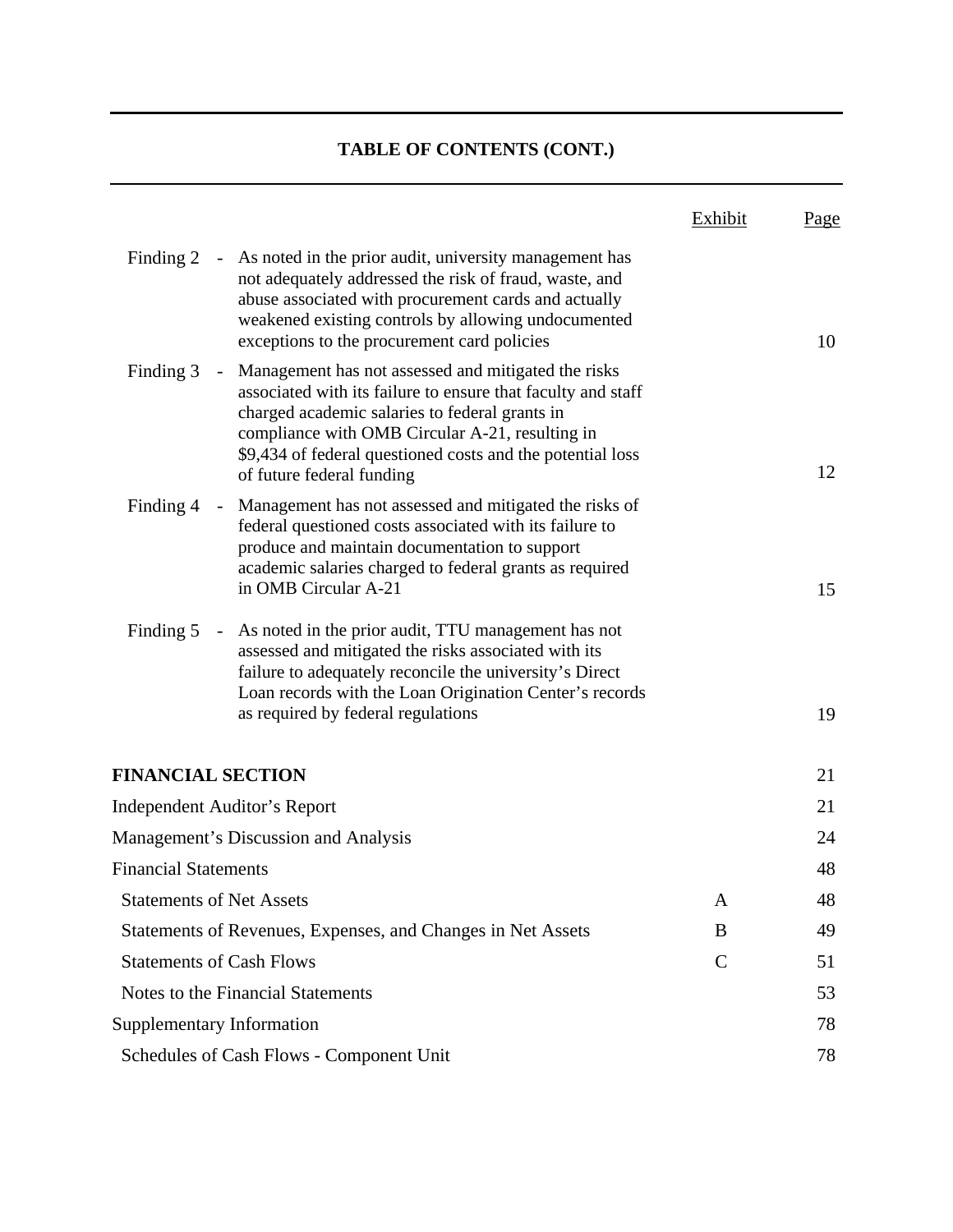# **Tennessee Board of Regents Tennessee Technological University For the Year Ended June 30, 2007**

#### **INTRODUCTION**

#### **POST-AUDIT AUTHORITY**

 This is a report on the financial and compliance audit of the Tennessee Board of Regents, Tennessee Technological University. The audit was conducted pursuant to Section 4-3-304, *Tennessee Code Annotated,* which authorizes the Department of Audit to "perform currently a post-audit of all accounts and other financial records of the state government, and of any department, institution, office, or agency thereof in accordance with generally accepted auditing standards and in accordance with such procedures as may be established by the comptroller."

 Section 8-4-109, *Tennessee Code Annotated,* authorizes the Comptroller of the Treasury to audit any books and records of any governmental entity that handles public funds when the Comptroller considers an audit to be necessary or appropriate.

#### **BACKGROUND**

Tennessee Technological University was established as Tennessee Polytechnic Institute on September 14, 1916, by the General Assembly. In 1927, the institution was raised to the status of a four-year college and empowered to grant the bachelor's degree. The administrative structure of the university was expanded in 1949 into five schools: Arts and Sciences, Agriculture and Home Economics, Business Administration, Education, and Engineering. In 1965, the five undergraduate schools were designated as colleges. By an act of the General Assembly, effective July 1, 1965, the name of the institution was officially changed to Tennessee Technological University.

#### **ORGANIZATION**

 The governance of Tennessee Technological University is vested in the Tennessee Board of Regents. The Governor, the Commissioner of Education, the Commissioner of Agriculture, and the Director of the Tennessee Higher Education Commission serve *ex officio* on this board. The chief administrative officer of the university is the president, who is assisted and advised by members of the faculty and administrative staff.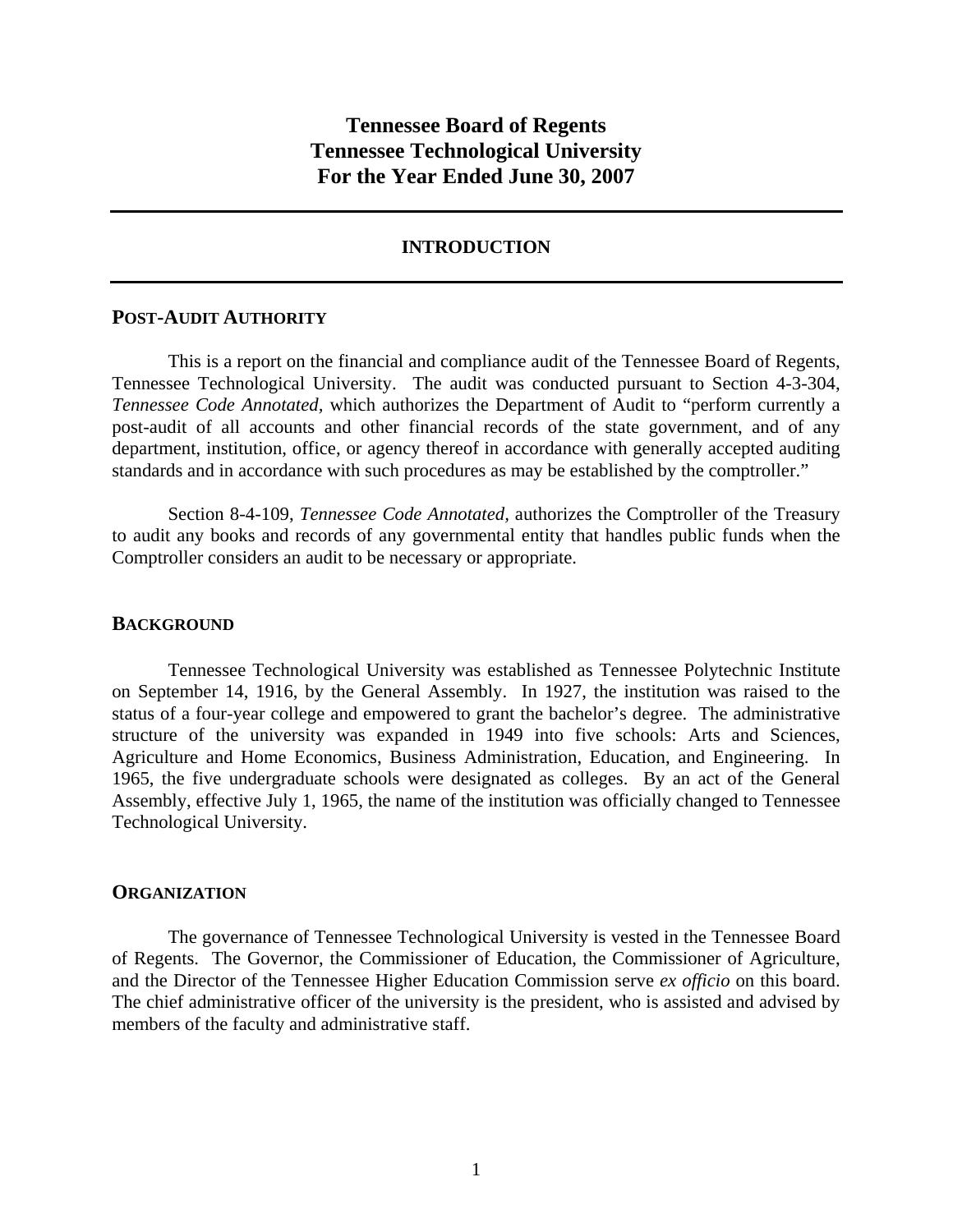## **AUDIT SCOPE**

 The audit was limited to the period July 1, 2006, through June 30, 2007, and was conducted in accordance with auditing standards generally accepted in the United States of America and the standards applicable to financial audits contained in *Government Auditing Standards*, issued by the Comptroller General of the United States. Financial statements are presented for the year ended June 30, 2007, and for comparative purposes, the year ended June 30, 2006. Tennessee Technological University is an institution of the Tennessee Board of Regents, which is an integral part of state government. As such, the Tennessee Board of Regents has been included as a component unit in the *Tennessee Comprehensive Annual Financial Report.*

## **OBJECTIVES OF THE AUDIT**

The objectives of the audit were

- 1. to consider the university's internal control over financial reporting to determine auditing procedures for the purpose of expressing opinions on the financial statements;
- 2. to determine compliance with certain provisions of laws, regulations, contracts, and grant agreements;
- 3. to determine the fairness of the presentation of the financial statements; and
- 4. to recommend appropriate actions to correct any deficiencies.

**Although this audit was not intended to serve as an organization-wide audit as described in the Single Audit Act, as amended by the Single Audit Act Amendments of 1996, and Office of Management and Budget (OMB) Circular A-133,** *Audits of States, Local Governments, and Non-Profit Organizations***, it included tests of compliance with applicable federal laws and regulations and consideration of internal control used in administering federal financial assistance programs. This audit is a segment of the organization-wide audit of the State of Tennessee, which is conducted in accordance with the Single Audit Act.**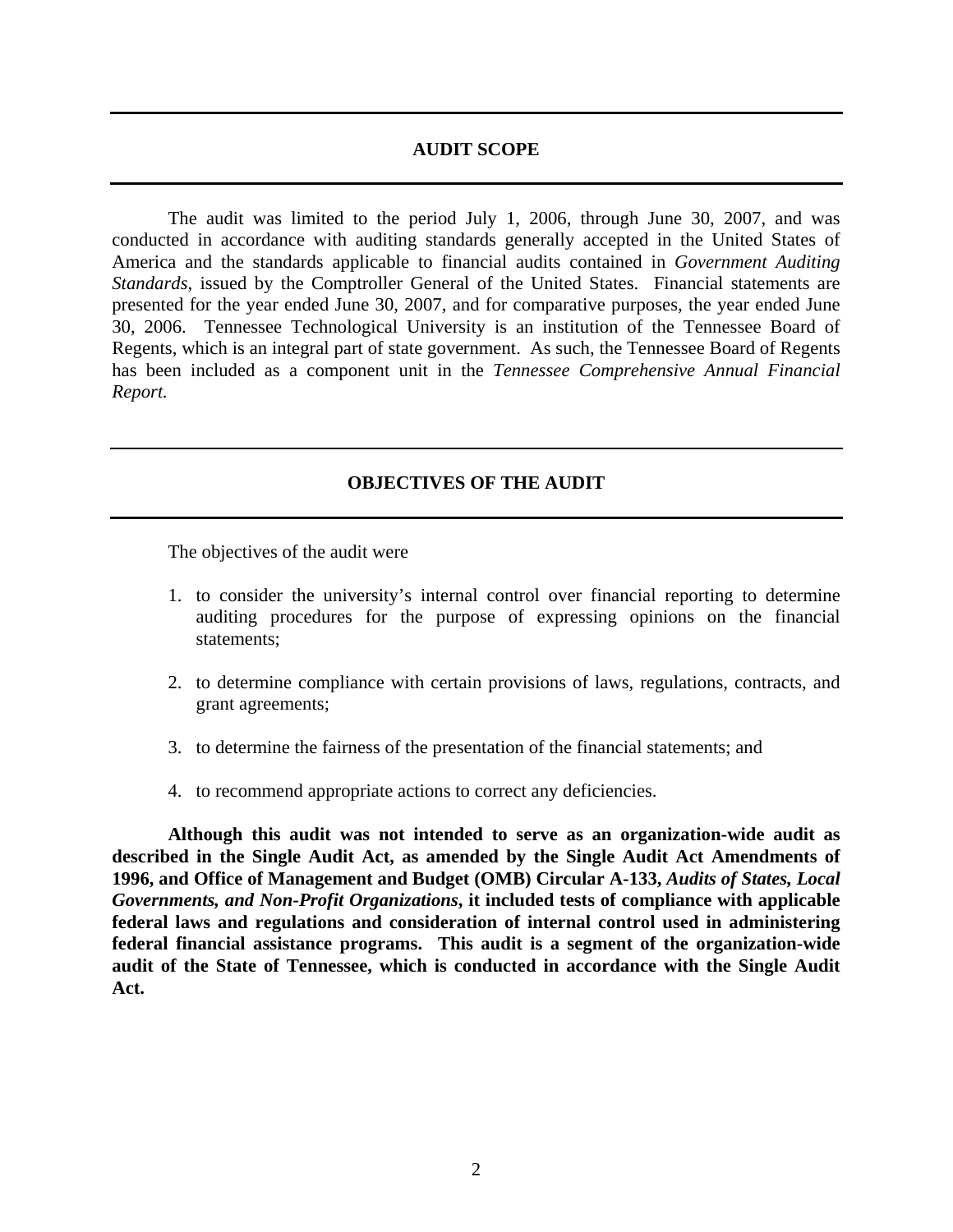#### **PRIOR AUDIT FINDINGS**

 Section 8-4-109*, Tennessee Code Annotated*, requires that each state department, agency, or institution report to the Comptroller of the Treasury the action taken to implement the recommendations in the prior audit report. The university filed its report with the Department of Audit on June 4, 2008. A follow-up of all prior audit findings was conducted as part of the current audit.

#### **RESOLVED AUDIT FINDINGS**

 The current audit disclosed that the university has corrected the previous audit finding concerning restricted accounts receivable.

#### **REPEATED AUDIT FINDINGS**

 The prior audit report also contained findings concerning procurement cards and the Direct Loan Program. These findings have not been resolved and are repeated in this report.

#### **OBSERVATIONS AND COMMENTS**

#### **MANAGEMENT'S RESPONSIBILITY FOR RISK ASSESSMENT**

Auditors and management are required to assess the risk of fraud in the operations of the institution. The risk assessment is based on a critical review of operations considering what frauds could be perpetrated in the absence of adequate controls. The auditors' risk assessment is limited to the period during which the audit is conducted and is limited to the transactions that the auditors are able to test during that period. The risk assessment by management is the primary method by which the institution is protected from fraud, waste, and abuse. Since new programs may be established at any time by management or older programs may be discontinued, that assessment is ongoing as part of the daily operations of the institution.

Risks of fraud, waste, and abuse are mitigated by effective internal controls. It is management's responsibility to design, implement, and monitor effective controls in the institution. Although internal and external auditors may include testing of controls as part of their audit procedures, these procedures are not a substitute for the ongoing monitoring required of management. After all, the auditor testing is limited and is usually targeted to test the effectiveness of particular controls. Even if controls appear to be operating effectively during the time of the auditor testing, they may be rendered ineffective the next day by management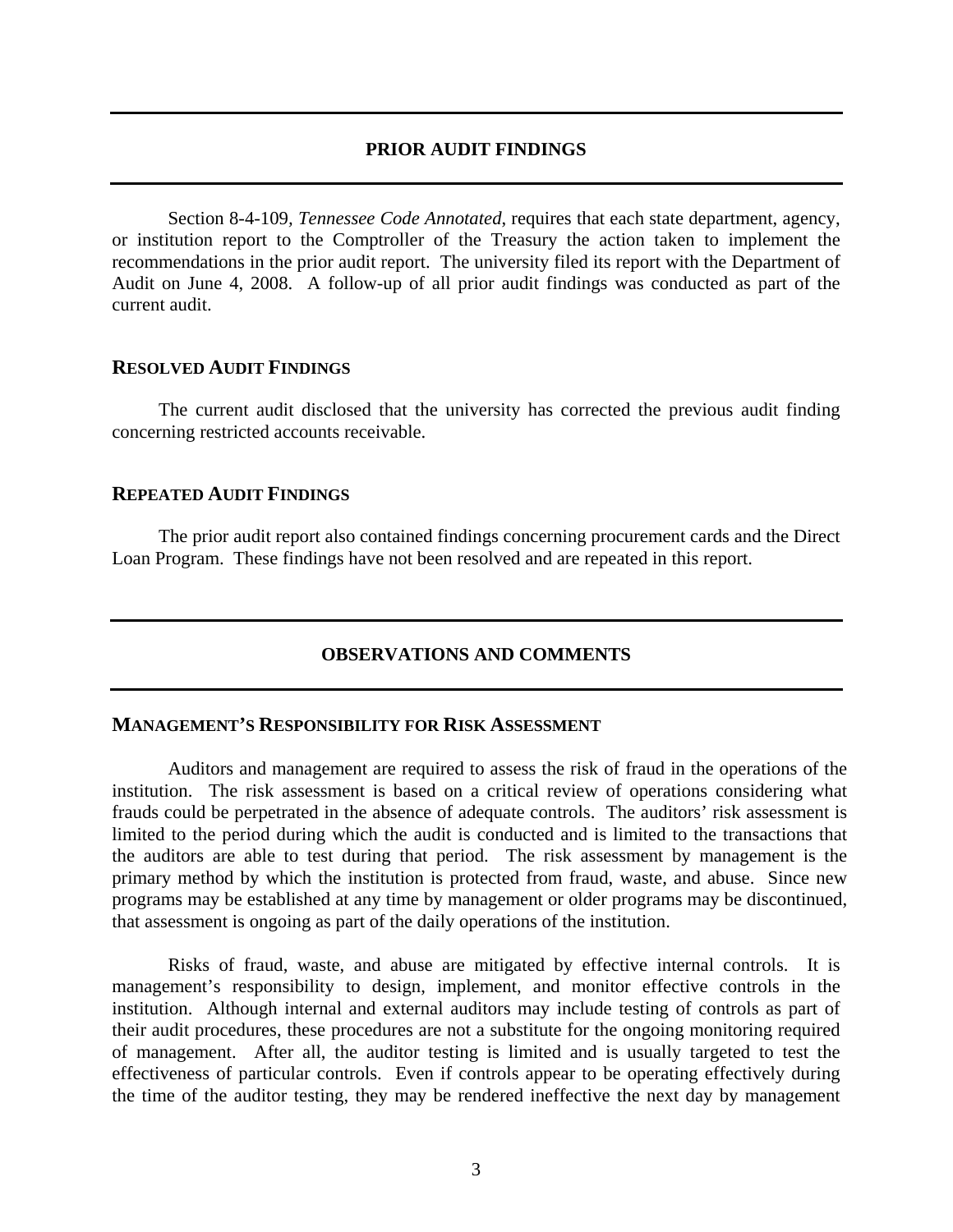override or by other circumventions that, if left up to the auditor to detect, will not be noted until the next audit engagement and then only if the auditor tests the same transactions and controls. Furthermore, since staff may be seeking to avoid auditor criticisms, they may comply with the controls during the period that the auditors are on site and revert to ignoring or disregarding the control after the auditors have left the field.

The risk assessments and the actions of management in designing, implementing, and monitoring the controls should be adequately documented to provide an audit trail both for auditors and for management, in the event that there is a change in management or staff, and to maintain a record of areas that are particularly problematic.

## **FRAUD CONSIDERATIONS**

 Statement on Auditing Standards No. 99, *Consideration of Fraud in a Financial Statement Audit*, promulgated by the American Institute of Certified Public Accountants, requires auditors to specifically assess the risk of material misstatement of an audited entity's financial statements due to fraud. The standard also restates the obvious premise that management, not the auditors, is primarily responsible for preventing and detecting fraud in its own entity. Management's responsibility is fulfilled in part when it takes appropriate steps to assess the risk of fraud within the entity and to implement adequate internal controls to address the results of those risk assessments.

 During our audit, we discussed these responsibilities with management and how management might approach meeting them. We also increased the breadth and depth of our inquiries of management and others in the entity as we deemed appropriate. We obtained formal assurances from top management that management had reviewed the entity's policies and procedures to ensure that they are properly designed to prevent and detect fraud and that management had made changes to the policies and procedures where appropriate. Top management further assured us that all staff had been advised to promptly alert management of all allegations of fraud, suspected fraud, or detected fraud and to be totally candid in all communications with the auditors. All levels of management assured us there were no known instances or allegations of fraud that were not disclosed to us.

## **RESULTS OF THE AUDIT**

#### **AUDIT CONCLUSIONS**

#### Internal Control

 As part of the audit of the university's financial statements for the year ended June 30, 2007, we considered internal control over financial reporting as a basis for designing auditing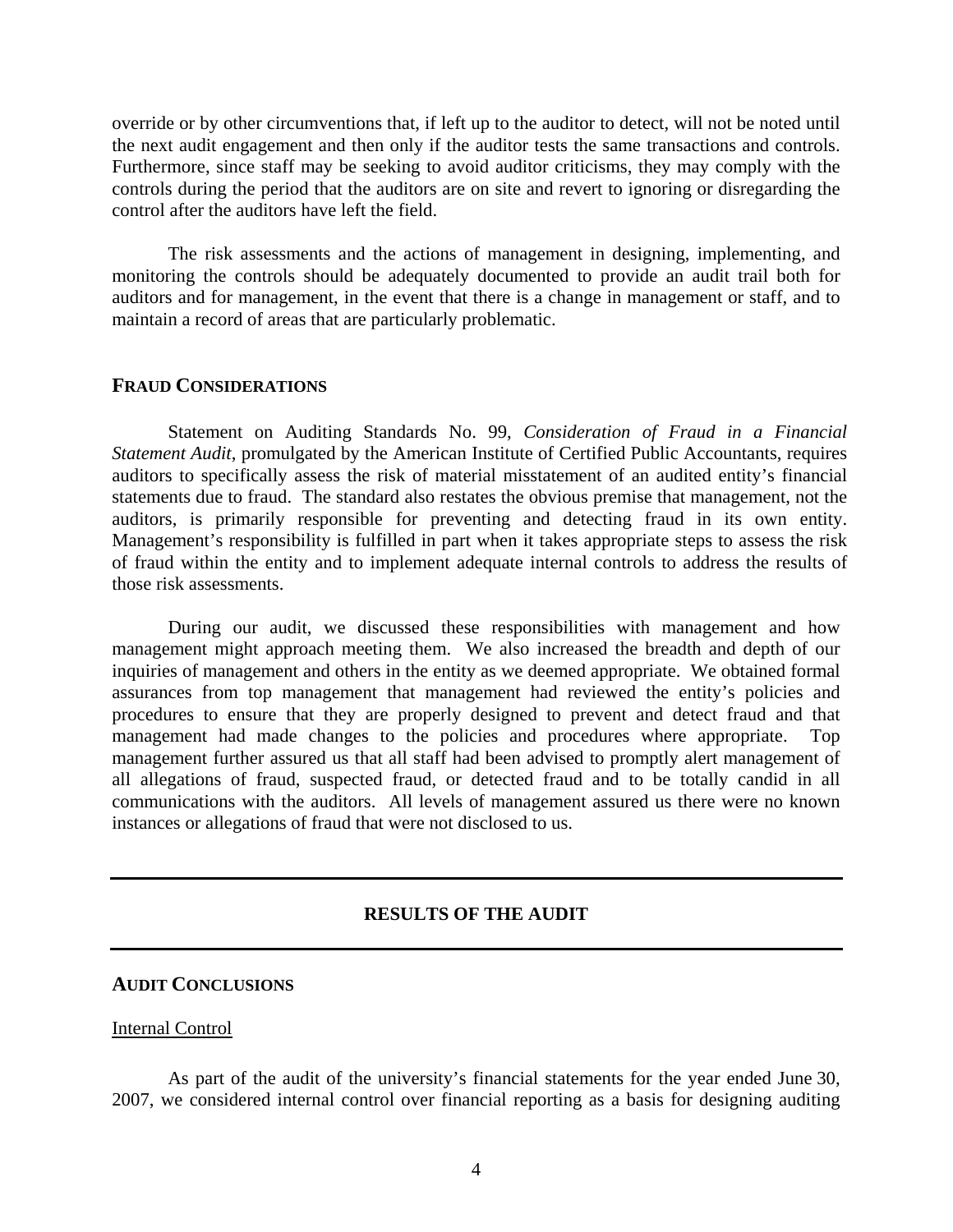procedures for the purpose of expressing opinions on the financial statements, as required by auditing standards generally accepted in the United States of America and the standards applicable to financial audits contained in *Government Auditing Standards*, issued by the Comptroller General of the United States. Significant deficiencies, along with recommendations and management's responses, are detailed in the findings and recommendations section. Consideration of internal control over financial reporting disclosed no material weaknesses.

#### **Compliance**

 The results of our tests disclosed no instances of noncompliance that are required to be reported under *Government Auditing Standards*. Immaterial instances of noncompliance, along with recommendations and management's responses, are included in the findings and recommendations section.

## Fairness of Financial Statement Presentation

 The Division of State Audit has rendered unqualified opinions on the university's financial statements.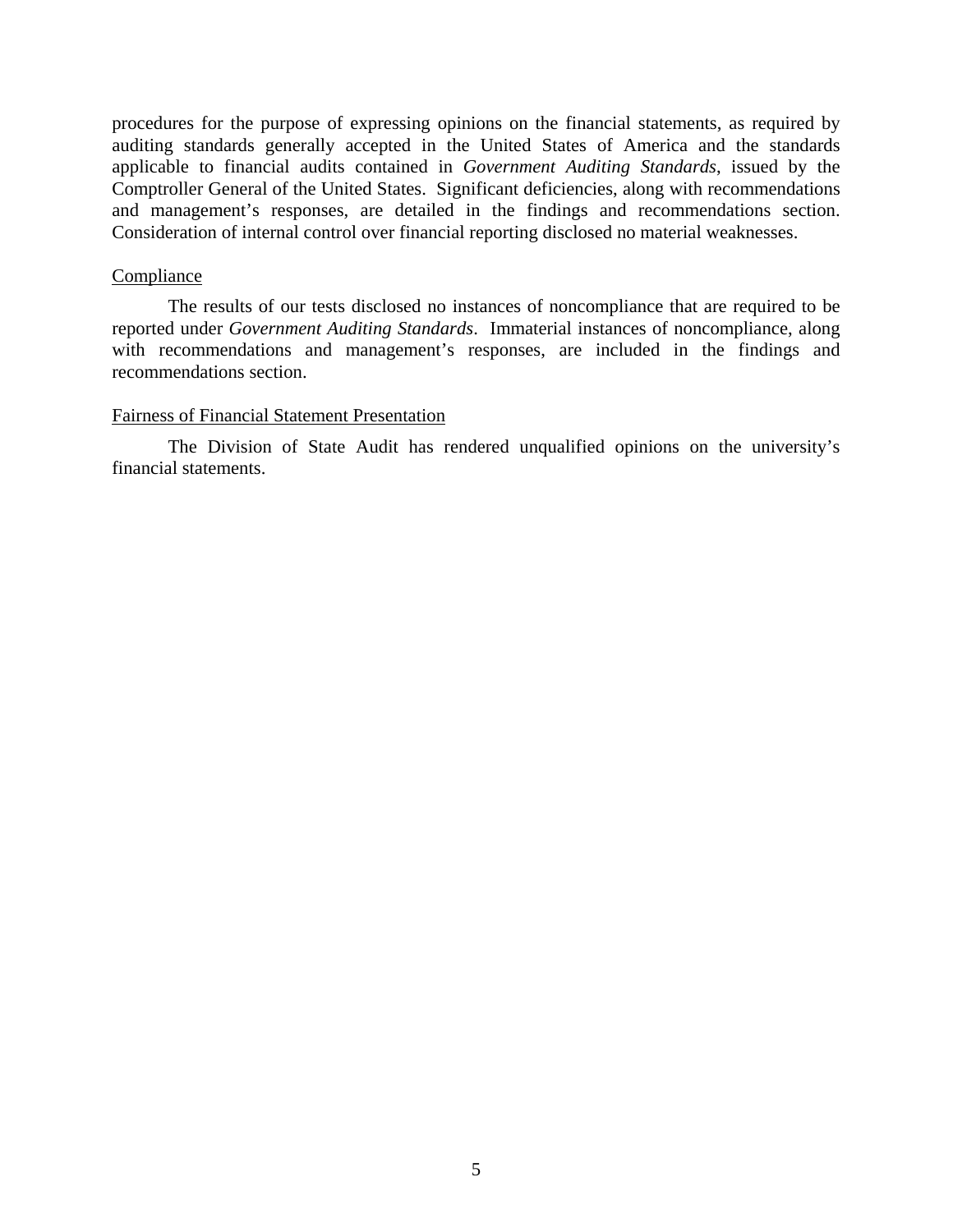

#### STATE OF TENNESSEE COMPTROLLER OF THE TREASURY DEPARTMENT OF AUDIT DIVISION OF STATE AUDIT

SUITE 1500 JAMES K. POLK STATE OFFICE BUILDING NASHVILLE, TENNESSEE 37243-0264 PHONE (615) 401-7897 FAX (615) 532-2765

**Report on Audit Control Over Financial Reporting and On Compliance and Other Matters Based on an Audit of Financial Statements Performed in Accordance With**  *Government Auditing Standards* 

December 6, 2007

The Honorable John G. Morgan Comptroller of the Treasury State Capitol Nashville, Tennessee 37243

Dear Mr. Morgan:

 We have audited the financial statements of Tennessee Technological University, an institution of the Tennessee Board of Regents, which is a component unit of the State of Tennessee, and its discretely presented component unit as of and for the year ended June 30, 2007, and have issued our report thereon dated December 6, 2007. We conducted our audit in accordance with auditing standards generally accepted in the United States of America and the standards applicable to financial audits contained in *Government Auditing Standards*, issued by the Comptroller General of the United States.

## **Internal Control Over Financial Reporting**

 In planning and performing our audit, we considered the university's internal control over financial reporting as a basis for designing our auditing procedures for the purpose of expressing our opinions on the financial statements, but not for the purpose of expressing an opinion on the effectiveness of the university's internal control over financial reporting. Accordingly, we do not express an opinion on the effectiveness of the university's internal control over financial reporting.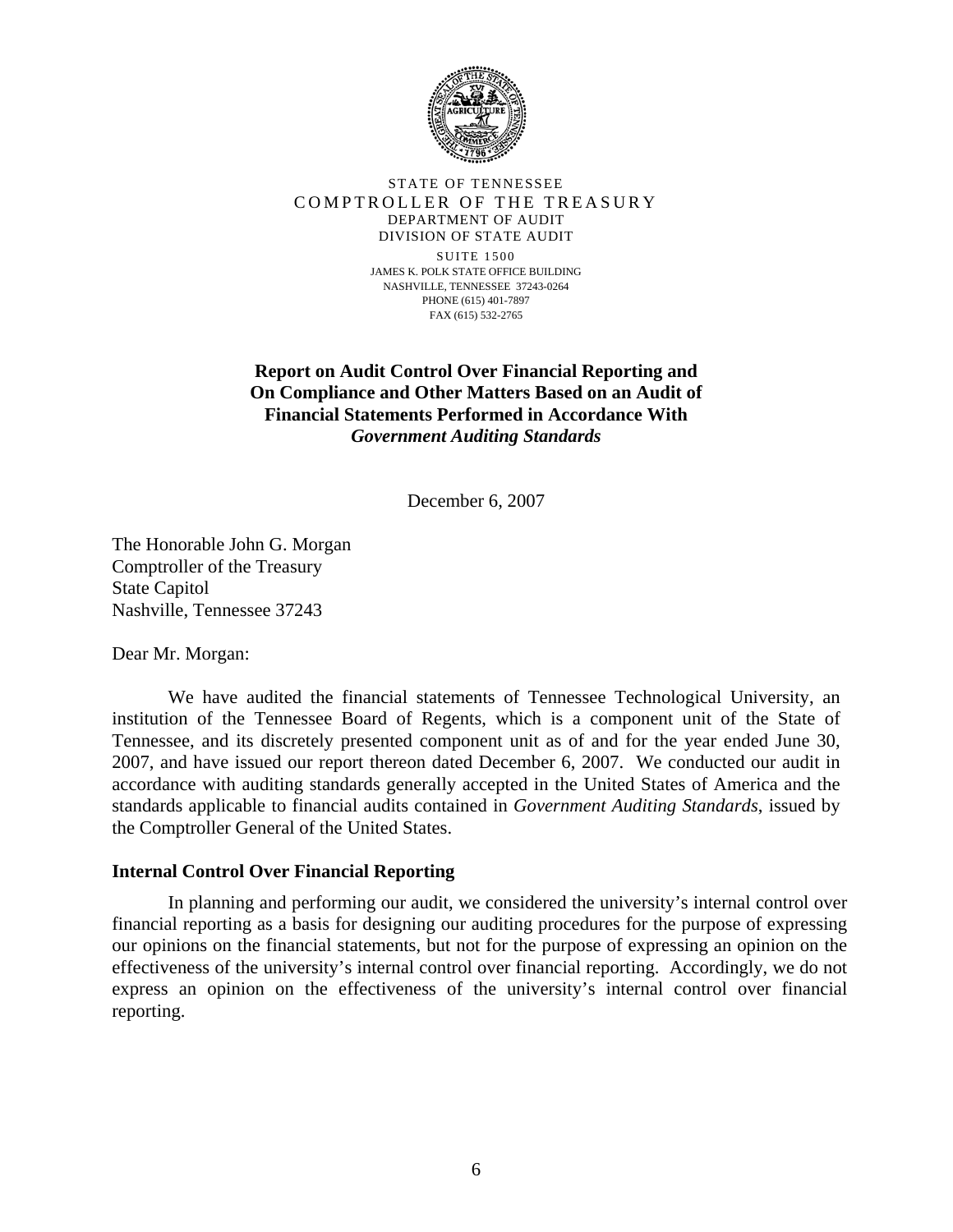The Honorable John G. Morgan December 6, 2007 Page Two

Our consideration of internal control over financial reporting was for the limited purpose described in the preceding paragraph and would not necessarily identify all deficiencies in internal control over financial reporting that might be significant deficiencies or material weaknesses. However, as discussed below, we identified certain deficiencies in internal control over financial reporting that we consider to be significant deficiencies.

 A control deficiency exists when the design or operation of a control does not allow management or employees, in the normal course of performing their assigned functions, to prevent or detect misstatements on a timely basis. A significant deficiency is a control deficiency, or combination of control deficiencies, that adversely affects the entity's ability to initiate, authorize, record, process or report financial data reliably in accordance with accounting principles generally accepted in the United States of America such that there is more than a remote likelihood that a misstatement of the entity's financial statements that is more than inconsequential will not be prevented or detected by the entity's internal control.

The following significant deficiencies were noted:

- The Associate Vice President for Business and Fiscal Affairs has not assessed and mitigated the risks of fraud or error in financial reporting resulting from improperly approved journal vouchers
- As noted in the prior audit, university management has not adequately addressed the risk of fraud, waste, and abuse associated with procurement cards and actually weakened existing controls by allowing undocumented exceptions to the procurement card policies

These deficiencies are described in the Findings and Recommendations section of this report.

 A material weakness is a significant deficiency, or combination of significant deficiencies, that results in more than a remote likelihood that a material misstatement of the financial statements will not be prevented or detected by the entity's internal control.

 Our consideration of the internal control over financial reporting was for the limited purpose described in the first paragraph of this section and would not necessarily identify all deficiencies in the internal control that might be significant deficiencies and, accordingly, would not necessarily disclose all significant deficiencies that are also considered to be material weaknesses. However, we believe none of the significant deficiencies described above is a material weakness.

We also noted certain matters involving the internal control over financial reporting, which we have reported to the university's management in a separate letter.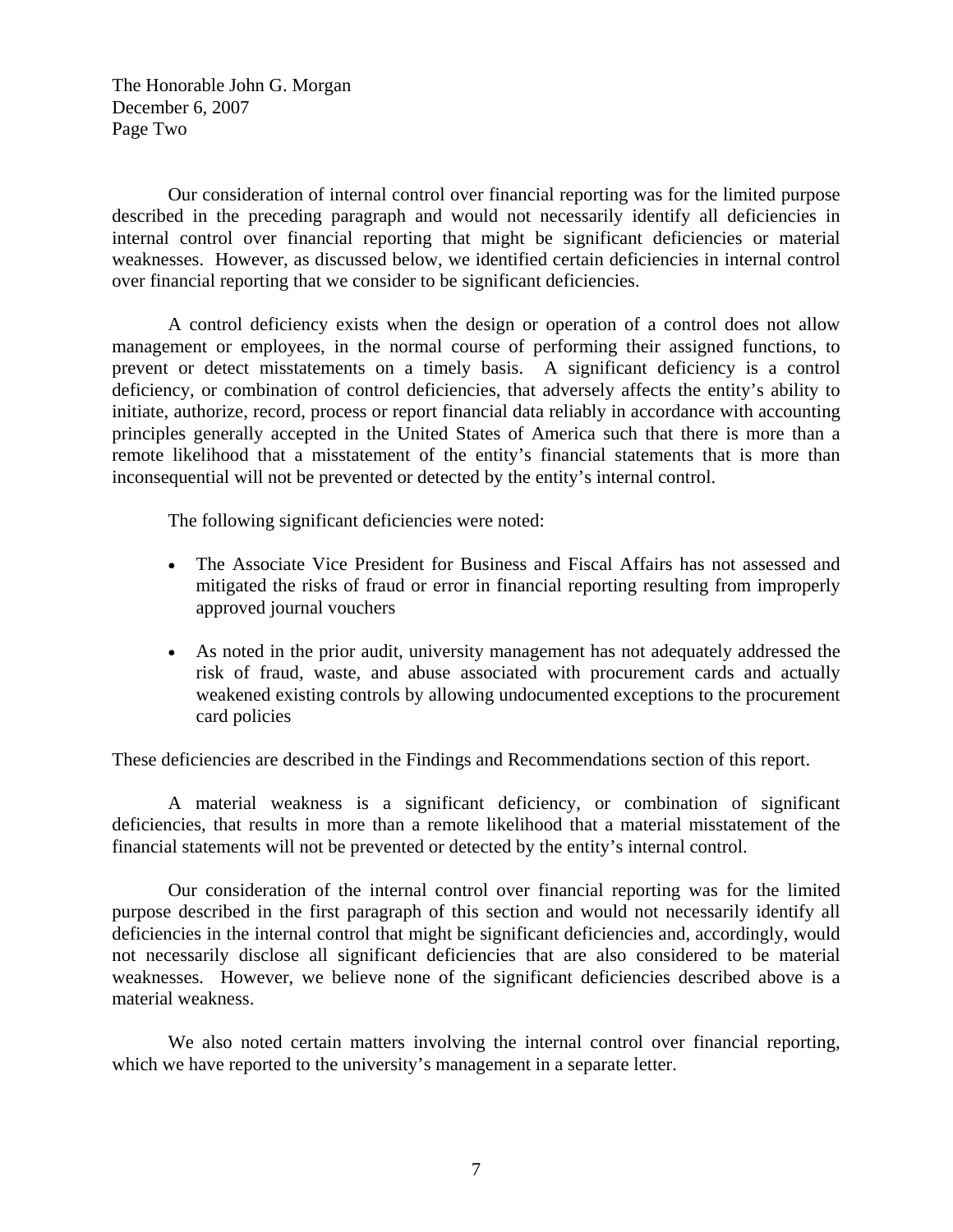The Honorable John G. Morgan December 6, 2007 Page Three

#### **Compliance and Other Matters**

 As part of obtaining reasonable assurance about whether the university's financial statements are free of material misstatement, we performed tests of the university's compliance with certain provisions of laws, regulations, contracts, and grant agreements, noncompliance with which could have a direct and material effect on the determination of financial statement amounts. However, providing an opinion on compliance with those provisions was not an objective of our audit, and accordingly, we do not express such an opinion. The results of our tests disclosed no instances of noncompliance or other matters that are required to be reported under *Government Auditing Standards*.

 We did, however, note certain immaterial instances of noncompliance that we have included in the Findings and Recommendations section of this report. We also noted certain other less significant instances of noncompliance, which we have reported to the university's management in a separate letter.

This report is intended solely for the information and use of the General Assembly of the State of Tennessee, the Tennessee Board of Regents, and management and is not intended to be and should not be used by anyone other than these specified parties. However, this report is a matter of public record.

Sincerely,

Hayest?

 Arthur A. Hayes, Jr., CPA **Director** 

AAH/cj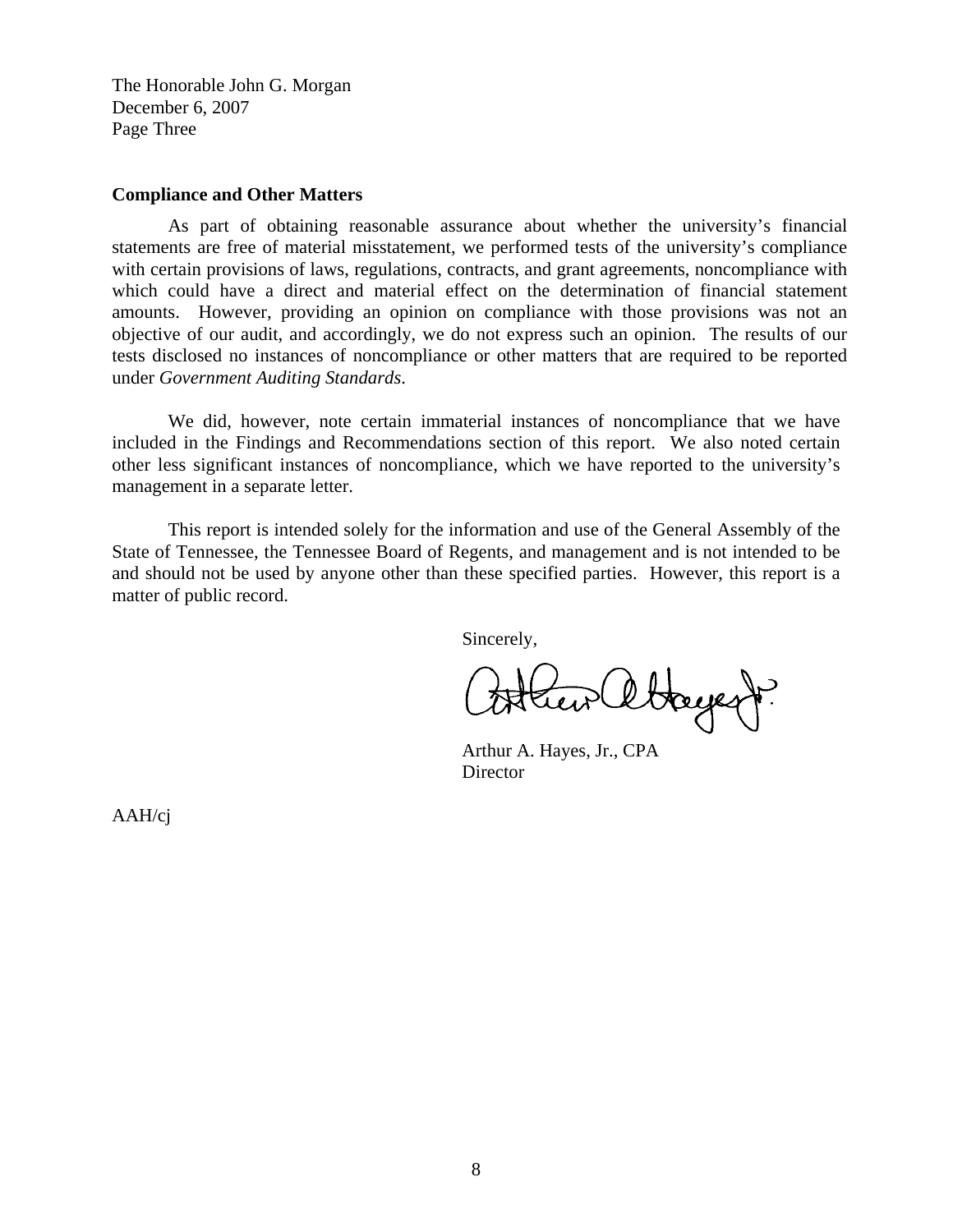# **1. The Associate Vice President for Business and Fiscal Affairs has not assessed and mitigated the risks of fraud or error in financial reporting resulting from improperly approved journal vouchers**

#### **Finding**

 The Associate Vice President for Business and Fiscal Affairs of the university has not established policies and procedures that require supervisors to approve journal vouchers. Fiscal management and staff use journal vouchers to document manual accounting entries into the university's accounting system and are a critical part of the financial statement preparation process.

During our review of the journal voucher process, we noted that the Grant Accounting staff did not obtain the supervisor's approval when journal vouchers were prepared and processed. When the Grant Accounting Manager was not available to approve or was the individual who prepared the journal voucher, the journal vouchers were approved by lower level staff. When we discussed the approval process with the Grant Accounting Manager, she stated that about two-thirds of all journal vouchers were approved by lower level staff in this manner. Based on our specific testwork, we found that for 19 of 29 journal vouchers tested (66%), the Grant Accounting Manager had prepared the journal vouchers and her staff had signed as the approver. In fact, the lower level staff improperly approved journal vouchers totaling \$21,672,242 which had been prepared by their direct supervisor.

 Based on our discussion in October 2007 with the Grant Accounting Manager, she stated that she was aware that the approval issue was a problem and was in the process of implementing new procedures to correct this issue. Because the university had changed accounting systems effective July 1, 2007, she wanted to combine the changes necessary to correct this problem with the changes necessary for the system implementation. We were unable to determine the effectiveness of the revised procedures by the end of our fieldwork. However, we will continue to review journal vouchers in future audits.

 We also reviewed the journal voucher approval process in other departments and noted similar issues. We found that for 14 of 85 general and investment journal vouchers tested totaling \$22,059,696 (16%), management had no evidence that the appropriate supervisor approved the journal vouchers. The only signature on these journal vouchers was that of the preparer. Of the 14 journal vouchers, 11 were prepared by the Financial Management Analyst; however, we found no evidence of a supervisory approval of the journal vouchers.

 Supervising management should review and approve journal vouchers to ensure the entries recorded into the accounting system are appropriate, and to provide oversight for the financial statement preparation process. Without the appropriate level of review and approval, staff may incorrectly prepare the journal voucher, increasing the university's risk of material misstatements to the account balance or to the financial statements due to fraud or error.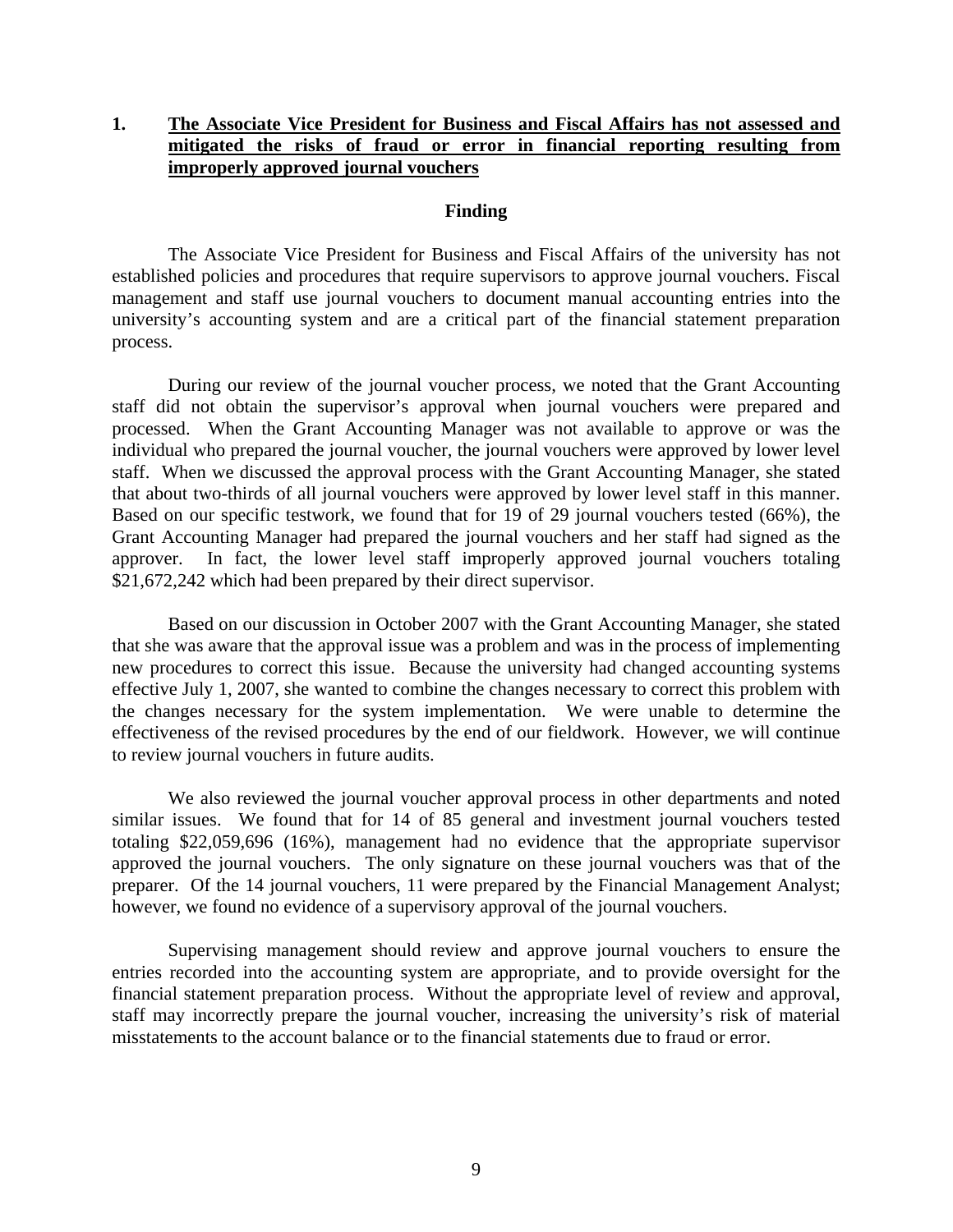#### **Recommendation**

The Vice President for Business and Fiscal Affairs should establish policies and procedures that will only allow journal vouchers to be entered into the accounting system with the proper level of approval. These procedures should require that all journal vouchers be approved by the preparer's supervisor or other higher level review. The Vice President for Business and Fiscal Affairs should assign specific staff the responsibility for monitoring the process for preparing, reviewing, and approving journal vouchers to mitigate the risks of improper journal vouchers and the potential of material misstatement or fraud associated with improper journal vouchers.

In addition, the Vice President for Business and Fiscal Affairs should ensure that other risks of improper accountability, noncompliance, fraud, waste, or abuse are adequately identified and assessed in their documented risk assessment. TTU's management should implement effective controls to ensure compliance with applicable requirements and should assign staff to be responsible for ongoing monitoring of the risks and mitigating controls and take action if deficiencies occur.

#### **Management's Comment**

We concur with the finding. Procedures have been developed and implemented that require supervisory review and approval of manual journal vouchers. Journal vouchers will no longer be approved with a single signature or approved at a lower level. Before entering journal vouchers into the system, they will be audited for appropriate signatures. System-generated journal vouchers do not need signature paper approval; they are approved at the point of grant activation.

The formal risk assessments for the Financial Management areas of the university are currently scheduled to be completed in October 2008. However, the Vice President for Business and Fiscal Affairs and her staff are very cognizant of the risks involved with journal vouchers and remain committed to the internal controls necessary to minimize those risks.

# **2. As noted in the prior audit, university management has not adequately addressed the risk of fraud, waste, and abuse associated with procurement cards and actually weakened existing controls by allowing undocumented exceptions to the procurement card policies**

#### **Finding**

As noted in the prior audit, management of Tennessee Technological University did not formally document management's decision to allow exceptions to the university's *ProCard User's Manual,* which serves as the policies for university staff who are assigned procurement cards. During the prior year audit, we learned about three relatively common exceptions to these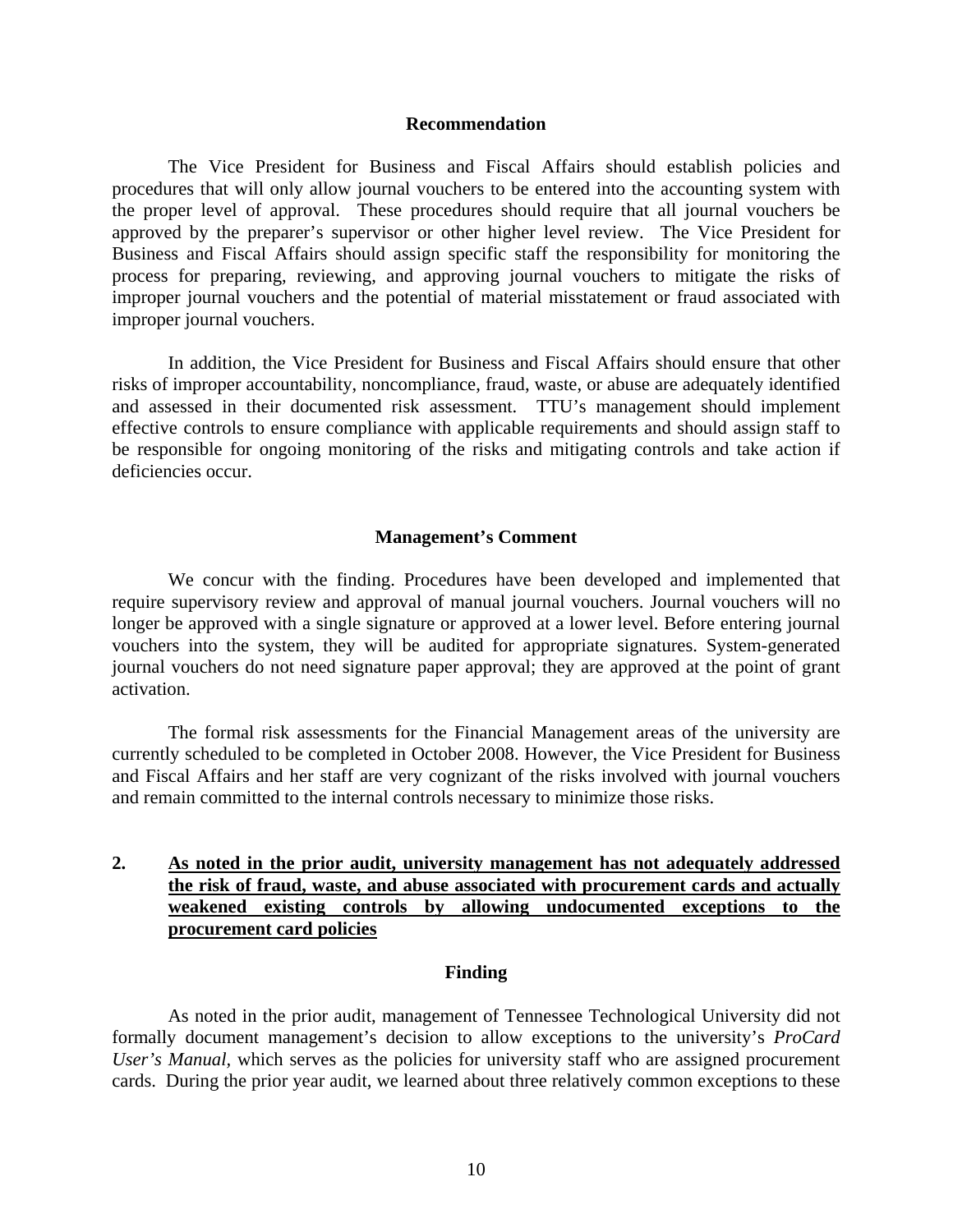policies. However, management's approval of these exceptions and the exceptions themselves were not documented in any way.

During our current audit, we selected 195 procurement card transactions for testwork. Of these transactions, cardholders did not comply with the published *Procard User's Manual* in 137 (70%) of the purchase transactions. However, we found that each of these instances of noncompliance was allowable under the exceptions as described by the Director of Accounting.

 We completed prior year fieldwork in July 2007 and reported our results to management. In January 2008, in response to the prior year finding, TTU management concurred with the finding and stated that they were currently updating the *Procard User's Manual* to reflect the current business practices. Management also stated that they would clearly document approved exceptions in the future. Because the prior audit ended in July 2007, management has not had time to fully implement correction action. Therefore, we were not able to review the revised *Procard User's Manual* to date as management was still in the process of updating the Guide at the end of our fieldwork in December 2007.

Without clear written policies including management's approved exceptions to the policy, the university's risk of fraud, waste, and abuse related to use of the procurement cards is increased and the university is vulnerable to employees who may violate the policy, intentionally or unintentionally.

#### **Recommendation**

The Vice President for Business and Fiscal Affairs should continue to revise the procurement card policies and include approved exceptions as necessary. The Vice President for Business and Fiscal Affairs should ensure that any departures based on the approved exceptions from the written policies are clearly documented. Those staff who have procurement cards should be adequately trained according to these revised policies.

In addition, the Vice President for Business and Fiscal Affairs should ensure that other risks of improper accountability, noncompliance, fraud, waste, or abuse are adequately identified and assessed in the documented risk assessment. TTU's management should implement effective controls to ensure compliance with applicable requirements and should assign staff to be responsible for ongoing monitoring of the risks and mitigating controls and take action if deficiencies occur.

#### **Management's Comment**

We concur with the finding. The *Procard User's Manual* has been updated, and all common exceptions have been addressed in the updated Procard Manual. Continual training and monitoring of the Procard is conducted with each new cardholder, and communications and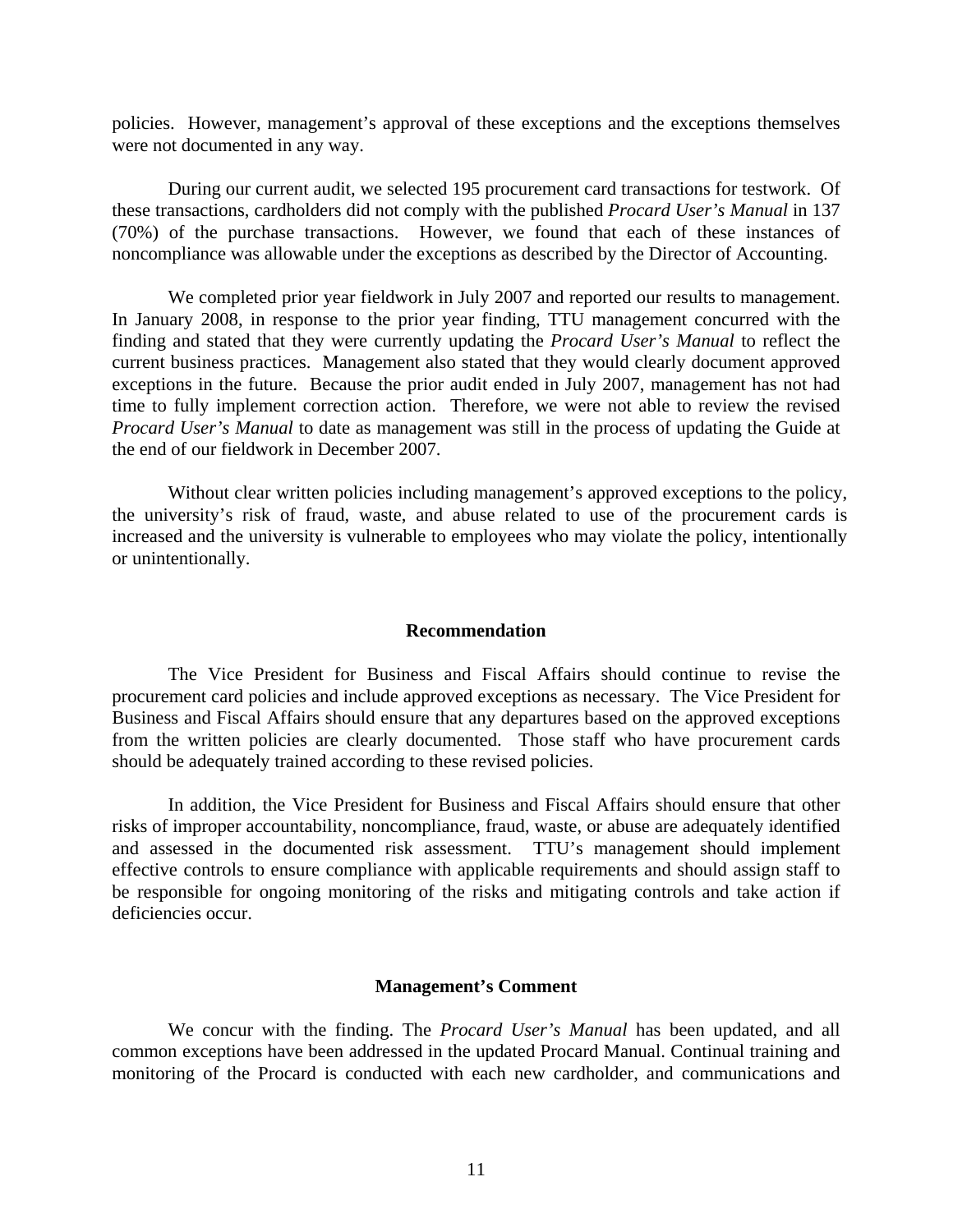training are conducted in person and via email for updates to the Procard procedures. Monitoring procedures have been developed to randomly check the validity of Procard changes.

The formal risk assessments for the Financial Management of the university are currently scheduled to be completed in October 2008. However, the Vice President for Business and Fiscal Affairs and her staff are very cognizant of the risk involved with procurement cards and remain committed to the internal controls necessary to minimize those risks.

# **3. Management has not assessed and mitigated the risks associated with its failure to ensure that faculty and staff charged academic salaries to federal grants in compliance with OMB Circular A-21, resulting in \$9,434 of federal questioned costs and the potential loss of future federal funding**

## **Finding**

University management has not ensured that faculty and staff working on federal research and development (R&D) grants, contracts, or cooperative agreements properly charged their academic salaries and hours worked to the federal programs in compliance with OMB Circular A-21, "Cost Principles for Educational Institutions." We found that the university paid certain R&D faculty and staff at a higher salary rate while working on the federal R&D programs than it would have paid them for working in similar non-federal positions. We also found that faculty charged more work hours than allowed under Circular A-21. These discrepancies occurred when faculty worked beyond their normal nine-month academic year.

 Our testwork consisted of discussions with the Grant Accounting Office management and staff and the Human Resource Services personnel to gain an understanding of the process related to R&D faculty salaries and charging these academic salaries to the applicable federal programs. We also selected sample transactions for detailed review. Based on our discussions, we determined the university process is as follows:

The university employs faculty through employment contracts for an academic year. The academic year is defined by Tennessee Technological University Human Resource Services Policies and Procedures as "nine months preceding spring commencement." If faculty also choose to work more than nine months and work during the summer months, the university's Human Resource Services Policies and Procedures requires faculty to prepare "Extra Pay and Summer Pay Time Sheets" which are maintained as the permanent payroll record for faculty receiving summer pay. These time sheets document the pay rate and number of hours worked by the employee. The Interim Director of Human Resource Services signs the Extra Pay and Summer Pay Time Sheet to indicate her approval. The payroll section of Human Resource Services then enters this information into the payroll system for the calculation of the next payroll. In addition to the Extra Pay and Summer Pay Time Sheets, the federal program project director is required by the university's Accounting Policies and Procedures to sign a requisition which indicates that the instructional salaries are allotted to the proper federal R&D account and that funds are available. The approver then forwards this requisition to the Grant Accounting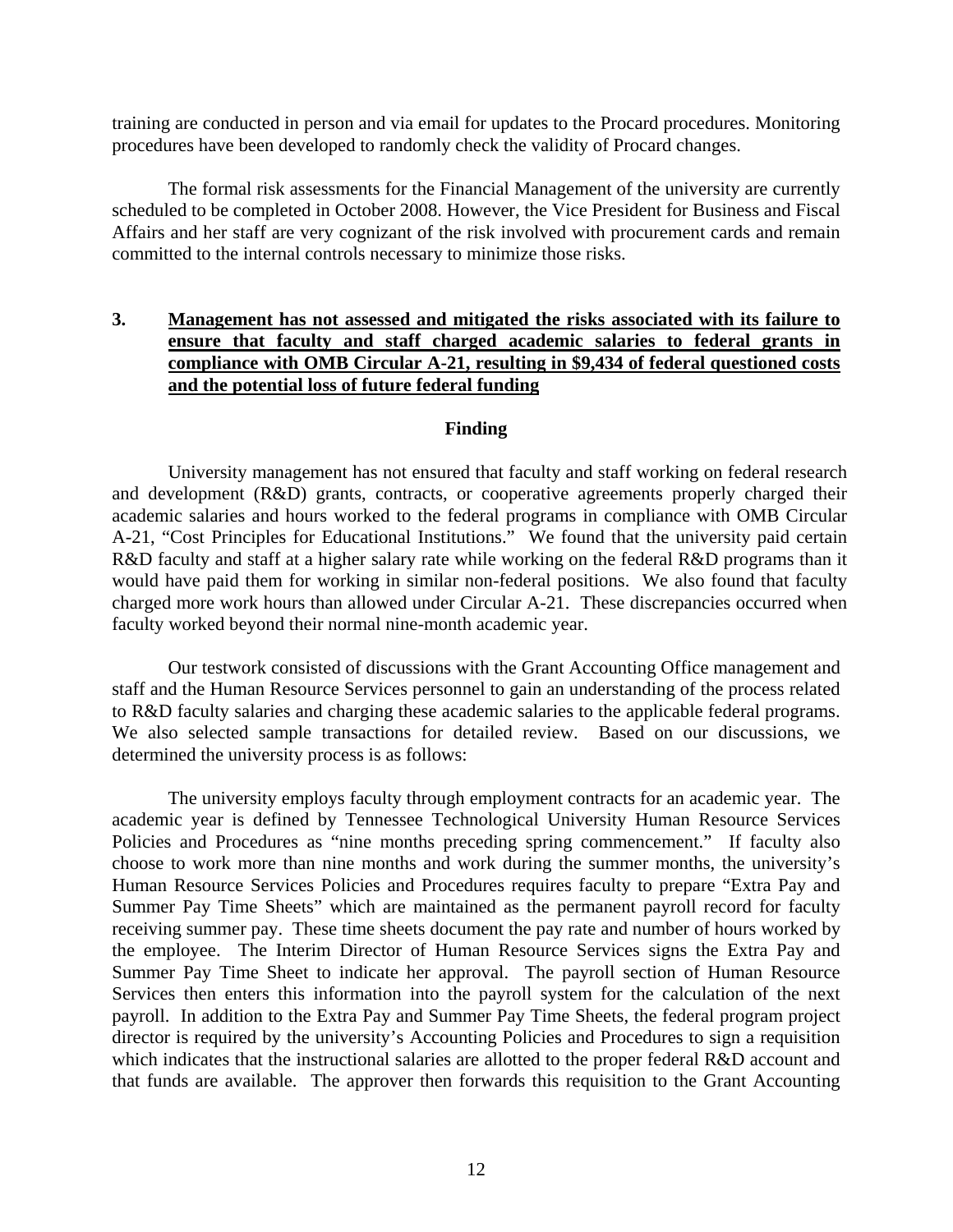Office staff who maintain documentation as evidence to support academic salaries charged to federal R&D programs.

We selected a sample of 25 academic salary transactions for the period ended June 30, 2007, for our detailed review. The 25 sample transactions we selected represented 50 individual faculty academic payroll expenses. We found 6 sample transactions representing 11 individual faculty academic payroll expenses that were not allowable charges to the federal programs. Although the sample included transactions from the entire fiscal year, the 6 sample transactions included payroll periods during the summer months.

# **Faculty Working on Federal Programs Were Paid Higher Salary Rates Than Faculty Working in Non-federal Positions**

Specifically, in 3 out of the 11 individual academic payroll expenses, we found that the university paid faculty and charged the federal R&D grants for salary rates which were higher than salary rates established for non-federal work. The difference between what these employees were paid for the work on the federal program compared to their non-federal pay rates resulted in \$904 of actual federal questioned costs.

OMB Circular A-21, Section J, 10.a., states that salary costs must conform to the university's established policies. Also, the Tennessee Technological University *Accounting Policies and Procedures*, 12.4.3, states that the rate of pay of salaries and wages "on grant projects shall not exceed the rate of pay paid on non-grant projects for comparable work performed."

# **Faculty Charged More Payroll Hours for Federal R&D Grants Than Allowed by Circular A-21 or by TTU's Internal Policy**

The university's *Human Resource Services Policies and Procedures* states that for faculty who serve under sponsored contracts for research between academic years, compensation "shall not exceed the rate equivalent to one-ninth per month of the preceding academic year salary." According to discussions with the Interim Director of Human Resource Services, nine-month salaries are based on 162.5 hours per month for a total of 1,462.5 hours per academic year. As a result, faculty who charge more than 162.5 hours to a federal program for any one month would exceed the maximum allowable hours based on their yearly salary.

In addition, OMB Circular A-21, Section J, 10.d.(2)(a), states that salary rates for faculty members charged during the summer months may not exceed the proportionate share of their salary during the academic year.

Our testwork revealed that for the remaining 8 of the 11 individual academic payroll expenses tested, faculty members charged more than 162.5 hours for the summer months, which was more than allowed under Circular A-21. We identified total excess hours for all faculty members tested of 165.46 hours, which resulted in \$8,530 of actual federal questioned costs.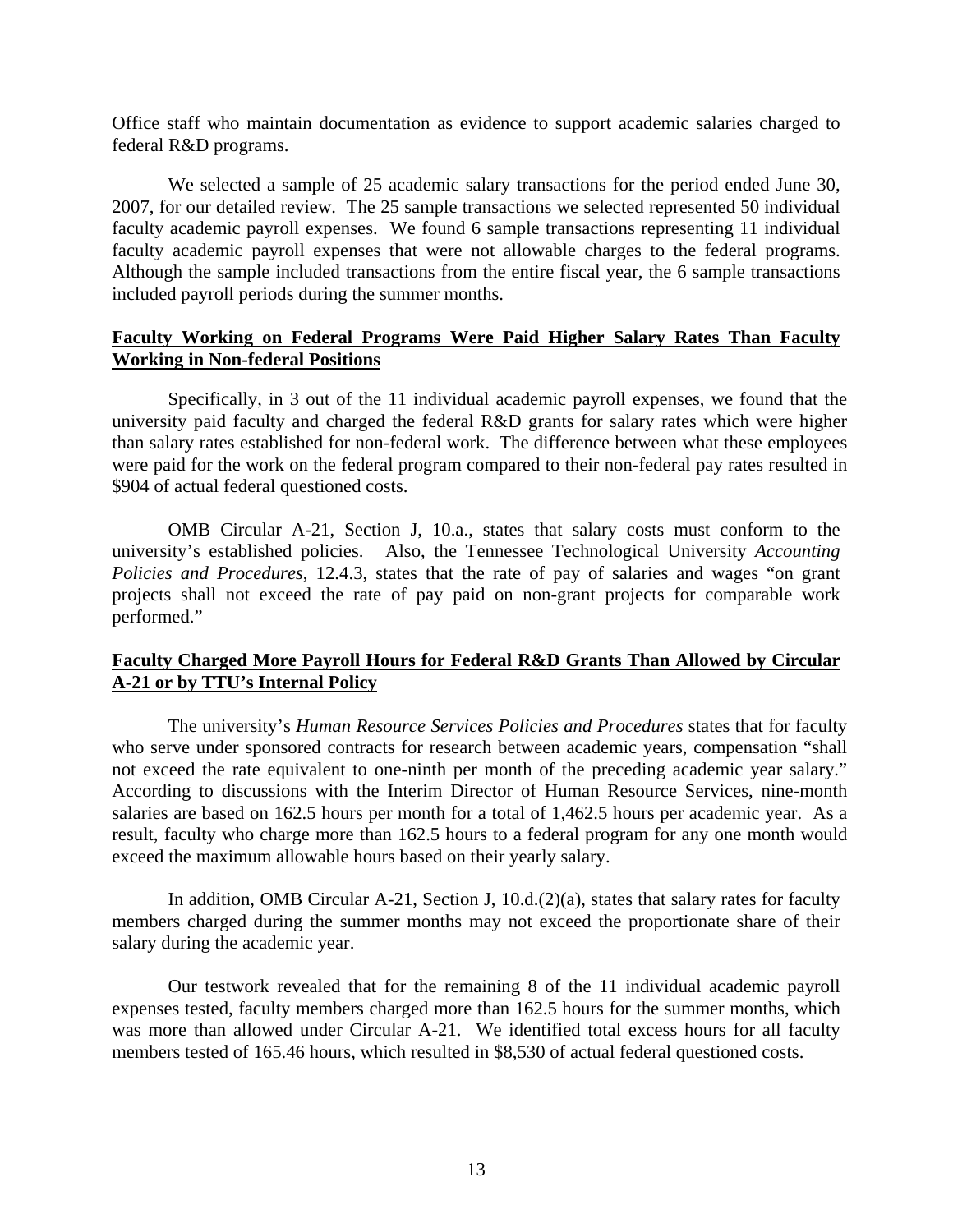When we discussed these issues with the Interim Director of Human Resource Services, she agreed that this was a problem. She stated that the current payroll manager, who is relatively new in her position, had not been properly instructed to review the pay rates prior to processing the requisition. Her predecessor, upon her separation, had removed the position-specific job manual, and as a result, the current payroll manager received only verbal instructions for her job from the interim director. The interim director stated she was aware of the missing manual and was aware of the need to update and replace the manual for all Human Resource Services employees; however, as of November 2007, the interim director had not replaced the manual. In addition, the interim director also explained that she only compared the total dollar amount charged on the time sheet to the dollar amount on the requisition, and as a result, she did not note that faculty were paid higher salary rates for the federal programs. The interim director also stated that she was not aware of the requirements in OMB Circular A-21, Section J, 10.d.(2)(a).

The total actual federal questioned costs for the deficiencies related to academic salaries was \$9,434 out of a total of \$413,392 of academic salaries tested. The total population of academic salaries was \$859,588. We believe likely questioned costs exceed \$10,000 for these conditions.

A lack of adequate controls to either ensure that federal academic salary rates are not greater than non-federal rates or that the hours charged to the federal R&D programs are not in excess of the allowable maximum hours could lead potentially to further federal questioned costs and possibly threaten the likelihood of future federal awards.

#### **Recommendation**

The Interim Director of Human Resource Services should promptly familiarize herself and staff with all federal requirements and immediately replace the missing manuals and tools staff need to perform their jobs. The Interim Director should train staff as needed to ensure these instances of noncompliance are corrected. The Interim Director of Human Resource Services should specifically ensure that the academic salary rate for federal work is not higher than rates for similar non-federal work, and that the salaries are not charged in excess of the maximum allowable. The Interim Director of Human Resource Services should also ensure that employees working outside the academic year follow the policies and procedures established by the Department of Human Resource Services. The Vice President for Business and Fiscal Affairs should monitor the roles and responsibilities of the Interim Director of Human Resource Services to ensure compliance with all federal regulations and university policies and procedures.

 The Vice President of Business and Fiscal Affairs should ensure that the risks noted in this finding are adequately identified and assessed in management's documented risk-assessment activities. The Vice President of Business and Fiscal Affairs should identify specific staff to be responsible for the design and implementation of internal controls to prevent and detect exceptions timely. The Vice President of Business and Fiscal Affairs should also identify staff to be responsible for ongoing monitoring for compliance with all requirements and taking prompt action should exceptions occur.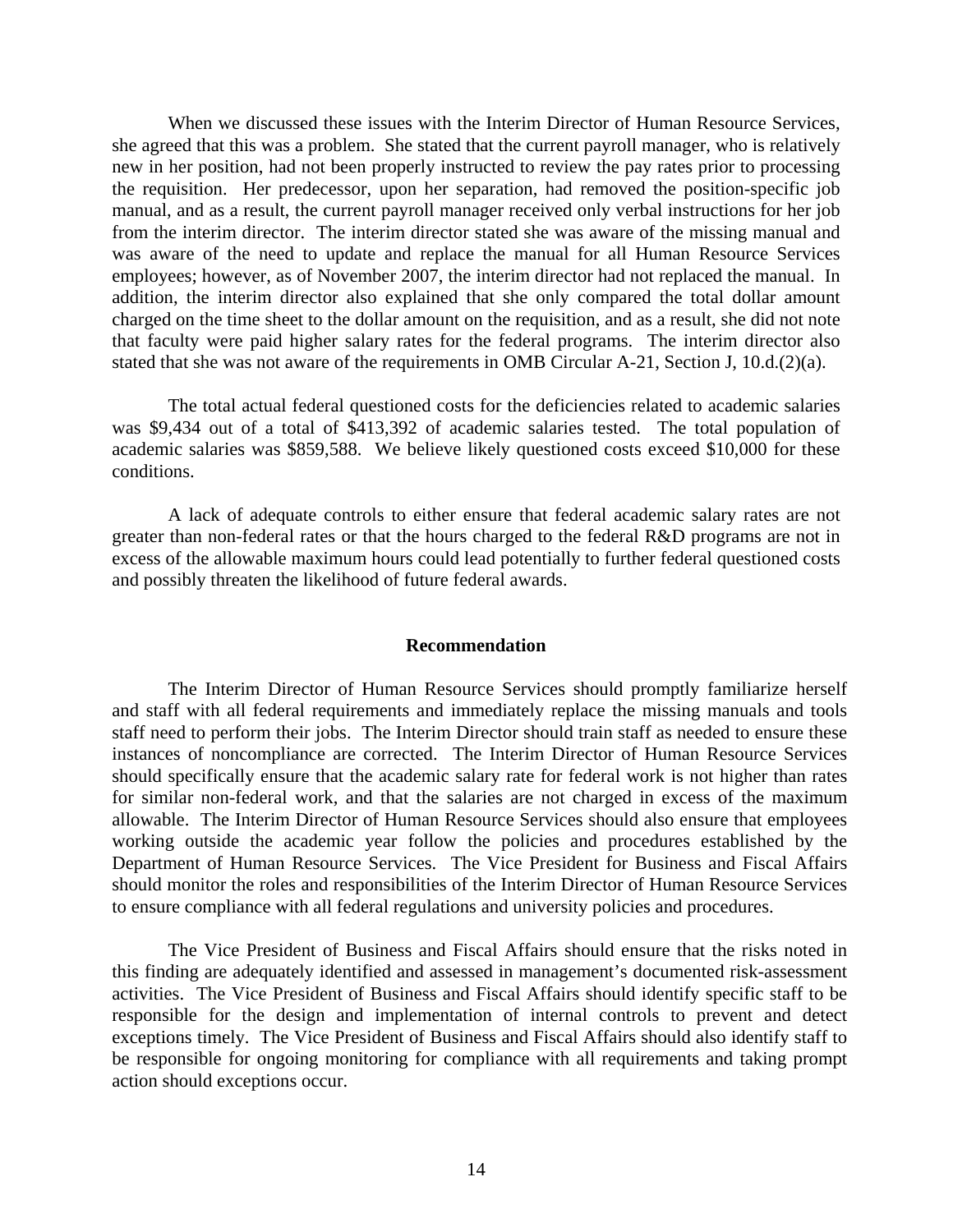#### **Management's Comment**

We concur with the finding. Policies are currently being developed to ensure that Principal Investigators (PI) are properly trained on the applicable regulations governing funding received from external sources. The Office of Research will provide training for all PIs before activating new awards. The Business Office will not establish budget accounts until the Office of Research has provided written notification that the PI has completed the training and the PI has certified that they understand and will comply with all applicable federal regulations for their project funding source. Principal Investigators are responsible for the administration of their grant, including extra pay/summer pay. They are the most knowledgeable about total hours worked, funding restrictions, and rates that can be charged to the grant(s). The Principal Investigator and project bookkeeper will certify that all the charges made against external funding sources are in compliance with the grant contract and all applicable federal, state, or local regulations. The Extra Pay/Summer Pay Time Sheet will be modified to include certification by the PI that the employees' total hours worked during the time period do not exceed any hour restrictions on grant(s) involved. A copy of the missing manual is now available in Human Resources. Effective immediately, Human Resources will check the hourly rates on all extra pay requests to ensure compliance with federal guidelines as to pay rates and compliance with the 162.5 hours maximum per month during the summer.

 The formal risk assessments for the Financial Management areas of the university are currently scheduled to be completed in October 2008. However, the Vice President for Business and Fiscal Affairs and her staff are very cognizant of the risks involved with grants and human resources and remain committed to the internal controls necessary to minimize those risks.

# **4. Management has not assessed and mitigated the risks of federal questioned costs associated with its failure to produce and maintain documentation to support academic salaries charged to federal grants as required in OMB Circular A-21**

#### **Finding**

 University management has not coordinated the efforts of the various departments to ensure that time and effort reports were generated when academic salaries were charged to federal Research and Development (R&D) programs. As a result, the process for time and effort reporting in place during the audit period did not include provisions for the reallocation of charges to federal R&D programs associated with delayed grant approval or correction of errors.

OMB Circular A-21, "Cost Principles for Educational Institutions," allows university staff to document the salary charges for employees to the federal R&D programs in several ways. However, Circular A-21 specifically requires that the university staff, regardless of selected method of documentation used, include an after-the-fact confirmation or other such method of determining that salary costs charged to the federal program represent actual costs.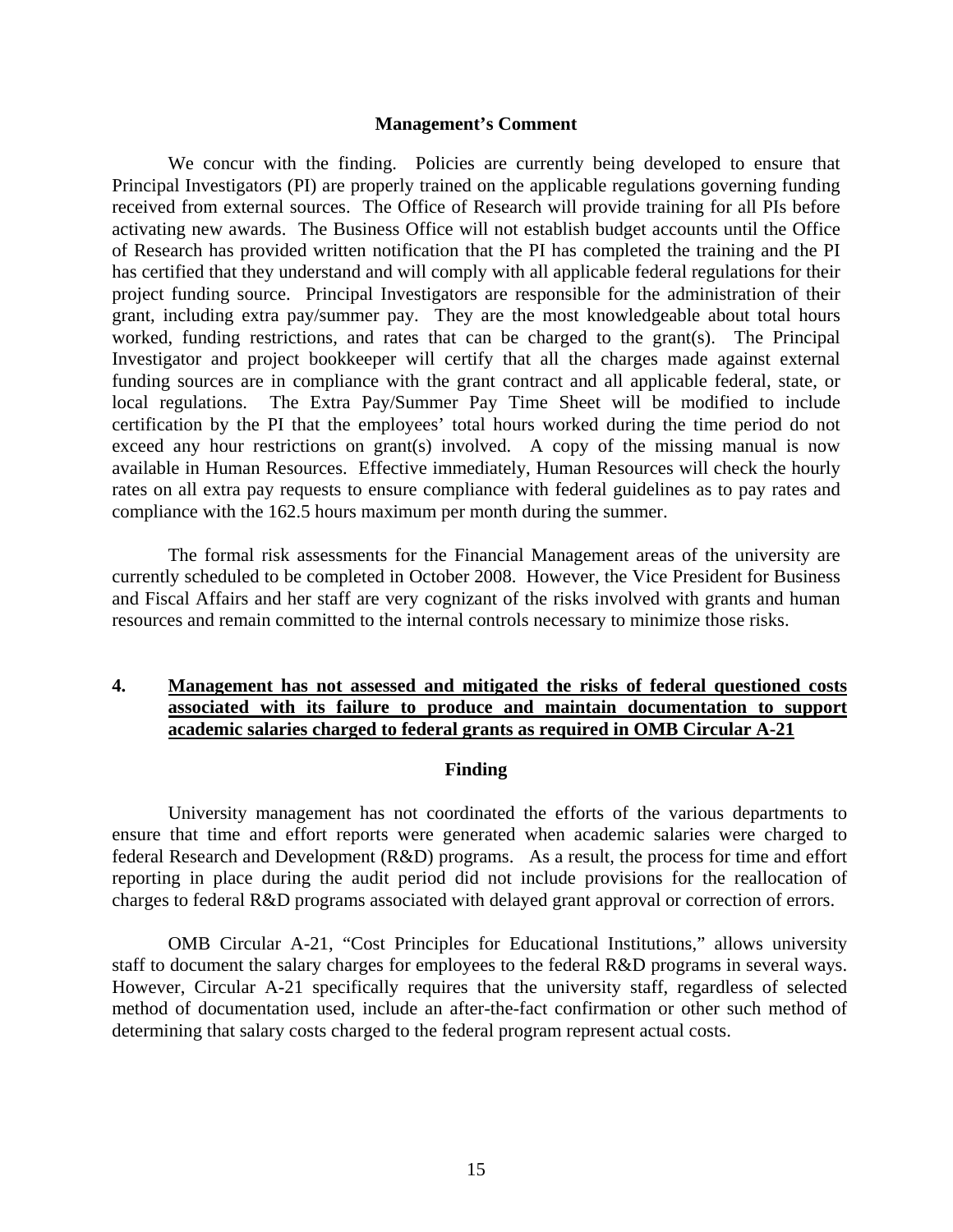In order to comply with Circular A-21, the Department of Information Technology Services developed a program within the payroll system to generate Time Effort Reports when payroll expenses are charged directly to a federal R&D program. These Time Effort Reports itemize the dollar amount charged to each federal program. Staff from the Grant Accounting Office retrieve these reports from the Department of Human Resource Services and distribute the reports to the grant clerks in the applicable departments. The employee for whom the report was generated or another individual with firsthand knowledge of the federal project signs the Time Effort Report confirming that the dollar amount on the report represents "a reasonable estimate of effort on noted projects during this pay period." The grant clerks then submit the signed reports to the Grant Accounting Office to serve as the support for payroll expenses for federal R&D programs.

Due to a lack of coordination between the Department of Human Resource Services and the Grant Accounting Office, management has not established the process to address situations in which the payroll expenses must be charged to the federal R&D program subsequent to the end of the pay period. The reasons to charge payroll expenses to a federal R&D program subsequent to the end of the pay period vary, but may include delayed grant approval from the federal grantor or correction of errors.

Typically, when the university receives federal approval before the start date of the federal grant period, accounting staff are able to charge the salaries of employees working on the federal program directly to the applicable grant, and the payroll system automatically generates the Time Effort Reports for each employee. However, if the federal grantor delays its approval, at no fault of the university, the university staff cannot establish the proper grant accounting records, and faculty and staff working in departments seeking federal grants must charge their payroll costs to the applicable departmental budget. Ultimately, when the federal grant is approved, university staff must reallocate payroll charges which have already been paid from the departmental budget to the federal grant by manual journal voucher accounting entries. However, when university staff are forced to manually reallocate salaries, they bypass the payroll system and the automatic generation of the Time Effort Reports associated with any salaries that were charged to the federal grants.

We performed testwork to determine if the university maintained adequate after-the-fact time and efforts report to support academic salaries charged to federal R&D programs. We selected a sample of 25 academic salary transactions which represented 50 individual payroll expenses. Based on our testwork, we found that for 14 out of 25 academic salary transactions charged to federal R&D programs tested (56%), the Grant Accounting Office initially could not provide us with the required time and effort reports. These 14 problems represented 19 individual academic payroll expenses.

For 10 of the 14 academic salary transactions (representing 14 individual academic payroll expenses), university staff prepared journal entries to reallocate payroll expenses to the federal R&D programs. As a result, the payroll system did not generate Time Effort Reports, nor did university staff perform alternative procedures to support these payroll expenses.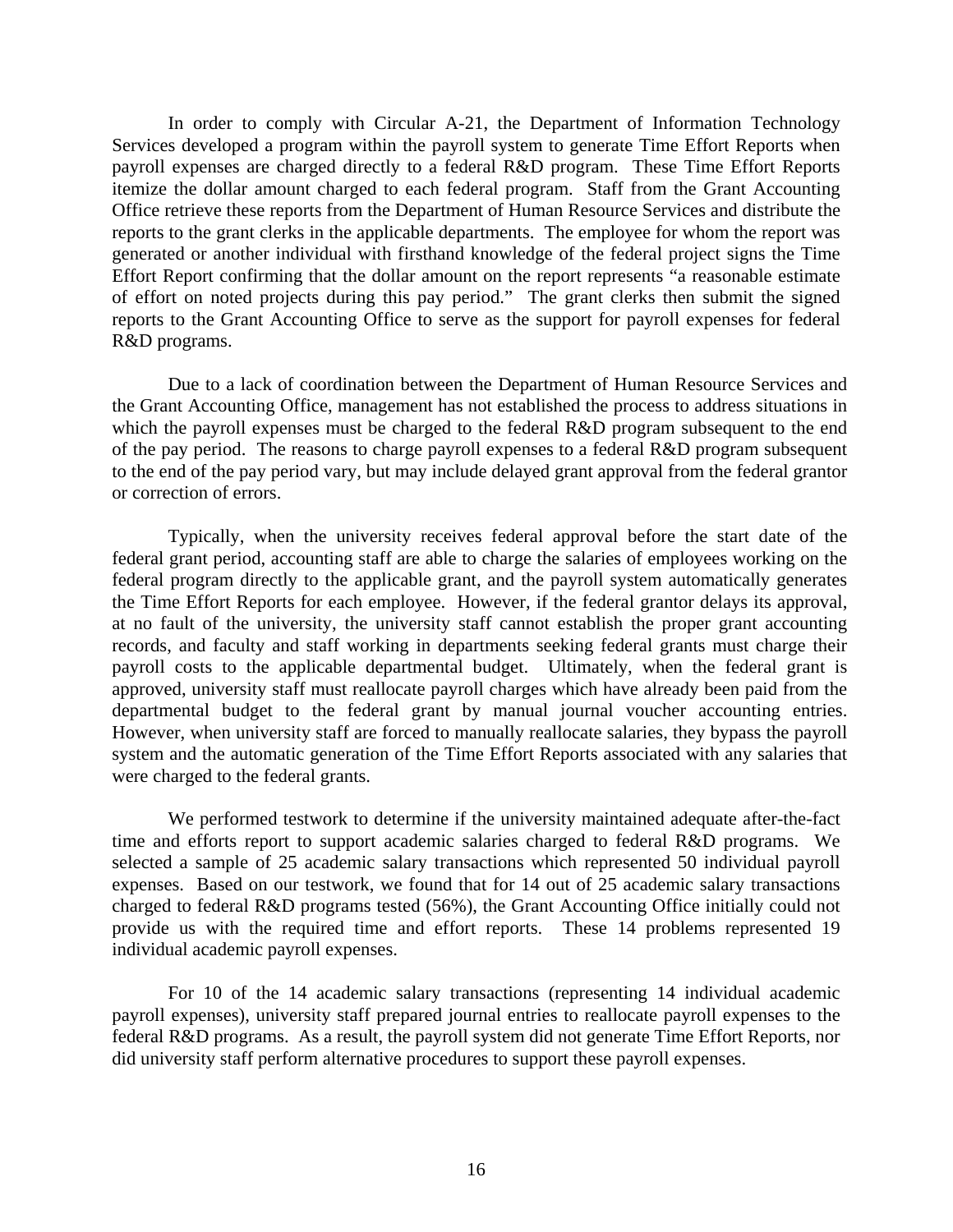For the other four academic salary transactions (representing five individual academic payroll expenses), the payroll system had generated Time Effort Reports; however, as of early November 2007, the employees had not signed and returned four Time Effort Reports to Grant Accounting. The fifth Time Effort Report had been submitted to Grant Accounting but had been signed inappropriately by a person without firsthand knowledge of the project. Section J, 10.c.(2)(c), of OMB Circular A-21*,* requires that the ". . . reports will be signed by the employee, principal investigator, or responsible official(s) using suitable means of verification that the work was performed." In addition, OMB Circular A-21, Section J, 10.b.(2)(b), requires an after-thefact confirmation, in order to establish the allowability of cost for payroll distribution.

According to the Grant Accounting Manager, personnel within that office were recently transitioned into different functions due to the departure of the former manager. Also, the transition to the Banner information system caused the timely recovery of Time Effort Reports to be a low priority. She stated that the payroll system was programmed to generate a Time Effort Report when charges to the federal grant were processed through the normal payroll process. The Grant Accounting Manager also noted that the majority of these instances involved payroll charges that were initially charged to a non-federal account and then reallocated subsequently to the federal grant outside the payroll process.

After we discussed these deficiencies and the potential questioned costs with the appropriate university personnel, the Manager of Grant Accounting obtained alternative confirmations of payroll expenses in the form of memoranda from the employees. We received these memoranda on November 15, 2007. Also on that date, the remaining outstanding Time Effort Reports were obtained fully signed, including the inappropriately signed Time Effort Report that was resubmitted for the employee's signature. The number of days between this date and the end of the applicable payroll periods ranged between 48 to 473 days. As the Grant Accounting Office eventually obtained these confirmations, we will not question the related costs.

The failure to obtain and maintain required documentation increases the risk that academic salaries charged to federal R&D programs are not representative of actual work performed, which can lead to potential federal questioned costs and reduce the likelihood of receiving future federal awards.

#### **Recommendation**

The Manager of Grant Accounting in conjunction with the Interim Director of Human Resource Services should ensure that Time Effort Reports or subsequently adopted alternative, after-the-fact confirmations are generated that are compliant with OMB Circular A-21. The Manager of Grant Accounting should also ensure signatures are obtained timely for all academic salaries charged to federal R&D programs. The Vice President of Business and Fiscal Affairs should facilitate the efforts of these two departments and ensure that the process is revised as necessary to include a method of confirming all academic salaries charged to federal R&D programs.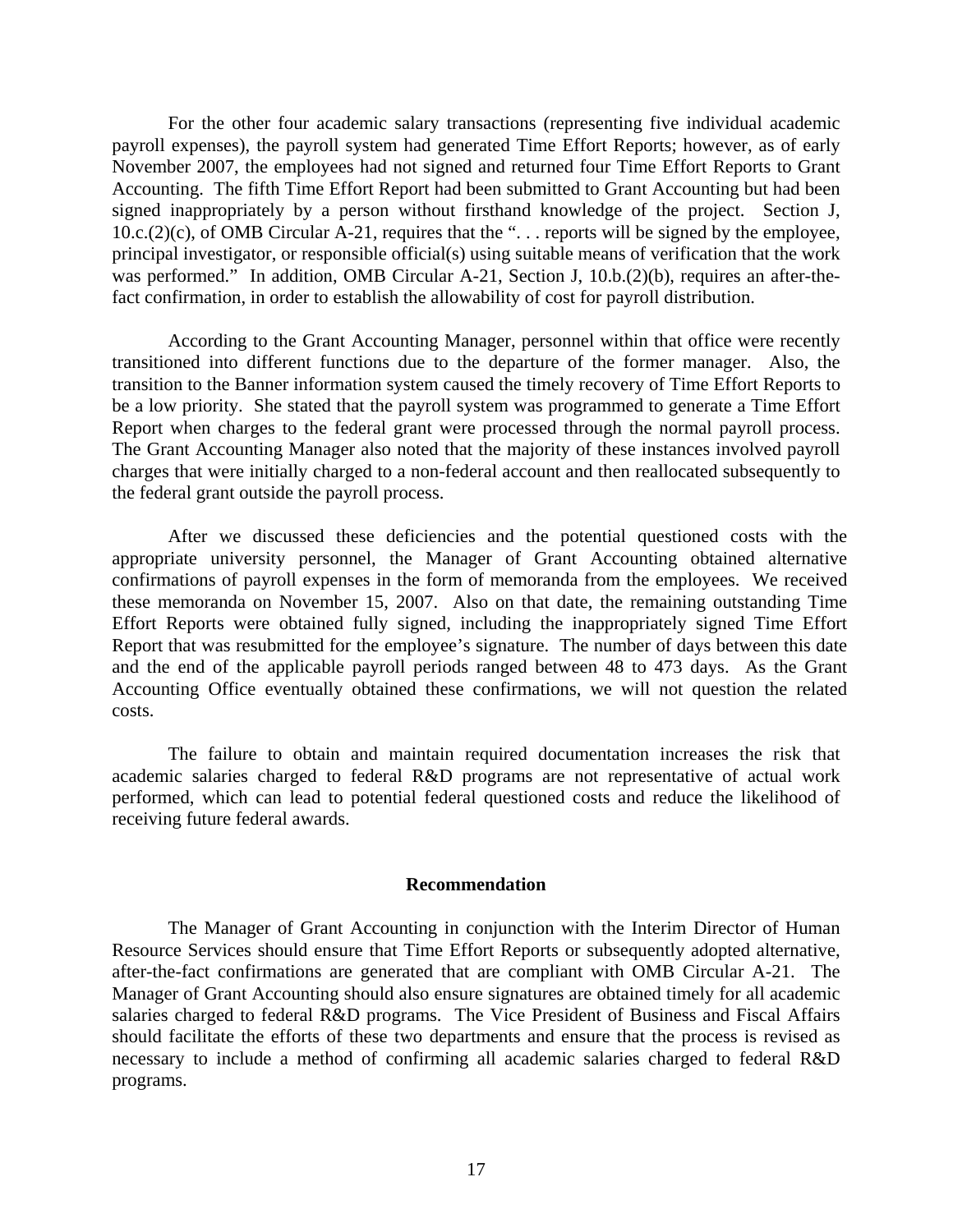The Vice President of Business and Fiscal Affairs should ensure that the risks noted in this finding are adequately identified and assessed in management's documented risk-assessment activities. The Vice President of Business and Fiscal Affairs should identify specific staff to be responsible for the design and implementation of internal controls to prevent and detect exceptions timely. The Vice President of Business and Fiscal Affairs should also identify staff to be responsible for ongoing monitoring for compliance with all requirements and taking prompt action should exceptions occur.

#### **Management's Comment**

 We concur with the finding. The Office of Research is developing a Percentage Effort Report that is based on proposed as supported by the grant budget. The Percentage Effort Report will be distributed by the Office of Research to the Principal Investigators each semester for verification and/or adjustment as to actual effort expended between grant activities and other activities. The Percentage Effort Report will be signed by the employee or the Principal Investigator (as a person with first-hand knowledge of the effort expended on grant and other activities) certifying the correctness of charges against the grant budget. The Percentage Effort Report will be returned to Grant Accounting for comparison of actual time and effort to proposed time and effort. Grant Accounting will process adjustments to grant expenditures to reflect actual grant-related costs. Grant Accounting is currently reviewing procedures to follow up with any documents not returned by employees in a timely manner and will immediately implement changes necessary to ensure compliance with time and effort requirements.

 Grant Accounting will continue to distribute monthly Time Effort Reports that reflect salary paid on federal projects for Project Investigators' review. As of July 1, 2007, Human Resources is processing all reallocations through the Banner HR system. Grant Accounting is working with Human Resources and Information Technology to include reallocated salary on this report to make the information more comprehensive and useful to the Project Investigators and project bookkeepers as they monitor compliance with externally funded grants/contracts.

 The formal risk assessments for the Financial Management areas of the university are currently scheduled to be completed in October 2008. However, the Vice President for Business and Fiscal Affairs and her staff are very cognizant of the risks involved with grants and human resources and remain committed to the internal controls necessary to minimize those risks.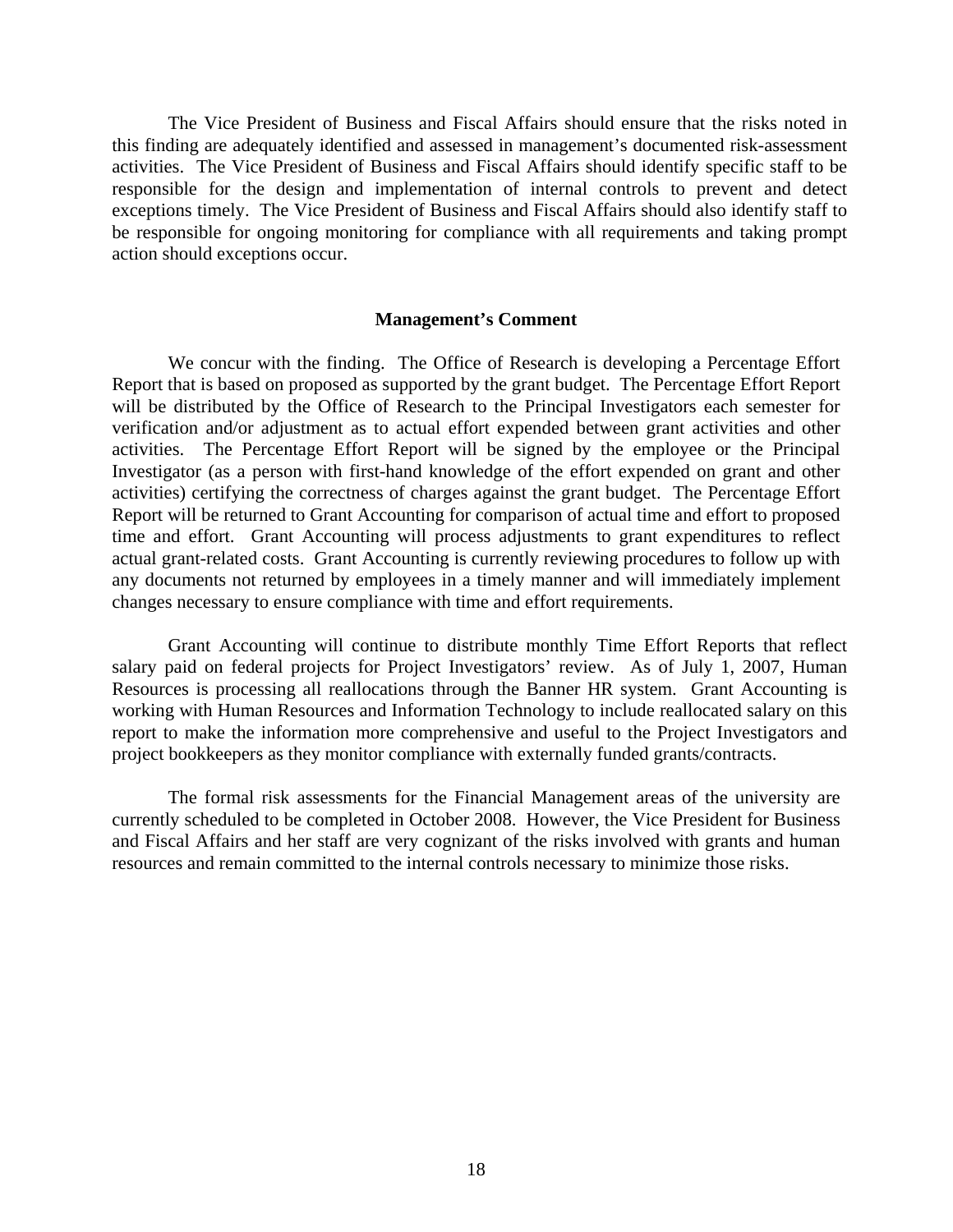# **5. As noted in the prior audit, TTU management has not assessed and mitigated the risks associated with its failure to adequately reconcile the university's Direct Loan records with the Loan Origination Center's records as required by federal regulations**

## **Finding**

For the second year, the Tennessee Technological University's Director of Financial Aid did not properly reconcile the university's direct loan records with the federal Loan Origination Center's records. According to Part 5 of the OMB *Circular A-133 Compliance Supplement*,

Each month, the COD [Common Origination and Disbursement] provides institutions with a School Account Statement (SAS) data file which consists of a Cash Summary, Cash Detail, and (optional at the request of the school) Loan Detail records. The school is required to reconcile these files to the institution's financial records.

In addition, the U.S. Department of Education's *Direct Loan School Guide,* Chapter 9, states,

The school is required to reconcile the information on the DLSAS [Direct Loan School Account Statement] report to its internal records on a monthly basis.

The first step in monthly reconciliation is to compare the ending cash balance, cash receipts, excess cash, and disbursement totals from the DLSAS cash summary to each corresponding total in the school's Direct Loan System and business office system.

If the school's internal systems match all the totals on the DLSAS cash summary, the reconciliation has been successfully completed. If the cash balances do not match, the school must continue with the reconciliation process.

Based on our interviews with the Director of Financial Aid, we found that during the audit period, the Director did not fully perform these reconciliations. After reviewing each of the monthly reconciliations within the audit period, we determined that the Director of Financial Aid reconciled the cash receipts per the business office system to the DLSAS summary but did not reconcile the ending cash balance, excess cash, and disbursement totals.

In response to the prior-year finding, TTU management did concur with the finding. Management also stated that the Director of Financial Aid created an all-inclusive reconciliation that reconciled the various components of the DLSAS summary instead of only the cash receipts. We were able to review the reconciliations for July, August, and September of 2007, and we determined that, subsequent to our audit period, the Director of Financial Aid did reconcile the ending cash balance, excess cash, and disbursement totals as well as the cash receipts.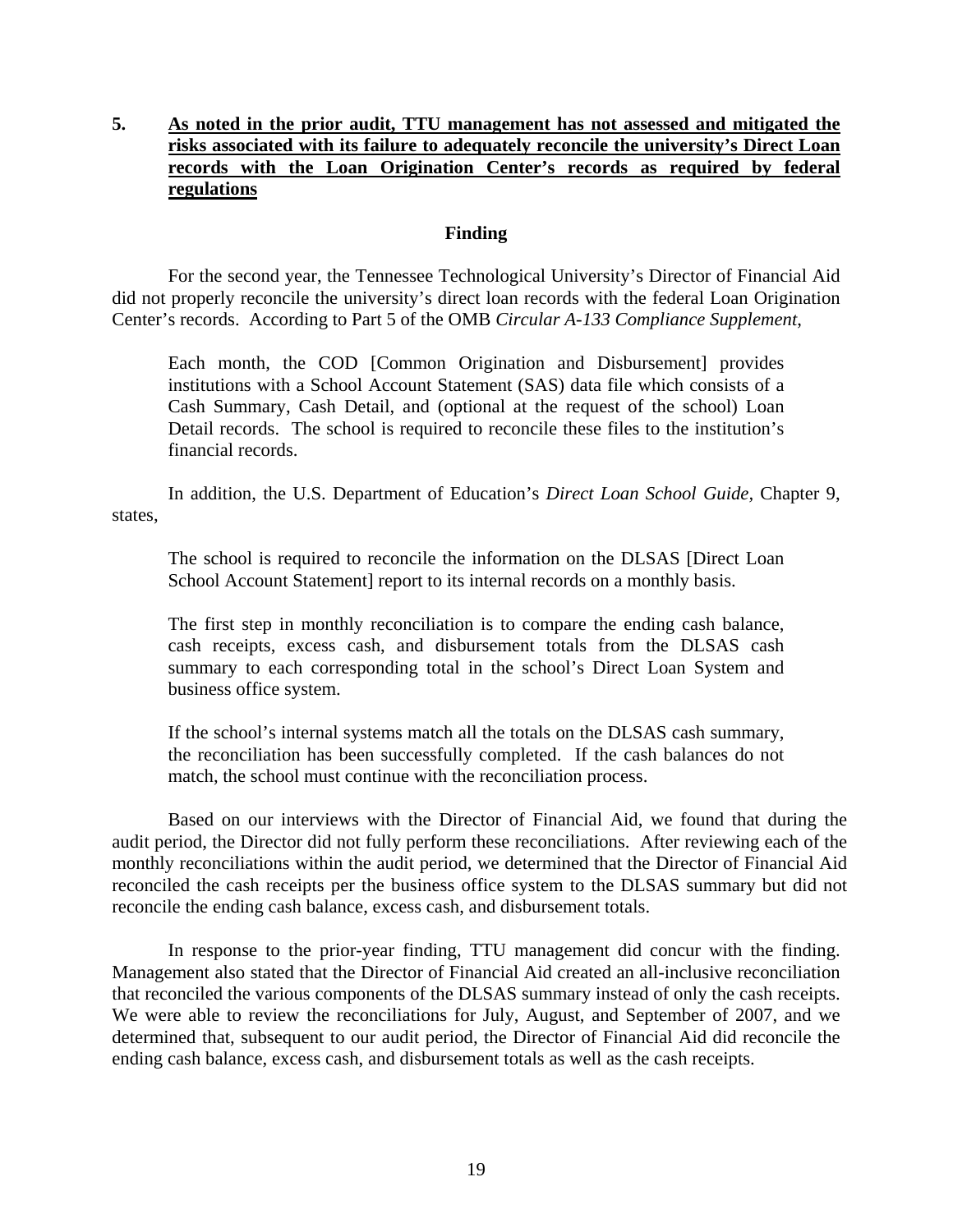Without adequate reconciliations, the university could lose its ability to offer Direct Loan funds because of errors recorded in the school's or Loan Origination Center's records. Performing monthly reconciliations and retaining all supporting documentation allow financial aid staff to continue to monitor and address outstanding loan issues every month and allow the staff to complete the year-end loan closeout much more efficiently.

#### **Recommendation**

 The Director of Financial Aid in conjunction with the Executive Director of Enrollment Management should determine who will be responsible for preparing the reconciliations. If they determine that a member of the Financial Aid staff should prepare the reconciliation, the Director of Financial Aid should ensure that the staff member prepares the reconciliation as outlined in the *Direct Loan School Guide,* Chapter 9, which includes reconciling all cash items included on the Cash Summary Direct Loan School Account Statement report to the university's records. If any items on this report do not agree, financial aid staff should then investigate the differences by reconciling the Cash Detail records. If the Director of Financial Aid continues to prepare the reconciliation, the Executive Director of Enrollment Management should ensure that the staff member prepares the reconciliation outlined in the *Direct Loan School Guide,* Chapter 9.

The Director of Financial Aid in conjunction with the Executive Director of Enrollment Management should ensure that risks such as these noted in this finding are adequately identified and assessed in management's documented risk assessment activities. The Director of Financial Aid should identify specific staff to be responsible for the design and implementation of internal controls to prevent and detect exceptions timely. The Director of Financial Aid should also identify staff to be responsible for ongoing monitoring for compliance with all requirements and taking prompt action should exceptions occur.

#### **Management's Comment**

We concur with the finding. As stated in the response to the 2005-06 audit, an all inclusive reconciliation process was presented to State Auditors and was deemed appropriate for meeting this new interpretation of the Federal Regulations governing monthly reconciliations of the Direct Loan program in July 2007. That process is ongoing on a monthly basis.

 In addition to a more inclusive reconciliation process, which includes a review of all data included on the monthly SAS reports, a risk assessment was completed by the Office of Financial Aid in fall 2007 to monitor this and other areas of that concern that may present themselves in the future. A monitoring plan was also developed at that time that includes identifying who is responsible for monitoring compliance and taking action on exceptions.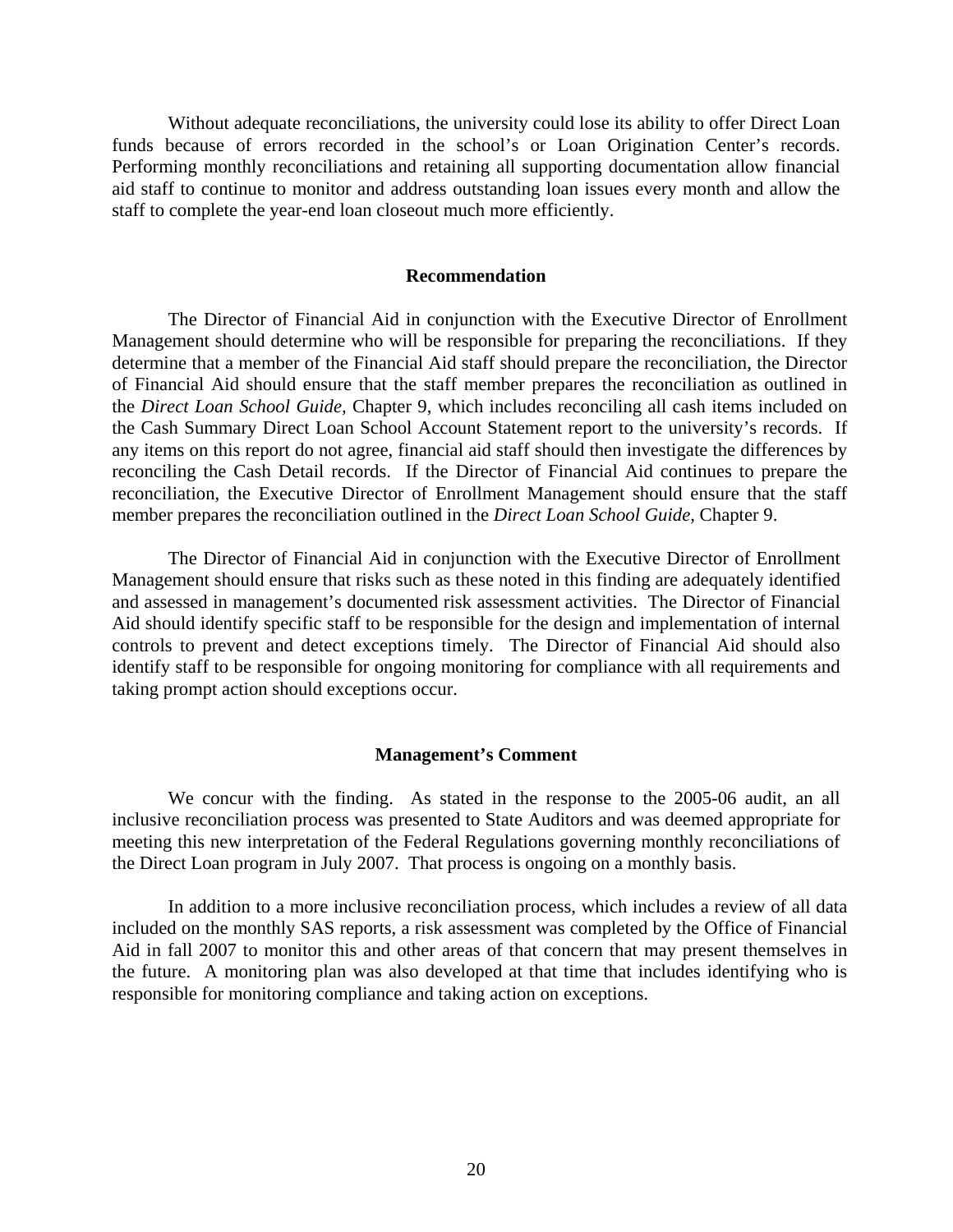

#### STATE OF TENNESSEE COMPTROLLER OF THE TREASURY DEPARTMENT OF AUDIT DIVISION OF STATE AUDIT

SUITE 1500 JAMES K. POLK STATE OFFICE BUILDING NASHVILLE, TENNESSEE 37243-0264 PHONE (615) 401-7897 FAX (615) 532-2765

## **Independent Auditor's Report**

December 6, 2007

The Honorable John G. Morgan Comptroller of the Treasury State Capitol Nashville, Tennessee 37243

Dear Mr. Morgan:

 We have audited the accompanying basic financial statements of Tennessee Technological University, an institution of the Tennessee Board of Regents, which is a component unit of the State of Tennessee, and its discretely presented component unit as of and for the years ended June 30, 2007, and June 30, 2006, as listed in the table of contents. These financial statements are the responsibility of the university's management. Our responsibility is to express opinions on these financial statements, based on our audits.

 We conducted our audits in accordance with auditing standards generally accepted in the United States of America and the standards applicable to financial audits contained in *Government Auditing Standards*, issued by the Comptroller General of the United States. Those standards require that we plan and perform the audit to obtain reasonable assurance about whether the financial statements are free of material misstatement. An audit includes examining, on a test basis, evidence supporting the amounts and disclosures in the financial statements. An audit also includes assessing the accounting principles used and significant estimates made by management, as well as evaluating the overall financial statement presentation. We believe that our audits provide a reasonable basis for our opinions. Tennessee statutes, in addition to audit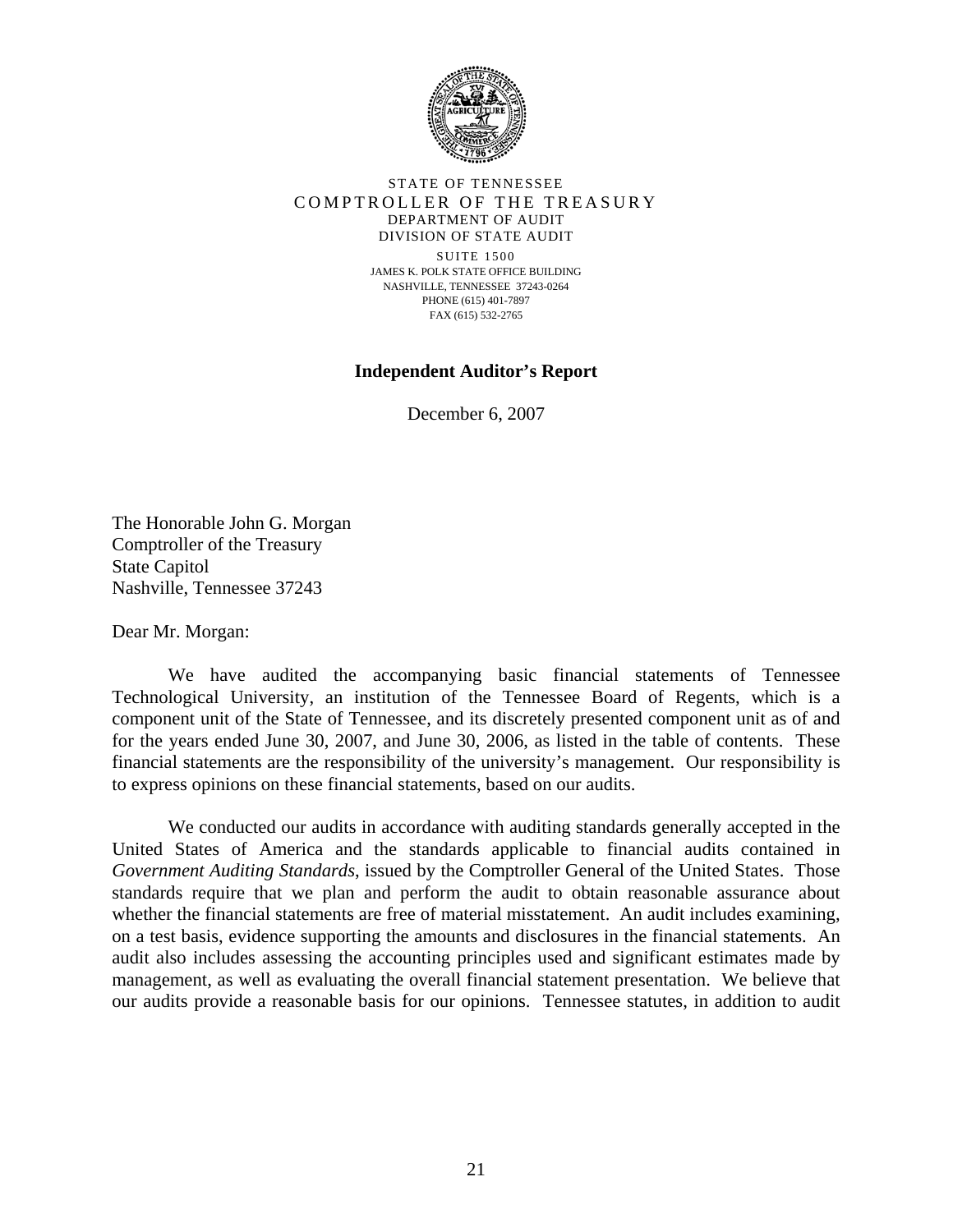The Honorable John G. Morgan December 6, 2007 Page Two

responsibilities, entrust certain other responsibilities to the Comptroller of the Treasury. Those responsibilities include serving as a member of the board of directors of many agencies, commissions, and component units of the State of Tennessee; managing the state's debt; and making loans to the state's colleges and universities from debt proceeds. Some of the boards of which the Comptroller of the Treasury serves as a member per state statutes include the State Building Commission and the Tennessee Higher Education Commission.

 In our opinion, the financial statements referred to above present fairly, in all material respects, the respective financial position of the Tennessee Board of Regents, Tennessee Technological University, and its discretely presented component unit as of June 30, 2007, and June 30, 2006, and the respective changes in financial position and cash flows thereof for the years then ended in conformity with accounting principles generally accepted in the United States of America.

 The management's discussion and analysis on pages 24 through 47 is not a required part of the basic financial statements but is supplementary information required by accounting principles generally accepted in the United States of America. We have applied certain limited procedures, which consisted principally of inquiries of management regarding the methods of measurement and presentation of the required supplementary information. However, we did not audit the information and express no opinion on it.

 Our audits were conducted for the purpose of forming opinions on the basic financial statements. The accompanying financial information on page 78 is presented for purposes of additional analysis and is not a required part of the basic financial statements. Such information has been subjected to the auditing procedures applied in the audit of the basic financial statements and, in our opinion, is fairly stated in all material respects in relation to the basic financial statements taken as a whole.

 In accordance with *Government Auditing Standards*, we have also issued our report dated December 6, 2007, on our consideration of the university's internal control over financial reporting and our tests of its compliance with certain provisions of laws, regulations, contracts, and grant agreements and other matters. The purpose of that report is to describe the scope of our testing of internal control over financial reporting and compliance and the results of that testing, and not to provide an opinion on the internal control over financial reporting or on compliance. That report is an integral part of an audit performed in accordance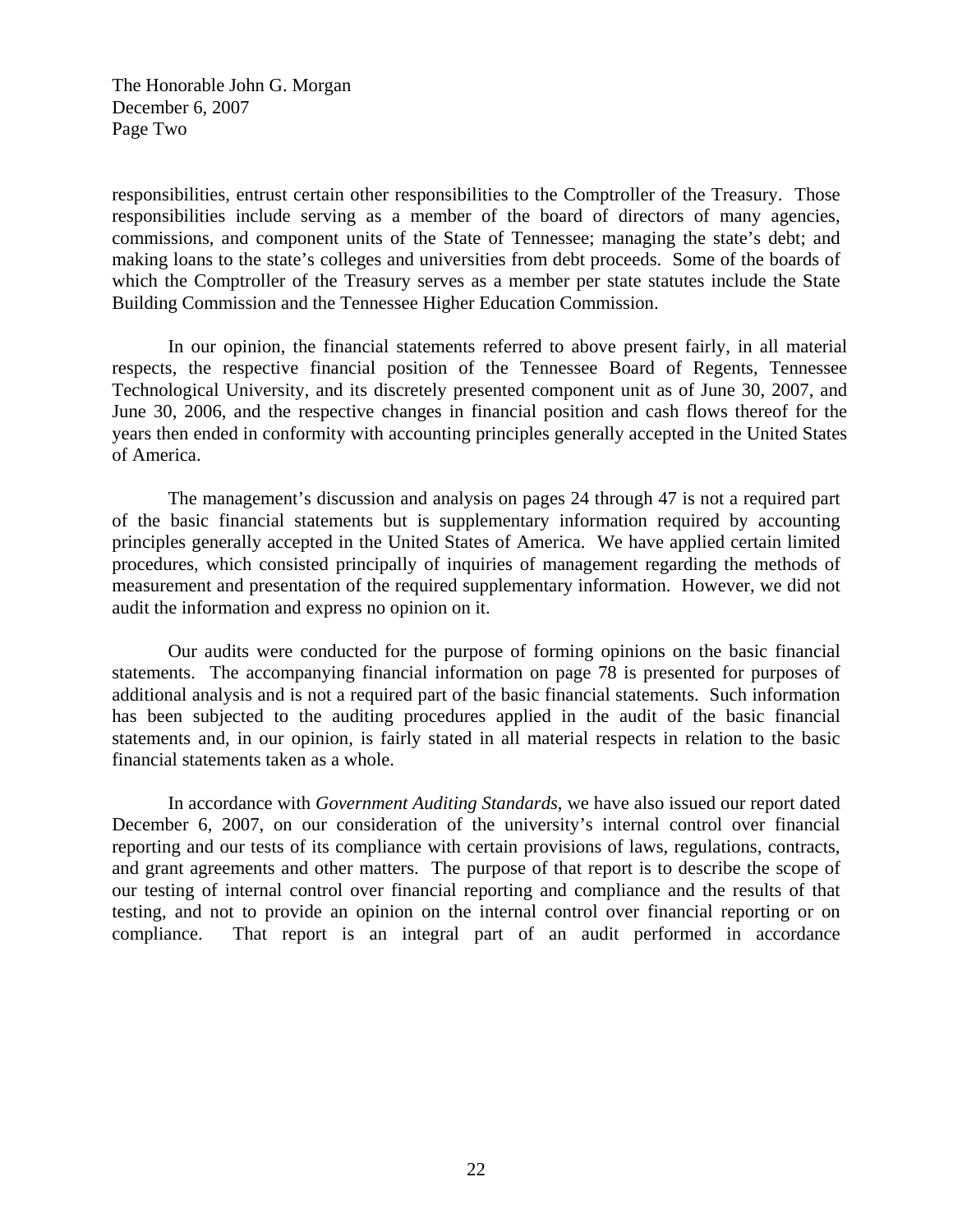The Honorable John G. Morgan December 6, 2007 Page Three

with *Government Auditing Standards* and should be read in conjunction with this report in considering the results of our audit.

Sincerely,

Hayent? sterew

 Arthur A. Hayes, Jr., CPA Director

AAH/cj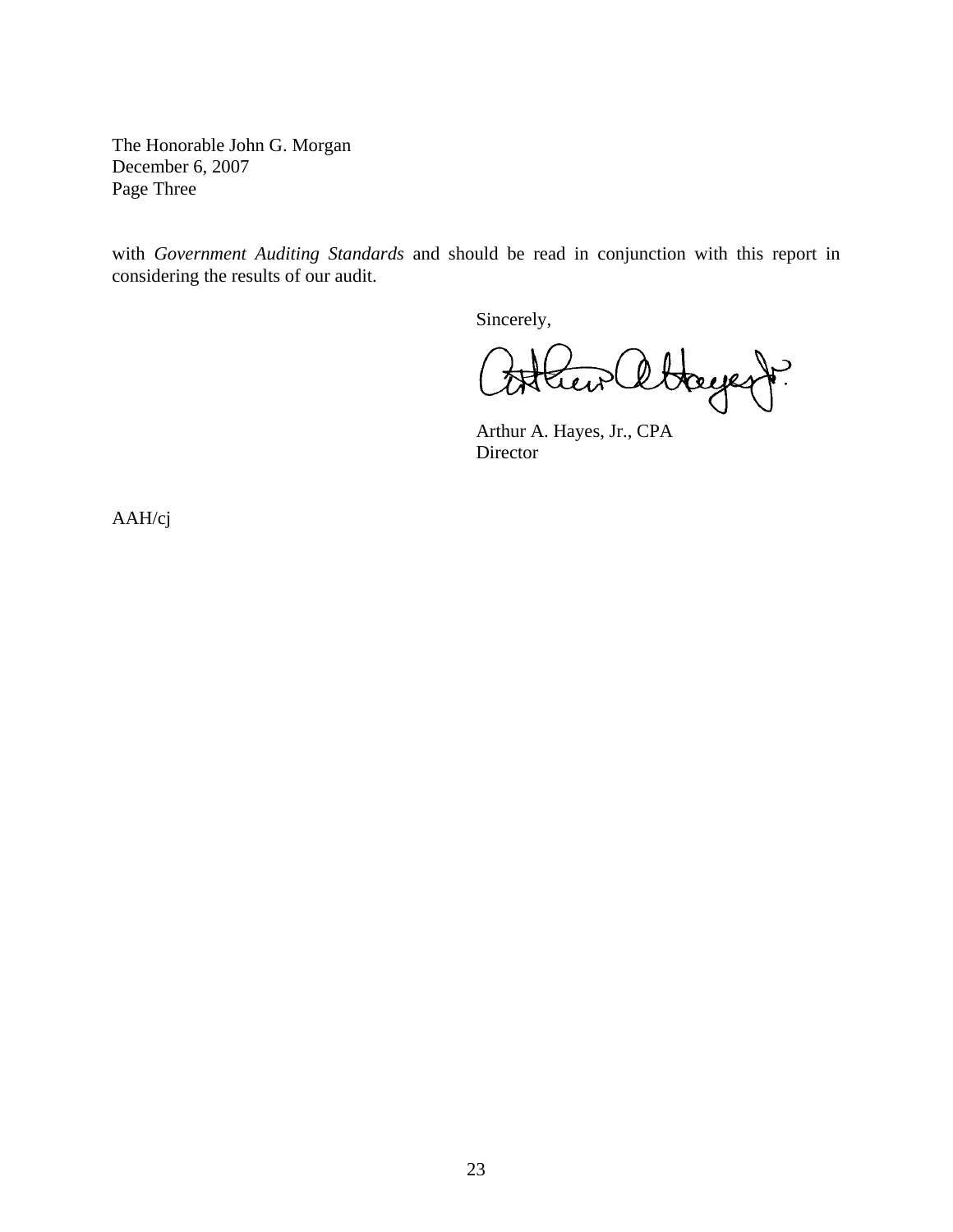This section of Tennessee Technological University's report presents a discussion and analysis of the financial performance of the university during the fiscal year ended June 30, 2007, with comparative information presented for the fiscal years ended June 30, 2006, and June 30, 2005. This discussion has been prepared by management along with the financial statements and related note disclosures and should be read in conjunction with the independent auditor's report, the audited financial statements, and the accompanying notes. The financial statements, notes, and this discussion are the responsibility of management.

## **Using This Annual Report**

This report consists of three basic financial statements. The Statement of Net Assets; the Statement of Revenues, Expenses, and Changes in Net Assets; and the Statement of Cash Flows provide information on Tennessee Technological University as a whole and present a long-term view of the university's finances.

## **The Statement of Net Assets**

The Statement of Net Assets presents the financial position of the university at the end of the fiscal year and includes all assets and liabilities of the university. The difference between total assets and total liabilities — net assets — is an indicator of the current financial condition of the university. Assets and liabilities are generally measured using current values. One notable exception is capital assets, which are stated at historical cost less an allowance for depreciation.

Net assets are divided into three major categories. The first category, invested in capital assets, net of related debt, provides the university's equity in property, plant, and equipment owned by the university. The next asset category is restricted net assets, which is divided into two categories, nonexpendable and expendable. The corpus of nonexpendable restricted resources is only available for investment purposes. Expendable restricted net assets are available for expenditure by the university but must be spent for purposes as determined by donors and/or external entities that have placed time or purpose restrictions on the use of the assets. The final category is unrestricted net assets. Unrestricted net assets are available to the university for any lawful purpose of the university.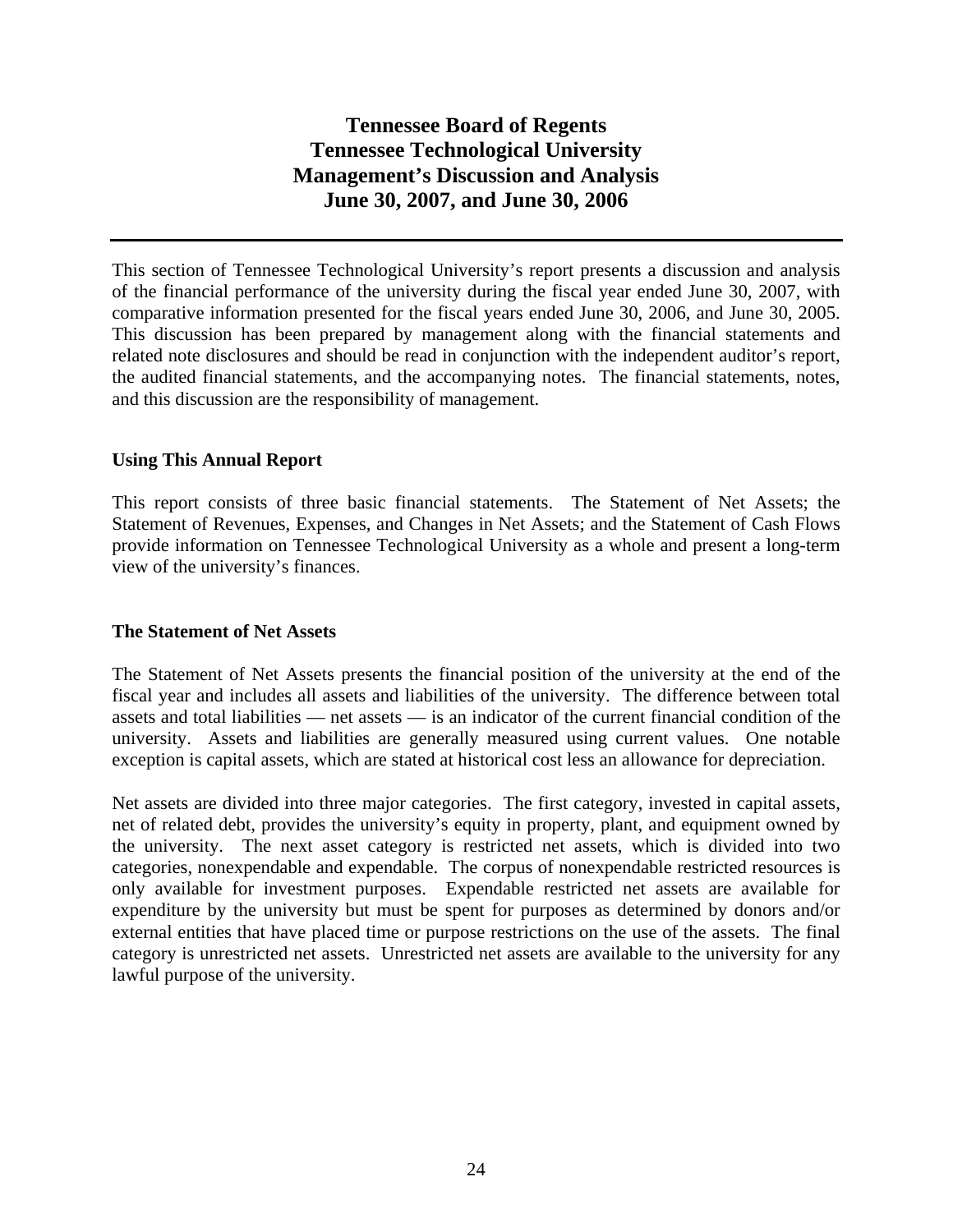| <b>University's Net Assets</b><br>(in thousands of dollars) |             |          |             |  |  |
|-------------------------------------------------------------|-------------|----------|-------------|--|--|
|                                                             | 2007        | 2006     | 2005        |  |  |
| <b>Assets:</b>                                              |             |          |             |  |  |
| Current assets                                              | \$15,019    | \$12,599 | \$13,590    |  |  |
| Capital assets, net                                         | 64,054      | 53,760   | 47,349      |  |  |
| Other assets                                                | 18,495      | 17,563   | 12,143      |  |  |
| <b>Total assets</b>                                         | \$97,568    | \$83,922 | \$73,082    |  |  |
| <b>Liabilities:</b>                                         |             |          |             |  |  |
| <b>Current liabilities</b>                                  | \$<br>9,618 | \$10,129 | 9,418<br>\$ |  |  |
| Noncurrent liabilities                                      | 20,279      | 20,954   | 16,207      |  |  |
| <b>Total liabilities</b>                                    | \$29,897    | \$31,083 | \$25,625    |  |  |
| <b>Net assets:</b>                                          |             |          |             |  |  |
| Invested in capital assets, net of related debt             | \$48,198    | \$37,155 | \$35,032    |  |  |
| Restricted – nonexpendable                                  | 192         | 236      | 620         |  |  |
| $Restricted - expandable$                                   | 6,191       | 5,987    | 3,959       |  |  |
| Unrestricted                                                | 13,090      | 9,461    | 7,846       |  |  |
| <b>Total net assets</b>                                     | \$67,671    | \$52,839 | \$47,457    |  |  |

- The assets of the university increased by 16% from 2006 to 2007. The increase can be attributed primarily to investments in capital assets, which increased 19%. The greatest increase was seen in construction in progress of the Nursing and Health Services Building.
- Total assets of the university increased by 15% from 2005 to 2006. The increase can be attributed primarily to additional investments in capital assets, which increased by 14%, with the greatest increase being land improvements and infrastructure. In addition, other assets increased by 45%, mainly caused by the 46% increase in noncurrent cash attributed to an increase in noncurrent liabilities and LGIP for capital projects, and the 102% increase in noncurrent investments due to more long-term investments being purchased. All other increases and decreases were minor.
- In keeping with the university's mission, the consumption of assets provided for the continuation of high-quality instruction in the university's undergraduate, masters, specialist, and doctoral degree-granting programs. Assets were also used to continue the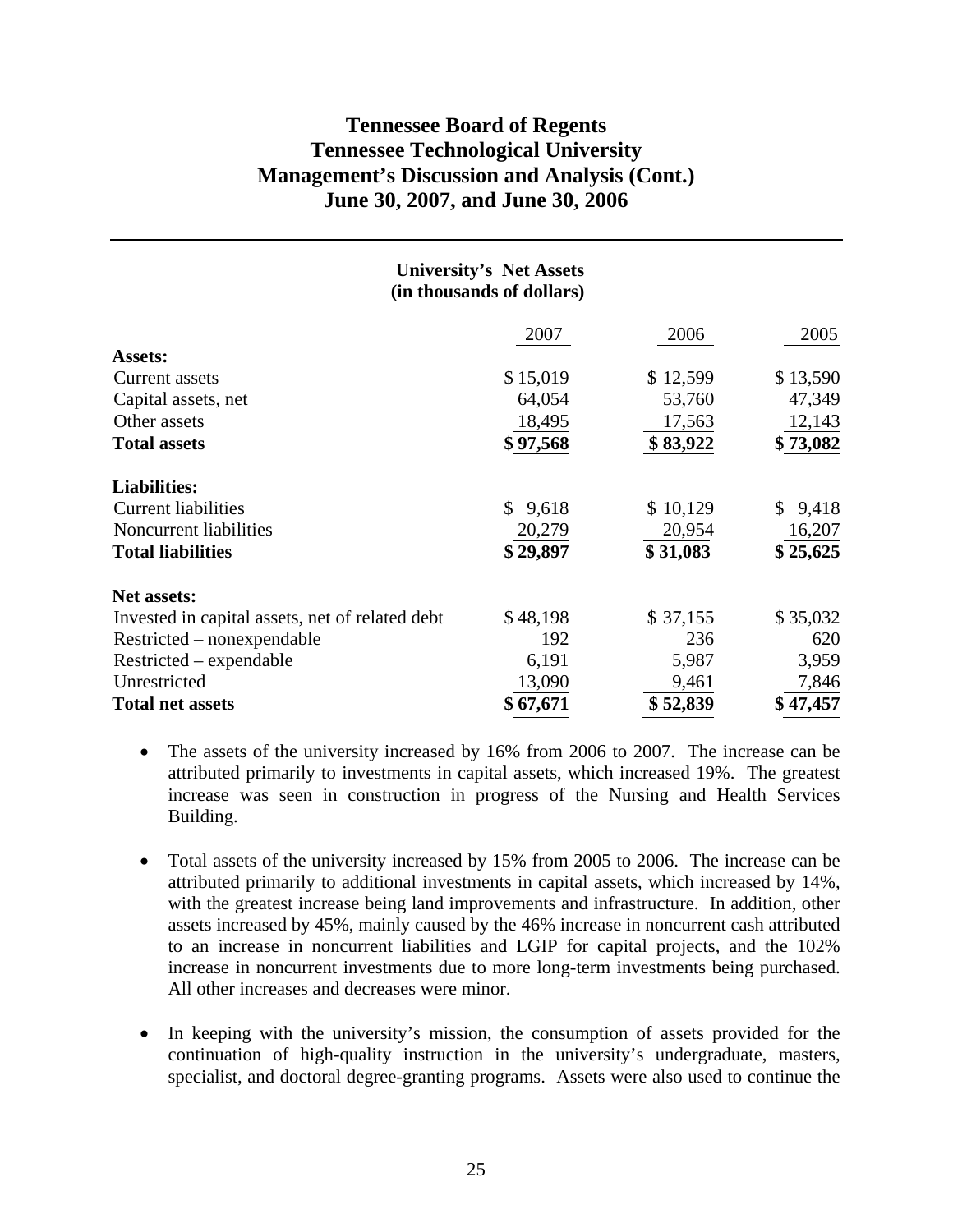mission of research, scholarly activities and public service, with emphasis on community and economic development.

- The university's decrease in liabilities from 2006 to 2007 was 4%. This slight decrease was primarily accounts payable which decreased 19% due to summer school liability being paid in June.
- The university's total liabilities increased by 21% from 2005 to 2006. Noncurrent liabilities increased by 29% primarily as a result of bonds and commercial paper payable financing of administrative software and emergency generators. An increase of 8% in the current liabilities is attributable to increased payables related to various capital projects including a new ERP system (Banner), a new Science, Technology, Engineering and Mathematics building (STEM), and a Residential Housing Fire Safety project.
- The increase in net assets of 28% from 2006 to 2007 included additional investments in capital projects. Cost containment efforts taken by the university resulted in a 38% increase in unrestricted net assets. The debt for the Banner system was reduced which resulted in a decrease of 21% in the expendable debt service fund. Profits transferred from auxiliary funds resulted in a 29% increase in Renewal and Replacement unrestricted net assets. All other fluctuations in net assets were minor.
- The increase in net assets of 11% from 2005 to 2006 includes additional investment in capital projects. Cost containment measures taken by the university resulted in a 21% increase in unrestricted net assets. Funds accumulated to service debt were expended during 2006 to reduce outstanding debt for the ERP system resulting in a 19% reduction in expendable debt service funds. Increases in restricted expendable for capital assets can be attributed to increased funding for the Nursing and Health Services building. All other fluctuations in net assets were minor.
- Restricted, nonexpendable net assets decreased in 2005, 2006, and 2007 as a result of endowments being moved to the foundation.
- Restricted expendable net assets increased a minor 3% from 2006 to 2007, primarily from scholarships.
- The restricted expendable net assets rose from 2005 to 2006 due to increases in debt service for Banner.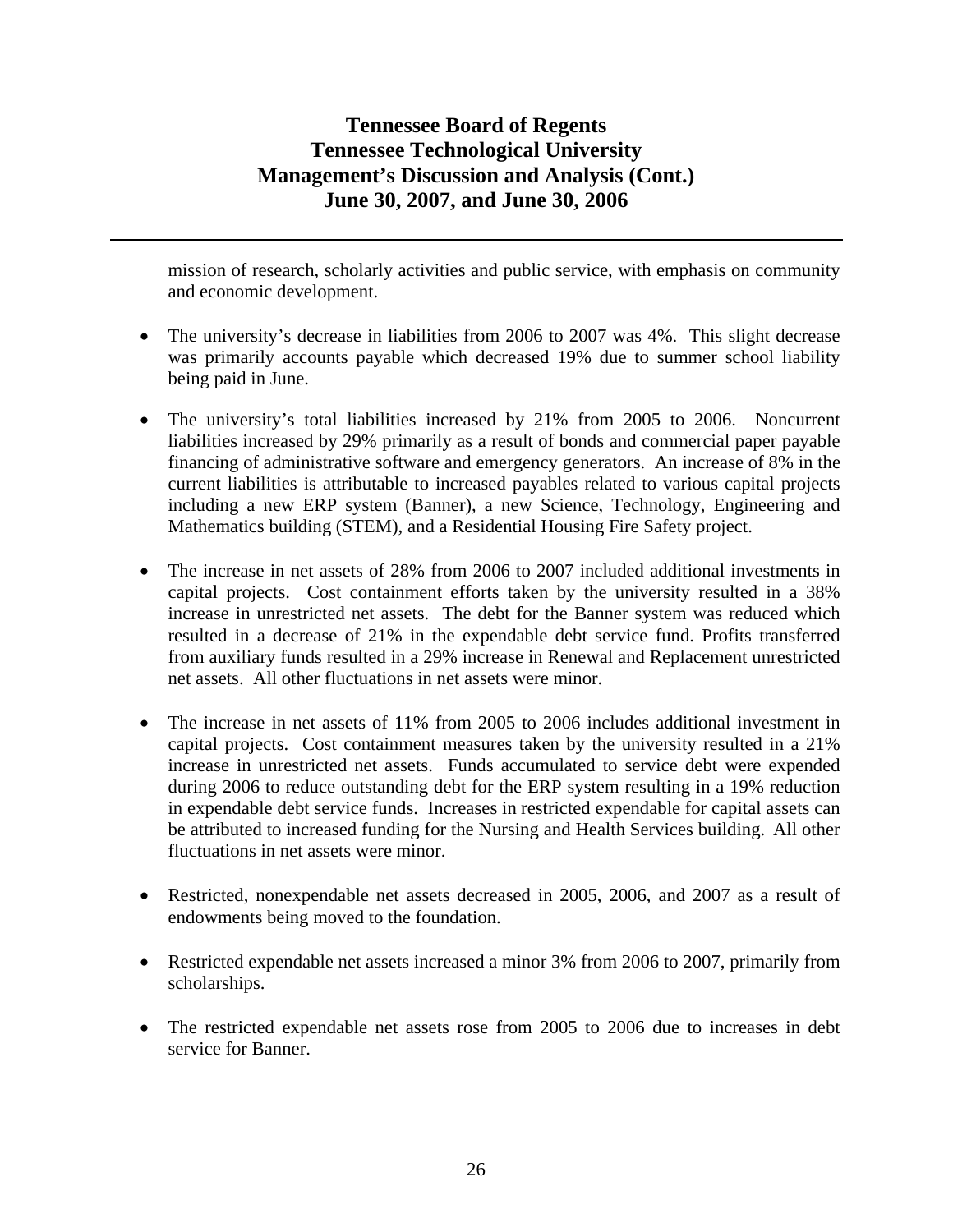Many of the university's unrestricted net assets have been designated or reserved for specific purposes such as: repairs and replacement of equipment, future debt service, quasi-endowments and capital projects. The following graph shows the allocations:





- Funds designated for renewal and replacement of equipment increased by 29% in 2007 compared to 2006. Funds designated for new plant construction increased by 45% in 2007 compared to 2006.
- Funds designated for renewal and replacement of equipment increased by 39% in 2006 compared to 2005 primarily due to the Fire Alarm Upgrade project in progress. Funds designated for new plant construction increased by 6% in 2006 compared to 2005 primarily due to the STEM Center project.
- Designated fees increased by 4% and by 37% for 2007 and 2006, respectively. The university can use these funds only for the specific purposes approved by the Tennessee Board of Regents.
- Undesignated funds increased by 442% and by 245% in 2007 and 2006, respectively, primarily from cost containment efforts implemented by the university.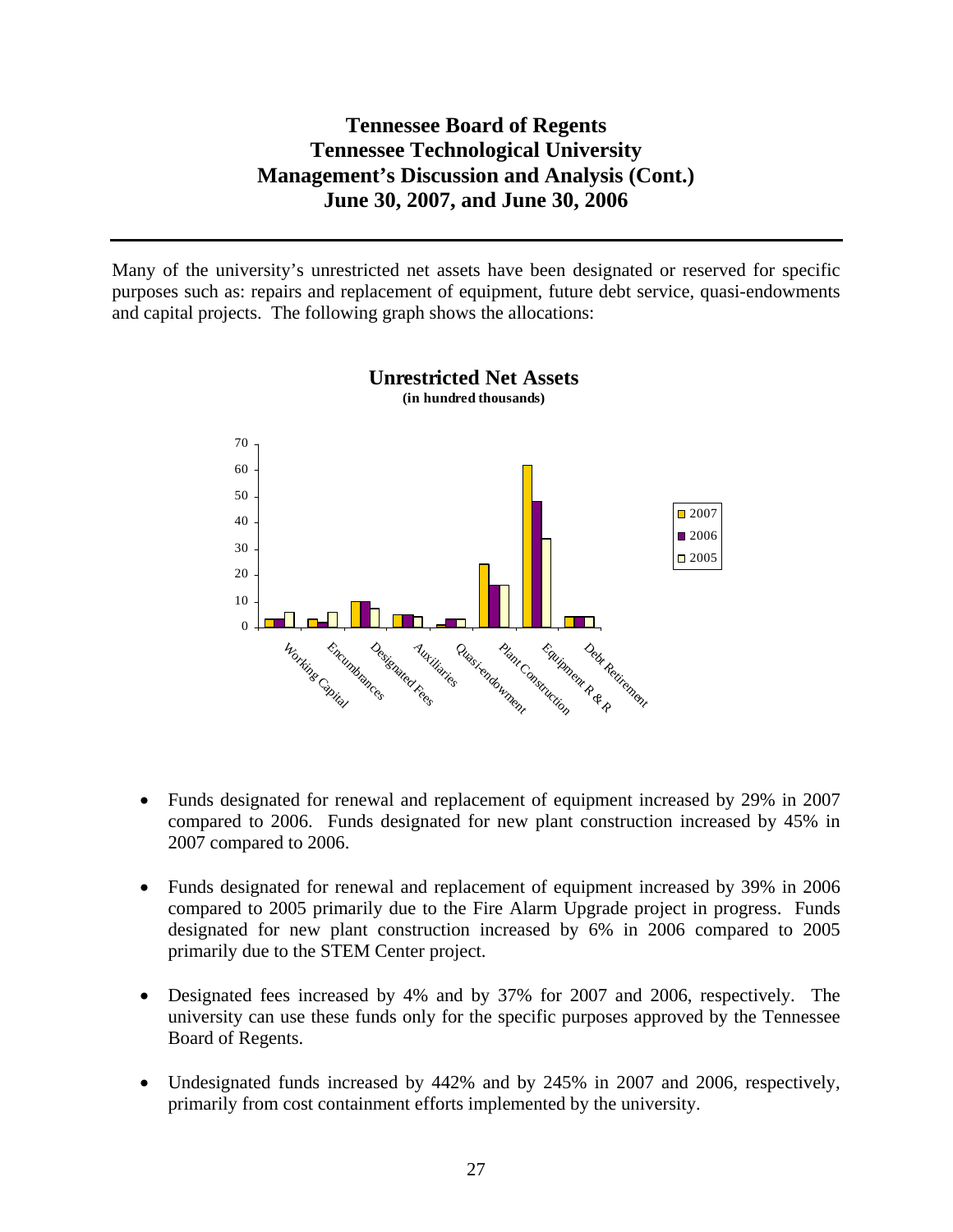- Funds designated for encumbrances increased by 52% as a result of instruction, research, and student affairs having more encumbrances in 2007. Funds designated for working capital decreased by 3% in FY2007 as a result of an increase in accrued benefits for faculty salaries.
- Funds designated for encumbrances decreased by 65% in 2006 as a result of fewer computer equipment encumbrances. Funds designated for working capital decreased by 48% in 2006 as a result of a decrease in student accounts receivable and receivables related to auxiliary enterprise activities.

## **The Statement of Revenues, Expenses, and Changes in Net Assets**

The Statement of Revenues, Expenses, and Changes in Net Assets presents the operating results of the university, as well as the nonoperating revenues and expenses. Annual state appropriations, while budgeted for operations, are considered nonoperating revenues according to accounting principles generally accepted in the United States of America.

## **University's Changes in Net Assets (in thousands of dollars)**

|                                 | 2007 |           | 2006 |           | 2005 |           |
|---------------------------------|------|-----------|------|-----------|------|-----------|
| <b>Operating revenues:</b>      |      |           |      |           |      |           |
| Net tuition and fees            | \$   | 26,223    |      | \$26,170  | S    | 24,230    |
| Grants and contracts            |      | 11,929    |      | 9,251     |      | 8,238     |
| Auxiliary                       |      | 9,806     |      | 9,020     |      | 8,539     |
| Other                           |      | 4,452     |      | 4,441     |      | 3,794     |
| <b>Total operating revenues</b> |      | 52,410    | \$   | 48,882    | \$   | 44,801    |
|                                 |      |           |      |           |      |           |
| Operating expenses              |      | 121,387   |      | 114,983   |      | 108,214   |
| <b>Operating loss</b>           |      | (68, 977) |      | (66, 101) | \$   | (63, 413) |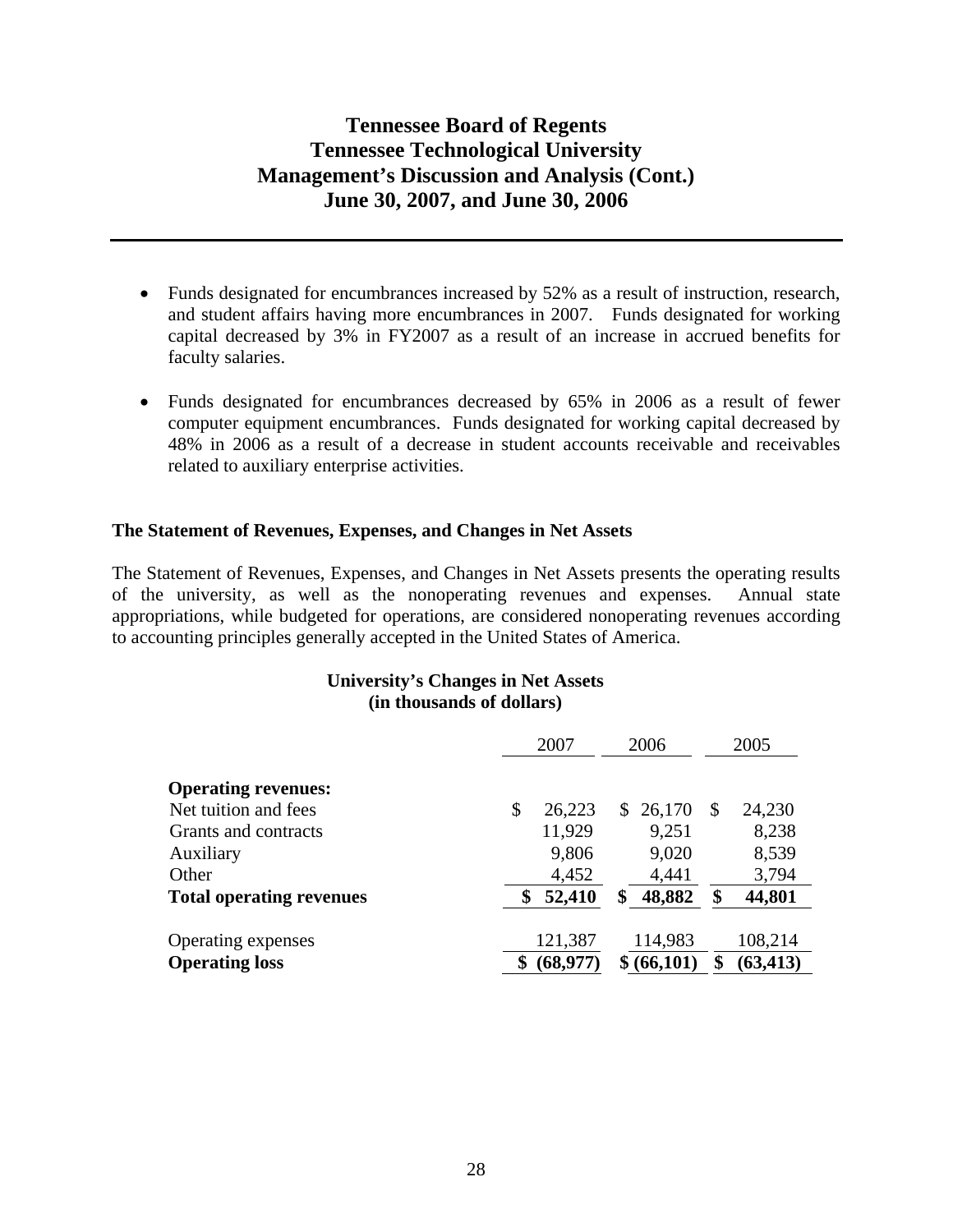| Nonoperating revenues and expenses:             |              |                 |                        |
|-------------------------------------------------|--------------|-----------------|------------------------|
| State appropriations                            | \$51,042     | \$48,503        | \$47,869               |
| Gifts                                           | 836          | 695             | 749                    |
| Investment income                               | 1,596        | 1,059           | 755                    |
| Other nonoperating revenues and (expenses)      | 18,216       | 13,649          | 12,399                 |
| <b>Total nonoperating revenues and expenses</b> | \$71,690     | \$63,906        | \$61,772               |
| Income (loss) before other revenues, expenses,  | \$<br>2,713  |                 | \$                     |
| gains or losses                                 |              | \$ (2,195)      | (1,641)                |
| Other revenues, expenses, gains or losses:      |              |                 |                        |
| Capital appropriations                          | \$           | 10,158 \$ 6,952 | $\mathcal{S}$<br>2,477 |
| Capital grants and gifts                        | 1,944        | 532             | 1,183                  |
| Additions to permanent endowments               | 17           | 93              | 17                     |
| Total other revenues, expenses, gains or losses | 12,119<br>\$ | \$7,577         | \$<br>3,677            |
| Increase (decrease) in net assets               | \$           | 14,832 \$ 5,382 | \$<br>2,036            |
| Net assets at beginning of year                 | \$<br>52,839 | \$47,457        | \$<br>45,421           |
| Net Assets at end of year                       | 67,671       | \$ 52,839       | 47,457                 |

#### Revenues

The following is a graphic illustration of revenues by source (both operating and nonoperating), which were used to fund the university's operating activities for the years ended June 30, 2007; June 30, 2006; and June 30, 2005.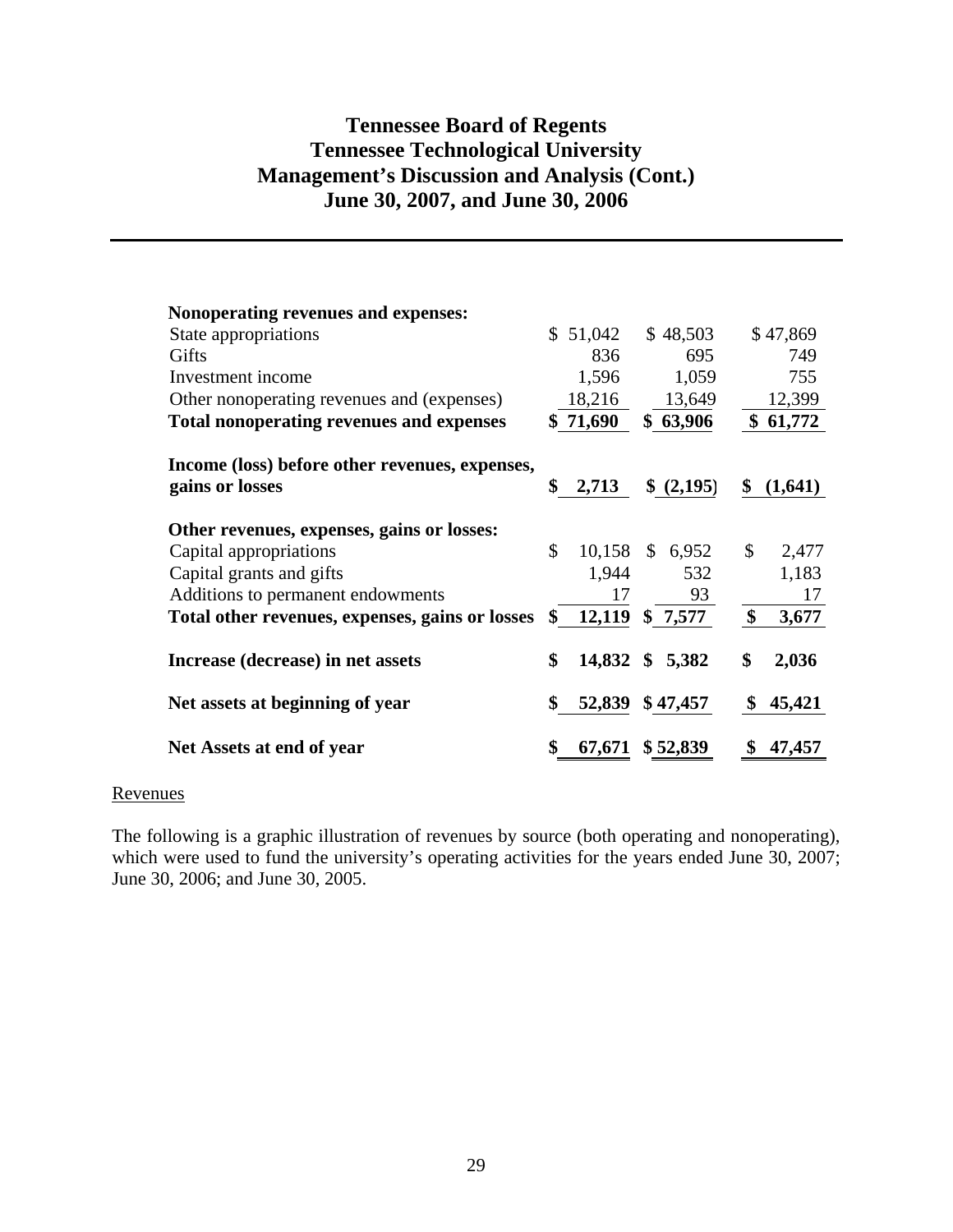

- The university's revenue increased by 13% from 2006 to 2007. This increase can be attributed to a 28% increase in grants and contracts, a 5% increase in state appropriations, and an increase of 46% in capital appropriations. All other sources experienced slight changes.
- During fiscal year 2006, revenues increased by 9%. State capital appropriations increased by \$4,475,000 to support new capital construction and major maintenance projects on campus. A 9.7% fee increase netted an 8% increase in tuition and fees revenues in fiscal year 2006 compared to fiscal year 2005. The university also increased sales and services of educational activities by 24%, accounting for a significant portion of the increase in other operating revenues, and grants and contracts by 12% in fiscal year 2006 compared to fiscal year 2005. The capital campaign to raise funding for the new nursing building was substantially completed during fiscal year 2005 resulting in a 7% decrease in private gifts designated for capital projects during fiscal year 2006. Capital grants and gifts decreased by 55% due primarily to the funding of the nursing building switching from the foundation to state capital appropriations. All other sources of revenue experienced slight changes.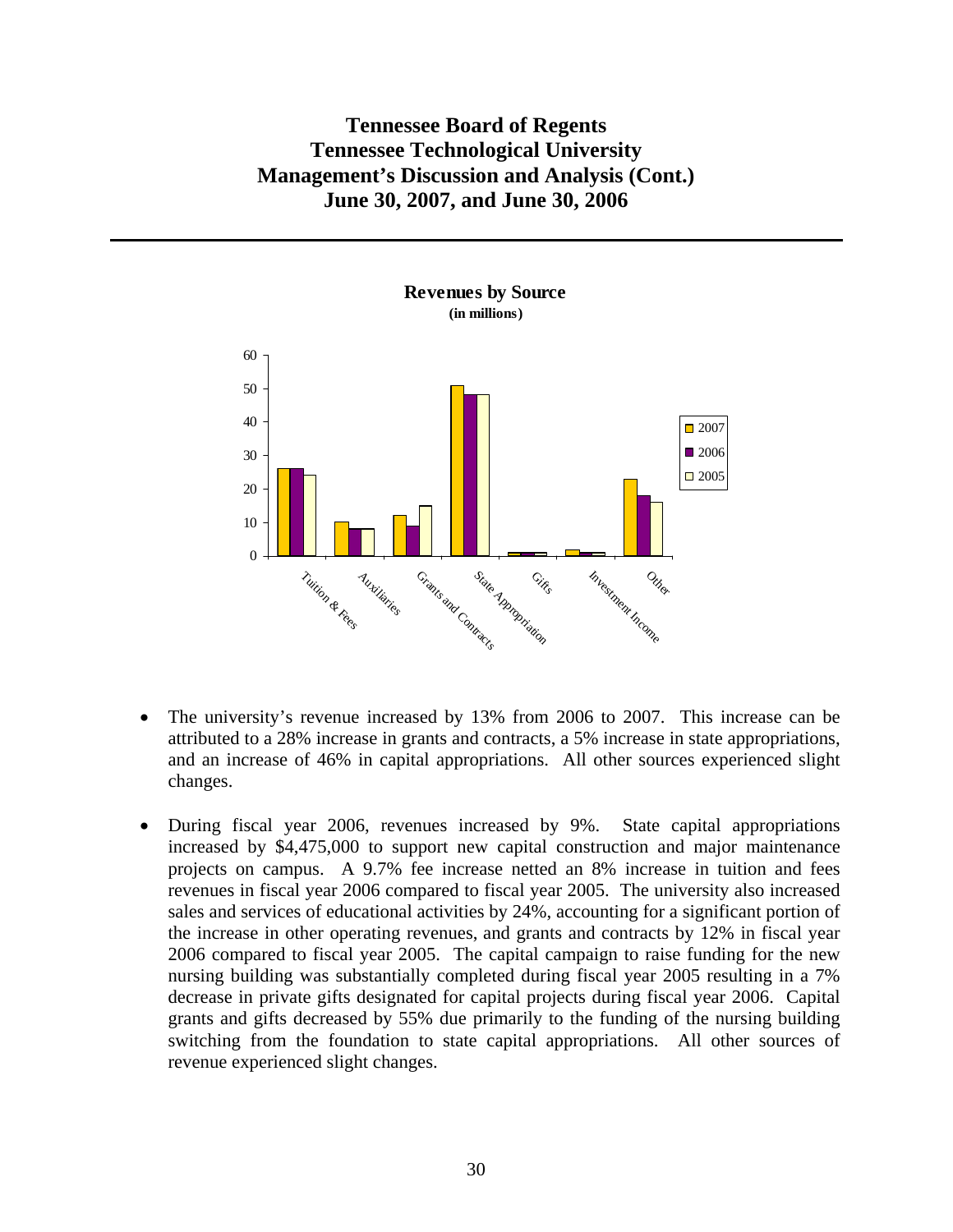### **Expenses**

Operating expenses can be displayed in two formats, natural classification and program classification. Both formats are displayed below.

## *Natural Classification*

University's Operating Expenses - Natural Classification (in thousands of dollars)

|                 | 2007          | 2006    | 2005    |
|-----------------|---------------|---------|---------|
| <b>Salaries</b> | \$<br>61,291  | 58,477  | 57,141  |
| <b>Benefits</b> | 20,172        | 18,036  | 17,227  |
| Operating       | 23,259        | 24,443  | 21,529  |
| Scholarships    | 11,730        | 9,400   | 8,263   |
| Depreciation    | 4,935         | 4,627   | 4,054   |
|                 | \$<br>121,387 | 114,983 | 108,214 |



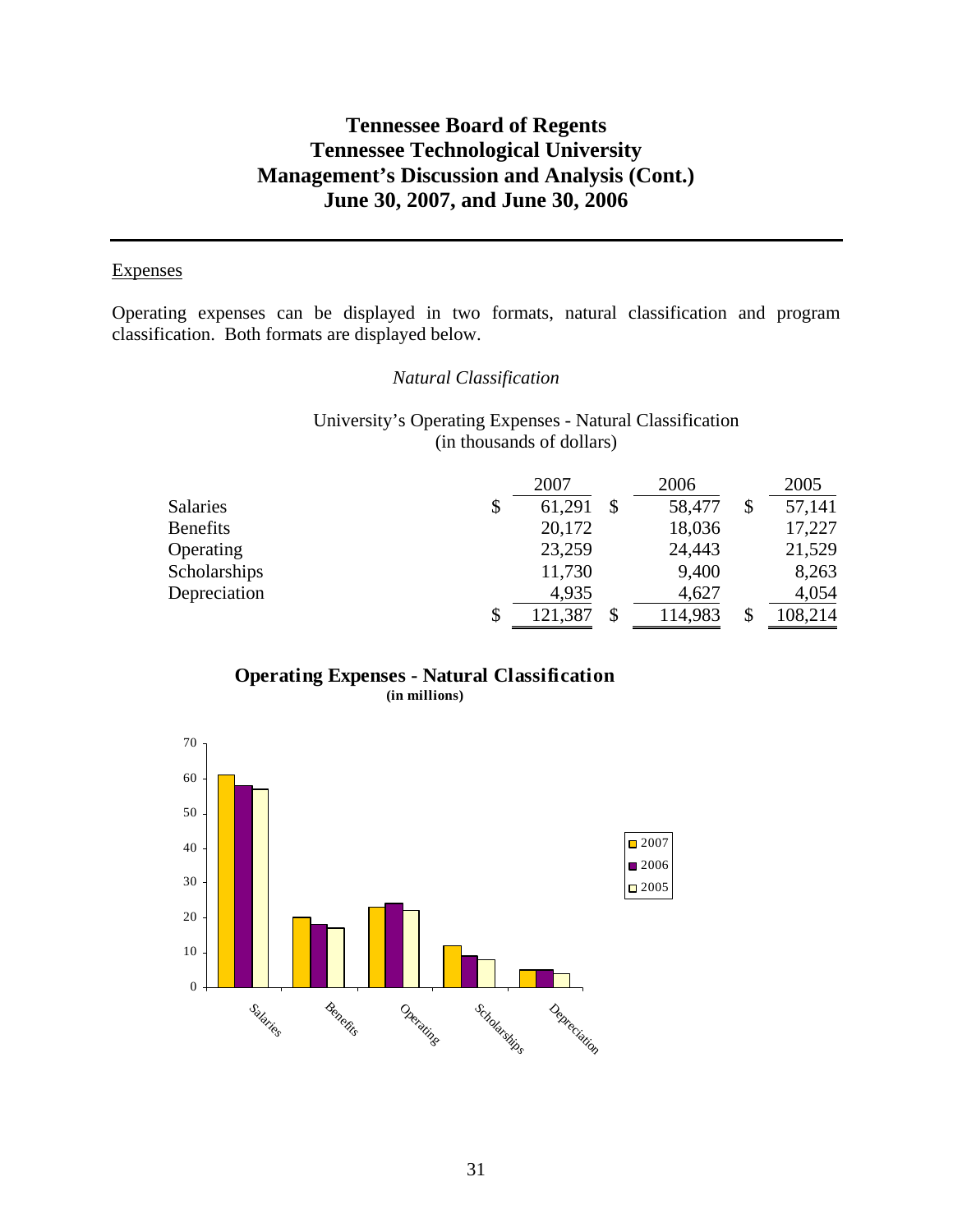- Expenditures increased from 2007 to 2006 by 6%. Salaries increased by 4%, and benefits rose by 12% due to insurance and retirement increases. Scholarships increased by 25% due to increases in lottery scholarships and tuition. Only minor changes occurred in other areas.
- The university expenses increased from 2005 to 2006 by 6%. Operating expenses, scholarships, and depreciation all increased by 14%. Scholarship increases were a result of fee increases and an increased number of students receiving awards. Utilities expenses were the primary driver of increased operating expenses. Depreciation expense increased due to the addition of additional capital assets and completed projects being transferred from projects in progress. All other increases were minor.

## *Program Classification*

|                            | 2007            | 2006      | 2005    |
|----------------------------|-----------------|-----------|---------|
| Instruction                | \$<br>47,181 \$ | 44,831 \$ | 44,045  |
| Research                   | 9,351           | 7,732     | 7,330   |
| Public service             | 4,815           | 4,952     | 4,213   |
| Academic support           | 6,758           | 6,658     | 6,392   |
| Student services           | 10,169          | 9,474     | 9,191   |
| Institutional support      | 9,387           | 8,908     | 8,744   |
| Maintenance & operations   | 11,054          | 12,542    | 10,190  |
| Scholarships & fellowships | 11,731          | 9,401     | 8,263   |
| Auxiliaries                | 6,006           | 5,858     | 5,792   |
| Depreciation               | 4,935           | 4,627     | 4,054   |
| Total expenses             | 121,387         | 114,983   | 108,214 |

### Program Classification of Operating Expenses (in thousands of dollars)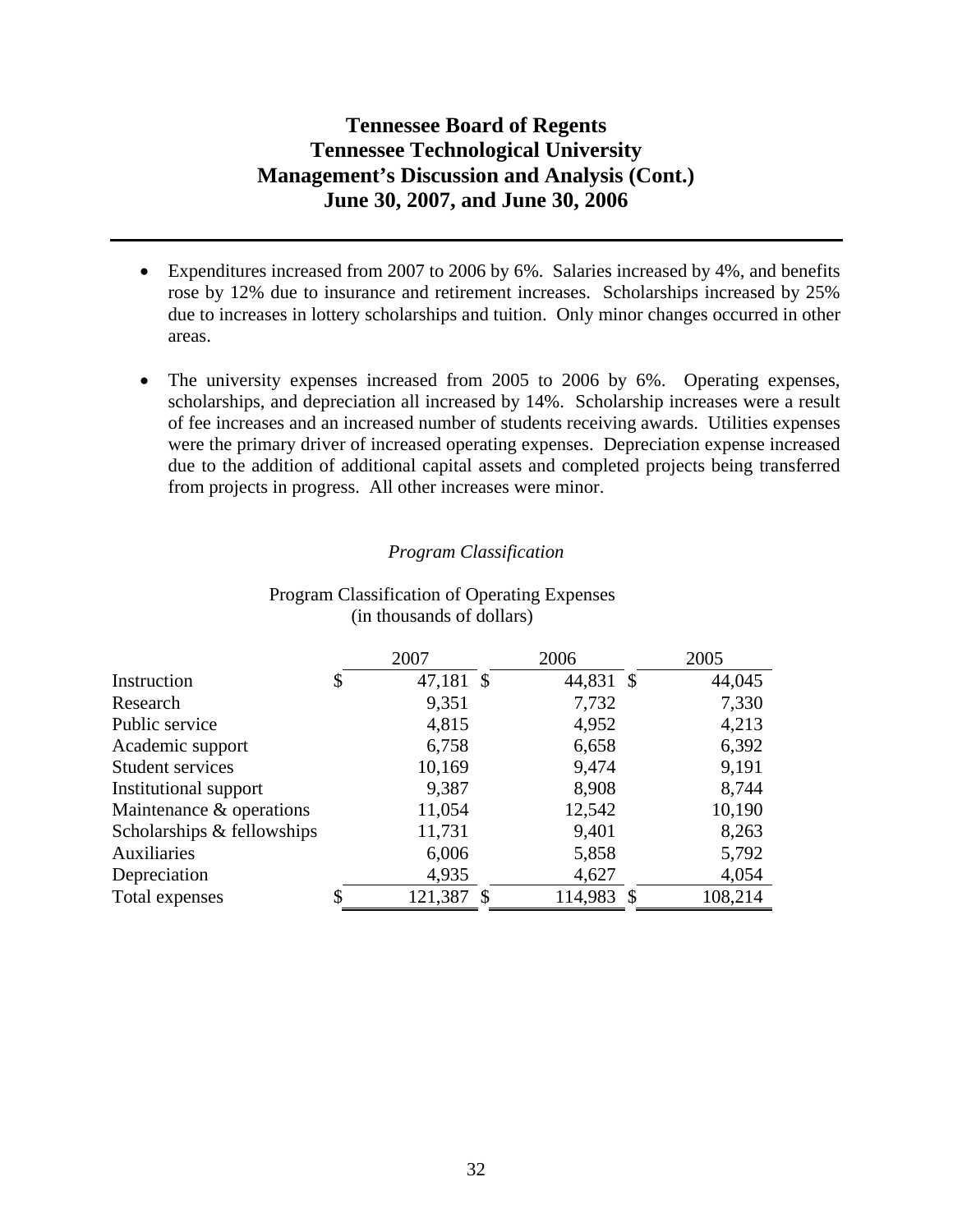

- From 2006 to 2007, the university had an overall 6% increase in expenditures. A 21% increase in research is the result of increased activities in individual and project research. A 24% increase for scholarships and fellowships was due to increases in lottery scholarships and tuition. All other changes were minor.
- From 2005 to 2006, the university had an overall 6% increase in expenses. Maintenance and operation of plant had a 23% increase in expenses due to utility inflation. Public service increased by 18% due to increased expenses in community services. Scholarships and depreciation had increases of 14%. Scholarship increases were a result of fee increases and an increased number of students receiving awards. Depreciation expense increased due to the addition of additional capital assets and completed projects being transferred from projects in progress. All other changes were minor.

## **The Statement of Cash Flows**

The Statement of Cash Flows provides information about cash receipts and cash payments during the year. This statement also assists users in assessing the university's ability to generate net cash flows, its ability to meet its obligations as they come due, and its need for external financing.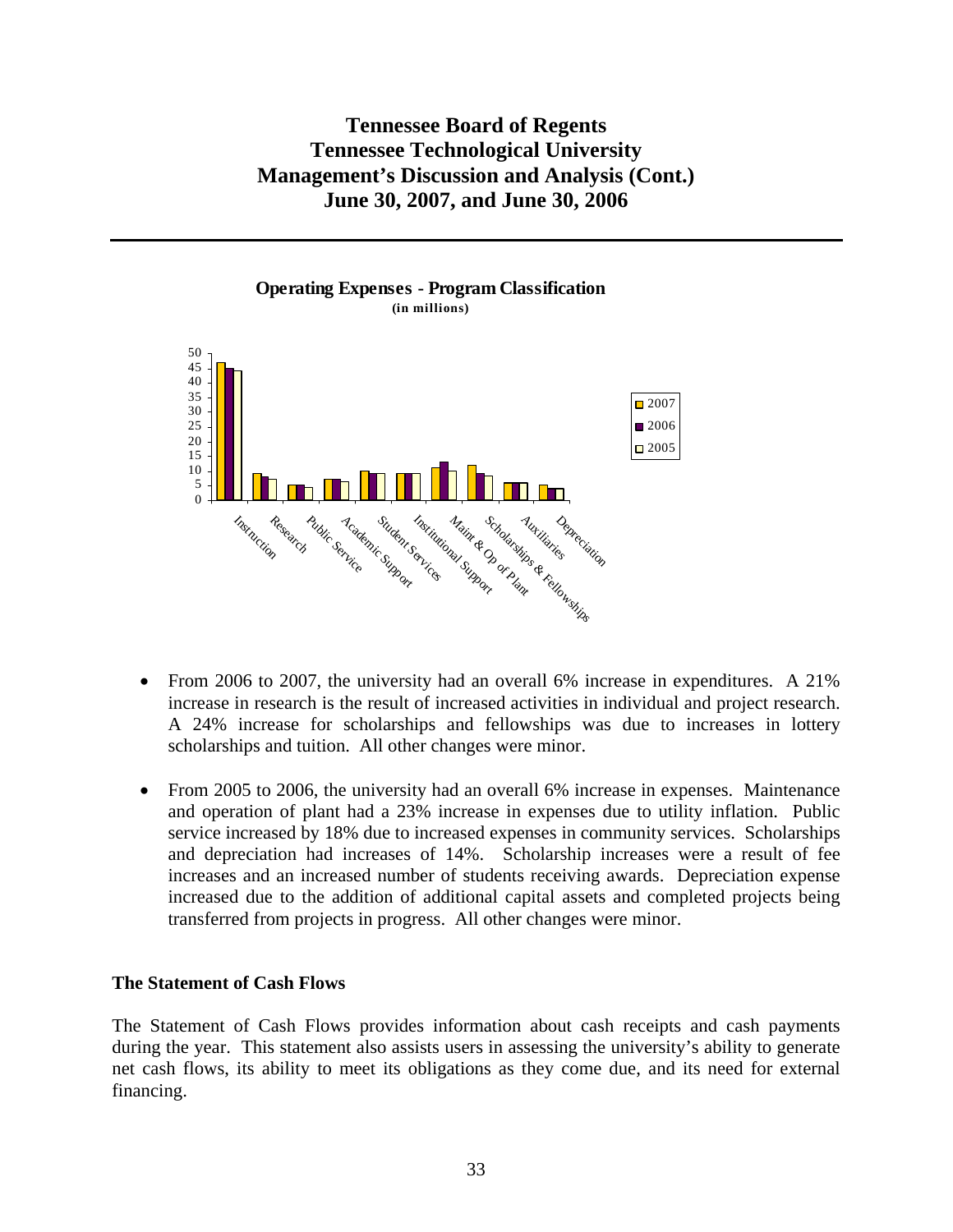|                                          | <b>University's Cash Flows</b><br>(in thousands of dollars) |                 |             |
|------------------------------------------|-------------------------------------------------------------|-----------------|-------------|
|                                          | 2007                                                        | 2006            | 2005        |
| Cash provided (used) by:                 |                                                             |                 |             |
| Operating activities                     | \$<br>(66, 394)                                             | \$<br>(60, 499) | \$ (59,696) |
| Noncapital financing activities          | 71,153                                                      | 63,636          | 61,671      |
| Capital and related financing activities | (4,753)                                                     | 441             | (2,462)     |
| Investing activities                     | 2,760                                                       | (1,156)         | 1,683       |
| Net increase (decrease) in cash          | \$<br>2,766                                                 | \$<br>2,422     | \$<br>1,196 |
| Cash, beginning of year                  | 18,731                                                      | 16,309          | 15,113      |
| Cash, end of year                        | 21,497                                                      | 18,731          | 16,309      |

- Increases in cash were the result of proceeds from noncapital grants and contracts, sales and services of educational activities, auxiliary enterprises, and state appropriations.
- Decreases were primarily the result of purchases of capital assets, payments to suppliers and vendors, federal student loan disbursements, payments to employees (including benefits), payments on capital debt, and purchase of investments.
- The cash flow of the university is highly dependent on two major sources—tuition and fees and state appropriations.
- The net increase in cash and cash equivalents amounted to \$2,766,000, \$2,422,000, and \$1,196,000 at June 30, 2007, 2006, and 2005, respectively.
- For informational purposes, the following liquidity ratios are being provided:

|                      | 2007  | 2006  | 2005  |  |  |
|----------------------|-------|-------|-------|--|--|
| <b>Current Ratio</b> | 1.562 | 1.208 | 1.443 |  |  |
| <b>Quick Ratio</b>   | 1.507 | 1.158 | 1.381 |  |  |

The university's liquidity improved slightly as of June 30, 2007. As a rule of thumb, an adequate current ratio is 2:1; the university's is 1.562:1. Although not an adequate ratio, approximately 59% of current assets are cash and investments that can readily be converted to cash to pay current liabilities.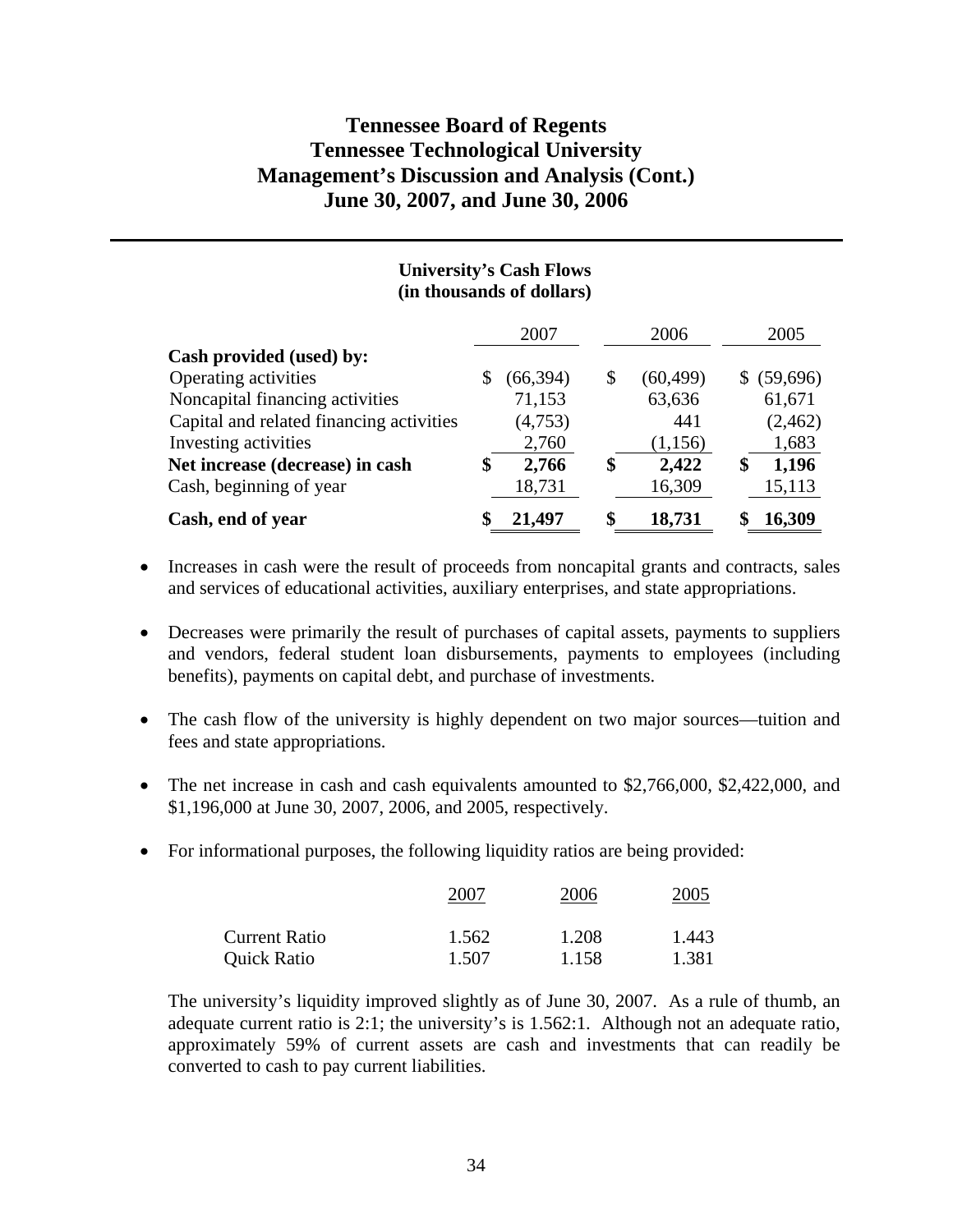The university's liquidity decreased slightly as of June 30, 2006. As a rule of thumb, an adequate current ratio is 2:1; the university's is 1.208:1. Although not an adequate ratio, approximately 66% of current assets are cash and investments that can readily be converted to cash to pay current liabilities.

The university's liquidity improved slightly as of June 30, 2005. As a rule of thumb, an adequate current ratio is 2:1; the university's is 1.443:1. Although not an adequate ratio, approximately 68% of current assets were cash and investments that can readily be converted to cash to pay current liabilities.

## **Capital Assets and Debt Administration**

## *Capital Assets*

At June 30, 2007, Tennessee Technological University had \$64,053,000 invested in capital assets, net of accumulated depreciation of \$85,044,000. Depreciation charges totaled \$4,934,000 for the 2007 fiscal year. At June 30, 2006, Tennessee Technological University had \$53,760,000 invested in capital assets, net of accumulated depreciation of \$82,694,000. Depreciation charges totaled \$4,627,000 for the 2006 fiscal year. At June 30, 2005, the University had \$47,349,000 invested in capital assets, net of accumulated depreciation of \$79,798,000. Depreciation charges totaled \$4,054,000 for the 2005 fiscal year. Details of these assets are shown below.

### **Schedule of Capital Assets, Net of Depreciation (in thousands of dollars)**

|                                           | 2007   | 2006     | 2005     |
|-------------------------------------------|--------|----------|----------|
| Land                                      | 1,258  | \$1,258  | 1,258    |
| Land improvements $&$ infrastructure      | 6,690  | 6,365    | 1,407    |
| <b>Buildings</b>                          | 31,285 | 29,941   | 30,013   |
| Equipment                                 | 7,667  | 4,937    | 4,793    |
| Library holdings                          | 4,698  | 4,766    | 4,688    |
| Projects in progress                      | 12,455 | 6,493    | 5,190    |
| Total capital assets, net of depreciation | 64,053 | \$53,760 | \$47,349 |

The university had nine projects in progress that increased the capital assets by \$12,191,300 during fiscal year 2007. The Nursing and Health Services Building, Housing Fire Safety Upgrade, Football Turf, and Fire Alarm Upgrade were the largest. Another \$3,497,000 in equipment and library holdings were capitalized during the year.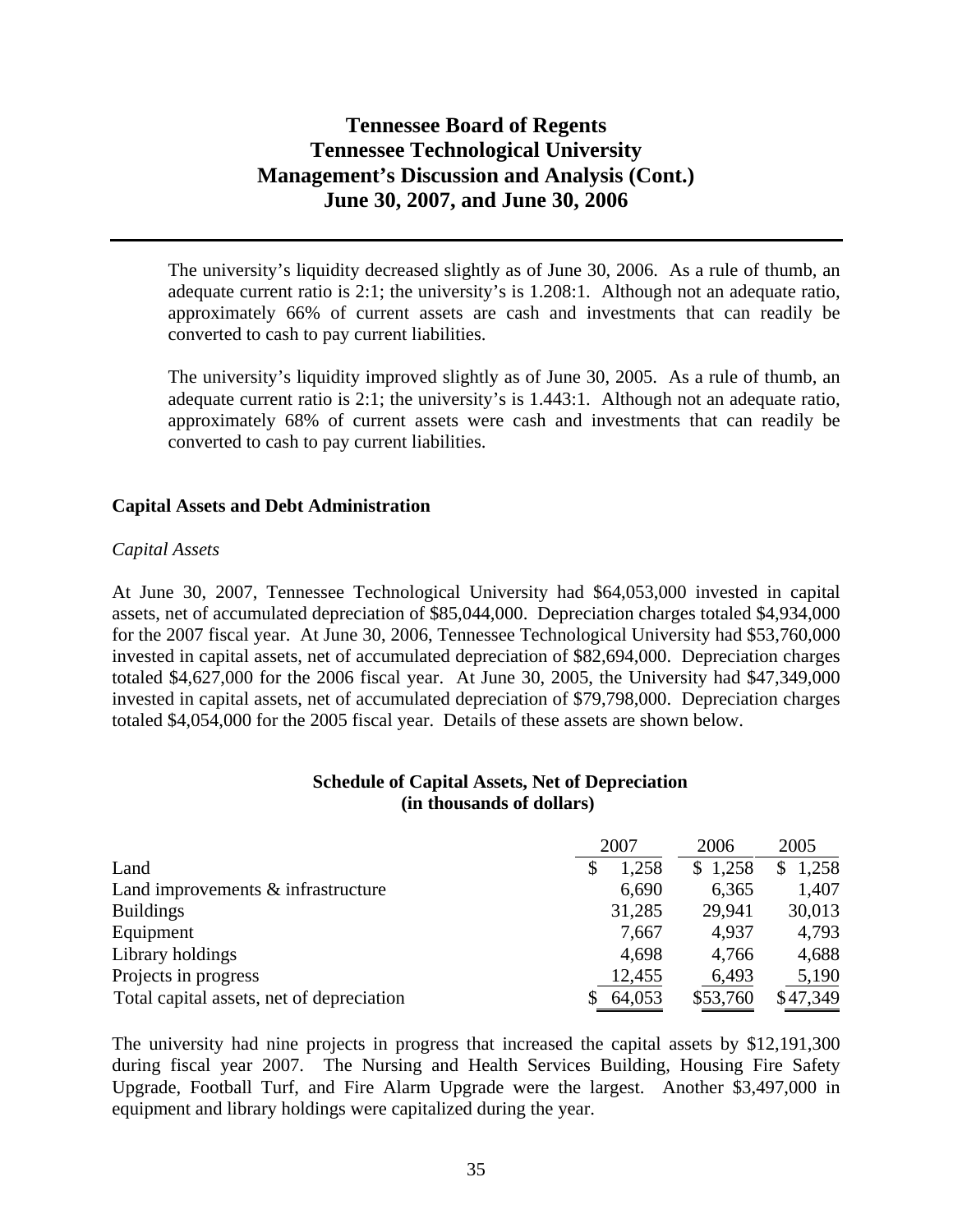For fiscal year 2006, the university had ten projects that increased capital assets \$8,650,600. The Emergency Generators, Housing Fire Safety Upgrade, Nursing and Health Services Building, Bruner Electrical Upgrade and Banner ERP projects were the largest. Another \$2,406,700 in equipment and library holdings was capitalized during the year.

The university had five projects in progress that increased capital assets \$3,121,900 in fiscal year 2005. The Fire Alarm System Upgrade, Nursing & Health Services Building, Mechanical System Upgrade, and Banner ERP projects were the largest of the projects in progress. Another \$2,291,500 in equipment and library holdings was capitalized during the year.

The university plans to complete approximately \$22,505,000 in capital expenditures during the next fiscal year. The following details the projects, amounts, and funding source:

| Project                                        | Amount<br>(in thousands<br>of dollars) | Source of Funding                               |
|------------------------------------------------|----------------------------------------|-------------------------------------------------|
|                                                |                                        |                                                 |
| <b>ADA</b> Modifications                       | \$<br>150                              | <b>State Appropriations</b>                     |
| Nursing & Health Services<br><b>Building</b>   | 11,004                                 | Federal Grant, State Appropriations,<br>Private |
| Fire Alarm Upgrade                             | 980                                    | <b>State Appropriations</b>                     |
| <b>Central Cooling Deficiency-</b><br>Phase IV | 1,868                                  | <b>State Appropriations</b>                     |
| <b>STEM Building</b>                           | 100                                    | <b>Private Donations</b>                        |
| <b>Johnson Hall Renovations</b>                | $\mathbf{1}$                           | <b>Private Donations</b>                        |
| Bryan Fine Arts Auditorium<br>Lights           | 474                                    | <b>State Appropriations</b>                     |
| <b>Hyder-Burks Acoustics</b>                   | 677                                    | <b>State Appropriations</b>                     |
| <b>Craft Center Reroof-</b><br>Gallery/Admin   | 186                                    | <b>State Appropriations</b>                     |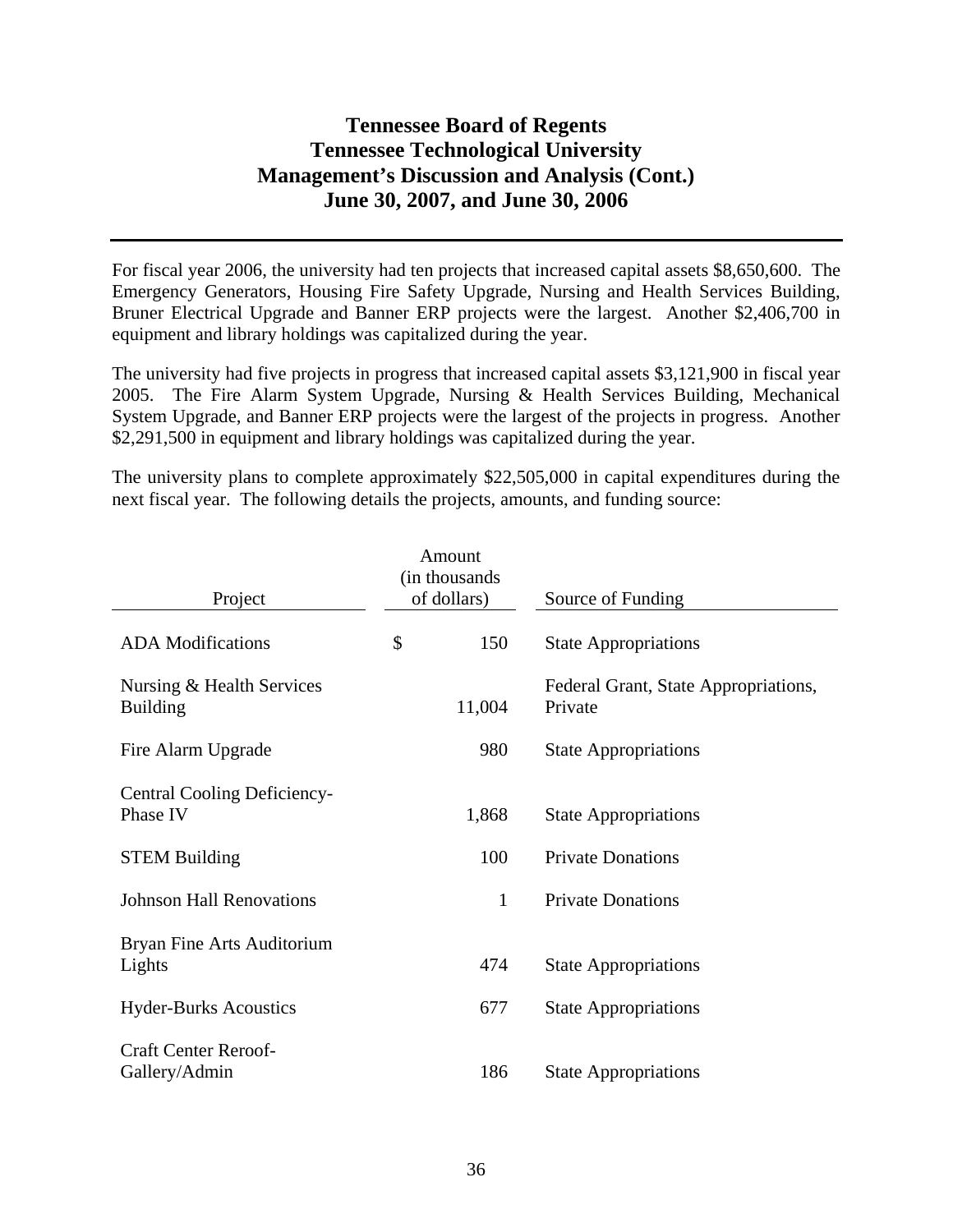| Waterproofing Patio &<br>Masonry | 751   | <b>State Appropriations</b>  |
|----------------------------------|-------|------------------------------|
|                                  |       |                              |
| <b>Turf Replacement</b>          | 61    | <b>Foundation</b>            |
| Housing Fire Safety Upgrade      | 1,445 | Housing Revenue, Local Funds |
| Eblen Center Basketball          |       |                              |
| <b>Offices</b>                   | 942   | Foundation                   |
|                                  |       |                              |
| Roaden Center Crawlspace         | 360   | <b>State Appropriations</b>  |
| Health & PE Electrical           | 2,310 | <b>State Appropriations</b>  |
| <b>Elevator Upgrades</b>         | 500   | <b>State Appropriations</b>  |
| <b>Banner ERP</b>                | 696   | Local Funds                  |

More detailed information about the university's capital assets is presented in Note 5 to the financial statements.

### *Debt*

At June 30, 2007, June 30, 2006, and June 30, 2005, the university had \$15,855,000, \$16,605,000 and \$12,317,000 in debt outstanding respectively. The table below summarizes these amounts by type of debt instrument.

|                        | Amount<br>(in thousands of dollars) |             |             |        |  |  |  |  |  |
|------------------------|-------------------------------------|-------------|-------------|--------|--|--|--|--|--|
| <b>Debt Instrument</b> |                                     | 2007        | 2006        | 2005   |  |  |  |  |  |
| Bonds payable          |                                     | $11,317$ \$ | $12,067$ \$ | 11,651 |  |  |  |  |  |
| Commercial paper       |                                     | 4,538       | 4,538       | 666    |  |  |  |  |  |
| Total outstanding debt |                                     | 15,855      | 16,605 \$   | 12.317 |  |  |  |  |  |

No additional debt was acquired in 2007. There was some refunding activity to the current debt in 2007.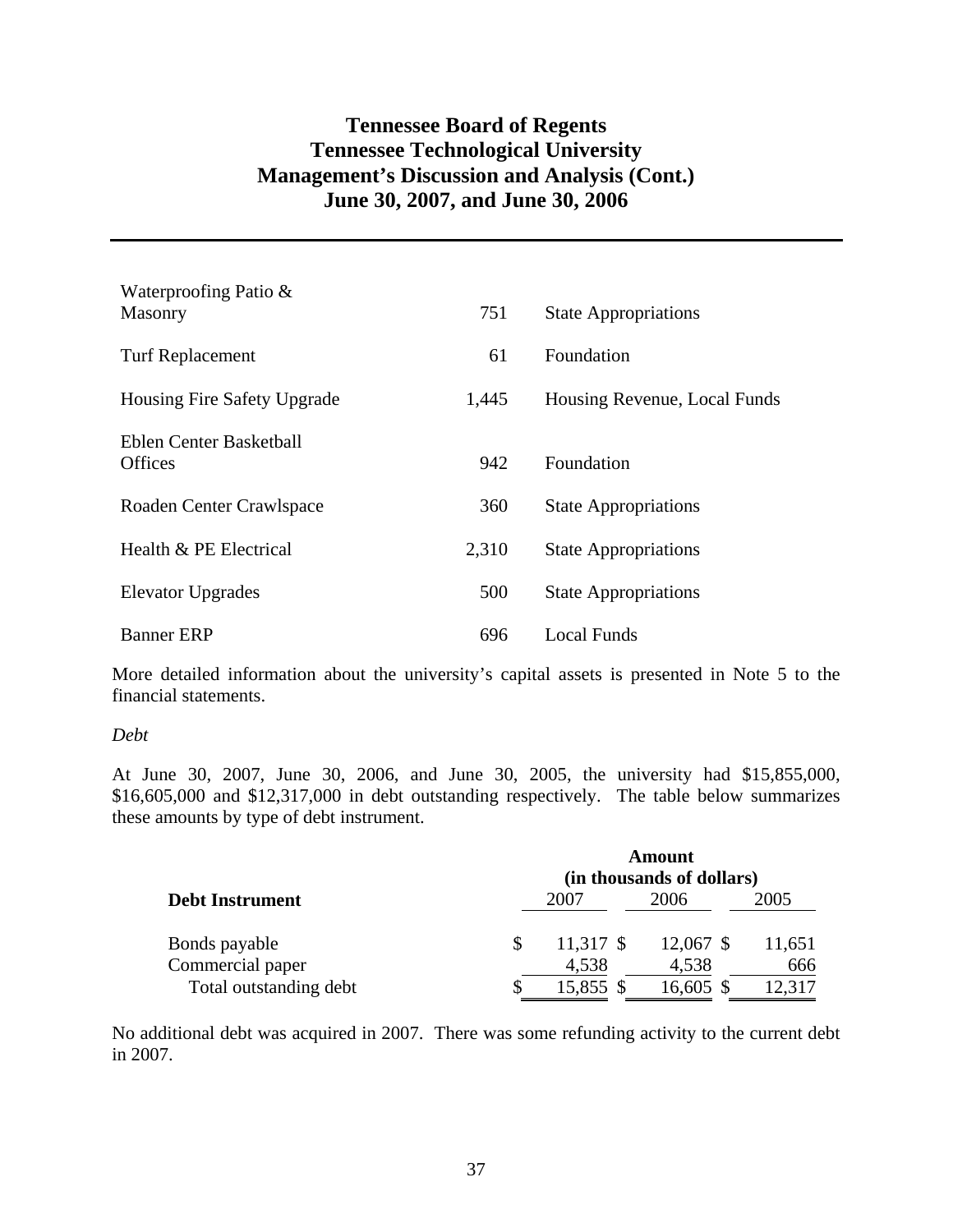In fiscal year 2006, the university acquired an additional \$4,909,800 in commercial paper of which \$4,538,100 was related to the Emergency Generators project and \$371,700 was related to the Banner ERP project. Total commercial paper for the Banner ERP Project was refinanced with five-year bonds. Another \$720,500 of debt was retired.

In fiscal year 2005, the university acquired \$665,800 in commercial paper related to the Banner ERP project. New debt acquired from bond refunding was \$864,340. Debt of \$1,483,800 was retired.

More detailed information about the university's long-term liabilities is presented in Note 6 to the financial statements.

## **Economic Factors That Will Affect the Future of the University**

The university's 2007-08 budget will be improved slightly due to a 6.0% increase in fees along with a slight improvement in state appropriations.

## **TENNESSEE TECHNOLOGICAL UNIVERSITY FOUNDATION**

## **The Statement of Net Assets**

The Statement of Net Assets presents the financial position of the foundation at the end of the fiscal year and includes all assets and liabilities of the foundation. The difference between total assets and total liabilities — net assets — is an indicator of the current financial condition of the foundation. Assets and liabilities are generally measured using current values. One notable exception is capital assets, which are stated at historical cost less an allowance for depreciation.

Net assets are divided into three major categories. The first category, invested in capital assets, net of related debt, provides the foundation's equity in property, plant, and equipment owned by the foundation. The next asset category is restricted net assets, which is divided into two categories, nonexpendable and expendable. The corpus of nonexpendable restricted resources is only available for investment purposes. Expendable restricted net assets are available for expenditure by the foundation, but must be spent for purposes as determined by donors and/or external entities that have placed time or purpose restrictions on the use of the assets. The final category is unrestricted net assets. Unrestricted net assets are available to the foundation for any lawful purpose of the foundation.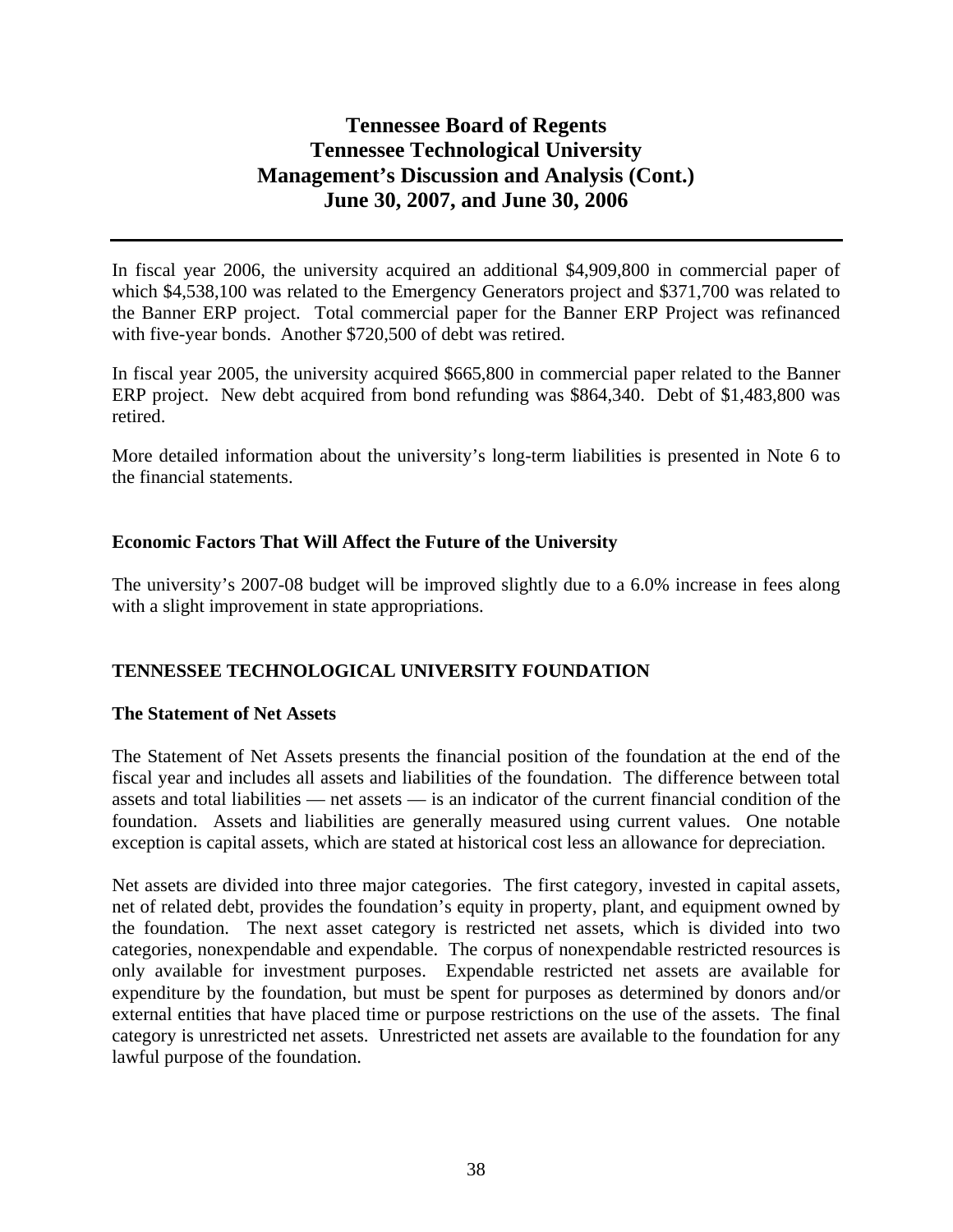|           |                                                                 | 2006   |    | 2005   |
|-----------|-----------------------------------------------------------------|--------|----|--------|
|           |                                                                 |        |    |        |
| \$        | \$                                                              | 893    | \$ | 978    |
| 349       |                                                                 | 349    |    | 342    |
|           |                                                                 | 43,813 |    | 38,073 |
| \$        |                                                                 | 45,055 | \$ | 39,393 |
|           |                                                                 |        |    |        |
| \$<br>349 | \$                                                              | 349    | \$ | 342    |
|           |                                                                 | 31,215 |    | 30,091 |
|           |                                                                 | 12,641 |    | 8,040  |
| 932       |                                                                 | 850    |    | 920    |
|           |                                                                 | 45,055 | \$ | 39,393 |
|           | 2007<br>2,485<br>50,047<br>52,881<br>36,181<br>15,419<br>52,881 |        |    |        |

### **Component Unit's Net Assets (in thousands of dollars)**

- Current assets increased by 178% from 2006 to 2007 due to the maturity of long-term investment to be classified as short-term investments of \$1,440,000 and the partial sale of land on a note receivable of \$141,000.
- Total assets increased by 17% from 2006 to 2007. Long and short-term investments increased by 16% primarily due to an increase in stock market prices. Noncurrent cash and cash equivalents increased by 38% due to the sale of stocks. Other assets decreased by 99% because of the sale of the donated land.
- Total assets increased by 14% from 2005 to 2006. Investments increased by 10%, restricted cash and cash equivalents increased by 19%, and a gift of land valued at \$1,300,000 significantly increased noncurrent assets. The increase in restricted, expendable assets resulted from an increase in gifts for capital projects. Major gifts include land of \$1,300,000 and other restricted capital gifts totaling \$1,913,600.
- In keeping with the foundation's mission, the consumption of assets provided assistance to the university's operating and capital purposes. Assets were also used for student scholarships, outstanding faculty and staff awards, and programs to enhance the relationships of alumni and friends of the university.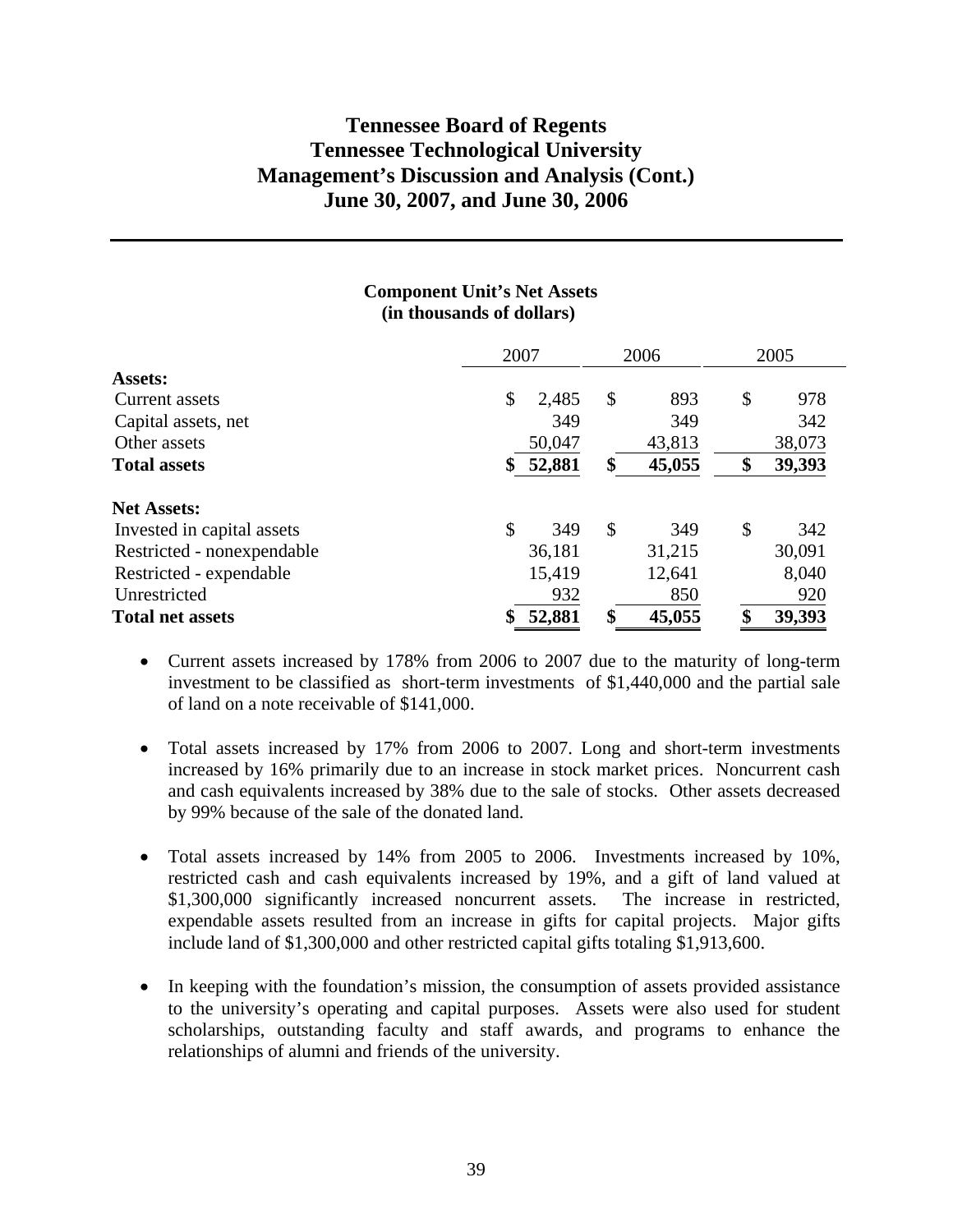The foundation's unrestricted net assets have not been designated or reserved for specific purposes. Funds are available for use as priorities arise during the year.



**Unrestricted Net Assets (in hundred thousands)**

## **The Statement of Revenues, Expenses, and Changes in Net Assets**

The Statement of Revenues, Expenses, and Changes in Net Assets presents the operating results of the foundation, as well as the nonoperating revenues and expenses.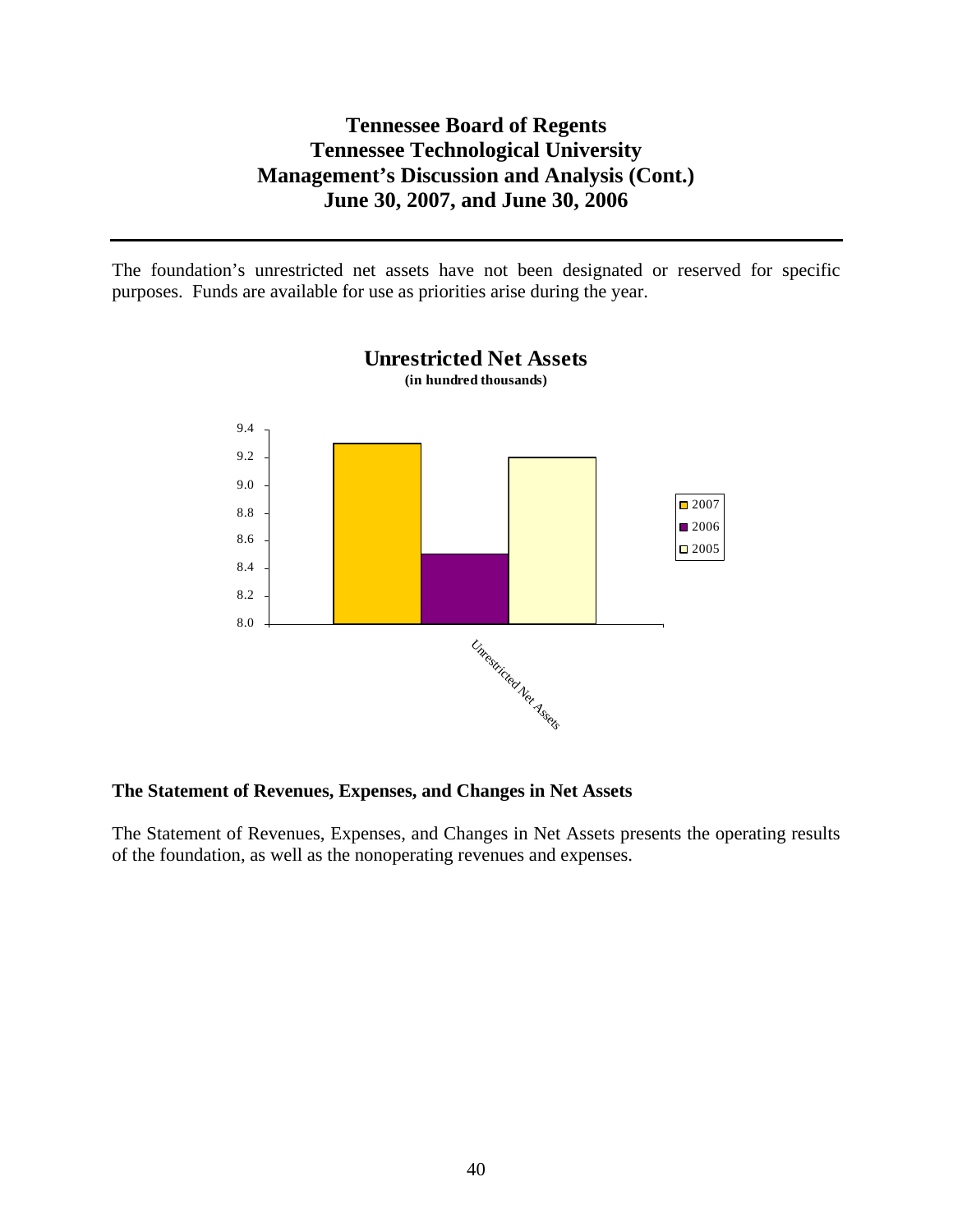## **Component Unit's Changes in Net Assets (in thousands of dollars)**

|                                                          |              | 2007                 | 2006            | 2005                       |
|----------------------------------------------------------|--------------|----------------------|-----------------|----------------------------|
| <b>Operating revenues:</b>                               |              |                      |                 |                            |
| Gifts                                                    | \$           |                      | 1,710 \$ 1,649  | \$1,692                    |
| Sales and services of educational activities             |              | 976                  | 934             | 1,066                      |
| Endowment income                                         |              | 1,396                | 1,455           | 1,248                      |
| Other                                                    |              | 219                  | 445             | 126                        |
| <b>Total operating revenues</b>                          |              | 4,301 \$4,483        |                 | \$4,132                    |
| Operating expenses                                       |              | 4,190 3,143          |                 | 3,685                      |
| <b>Operating income (loss)</b>                           | \$           |                      | 111 \$ 1,340    | \$447                      |
|                                                          |              |                      |                 |                            |
| Nonoperating revenues and expenses:<br>Investment income | $\mathbb{S}$ |                      |                 |                            |
| Loss on disposal of capital assets                       |              | $6,178$ \$           | (419)           | 138 \$ 3,716               |
| <b>Total nonoperating revenues and expenses</b>          |              | \$6,178\$            |                 | $(281)$ \$ 3,716           |
|                                                          |              |                      |                 |                            |
| Income (Loss) before other revenues,                     |              |                      |                 |                            |
| expenses, gains or losses                                | \$           | $6,289\$ \$ 1,059 \$ |                 | 4,163                      |
| Other revenues, expenses, gains or losses:               |              |                      |                 |                            |
| Capital grants and gifts                                 | \$           |                      | 693 \$ 3,214 \$ | 704                        |
| Additions to permanent endowments                        |              | 844                  | 1,389           | 1,676                      |
| Total other revenues, expenses, gains or losses          | \$           | $1,537\$ 4,603 \$    |                 | 2,380                      |
| Increase (decrease) in net assets                        | \$           |                      |                 | 7,826 \$ 5,662 \$ 6,543    |
| Net assets at beginning of year                          |              |                      |                 | \$45,055 \$39,393 \$32,850 |
| Net assets at end of year                                |              |                      |                 | \$52,881\$45,055\$39,393   |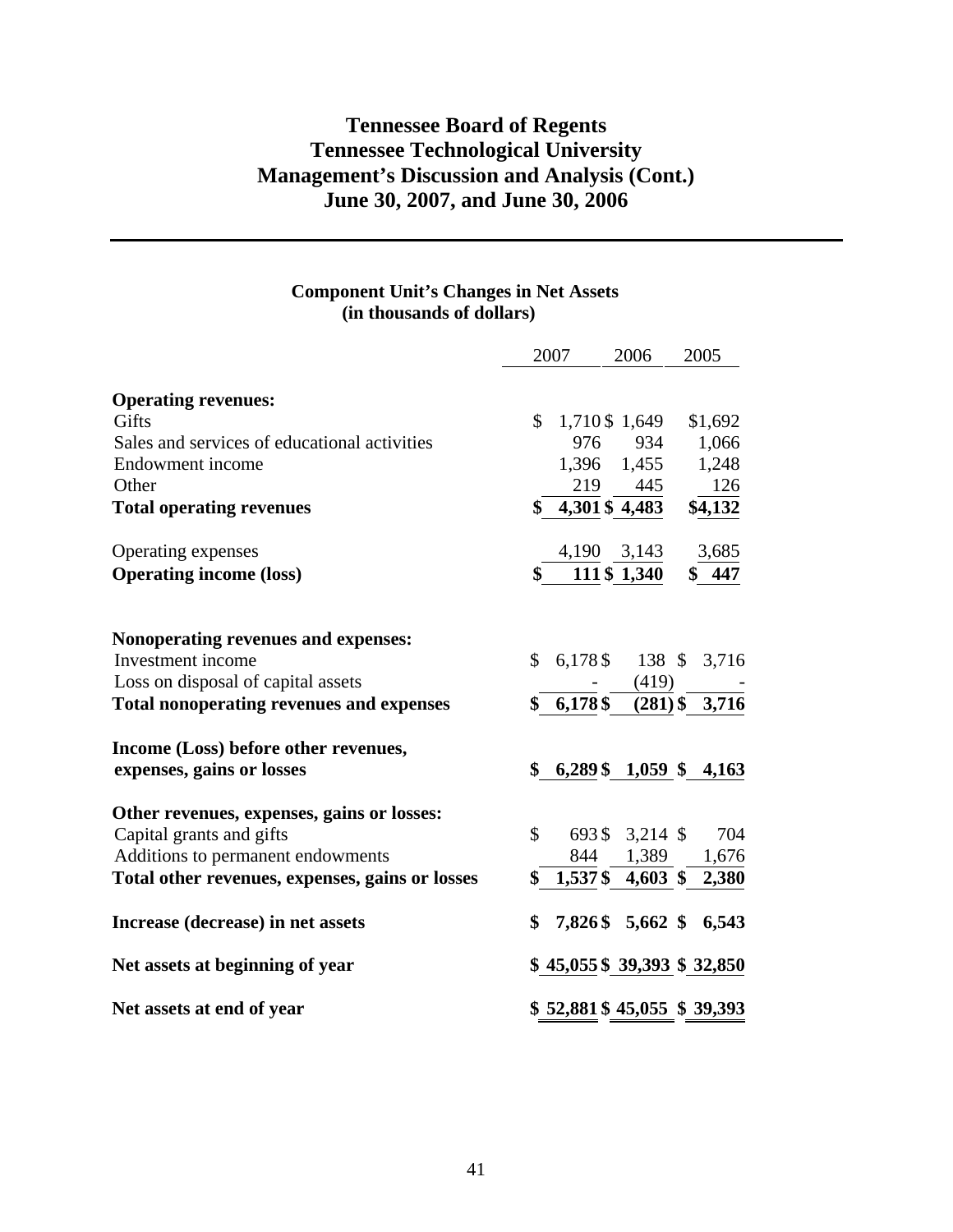### Revenues

The following is a graphic illustration of revenues by source (both operating and nonoperating), which are used to fund the foundation's operating activities for the years ended June 30, 2007; June 30, 2006; and June 30, 2005.



**Revenues by Source (in millions)**

- Operating revenue decreased 4% primarily as the result of the return of funds to the TTU Agricultural Foundation in 2006 that decreased the spending plan by 4%, and the decrease by 50% in funds transferred from the university to the foundation for endowments. Operating gifts increased by 4% in 2007 from 2006 as directed by the donors. Other revenue decreased by 67% primarily due to a large, one-time capital donation in 2006 and reduced gifts to permanent endowments in 2007 compared to 2006. Investment income increased approximately \$6,000,000 due to increases in fair market value and gains on sales.
- Operating revenue increased by 8% in 2006 over 2005. Operating gifts decreased by 3%. Sales and services of educational activities decreased by 12% due to less project income. Operating expenses decreased by 15%. With the increase of permanent endowments and interest rate hikes during the year, the endowment income per the spending plan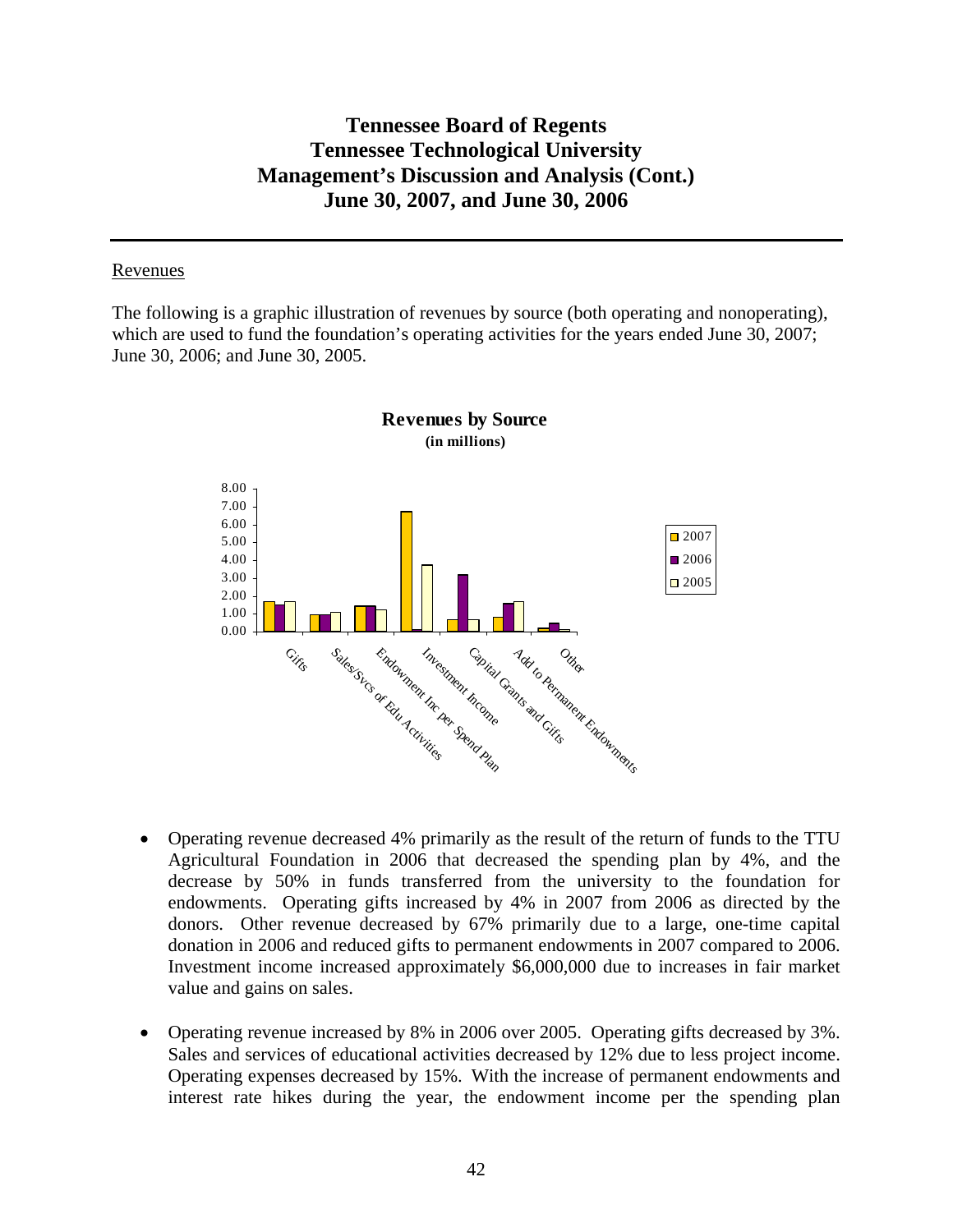increased by 17%. Nonoperating revenues decreased 108% due to the return of capital assets to the TTU Agricultural Foundation and the decrease in fair market value of investments held. Total other revenue increased by 93% mainly due to successful fund raising efforts for capital projects. The end result was an increase in net assets for the year of 14%.

### **Expenses**

The Natural Classification method for displaying operating expenses is shown below.

## *Natural Classification*

## Operating Expenses - Natural Classification (in thousands of dollars)

|                        | 2007<br>2006     |  |            | 2005  |
|------------------------|------------------|--|------------|-------|
| Operating              | \$<br>$2,151$ \$ |  | $1,641$ \$ | 1,777 |
| Scholarships           | 1,311            |  | 1,173      | 947   |
| Payments to university | 728              |  | 329        | 961   |
|                        | 4,190            |  | 3,143      | 3,685 |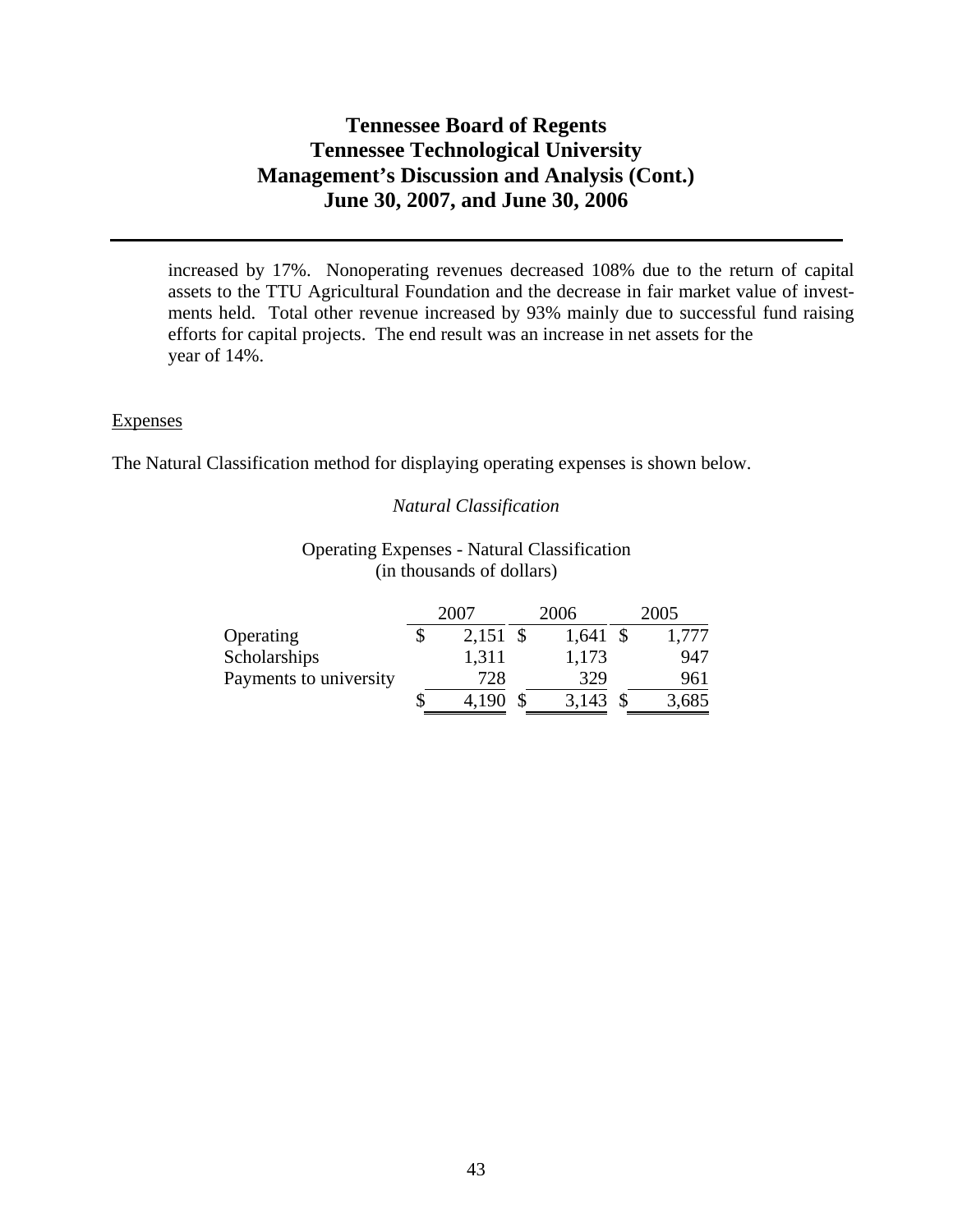

## **Operating Expenses - Natural Classification (in millions)**

- In 2007, Operating Expenses increased by 33% over 2006. Expenses for supplies and services increased by 31% mostly due to the payments for Capital Projects by the foundation. Scholarships increased by 12% as the foundation funded more scholarships. Payments to the university increased by 121% mainly due to provide funds for capital projects.
- Total operating expenses decreased by 15% during 2006. Transfers to the university for capital projects decreased 66% accounting for the primary difference. Scholarship expenses increased 23%, due to an increase in the spending plan. Operating expenses decreased by 8% during the year.
- In 2005, operating revenue, investment income and a spending plan increase allowed for an increase in operating expenses of 17%. Transfers to the university in 2005 were down 32% for the new Nursing Building.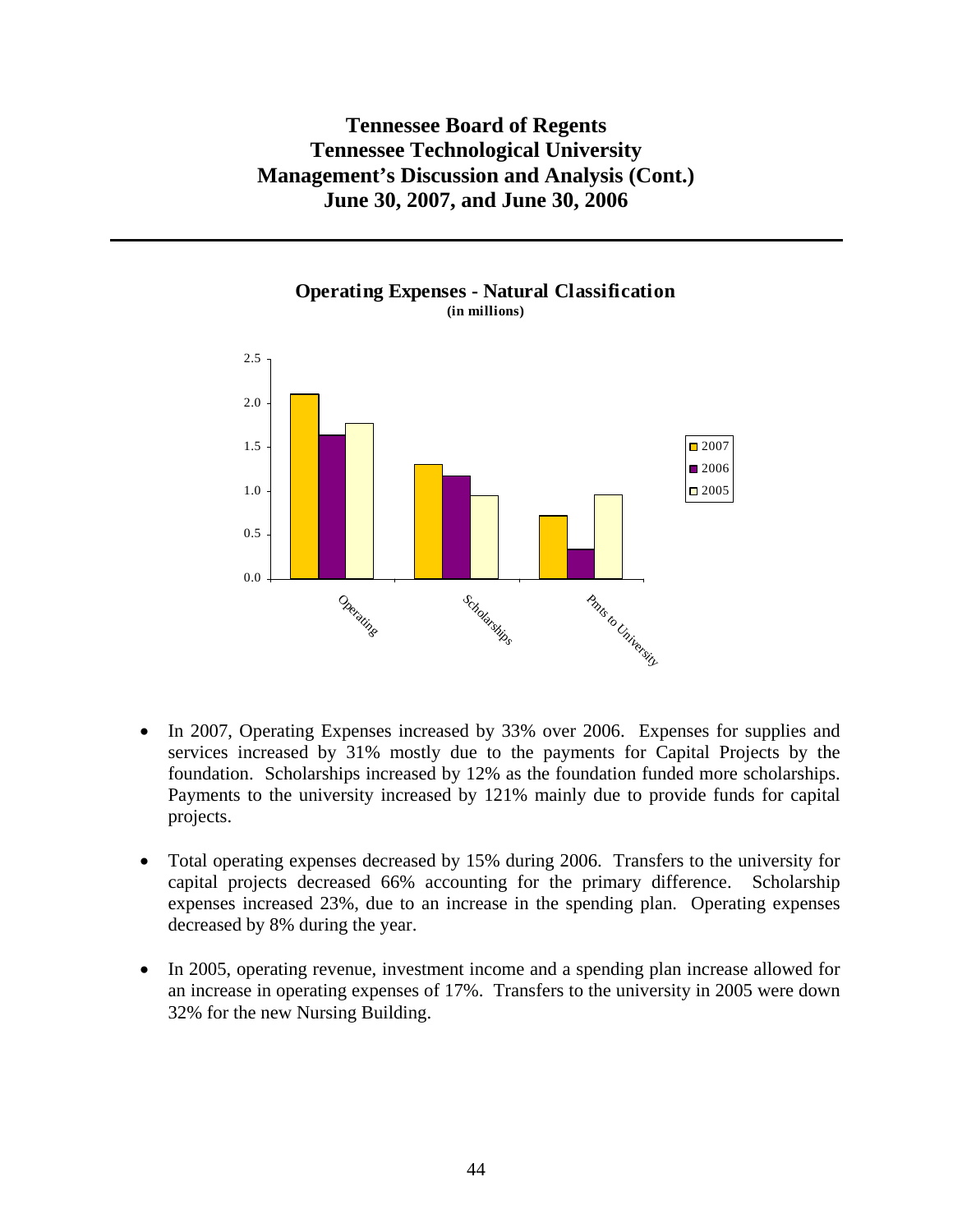### **The Statement of Cash Flows**

The Statement of Cash Flows provides information about cash receipts and cash payments during the year. This statement also assists users in assessing the foundation's ability to generate net cash flows, its ability to meet its obligations as they come due, and its need for external financing.

## **Component Unit's Cash Flows (in thousands of dollars)**

|                                          | 2007 |                 | 2006    |  | 2005    |
|------------------------------------------|------|-----------------|---------|--|---------|
| Cash provided (used) by:                 |      |                 |         |  |         |
| Operating activities                     | \$   | 286 \$          | 1,377   |  | 698     |
| Noncapital financing activities          |      | 844             | 970     |  | 1,676   |
| Capital and related financing activities |      | 518             | 1,870   |  | 451     |
| Investing activities                     |      | 2,084           | (2,700) |  | (3,092) |
| Net increase (decrease) in cash          | S    | 3,732 \$        | 1,517   |  | (267)   |
| Cash, beginning of year                  |      | 10,502          | 8,985   |  | 9,252   |
| Cash, end of year                        |      | 14,234 \$10,502 |         |  | 8,985   |

- For 2007, increases in cash were the result of material funding in project income, operating gifts, spending plan, investment income, sale and maturity of investments, additions to permanent endowments, transfers from the university, and gifts for capital projects.
- For 2006, increases in cash were the result of material funding in project income, operating gifts, elevated spending plan, investment income, sale and maturities of investments, additions to permanent endowments, transfers from the university, and gifts for capital projects.
- For 2005, increases in cash were the result of material funding in project income, operating gifts, elevated spending plan, investment income, sale and maturities of investments, additions to permanent endowments, transfers from the university, and gifts for new capital projects.
- For 2007, decreases were primarily the result of payments of scholarships, purchase of investments, payments to suppliers and vendors, and payments to the university.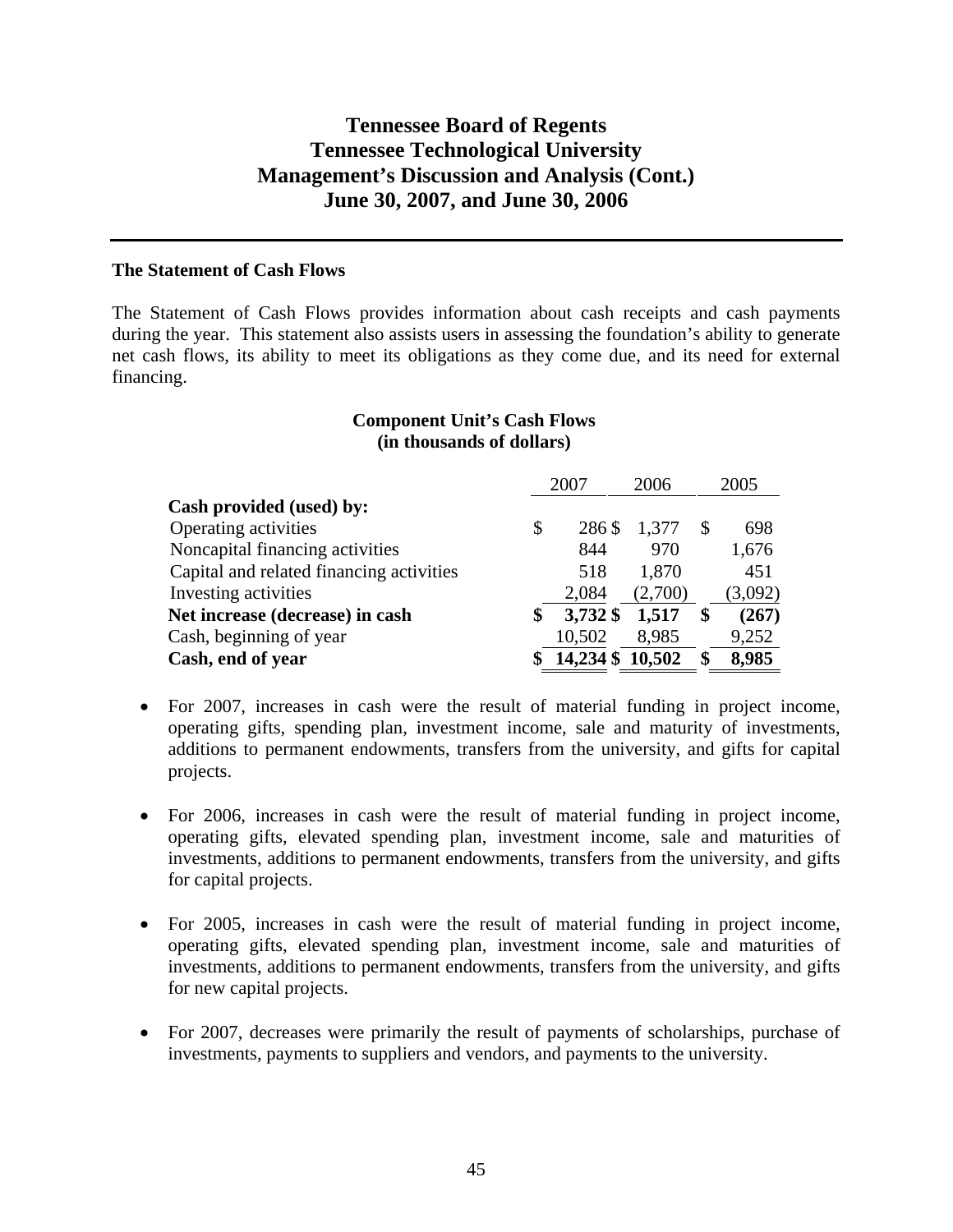- For 2006, decreases were primarily the result of payments of scholarships, purchase of investments, payments to suppliers and vendors, payments to the university, and the return of capital assets to the TTU Agricultural Foundation.
- For 2005, decreases were primarily the result of payments of scholarships, purchase of investments, payments to suppliers and vendors, and payments to the university.
- The cash flow of the foundation is highly dependent on two major sources—gifts and investment transactions.

## **Capital Assets and Debt Administration**

## *Capital Assets*

At June 30, 2007, and at June 30, 2006, Tennessee Technological University Foundation had \$349,000 invested in capital assets, made up entirely of land. At June 30, 2005, the foundation had \$342,000 invested in capital assets. Details of these assets are shown below and in Note 16.

## **Schedule of Capital Assets, Net of Depreciation (in thousands of dollars)**

|                                           | 2007 2006 2005 |                      |
|-------------------------------------------|----------------|----------------------|
| Land                                      |                | $$349$ \$ 349 \$ 342 |
| Total Capital Assets, net of depreciation |                | $$349$ \$ 349 \$ 342 |

- During 2007, there were no changes in Capital Assets for the foundation.
- During 2006, the foundation purchased land valued at \$7,000.
- During 2005, there were no changes in Capital Assets for the foundation.

## **Economic Factors That Will Affect the Future of the Foundation**

Fundraising for the new STEM Center remains a fundraising priority. The university has filled the Associate Vice President for Development position and will be recruiting for additional fundraisers that will fully staff this division in 2007-08.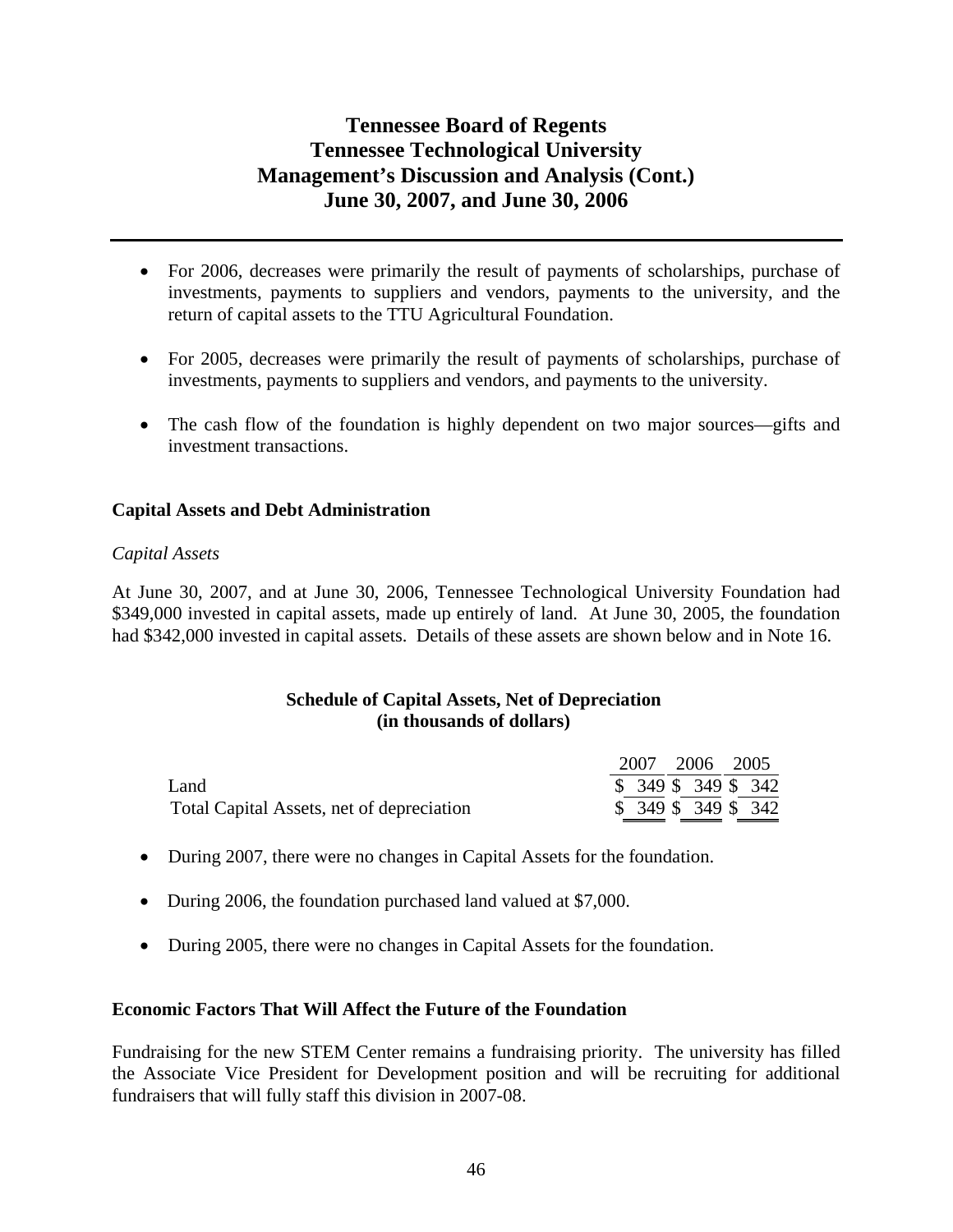The performance of the foundation's near cash investments is expected to level off as interest rates have become more stable over the past several months.

## **Requests for Information**

This financial report is designed to provide a general overview of the university's finances for all those with an interest in the university's finances. Questions concerning any of the information provided in this report or requests for additional financial information should be directed to Dr. Claire Stinson, Vice President for Business & Fiscal Affairs, Tennessee Technological University, P.O. Box 5037, Cookeville, TN 38505.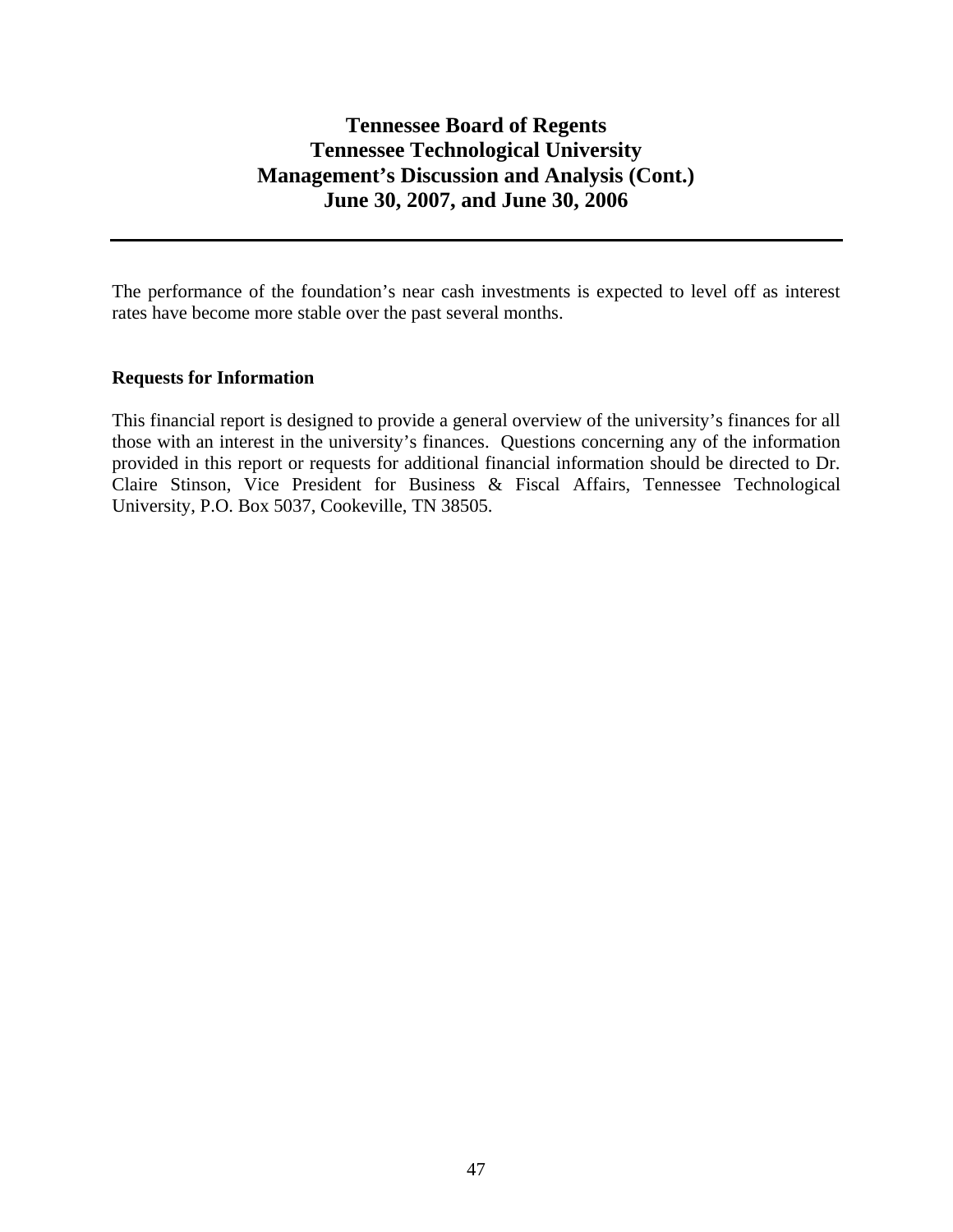#### **TENNESSEE BOARD OF REGENTS TENNESSEE TECHNOLOGICAL UNIVERSITY STATEMENTS OF NET ASSETS JUNE 30, 2007, AND JUNE 30, 2006**

|                                                       |                                    |               | Component Unit |                                               |               |
|-------------------------------------------------------|------------------------------------|---------------|----------------|-----------------------------------------------|---------------|
|                                                       | Tennessee Technological University |               |                | Tennessee Technological University Foundation |               |
|                                                       | June 30, 2007                      | June 30, 2006 |                | June 30, 2007                                 | June 30, 2006 |
| <b>ASSETS</b>                                         |                                    |               |                |                                               |               |
| Current assets:                                       |                                    |               |                |                                               |               |
| Cash and cash equivalents (Notes 2 and 16)            | $\mathbb{S}$<br>8,888,449.36 \$    | 8,390,837.07  | \$             | 815,607.91 \$                                 | 801,128.81    |
| Short-term investments (Notes 3 and 16)               | 6,113.82                           |               |                | 1,439,757.16                                  |               |
| Accounts, notes, and grants receivable (net) (Note 4) | 5,548,140.00                       | 3,613,692.76  |                | 140,877.50                                    |               |
| Inventories (at lower of cost or market)              | 359,095.78                         | 299,531.25    |                |                                               |               |
| Prepaid expenses and deferred charges                 | 166,484.63                         | 226,905.77    |                |                                               |               |
| Accrued interest receivable                           | 50,968.98                          | 68,202.65     |                | 89,144.52                                     | 92,227.92     |
| Total current assets                                  | 15,019,252.57                      | 12,599,169.50 |                | 2,485,387.09                                  | 893,356.73    |
| Noncurrent assets:                                    |                                    |               |                |                                               |               |
| Cash and cash equivalents (Notes 2 and 16)            | 12,608,236.89                      | 10,340,242.30 |                | 13,418,514.55                                 | 9,700,507.81  |
| Investments (Notes 3 and 16)                          | 3,178,263.32                       | 4,327,560.19  |                | 36,622,244.30                                 | 32,797,266.93 |
| Accounts, notes, and grants receivable (net) (Note 4) | 2,708,539.77                       | 2,895,902.79  |                | 1,500.00                                      | 1,500.00      |
| Capital assets (net) (Notes 5 and 16)                 | 64,053,496.61                      | 53,760,111.46 |                | 348,864.28                                    | 348,864.28    |
| Other assets                                          |                                    |               |                | 4,800.00                                      | 1,313,300.00  |
| Total noncurrent assets                               | 82,548,536.59                      | 71,323,816.74 |                | 50,395,923.13                                 | 44,161,439.02 |
| <b>Total</b> assets                                   | 97,567,789.16                      | 83,922,986.24 |                | 52,881,310.22                                 | 45,054,795.75 |
| <b>LIABILITIES</b>                                    |                                    |               |                |                                               |               |
| Current liabilities:                                  |                                    |               |                |                                               |               |
| Accounts payable                                      | 2,785,184.14                       | 3,461,498.94  |                |                                               |               |
| Accrued liabilities                                   | 2,582,611.66                       | 2,389,740.38  |                |                                               |               |
| Student deposits                                      | 147,379.91                         | 131,605.46    |                |                                               |               |
| Deferred revenue                                      | 2,135,065.18                       | 2,098,920.33  |                |                                               |               |
| Compensated absences (Note 6)                         | 738,182.32                         | 904,992.00    |                |                                               |               |
| Accrued interest payable                              | 109,024.22                         | 104,540.33    |                |                                               |               |
| Long-term liabilities, current portion (Note 6)       | 756,024.02                         | 733,056.81    |                |                                               |               |
| Deposits held in custody for others                   | 334,846.83                         | 282,239.66    |                |                                               |               |
| Other liabilities                                     | 29,861.56                          | 22,657.05     |                |                                               |               |
| Total current liabilities                             | 9,618,179.84                       | 10,129,250.96 |                |                                               |               |
| Noncurrent liabilities:                               |                                    |               |                |                                               |               |
| Compensated absences (Note 6)                         | 2,363,867.82                       | 2,136,882.89  |                |                                               |               |
| Long-term liabilities (Note 6)                        | 15,098,991.98                      | 15,872,033.80 |                |                                               |               |
| Due to grantors (Note 6)                              | 2,815,788.64                       | 2,945,444.50  |                |                                               |               |
| Total noncurrent liabilities                          | 20,278,648.44                      | 20,954,361.19 |                |                                               |               |
| <b>Total liabilities</b>                              | 29,896,828.28                      | 31,083,612.15 |                |                                               |               |
| <b>NET ASSETS</b>                                     |                                    |               |                |                                               |               |
| Invested in capital assets, net of related debt       | 48,198,480.61                      | 37,155,020.85 |                | 348,864.28                                    | 348,864.28    |
| Restricted for:                                       |                                    |               |                |                                               |               |
| Nonexpendable:                                        |                                    |               |                |                                               |               |
| Scholarships and fellowships                          | 190,621.77                         | 235,872.50    |                | 24, 298, 778. 33                              | 21,242,418.89 |
| Research                                              |                                    |               |                | 436,921.30                                    | 388,690.64    |
| Instructional department uses                         |                                    |               |                | 3,044,021.57                                  | 2,684,086.58  |
| Other                                                 |                                    |               |                | 8,401,575.75                                  | 6,900,255.66  |
| Expendable:                                           |                                    |               |                |                                               |               |
| Scholarships and fellowships (Note 7)                 | 492,233.34                         | 281,224.09    |                | 4,182,876.67                                  | 3,804,190.77  |
| Research                                              | 288,556.75                         | 193,791.66    |                | 132,666.47                                    | 17,957.51     |
| Instructional department uses (Note 7)                | 500,745.19                         | 423,049.59    |                | 780,486.96                                    | 929,863.32    |
| Loans (Note 7)                                        | 737,844.12                         | 769,233.79    |                |                                               |               |
| Capital projects                                      | 2,387,235.18                       | 2,206,049.14  |                | 5,949,209.71                                  | 4,128,783.08  |
| Debt service                                          | 736,521.10                         | 938,027.41    |                |                                               |               |
| Other (Note 7)                                        | 1,048,240.76                       | 1,175,806.55  |                | 4,374,097.63                                  | 3,760,249.50  |
| Unrestricted (Notes 7 and 8)                          | 13,090,482.06                      | 9,461,298.51  |                | 931,811.55                                    | 849,435.52    |
| Total net assets                                      | 67,670,960.88 \$<br>\$             | 52,839,374.09 | \$             | 52,881,310.22 \$                              | 45,054,795.75 |

The notes to the financial statements are an integral part of this statement.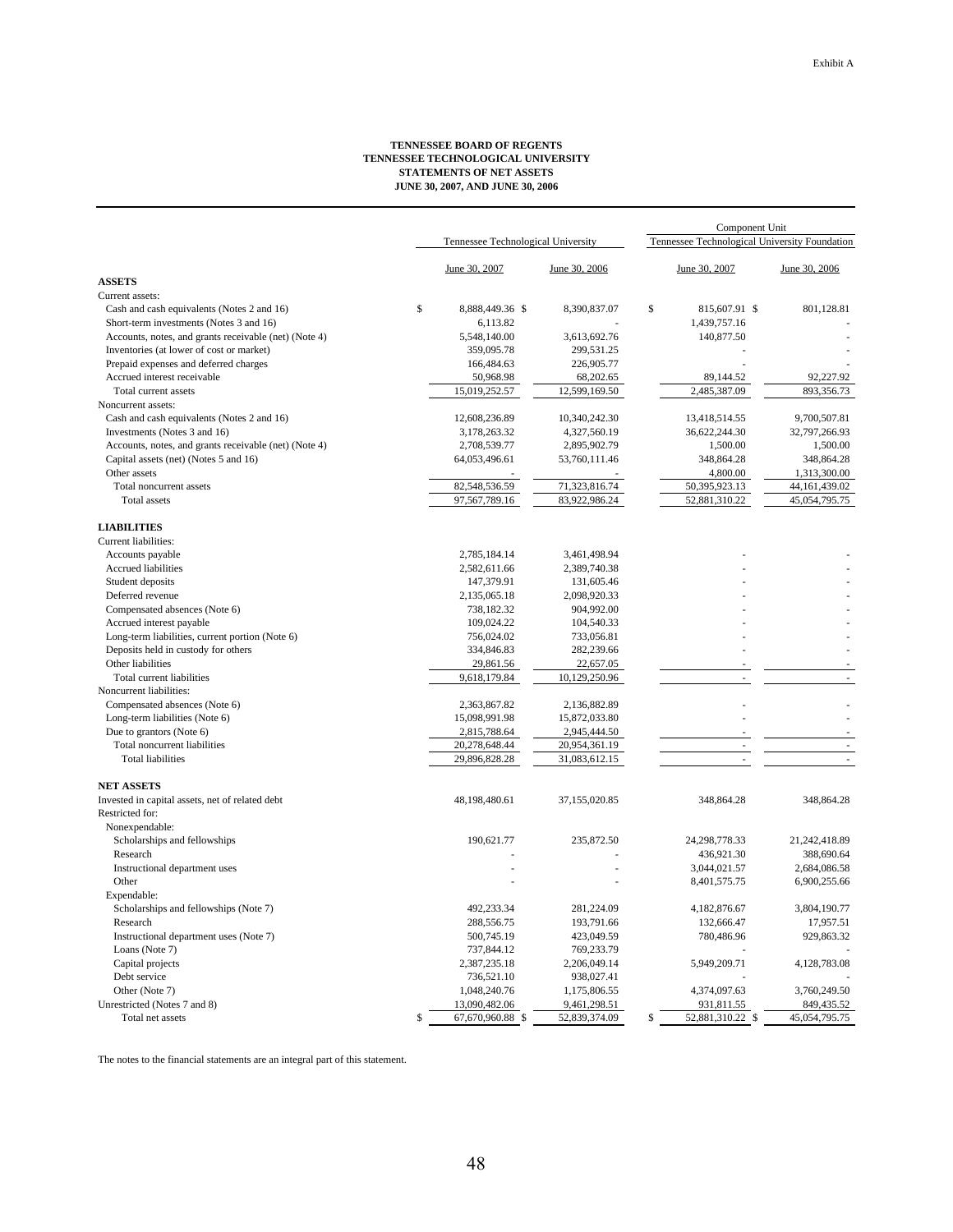#### **TENNESSEE BOARD OF REGENTS TENNESSEE TECHNOLOGICAL UNIVERSITY STATEMENTS OF REVENUES, EXPENSES, AND CHANGES IN NET ASSETS FOR THE YEARS ENDED JUNE 30, 2007, AND JUNE 30, 2006**

|                                                                                                                                                                                                                                                                                                                                                                                                                                          |    | Component Unit                     |                             |                                               |                             |  |
|------------------------------------------------------------------------------------------------------------------------------------------------------------------------------------------------------------------------------------------------------------------------------------------------------------------------------------------------------------------------------------------------------------------------------------------|----|------------------------------------|-----------------------------|-----------------------------------------------|-----------------------------|--|
|                                                                                                                                                                                                                                                                                                                                                                                                                                          |    | Tennessee Technological University |                             | Tennessee Technological University Foundation |                             |  |
|                                                                                                                                                                                                                                                                                                                                                                                                                                          |    | Year Ended<br>June 30, 2007        | Year Ended<br>June 30, 2006 | Year Ended<br>June 30, 2007                   | Year Ended<br>June 30, 2006 |  |
| <b>REVENUES</b>                                                                                                                                                                                                                                                                                                                                                                                                                          |    |                                    |                             |                                               |                             |  |
| Operating revenues:                                                                                                                                                                                                                                                                                                                                                                                                                      |    |                                    |                             |                                               |                             |  |
| Student tuition and fees (net of scholarship allowances of<br>\$18,822,119.05 for the year ended June 30, 2007, and                                                                                                                                                                                                                                                                                                                      |    |                                    |                             |                                               |                             |  |
| \$15,564,515.92 for the year ended June 30, 2006)                                                                                                                                                                                                                                                                                                                                                                                        | \$ | 26,222,508.42 \$                   | 26,170,468.79               | \$<br>- \$                                    |                             |  |
| Gifts and contributions                                                                                                                                                                                                                                                                                                                                                                                                                  |    |                                    |                             | 1,709,708.23                                  | 1,648,754.76                |  |
| Endowment income                                                                                                                                                                                                                                                                                                                                                                                                                         |    |                                    |                             | 1,396,738.09                                  | 1,454,966.86                |  |
| Governmental grants and contracts                                                                                                                                                                                                                                                                                                                                                                                                        |    | 11,464,696.18                      | 8,771,675.97                |                                               |                             |  |
| Nongovernmental grants and contracts                                                                                                                                                                                                                                                                                                                                                                                                     |    | 465,183.71                         | 479,301.94                  |                                               |                             |  |
| Sales and services of educational departments                                                                                                                                                                                                                                                                                                                                                                                            |    | 3,760,142.59                       | 3,702,507.38                | 975,812.10                                    | 934,250.10                  |  |
| Auxiliary enterprises:                                                                                                                                                                                                                                                                                                                                                                                                                   |    |                                    |                             |                                               |                             |  |
| Residential life (net of scholarship allowances of \$30,063.83 for<br>the year ended June 30, 2007, and \$46,004.73 for the year<br>ended June 30, 2006; all residential life revenues are used                                                                                                                                                                                                                                          |    |                                    |                             |                                               |                             |  |
| as security for revenue bonds; see Note 6)                                                                                                                                                                                                                                                                                                                                                                                               |    | 7,256,031.54                       | 6,629,283.28                |                                               |                             |  |
| <b>Bookstore</b>                                                                                                                                                                                                                                                                                                                                                                                                                         |    | 300,696.08                         | 250,000.00                  |                                               |                             |  |
| Food service (net of scholarship allowances of \$344,357.12<br>for the year ended June 30, 2007, and \$366,494.66 for the<br>ended June 30, 2006; all food service revenues are used<br>as security for revenue bonds; see Note 6)<br>Wellness facility (net of scholarship allowances of \$3,640.07<br>for the year ended June 30, 2007, and \$3,740.02 for the year<br>ended June 30, 2006; all wellness facility revenues are used as |    | 538,063.61                         | 458,366.67                  |                                               |                             |  |
| security for revenue bonds; see Note 6)                                                                                                                                                                                                                                                                                                                                                                                                  |    | 894,180.88                         | 904,533.88                  |                                               |                             |  |
| Other auxiliaries                                                                                                                                                                                                                                                                                                                                                                                                                        |    |                                    |                             |                                               |                             |  |
| Interest earned on loans to students                                                                                                                                                                                                                                                                                                                                                                                                     |    | 817,342.60<br>33,904.69            | 777,920.88<br>31,200.73     |                                               |                             |  |
| Other operating revenues                                                                                                                                                                                                                                                                                                                                                                                                                 |    |                                    | 706,841.79                  | 218,799.90                                    | 445,494.42                  |  |
| Total operating revenues                                                                                                                                                                                                                                                                                                                                                                                                                 |    | 657,786.29<br>52,410,536.59        | 48,882,101.31               | 4,301,058.32                                  | 4,483,466.14                |  |
|                                                                                                                                                                                                                                                                                                                                                                                                                                          |    |                                    |                             |                                               |                             |  |
| <b>EXPENSES</b>                                                                                                                                                                                                                                                                                                                                                                                                                          |    |                                    |                             |                                               |                             |  |
| Operating expenses (Note 15):                                                                                                                                                                                                                                                                                                                                                                                                            |    |                                    |                             |                                               |                             |  |
| Salaries and wages                                                                                                                                                                                                                                                                                                                                                                                                                       |    | 61,291,466.94                      | 58,476,605.34               |                                               |                             |  |
| <b>Benefits</b>                                                                                                                                                                                                                                                                                                                                                                                                                          |    | 20,171,706.38                      | 18,035,833.69               |                                               |                             |  |
| Utilities, supplies, and other services                                                                                                                                                                                                                                                                                                                                                                                                  |    | 23,258,608.22                      | 24,443,354.70               | 2,151,638.56                                  | 1,641,648.44                |  |
| Scholarships and fellowships                                                                                                                                                                                                                                                                                                                                                                                                             |    | 11,730,870.97                      | 9,400,581.41                | 1,310,804.71                                  | 1,172,828.41                |  |
| Depreciation expense                                                                                                                                                                                                                                                                                                                                                                                                                     |    | 4,934,596.70                       | 4,627,003.36                |                                               |                             |  |
| Payments to or on behalf of Tennessee Technological University                                                                                                                                                                                                                                                                                                                                                                           |    |                                    |                             |                                               |                             |  |
| (Note $16$ )                                                                                                                                                                                                                                                                                                                                                                                                                             |    |                                    |                             | 727,935.55                                    | 329,019.38                  |  |
| Total operating expenses                                                                                                                                                                                                                                                                                                                                                                                                                 |    | 121,387,249.21                     | 114,983,378.50              | 4,190,378.82                                  | 3,143,496.23                |  |
| Operating income (loss)                                                                                                                                                                                                                                                                                                                                                                                                                  |    | (68,976,712.62)                    | (66, 101, 277.19)           | 110,679.50                                    | 1,339,969.91                |  |
| <b>NONOPERATING REVENUES (EXPENSES)</b>                                                                                                                                                                                                                                                                                                                                                                                                  |    |                                    |                             |                                               |                             |  |
| State appropriations                                                                                                                                                                                                                                                                                                                                                                                                                     |    | 51,041,600.00                      | 48,502,920.00               |                                               |                             |  |
| Gifts, including \$346,808.38 from component unit for the year ended                                                                                                                                                                                                                                                                                                                                                                     |    |                                    |                             |                                               |                             |  |
|                                                                                                                                                                                                                                                                                                                                                                                                                                          |    |                                    |                             |                                               |                             |  |
| June 30, 2007, and \$291, 312.18 for the year ended June 30, 2006<br>Grants and contracts                                                                                                                                                                                                                                                                                                                                                |    | 835,904.71<br>19,541,265.95        | 695,137.46<br>14,714,735.45 |                                               |                             |  |
| Investment income (net of investment expense for the component                                                                                                                                                                                                                                                                                                                                                                           |    |                                    |                             |                                               |                             |  |
| unit of \$251,476.49 for the year ended June 30, 2007, and                                                                                                                                                                                                                                                                                                                                                                               |    |                                    |                             |                                               |                             |  |
| \$219,125.60 for the year ended June 30, 2006)                                                                                                                                                                                                                                                                                                                                                                                           |    | 1,596,490.79                       | 1,059,255.84                | 6,178,162.42                                  | 138,491.15                  |  |
| Interest on capital asset-related debt                                                                                                                                                                                                                                                                                                                                                                                                   |    | (646, 713.18)                      | (669, 947.49)               |                                               |                             |  |
| Bond issuance costs                                                                                                                                                                                                                                                                                                                                                                                                                      |    | (7,365.06)                         | (9,749.04)                  |                                               |                             |  |
| Other nonoperating revenues (expenses)                                                                                                                                                                                                                                                                                                                                                                                                   |    | (671, 388.13)                      | (386, 794.10)               |                                               | (419, 454.44)               |  |
| Net nonoperating revenues                                                                                                                                                                                                                                                                                                                                                                                                                |    | 71,689,795.08                      | 63,905,558.12               | 6,178,162.42                                  | (280, 963.29)               |  |
| Income (loss) before other revenues, expenses, gains, or losses                                                                                                                                                                                                                                                                                                                                                                          |    | 2,713,082.46                       | (2,195,719.07)              | 6,288,841.92                                  | 1,059,006.62                |  |
|                                                                                                                                                                                                                                                                                                                                                                                                                                          |    |                                    |                             |                                               |                             |  |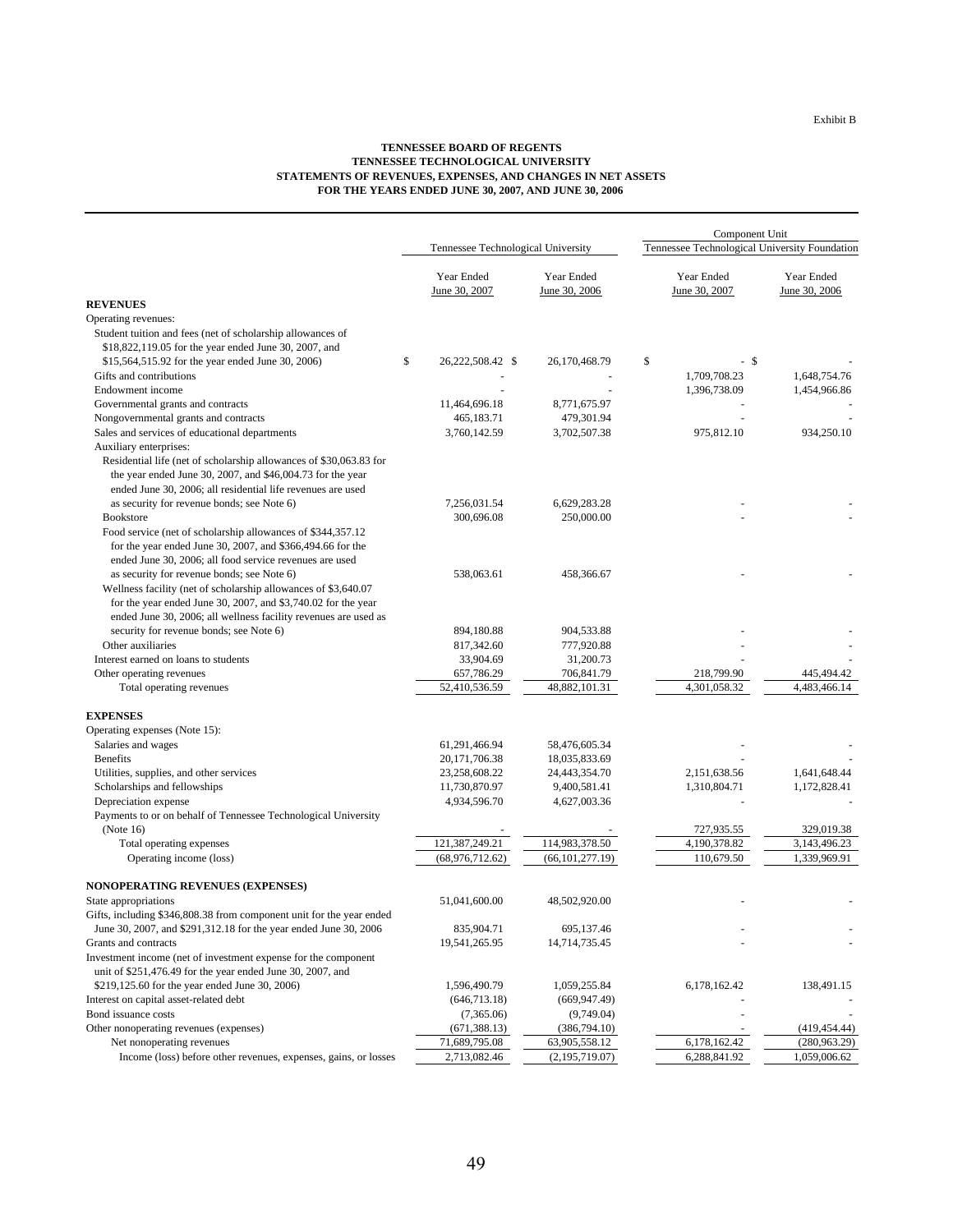#### **STATEMENTS OF REVENUES, EXPENSES, AND CHANGES IN NET ASSETS FOR THE YEARS ENDED JUNE 30, 2007, AND JUNE 30, 2006 TENNESSEE BOARD OF REGENTS TENNESSEE TECHNOLOGICAL UNIVERSITY**

|                                                                                                                                        |                                    |               | Component Unit                                |                 |  |
|----------------------------------------------------------------------------------------------------------------------------------------|------------------------------------|---------------|-----------------------------------------------|-----------------|--|
|                                                                                                                                        | Tennessee Technological University |               | Tennessee Technological University Foundation |                 |  |
|                                                                                                                                        | Year Ended                         | Year Ended    | Year Ended                                    | Year Ended      |  |
|                                                                                                                                        | June 30, 2007                      | June 30, 2006 | June 30, 2007                                 | June 30, 2006   |  |
| Capital appropriations                                                                                                                 | 10,157,596.80                      | 6,951,805.18  |                                               |                 |  |
| Capital grants and gifts, including \$381,127.17 from component unit<br>for the year ended June 30, 2007, and \$37,707.20 for the year |                                    |               |                                               |                 |  |
| ended June 30, 2006                                                                                                                    | 1,943,899.24                       | 532,212.71    | 693,461.83                                    | 3,213,632.43    |  |
| Additions to permanent endowments                                                                                                      | 17.008.29                          | 93.392.48     | 844.210.72                                    | 1,389,048.46    |  |
| Total other revenues                                                                                                                   | 12.118.504.33                      | 7,577,410.37  | 1.537.672.55                                  | 4,602,680.89    |  |
| Increase in net assets                                                                                                                 | 14,831,586.79                      | 5,381,691.30  | 7,826,514.47                                  | 5,661,687.51    |  |
| <b>NET ASSETS</b>                                                                                                                      |                                    |               |                                               |                 |  |
| Net assets - beginning of year                                                                                                         | 52,839,374.09                      | 47,457,682.79 | 45,054,795.75                                 | 39, 393, 108.24 |  |
| Net assets - end of year                                                                                                               | 67,670,960.88 \$                   | 52,839,374.09 | \$<br>52,881,310.22 \$                        | 45,054,795.75   |  |

The notes to the financial statements are an integral part of this statement.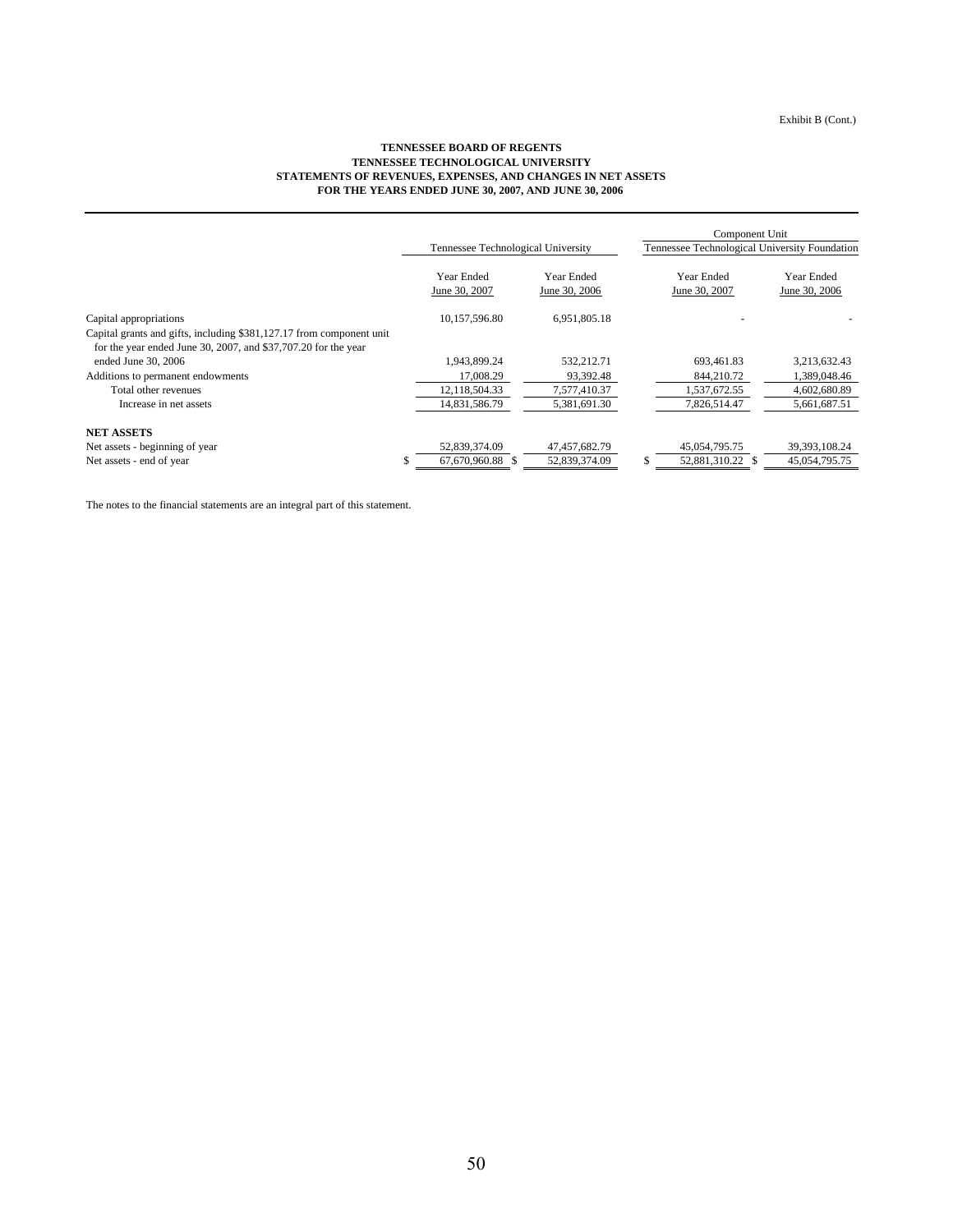#### **TENNESSEE BOARD OF REGENTS TENNESSEE TECHNOLOGICAL UNIVERSITY STATEMENTS OF CASH FLOWS FOR THE YEARS ENDED JUNE 30, 2007, AND JUNE 30, 2006**

|                                                                                   | Year Ended                | Year Ended        |
|-----------------------------------------------------------------------------------|---------------------------|-------------------|
|                                                                                   | June 30, 2007             | June 30, 2006     |
| <b>CASH FLOWS FROM OPERATING ACTIVITIES</b>                                       |                           |                   |
| Tuition and fees                                                                  | \$<br>26, 133, 298. 44 \$ | 26, 358, 833. 52  |
| Grants and contracts                                                              | 10,130,233.72             | 8,965,465.28      |
| Sales and services of educational activities                                      | 3,833,181.76              | 3,650,382.49      |
| Payments to suppliers and vendors                                                 | (22,859,737.06)           | (23, 484, 579.71) |
| Payments to employees                                                             | (62, 233, 838.74)         | (58,302,382.31)   |
| Payments for benefits                                                             | (19, 947, 517.45)         | (17,926,034.38)   |
| Payments for scholarships and fellowships                                         | (11,730,870.97)           | (9,400,581.41)    |
| Loans issued to students and employees                                            | (741, 275.86)             | (967, 746.52)     |
| Collection of loans from students and employees                                   | 624,468.66                | 746,365.93        |
| Interest earned on loans to students                                              | 24,566.21                 | 26,720.07         |
| Auxiliary enterprise charges:                                                     |                           |                   |
| Residence halls                                                                   | 7,263,121.09              | 6,648,899.83      |
| <b>Bookstore</b>                                                                  | 281,912.83                | 249,999.96        |
| Food services                                                                     | 477,083.95                | 549,331.17        |
| Wellness facility                                                                 | 888,036.43                | 900,949.65        |
| Other auxiliaries                                                                 | 811,764.81                | 787,490.20        |
| Other receipts (payments)                                                         | 651,299.64                | 697,375.11        |
| Net cash used by operating activities                                             | (66, 394, 272.54)         | (60, 499, 511.12) |
|                                                                                   |                           |                   |
| <b>CASH FLOWS FROM NONCAPITAL FINANCING ACTIVITIES</b>                            |                           |                   |
| State appropriations                                                              | 51,047,100.00             | 48,504,720.00     |
| Gifts and grants received for other than capital or endowment purposes, including |                           |                   |
| \$346,808.38 from Tennessee Technological University Foundation for the year      |                           |                   |
| ended June 30, 2007, and \$291,312.18 for the year ended June 30, 2006            | 20, 267, 955.68           | 15,394,099.17     |
| Private gifts for endowment purposes                                              | 17,008.29                 | 93,392.48         |
| Federal student loan receipts                                                     | 17,902,406.00             | 18,148,009.00     |
| Federal student loan disbursements                                                | (17,918,231.00)           | (18, 179, 503.00) |
| Changes in deposits held for others                                               | 47,717.70                 | 33,454.82         |
| Other noncapital financing receipts (payments)                                    | (211, 434.84)             | (357, 815.16)     |
| Net cash provided by noncapital financing activities                              | 71,152,521.83             | 63, 636, 357. 31  |
|                                                                                   |                           |                   |
| <b>CASH FLOWS FROM CAPITAL AND RELATED FINANCING ACTIVITIES</b>                   |                           |                   |
| Proceeds from capital debt                                                        | 3,723,442.30              | 5,744,329.14      |
| Capital appropriations                                                            | 10,157,596.80             | 6,951,805.18      |
| Capital grants and gifts received, including \$381,127.17 from Tennessee          |                           |                   |
| Technological University Foundation for the year ended June 30, 2007,             |                           |                   |
| and \$37,707.20 for the year ended June 30, 2006                                  | 1,751,490.30              | 494,871.67        |
| Purchases of capital assets and construction                                      | (15,266,816.41)           | (10,611,691.45)   |
| Principal paid on capital debt                                                    | (4,473,516.91)            | (1,455,900.80)    |
| Interest paid on capital debt                                                     | (642, 229.29)             | (655, 539.45)     |
| Bond issue costs paid on new debt issue                                           | (7,365.06)                | (9,749.04)        |
| Other capital and related financing receipts (payments)                           | 4,815.93                  | (17,316.41)       |
| Net cash provided (used) by capital and related financing activities              | (4,752,582.34)            | 440,808.84        |
| CASH FLOWS FROM INVESTING ACTIVITIES                                              |                           |                   |
| Proceeds from sales and maturities of investments                                 | 1,146,719.31              | 656,332.66        |
| Income on investments                                                             | 1,613,220.62              | 1,187,905.03      |
| Purchases of investments                                                          |                           | (3,000,000.00)    |
| Net cash provided (used) by investing activities                                  | 2,759,939.93              | (1,155,762.31)    |
|                                                                                   |                           |                   |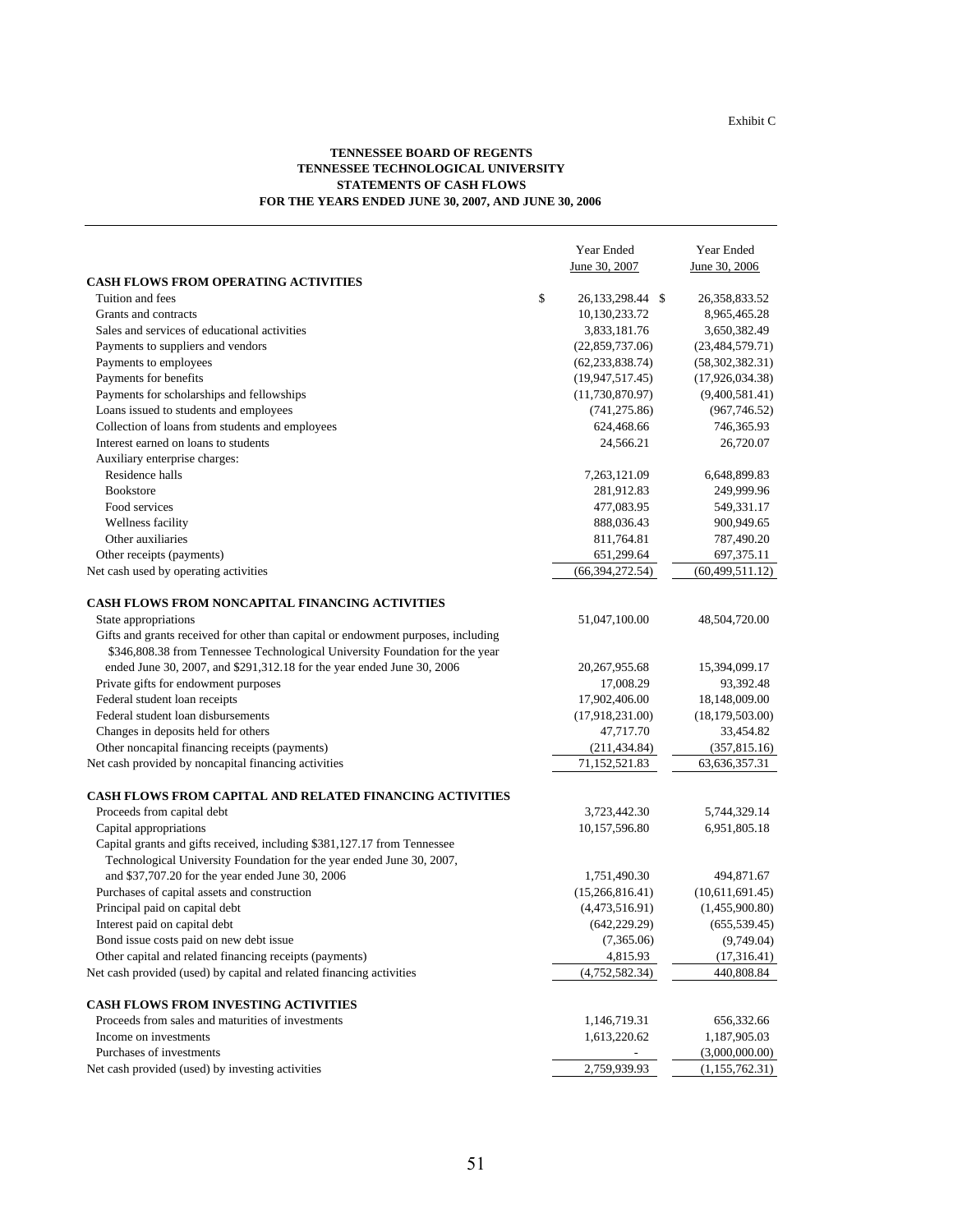#### **TENNESSEE BOARD OF REGENTS TENNESSEE TECHNOLOGICAL UNIVERSITY STATEMENTS OF CASH FLOWS FOR THE YEARS ENDED JUNE 30, 2007, AND JUNE 30, 2006**

|                                                                                   | Year Ended<br>June 30, 2007 | Year Ended<br>June 30, 2006 |
|-----------------------------------------------------------------------------------|-----------------------------|-----------------------------|
| Net increase in cash and cash equivalents                                         | 2,765,606.88                | 2,421,892.72                |
| Cash and cash equivalents - beginning of year                                     | 18,731,079.37               | 16,309,186.65               |
| Cash and cash equivalents - end of year                                           | \$<br>21,496,686.25 \$      | 18,731,079.37               |
| Reconciliation of operating loss to net cash used by operating activities:        |                             |                             |
| Operating loss                                                                    | \$<br>$(68,976,712.62)$ \$  | (66, 101, 277, 19)          |
| Adjustments to reconcile operating loss to net cash used by operating activities: |                             |                             |
| Depreciation expense                                                              | 4,934,596.70                | 4,627,003.36                |
| Gifts in-kind                                                                     | 18,866.53                   | 44,537.35                   |
| Change in assets and liabilities:                                                 |                             |                             |
| Receivables, net                                                                  | (1,888,608.40)              | 134,772.56                  |
| <b>Inventories</b>                                                                | (59, 564.53)                | 5,870.10                    |
| Prepaid/deferred items                                                            | 21,754.52                   | 65,081.18                   |
| Accounts payable                                                                  | (878, 565.11)               | 569,434.52                  |
| <b>Accrued liabilities</b>                                                        | 192,693.09                  | 94,746.62                   |
| Deferred revenue                                                                  | 83,636.48                   | (38, 489.81)                |
| Deposits                                                                          | 13,576.10                   | 980.48                      |
| Compensated absences                                                              | 60,175.25                   | 106,331.00                  |
| Due to grantors                                                                   | (129, 655.86)               | (70, 733.08)                |
| Loans to students and employees                                                   | 213,535.31                  | 62,231.79                   |
| Net cash used by operating activities                                             | \$<br>$(66,394,272.54)$ \$  | (60, 499, 511.12)           |
| <b>Noncash transactions</b>                                                       |                             |                             |
| Gifts in-kind                                                                     | \$<br>18,866.53 \$          | 37,341.04                   |
| Gifts in-kind - capital                                                           | \$<br>175,115.94 \$         | 44,537.35                   |
| Unrealized gains/losses on investments                                            | \$<br>3,536.26 \$           | (153, 652.61)               |
| Loss on disposal of capital assets                                                | \$<br>$(460,884.41)$ \$     | (19,317.70)                 |
| Trade-in allowance                                                                | \$<br>33,452.74 \$          | 8,681.12                    |
| Bad debt expense                                                                  | \$<br>$(54, 473.80)$ \$     | (92, 468.68)                |
| Loan fund cancellations and write-offs                                            | \$<br>$(346, 721.66)$ \$    | (291, 637.11)               |

The notes to the financial statements are an integral part of this statement.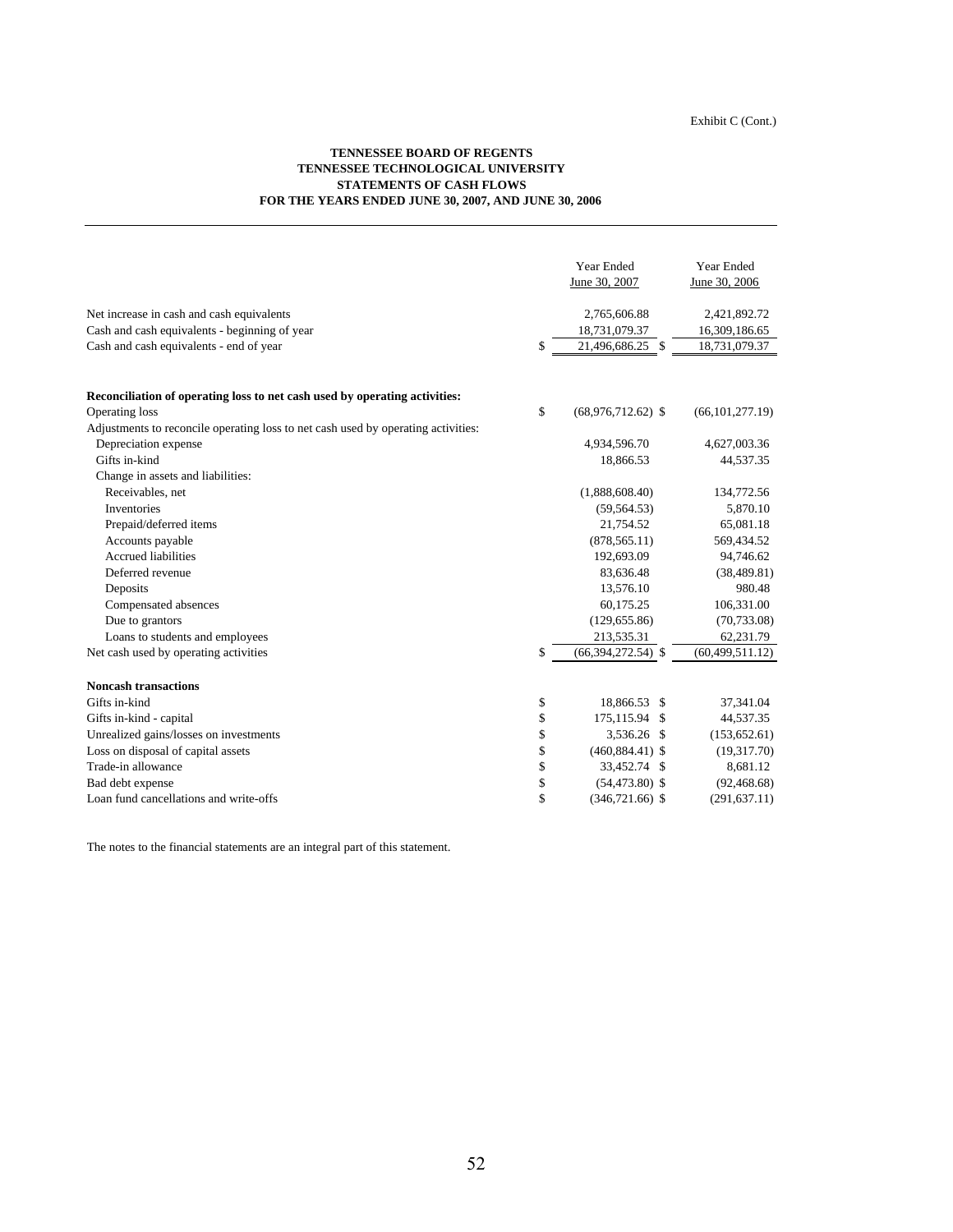## **NOTE 1. SUMMARY OF SIGNIFICANT ACCOUNTING POLICIES**

## **Reporting Entity**

The university is a part of the State University and Community College System of Tennessee (Tennessee Board of Regents). This system is a component unit of the State of Tennessee because the state appoints a majority of the system's governing body and provides financial support; the system is discretely presented in the *Tennessee Comprehensive Annual Financial Report*.

The Tennessee Technological University Foundation is considered a component unit of the university. Although the university does not control the timing or amount of receipts from the foundation, the majority of resources, or income thereon, that the foundation holds and invests are restricted to the activities of the university by the donors. Because these restricted resources held by the foundation can only be used by, or for the benefit of, the university, the foundation is considered a component unit of the university and is discretely presented in the university's financial statements. See Note 16 for more detailed information about the component unit and how to obtain the report.

## **Basis of Presentation**

The financial statements have been prepared in conformity with accounting principles generally accepted in the United States of America (GAAP) applicable to governmental colleges and universities engaged in business-type activities as prescribed by the Governmental Accounting Standards Board (GASB).

## **Basis of Accounting**

For financial statement purposes, the university is considered a special-purpose government engaged only in business-type activities. Accordingly, the financial statements have been prepared using the economic resources measurement focus and the accrual basis of accounting. Revenues are recorded when earned, and expenses are recorded when a liability is incurred, regardless of the timing of related cash flows. Grants and similar items are recognized as revenue as soon as all eligibility requirements imposed by the provider have been met. All significant interfund transactions have been eliminated.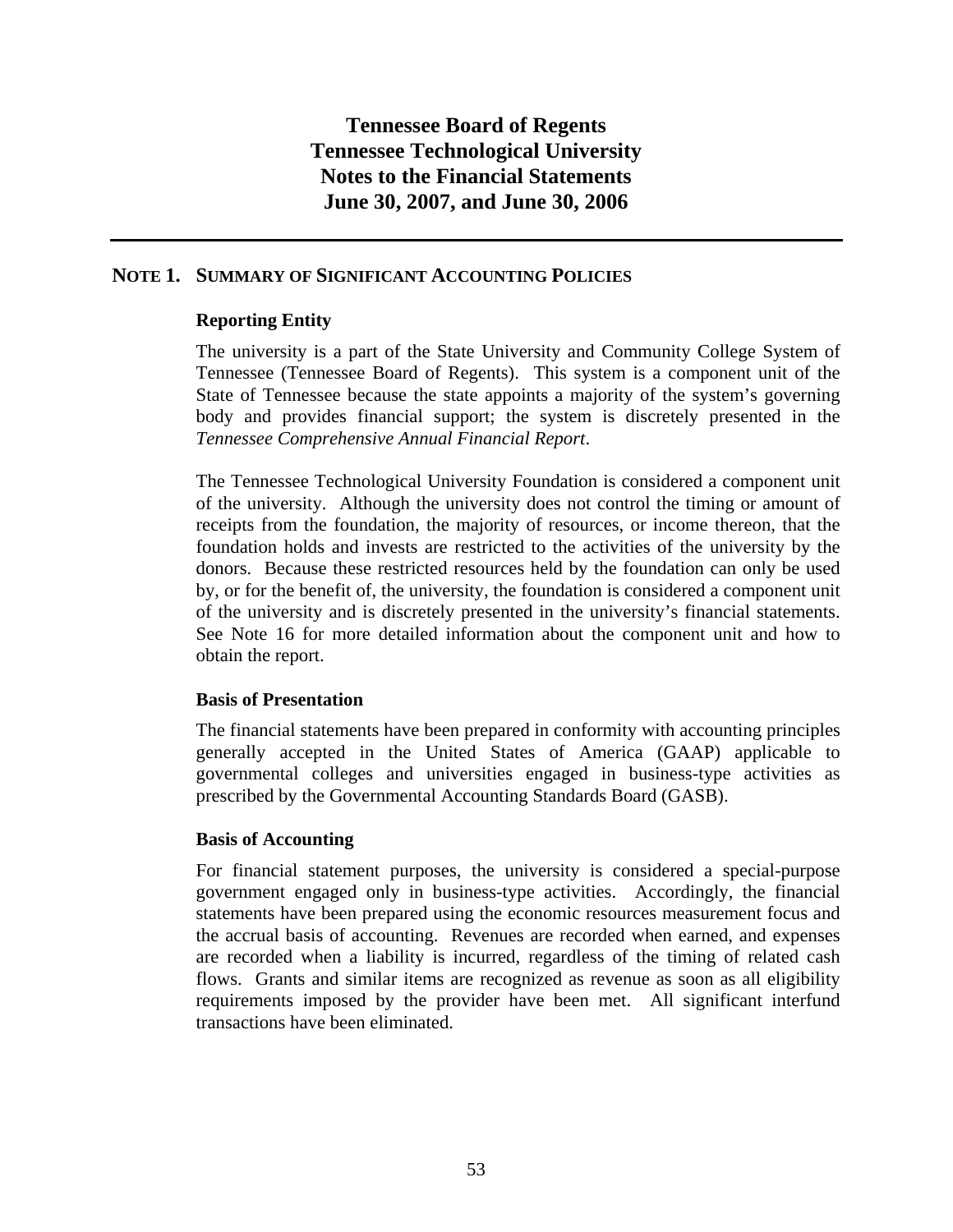Private-sector standards of accounting and financial reporting issued prior to December 1, 1989, generally are followed to the extent that those standards do not conflict with or contradict guidance of the Governmental Accounting Standards Board. The university has the option of following private-sector guidance issued subsequent to November 30, 1989, subject to the above limitation. The university has elected not to follow private-sector guidance issued subsequent to November 30, 1989.

Amounts reported as operating revenues include (1) tuition and fees, net of waivers and discounts; (2) certain federal, state, local, and private grants and contracts; (3) sales and services of auxiliary enterprises; and (4) other sources of revenue. Operating expenses for the university include (1) salaries and wages; (2) employee benefits; (3) utilities, supplies, and other services; (4) scholarships and fellowships; and (5) depreciation.

All other activity is nonoperating in nature and includes (1) state appropriations for operations; (2) investment income; (3) bond issuance costs; (4) interest on capital asset-related debt; (5) certain grants and contracts; and (6) gifts and nonexchange transactions.

When both restricted and unrestricted resources are available for use, generally it is the university's policy to use the restricted resources first.

## **Cash Equivalents**

This classification includes instruments that are readily convertible to known amounts of cash and have original maturities of three months or less.

## **Inventories**

Inventories are valued at the lower of cost or market on an average cost or first-in, first-out basis.

## **Compensated Absences**

The university's employees accrue annual leave at varying rates, depending on length of service or classification. Some employees also earn compensatory time. The amount of these liabilities and their related benefits are reported in the statement of net assets.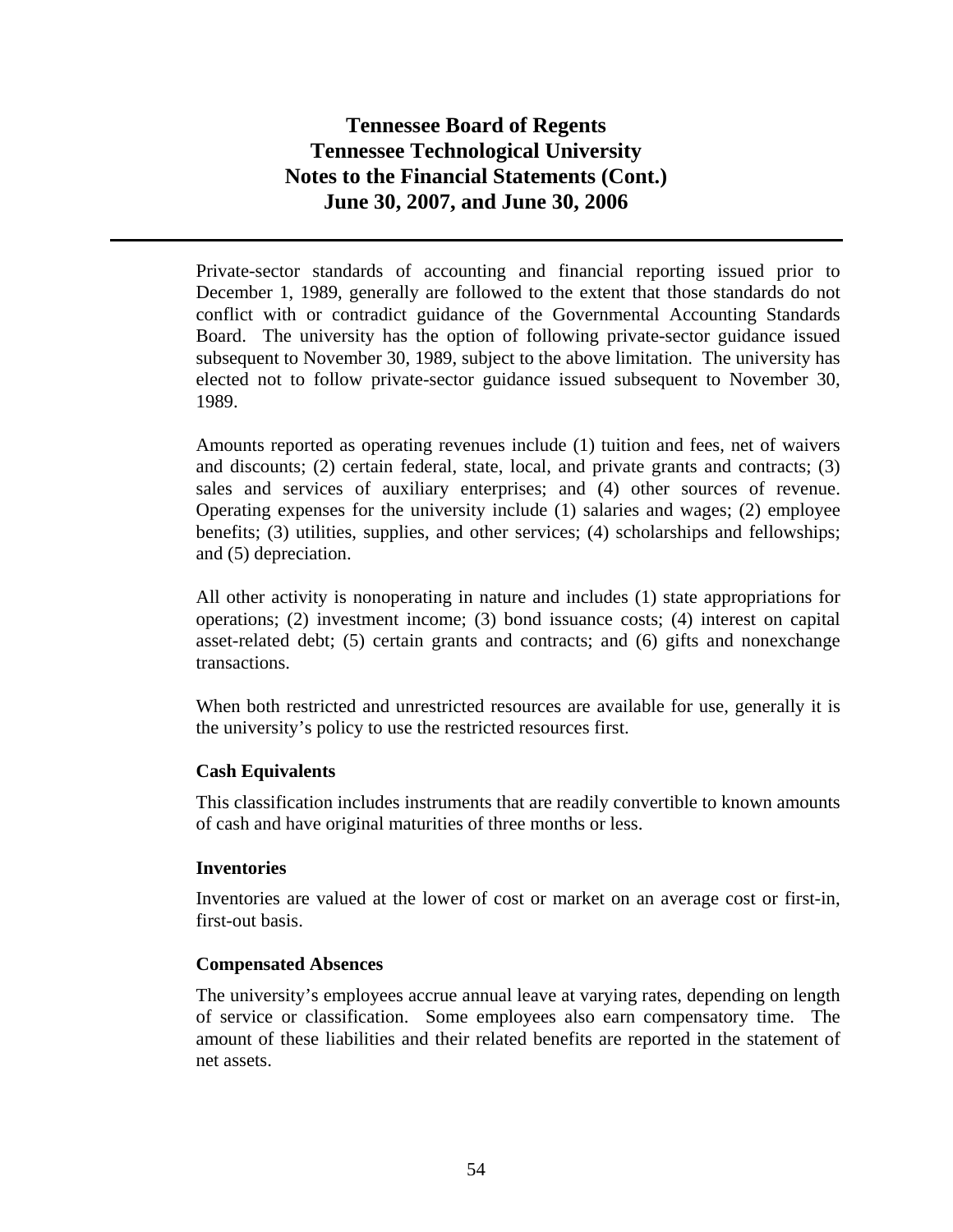## **Capital Assets**

Capital assets, which include property, plant, equipment, library holdings, and software, are reported in the statement of net assets at historical cost or at fair value at date of donation, less accumulated depreciation. The costs of normal maintenance and repairs that do not add to the value of the asset or materially extend the asset's useful life are not capitalized.

A capitalization threshold of \$100,000 is used for buildings, and \$50,000 is used for infrastructure. Equipment is capitalized when the unit acquisition cost is \$5,000 or greater. The capitalization threshold for additions and improvements to buildings and land is set at \$50,000. The capitalization threshold for software is set at \$100,000.

These assets, with the exception of land, are depreciated/amortized using the straightline method over the estimated useful lives, which range from 5 to 40 years.

### **Net Assets**

The university's net assets are classified as follows:

Invested in capital assets, net of related debt - This represents the university's total investment in capital assets, net of outstanding debt obligations related to those capital assets. To the extent debt has been incurred but not yet expended for capital assets, such amounts are not included as a component of invested in capital assets, net of related debt.

Nonexpendable restricted net assets - Nonexpendable restricted net assets consist of endowment and similar type funds in which donors or other outside sources have stipulated, as a condition of the gift instrument, that the principal is to be maintained inviolate and in perpetuity, and invested for the purpose of producing present and future income, which may be expendable or added to principal.

Expendable restricted net assets - Expendable restricted net assets include resources which the university is legally or contractually obligated to spend in accordance with restrictions imposed by external third parties.

Unrestricted net assets - Unrestricted net assets represent resources derived from student tuition and fees, state appropriations, and sales and services of educational departments and auxiliary enterprises. These resources are used for transactions relating to the educational and general operations of the university, and may be used at the discretion of the university to meet current expenses for any purpose. The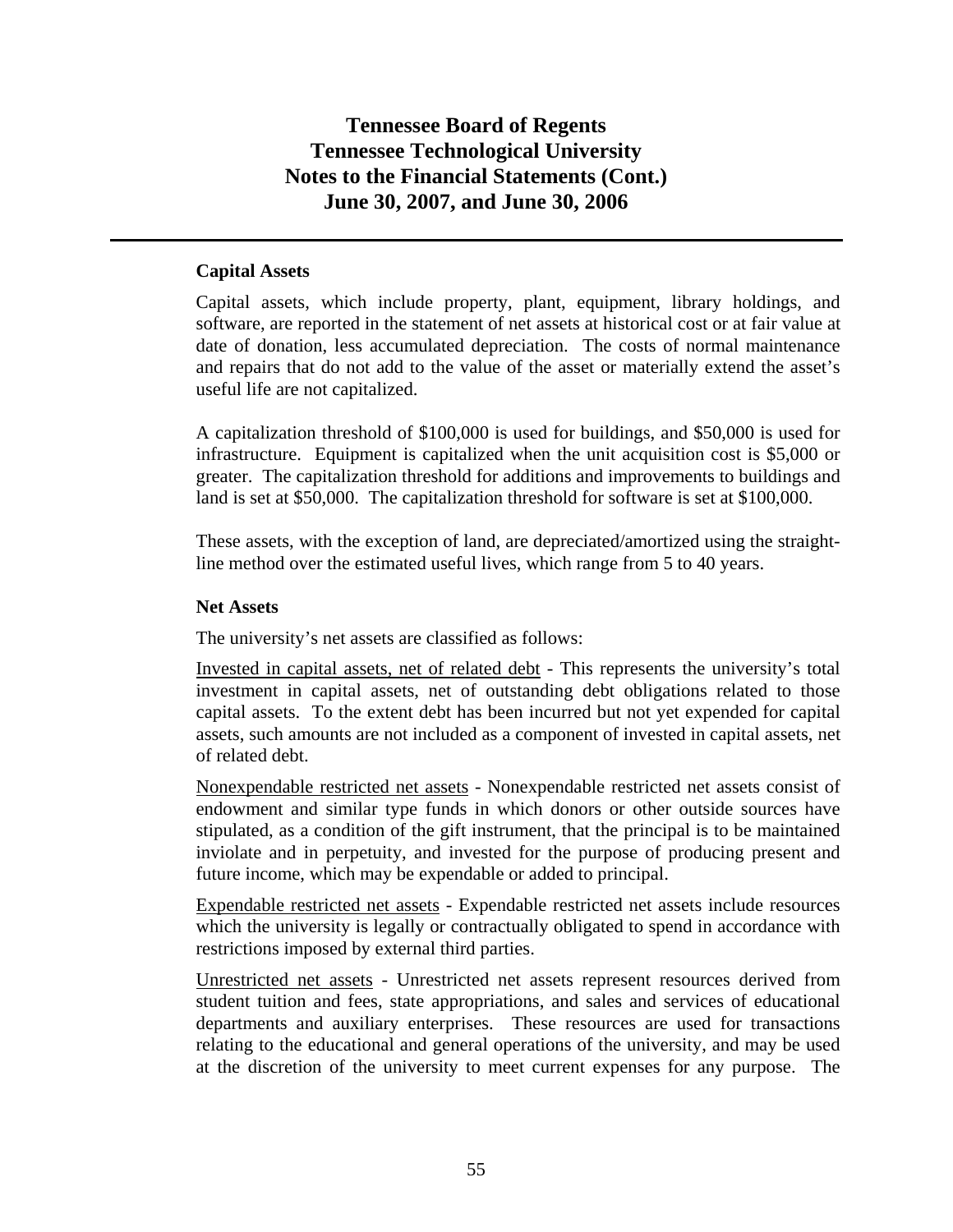auxiliary enterprises are substantially self-supporting activities that provide services for students, faculty, and staff.

### **Scholarship Discounts and Allowances**

Student tuition and fee revenues, and certain other revenues from students, are reported net of scholarship discounts and allowances in the statement of revenues, expenses, and changes in net assets. Scholarship discounts and allowances are the difference between the stated charge for goods and services provided by the university and the amount that is paid by the student and/or third parties making payments on the student's behalf. Certain governmental grants, such as Pell grants, and other federal, state, or nongovernmental programs are recorded as either operating or nonoperating revenues in the university's financial statements. To the extent that revenues from such programs are used to satisfy tuition and fees and other student charges, the university has recorded a scholarship discount and allowance.

### **NOTE 2. CASH**

At June 30, 2007, cash consisted of \$2,964,762.78 in bank accounts, \$25,505.10 of petty cash on hand, \$14,334,683.62 in the State of Tennessee Local Government Investment Pool (LGIP) administered by the State Treasurer, and \$4,171,734.75 in LGIP deposits for capital projects. At June 30, 2006, cash consisted of \$3,923,226.80 in bank accounts, \$26,265.00 of petty cash on hand, \$11,808,558.25 in the State of Tennessee Local Government Investment Pool administered by the State Treasurer, and \$2,973,029.32 in LGIP deposits for capital projects.

LGIP deposits for capital projects - Payments related to the university's capital projects are made by the State of Tennessee's Department of Finance and Administration. The university's estimated local share of the cost of each project is held in a separate Local Government Investment Pool account. As expenses are incurred, funds are withdrawn from the LGIP account by the Tennessee Board of Regents and transferred to the Department of Finance and Administration. The funds in the account are not available to the university for any other purpose until the project is completed and the Tennessee Board of Regents releases any remaining funds.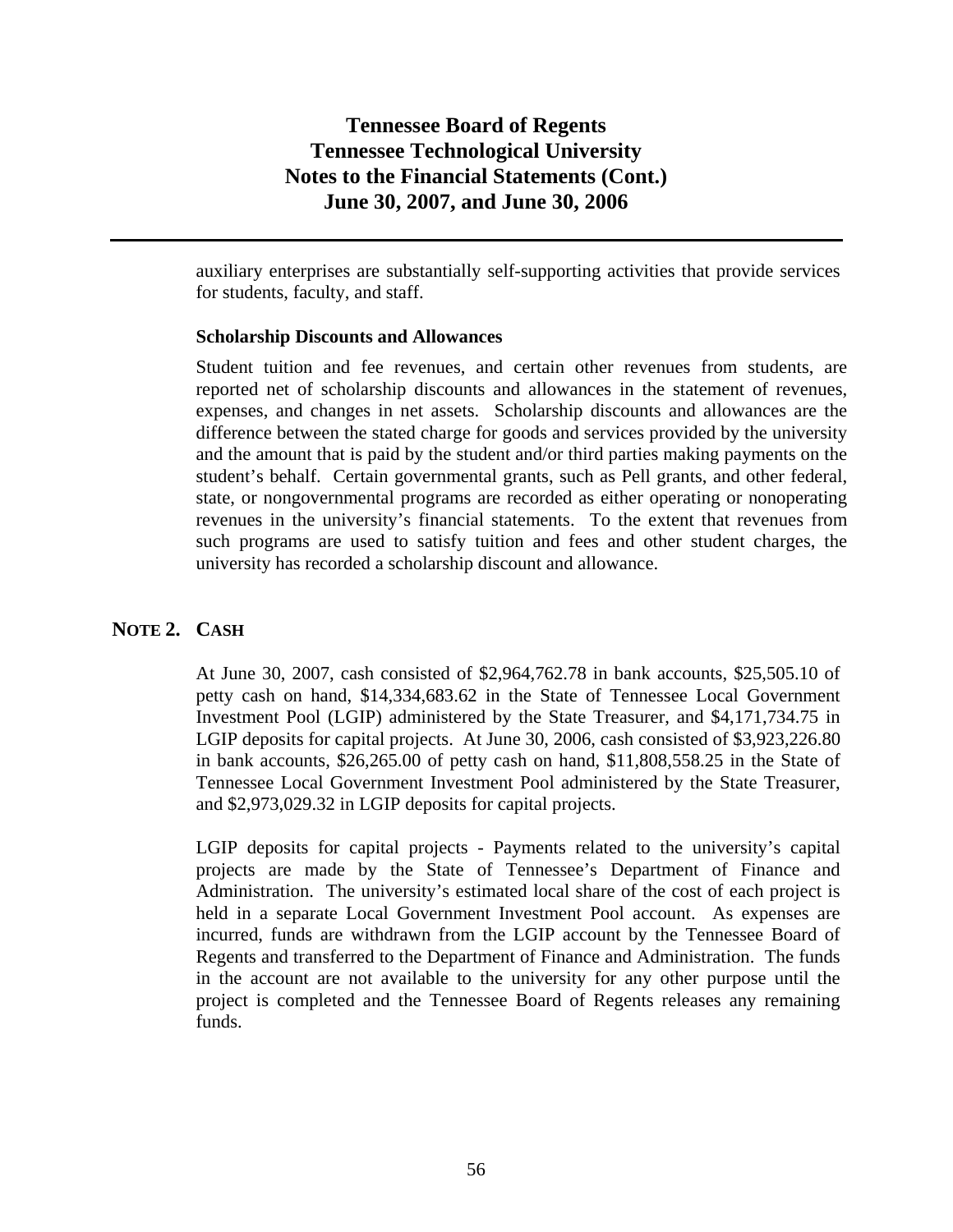## **NOTE 3. INVESTMENTS**

All investments permitted to be reported at fair value under GASB Statement 31, *Accounting and Financial Reporting for Certain Investments and External Investment Pools,* are reported at fair value, including those with a maturity date of one year or less at the time of purchase.

At June 30, 2007, the university had the following investments and maturities.

| Investment Type                                       | Fair Value     | Less than 1 | $1$ to 5     | 6 to 10      | More than 10   |
|-------------------------------------------------------|----------------|-------------|--------------|--------------|----------------|
| U.S. Government Securities<br>Collateralized mortgage | \$3,177,889.90 | \$6,113.82  | \$167,568.31 | \$283,828.09 | \$2,720,379.68 |
| obligations                                           | 6.487.24       |             |              | 6.487.24     |                |
| Total                                                 | \$3,184,377.14 | \$6,113.82  | \$167,568.31 | \$290,315.33 | \$2,720,379.68 |

At June 30, 2006, the university had the following investments and maturities.

|                                        |                 | Investment Maturities (in Years) |             |              |              |                |  |
|----------------------------------------|-----------------|----------------------------------|-------------|--------------|--------------|----------------|--|
|                                        | Investment Type | Fair Value                       | Less than 1 | $1$ to 5     | 6 to 10      | More than 10   |  |
| U.S.<br><b>Securities</b>              | Government      | \$4,320,076.26                   | -S          | \$288,961.06 | \$138,005.18 | \$3,893,110.02 |  |
| Collateralized mortgage<br>obligations |                 | 7,483.93                         |             |              |              | 7,483.93       |  |
| Total                                  |                 | \$4,327,560.19                   |             | \$288,961.06 | \$138,005.18 | \$3,900,593.95 |  |

Interest rate risk - Interest rate risk is the risk that changes in interest rates will adversely affect the fair value of a debt investment. The university does not have a formal investment policy that limits investment maturities as a means of managing its exposure to fair value losses arising from increasing interest rates.

Credit risk - Credit risk is the risk that an issuer or other counterparty to an investment will not fulfill its obligations. The university is authorized by statute to invest funds in accordance with Tennessee Board of Regents policies. Under the current policy, funds other than endowments may be invested only in obligations of the United States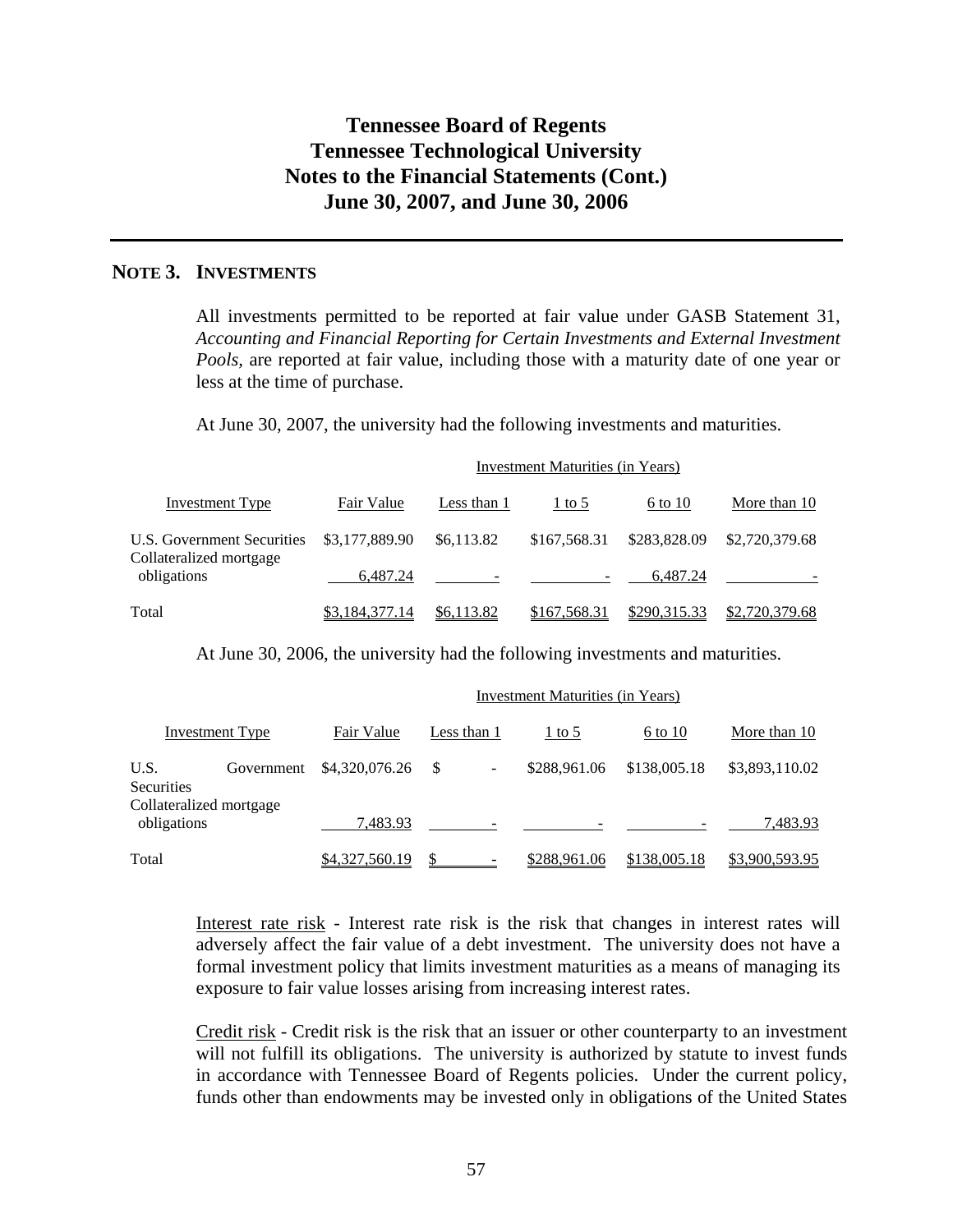or its agencies backed by the full faith and credit of the United States; repurchase agreements for United States securities; certificates of deposit in banks and savings and loan associations; bankers' acceptances; commercial paper; money market mutual funds; and the State of Tennessee Local Government Investment Pool (LGIP). The policy requires that investments of endowments in equity securities be limited to funds from private gifts or other sources external to the university and that endowment investments be prudently diversified. Securities are rated using Standard and Poor's, Moody's, and/or Fitch and are presented below using the Standard and Poor's rating scale. Tennessee Board of Regents policy restricts investments in banker's acceptances that must be issued by domestic banks with a minimum AA rating or foreign banks with a AAA long-term debt rating by a majority of the ratings services that have rated the issuer. The policy further requires that commercial paper must be issued by corporations with a minimum rating of A1 or equivalent as provided by a majority of the rating services that rate the issuer. If there is no longterm debt rating, the short-term debt must be rated A1 by all rating services (minimum of two). Commercial paper of a banking institution must not be purchased.

At June 30, 2007, the university's investments were rated as follows:

|                                     | <b>Credit Quality Rating</b> |                                   |  |  |  |
|-------------------------------------|------------------------------|-----------------------------------|--|--|--|
| <b>Investment Type</b>              | Fair Value                   | Unrated                           |  |  |  |
|                                     |                              |                                   |  |  |  |
| LGIP                                |                              | \$18,506,418.37 \$18,506,418.37   |  |  |  |
| Collateralized mortgage obligations | 6,487.24                     | 6,487.24                          |  |  |  |
|                                     |                              |                                   |  |  |  |
| Total                               |                              | $$18,512,905.61$ $$18,512,905.61$ |  |  |  |
|                                     |                              |                                   |  |  |  |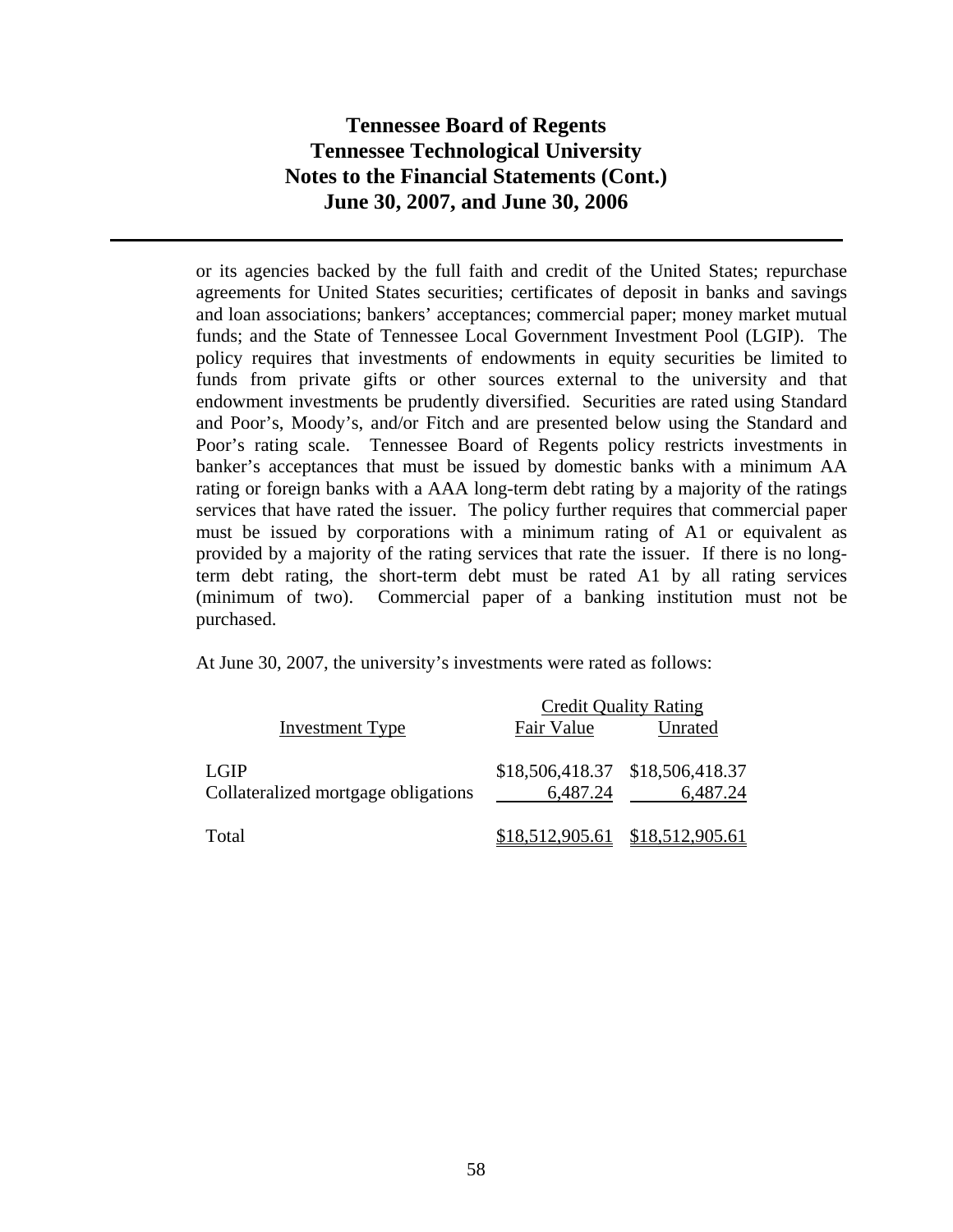At June 30, 2006, the university's investments were rated as follows:

|                                             | <b>Credit Quality Rating</b> |                                             |  |  |
|---------------------------------------------|------------------------------|---------------------------------------------|--|--|
| <b>Investment Type</b>                      | Fair Value                   | Unrated                                     |  |  |
| LGIP<br>Collateralized mortgage obligations | 7,483.93                     | \$14,781,587.57 \$14,781,587.57<br>7,483.93 |  |  |
| Total                                       |                              | $$14,789,071.50$ $$14,789,071.50$           |  |  |

Investments of the university's endowment and similar funds are composed of the following:

|                                         | <b>Carrying Value</b><br>June 30, 2007 | <b>Carrying Value</b><br>June 30, 2006 |
|-----------------------------------------|----------------------------------------|----------------------------------------|
| U.S. Government Securities              | \$23,726.25                            | \$29,354.50                            |
| Collaterialized mortgage obligations    | 6,487.24                               | 7,483.93                               |
| <b>Local Government Investment Pool</b> | 313,113.56                             | 507,192.23                             |
|                                         | \$343,327.05                           |                                        |

Assets of endowments are pooled on a fair value basis, with each individual fund subscribing to or disposing of units on the basis of the fair value per unit at the beginning of the calendar quarter within which the transaction takes place. Of the total units at June 30, 2007, each having a fair value of \$1.195770, 180,516.08 units were owned by endowments, 7,069.95 units were owned by term endowments, and 99,531.83 units were owned by quasi-endowments. Of the total units at June 30, 2006, each having a fair value of \$1.121151, 225,984.42 units were owned by endowments, 6,485.28 units were owned by term endowments, and 252,773.31 units were owned by quasi-endowments.

The following tabulations summarize changes in relationships between cost and fair values of the pooled assets: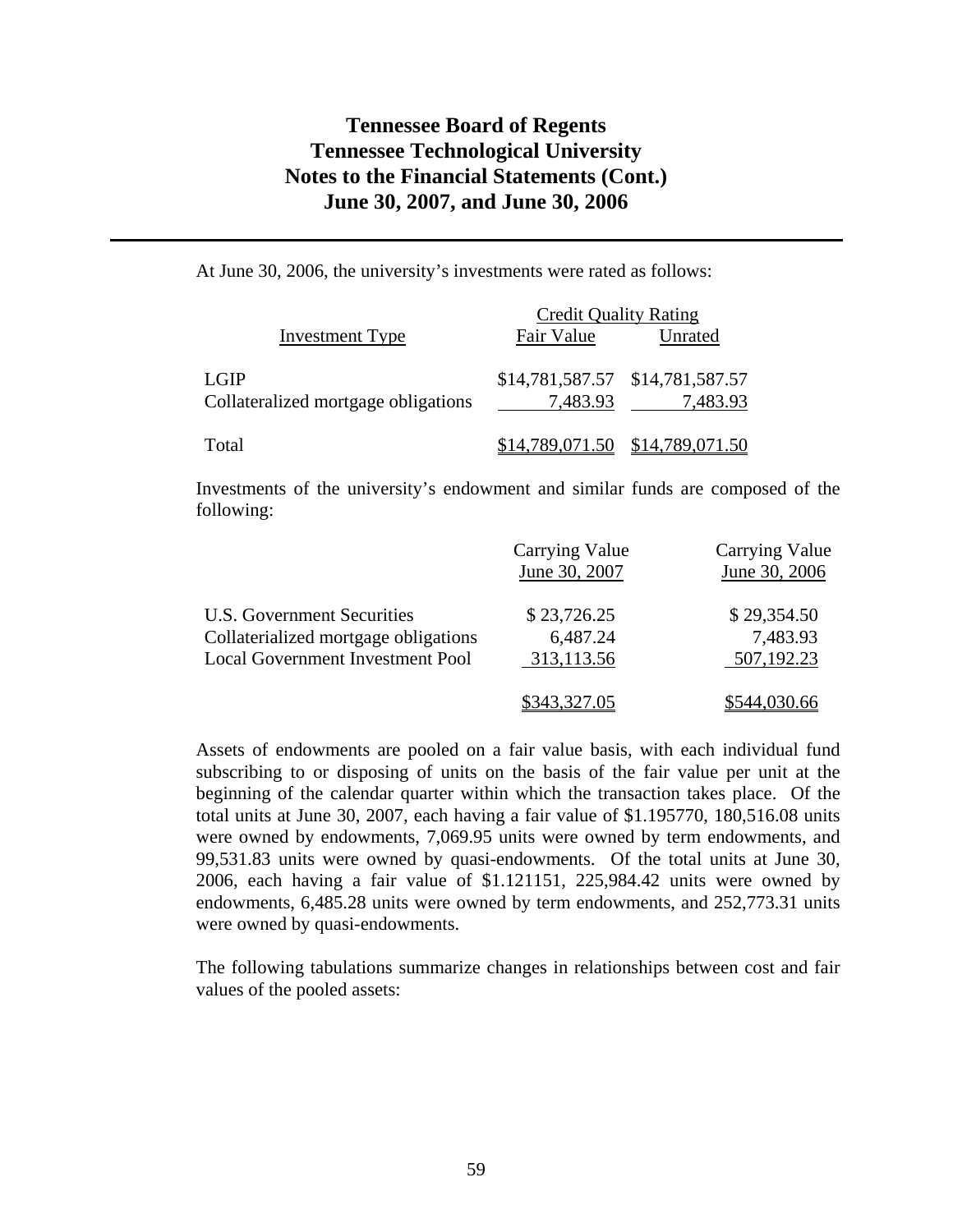| FY 2007                       |              |               |            | Fair       |
|-------------------------------|--------------|---------------|------------|------------|
|                               |              | Pooled Assets | Net Gains  | Value      |
|                               | Fair Value   | Cost          | (Losses)   | Per Unit   |
| End of year                   | \$343,327.05 | \$342,282.30  | \$1,044.75 | \$1.195770 |
| Beginning of year             | \$544,030.66 | \$542,677.62  | 1,353.04   | 1.121151   |
|                               |              |               |            | \$0.074619 |
| Unrealized net gains/(losses) |              |               | (308.29)   |            |
| Realized net gains/(losses)   |              |               |            |            |
| Total net gains/(losses)      |              |               | 308.29     |            |

The average annual earnings per unit, exclusive of net losses, were \$0.065791 for the year ended June 30, 2007.

Fair

## FY 2006

|                               |              | Pooled Assets | <b>Net Gains</b> | Value      |
|-------------------------------|--------------|---------------|------------------|------------|
|                               | Fair Value   | Cost          | (Losses)         | Per Unit   |
| End of year                   | \$544,030.66 | \$542,677.62  | \$1,353.04       | \$1.121151 |
| Beginning of year             | \$918,395.23 | \$915,462.33  | 2,932.90         | 1.008922   |
|                               |              |               |                  | \$0.112229 |
| Unrealized net gains/(losses) |              |               | (1,579.86)       |            |
| Realized net gains/(losses)   |              |               |                  |            |
| Total net gains/(losses)      |              |               | \$(1,579.86)     |            |

The average annual earnings per unit, exclusive of net losses, were \$0.03853 for the year ended June 30, 2006.

## **NOTE 4. RECEIVABLES**

Receivables included the following:

|                                | June 30, 2007 | June 30, 2006 |
|--------------------------------|---------------|---------------|
| Student accounts receivable    | \$477,207.25  | \$414,907.44  |
| Grants receivable              | 4,292,032.78  | 2,463,069.32  |
| Notes receivable               | 108,292.17    | 129,791.30    |
| State appropriation receivable | 202,500.00    | 208,000.00    |
| Other receivables              | 651,935.17    | 586,604.47    |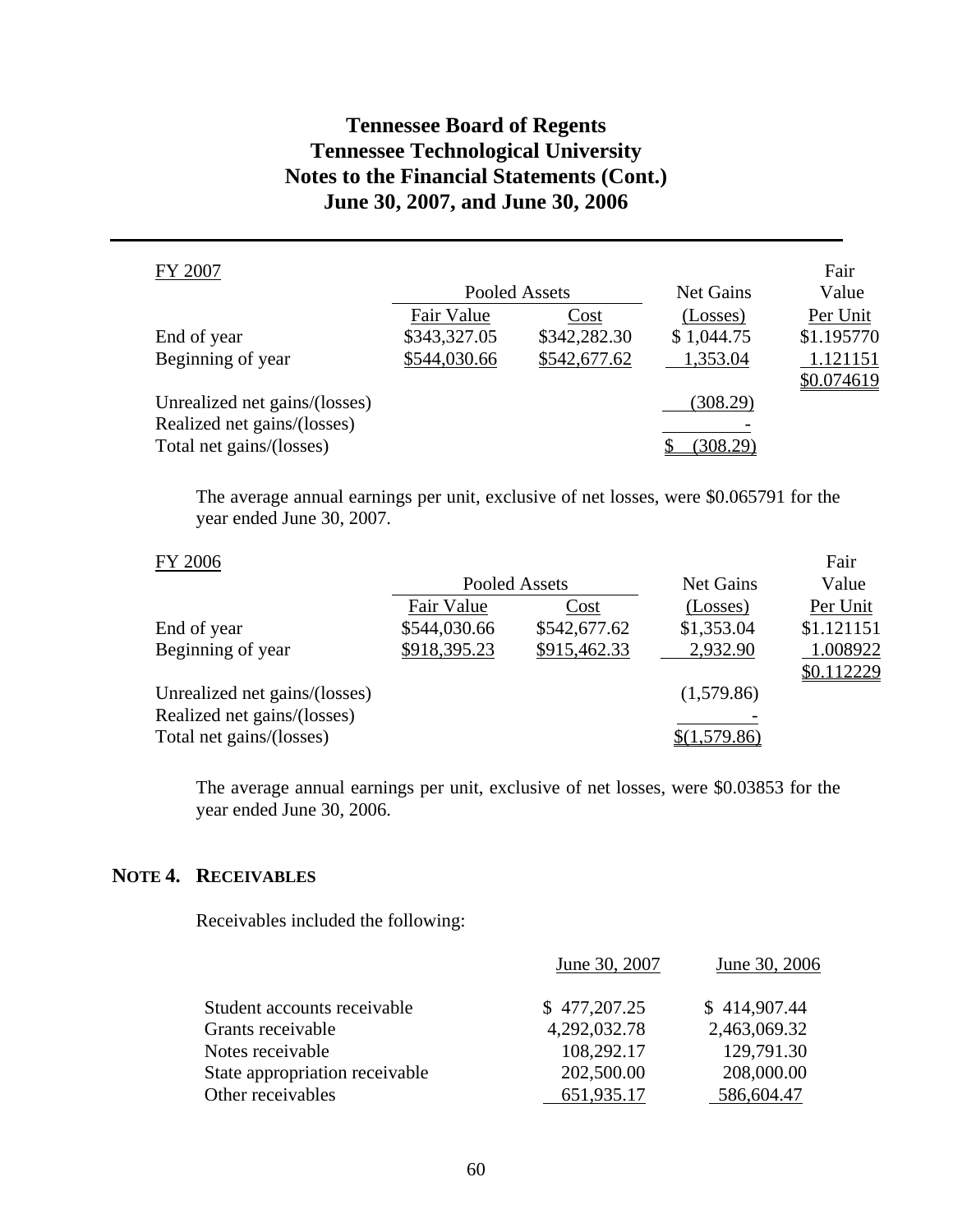| Subtotal<br>Less allowance for doubtful accounts                 | 5,731,967.37<br>(183, 827.37)   | 3,802,372.53<br>(188, 679.77)   |
|------------------------------------------------------------------|---------------------------------|---------------------------------|
| Total receivables                                                | <u>\$5,548,140.00</u>           | \$3,613,692.76                  |
| Federal Perkins Loan Program funds included the following:       |                                 |                                 |
|                                                                  | June 30, 2007                   | June 30, 2006                   |
| Perkins loans receivable<br>Less allowance for doubtful accounts | \$2,810,188.38<br>(101, 648.61) | \$3,004,585.84<br>(108, 683.05) |
| Total                                                            | 708.339.77                      | \$2,895,902.                    |

## **NOTE 5. CAPITAL ASSETS**

Capital asset activity for the year ended June 30, 2007, was as follows:

|                       | Beginning<br><b>Balance</b> | Additions     | <b>Transfers</b>              | Reductions                                | Ending<br>Balance |
|-----------------------|-----------------------------|---------------|-------------------------------|-------------------------------------------|-------------------|
| Land                  | \$1,257,868.94              | \$            | S<br>$\overline{\phantom{0}}$ | $\mathcal{S}$<br>$\overline{\phantom{a}}$ | \$1,257,868.94    |
| Land improvements and |                             |               |                               |                                           |                   |
| infrastructure        | 11,505,925.31               | 1,153,528.39  | 28,707.75                     | 1,199,502.05                              | 11,488,659.40     |
| <b>Buildings</b>      | 89, 161, 439. 13            | 1,660,771.05  | 1,926,042.28                  | $\overline{\phantom{a}}$                  | 92,748,252.46     |
| Equipment             | 16,424,129.21               | 1,549,468.06  | -                             | 779,065.05                                | 17, 194, 532. 22  |
| Library holdings      | 11,611,633.44               | 979,707.42    |                               | 1,066,195.17                              | 11,525,145.69     |
| Software              |                             | 968,415.51    | 1,459,673.96                  | $\overline{\phantom{a}}$                  | 2,428,089.47      |
| Projects in progress  | 6,492,644.29                | 9,376,975.83  | (3,414,423.99)                |                                           | 12,455,196.13     |
| Total                 | 136,453,640.32              | 15,688,866.26 |                               | 3,044,762.27                              | 149,097,744.31    |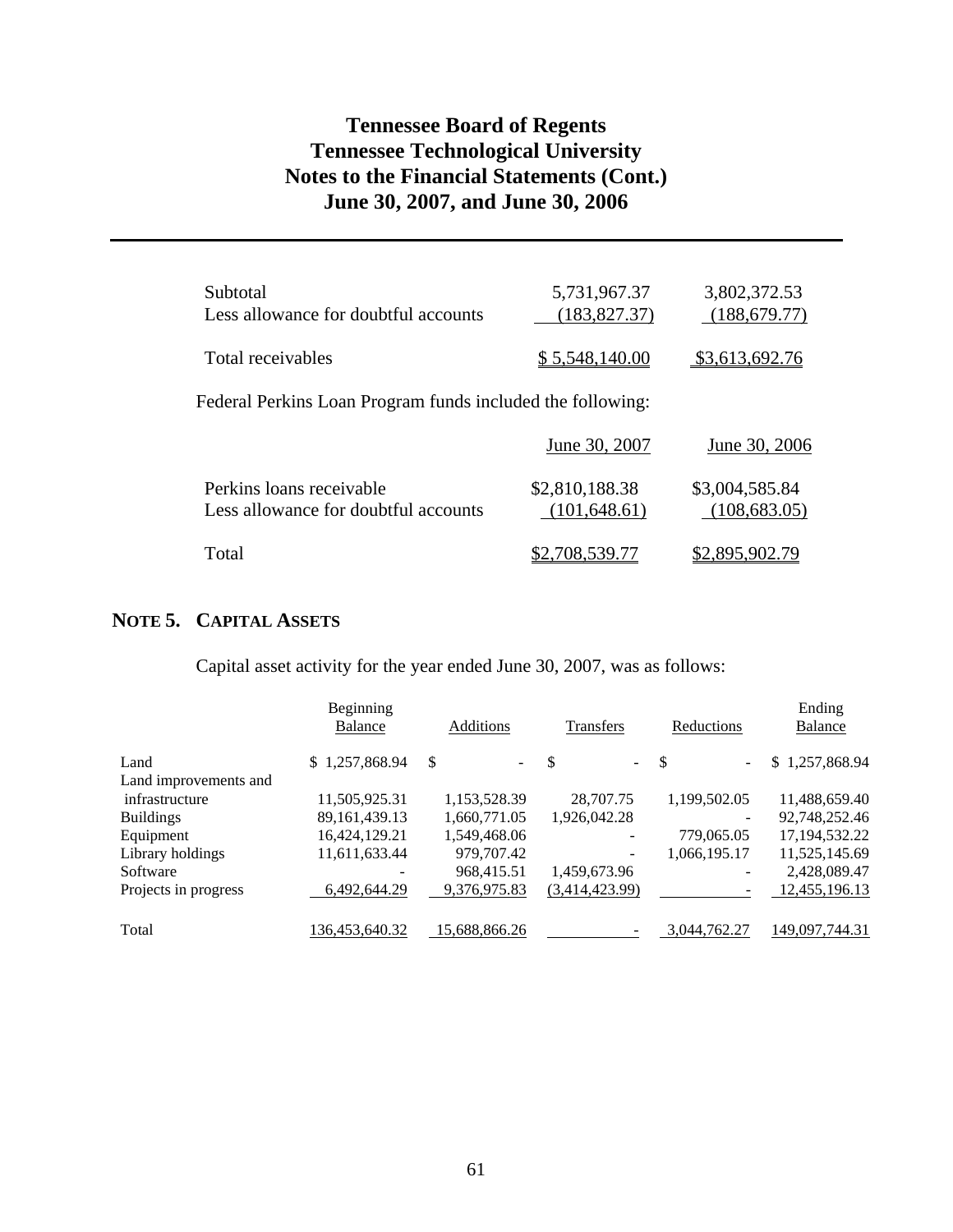| Less accum. depreciation: |                 |                 |              |                 |
|---------------------------|-----------------|-----------------|--------------|-----------------|
| Land improvements and     |                 |                 |              |                 |
| infrastructure            | 5, 141, 152. 45 | 416,869.30      | 759,701.40   | 4,798,320.35    |
| <b>Buildings</b>          | 59,219,767.53   | 2,242,979.83    | -            | 61,462,747.36   |
| Equipment                 | 11,486,595.43   | 1,105,584.37    | 757,981.29   | 11,834,198.51   |
| Library holdings          | 6,846,013.45    | 1,047,758.72    | 1,066,195.17 | 6,827,577.00    |
| Software                  |                 | 121,404.48      |              | 121,404.48      |
| Total accum. depreciation | 82,693,528.86   | 4,934,596.70    | 2,583,877.86 | 85,044,247.70   |
| Capital assets, net       | \$53,760,111.46 | \$10,754,269.56 | \$460,884.41 | \$64,053,496.61 |

Capital asset activity for the year ended June 30, 2006, was as follows:

|                           | Beginning          |                |                |                  | Ending             |
|---------------------------|--------------------|----------------|----------------|------------------|--------------------|
|                           | <b>Balance</b>     | Additions      | Transfers      | Reductions       | <b>Balance</b>     |
| Land                      | 1,257,868.94<br>\$ | \$             | \$             | \$               | \$<br>1,257,868.94 |
| Land improvements and     |                    |                |                |                  |                    |
| infrastructure            | 6,138,368.92       | 5,367,556.39   |                |                  | 11,505,925.31      |
| <b>Buildings</b>          | 87, 181, 071. 78   | 43,192.54      | 1,937,174.81   |                  | 89, 161, 439. 13   |
| Equipment                 | 15,835,497.77      | 1,277,457.60   |                | 688,826.16       | 16,424,129.21      |
| Library holdings          | 11,544,665.75      | 1,129,210.35   |                | 1,062,242.66     | 11,611,633.44      |
| Projects in progress      | 5,189,987.70       | 3,239,831.40   | (1,937,174.81) |                  | 6,492,644.29       |
| Total                     | 127, 147, 460.86   | 11,057,248.28  |                | 1,751,068.82     | 136,453,640.32     |
| Less accum. depreciation: |                    |                |                |                  |                    |
| Land improvements and     |                    |                |                |                  |                    |
| infrastructure            | 4,731,700.15       | 409,452.30     |                |                  | 5, 141, 152. 45    |
| <b>Buildings</b>          | 57,167,879.39      | 2,051,888.14   |                |                  | 59,219,767.53      |
| Equipment                 | 11,042,383.76      | 1,113,720.13   |                | 669,508.46       | 11,486,595.43      |
| Library holdings          | 6,856,313.32       | 1,051,942.79   |                | 1,062,242.66     | 6,846,013.45       |
| Total accum. depreciation | 79,798,276.62      | 4,627,003.36   |                | 1,731,751.12     | 82,693,528.86      |
| Capital assets, net       | \$47,349,184.24    | \$6,430,244.92 |                | <u>19,317.70</u> | \$53,760,111.46    |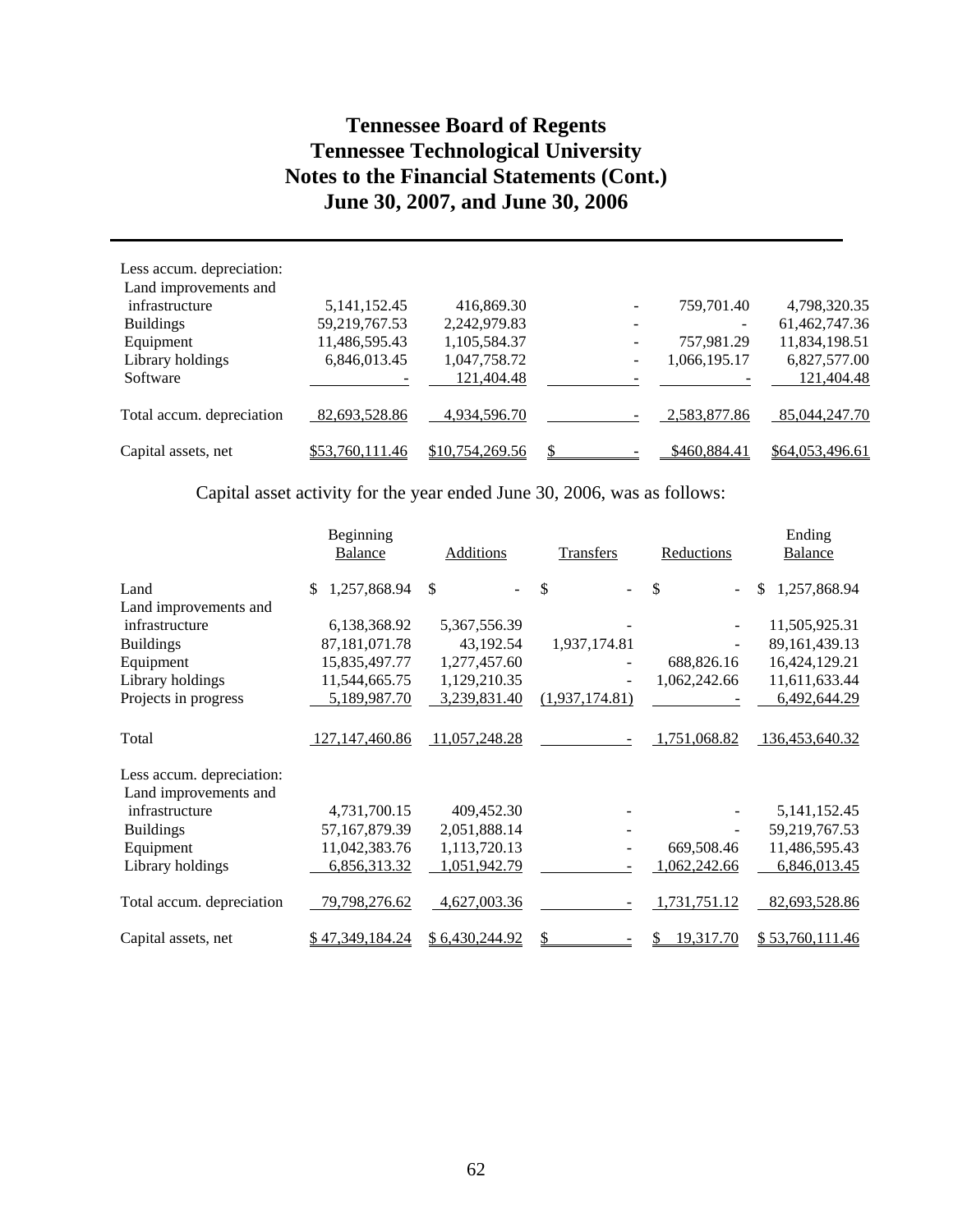## **NOTE 6. LONG-TERM LIABILITIES**

Long-term liabilities activity for the year ended June 30, 2007, was as follows:

|                                                               | Beginning<br><b>Balance</b>     | Additions      | Reductions                 | Ending<br><b>Balance</b>        | Current<br>Portion |
|---------------------------------------------------------------|---------------------------------|----------------|----------------------------|---------------------------------|--------------------|
| Payables:<br>TSSBA debt:<br><b>Bonds</b><br>Commercial paper  | \$12,067,023.32<br>4,538,067.29 | \$3,723,442.30 | \$4,473,516.91             | \$11,316,948.71<br>4,538,067.29 | \$<br>756,024.02   |
| Subtotal                                                      | 16,605,090.61                   | 3,723,442.30   | 4,473,516.91               | 15,855,016.00                   | 756,024.02         |
| Other liabilities:<br>Compensated absences<br>Due to grantors | 3,041,874.89<br>2,945,444.50    | 1,667,997.10   | 1,607,821.85<br>129,655.86 | 3,102,050.14<br>2,815,788.64    | 738,182.32         |
| Subtotal                                                      | 5,987,319.39                    | 1,667,997.10   | ,737,477.71                | 5,917,838.78                    | 738,182.32         |
| Total long-term liabilities                                   | \$22,592,410.00                 | \$5,391,439.40 | \$6.210.994.62             | \$21,772,854.78                 | 1,494,206.34<br>S. |

Long-term liabilities activity for the year ended June 30, 2006, was as follows:

|                             | Beginning       |                   |                  | Ending          | Current        |
|-----------------------------|-----------------|-------------------|------------------|-----------------|----------------|
|                             | Balance         | Additions         | Reductions       | Balance         | Portion        |
| Payables:                   |                 |                   |                  |                 |                |
| TSSBA debt:                 |                 |                   |                  |                 |                |
| <b>Bonds</b>                | \$11,650,862.27 | 834,582.00<br>\$. | 418,420.95<br>\$ | \$12,067,023.32 | \$733,056.81   |
| Commercial paper            | 665,800.00      | 4,909,747.14      | 1,037,479.85     | 4,538,067.29    |                |
| Subtotal                    | 12.316.662.27   | 5,744,329.14      | 1,455,900.80     | 16,605,090.61   | 733,056.81     |
| Other liabilities:          |                 |                   |                  |                 |                |
| Compensated absences        | 2,935,543.89    | 1,707,827.23      | 1,601,496.23     | 3,041,874.89    | 904,992.00     |
| Due to grantors             | 3,016,177.58    |                   | 70,733.08        | 2,945,444.50    |                |
| Subtotal                    | 5,951,721.47    | 1,707,827.23      | 1,672,229.31     | 5,987,319.39    | 904,992.00     |
| Total long-term liabilities | \$18,268,383.74 | \$7,452,156.37    | \$3,128,130.11   | \$22,592,410.00 | \$1,638,048.81 |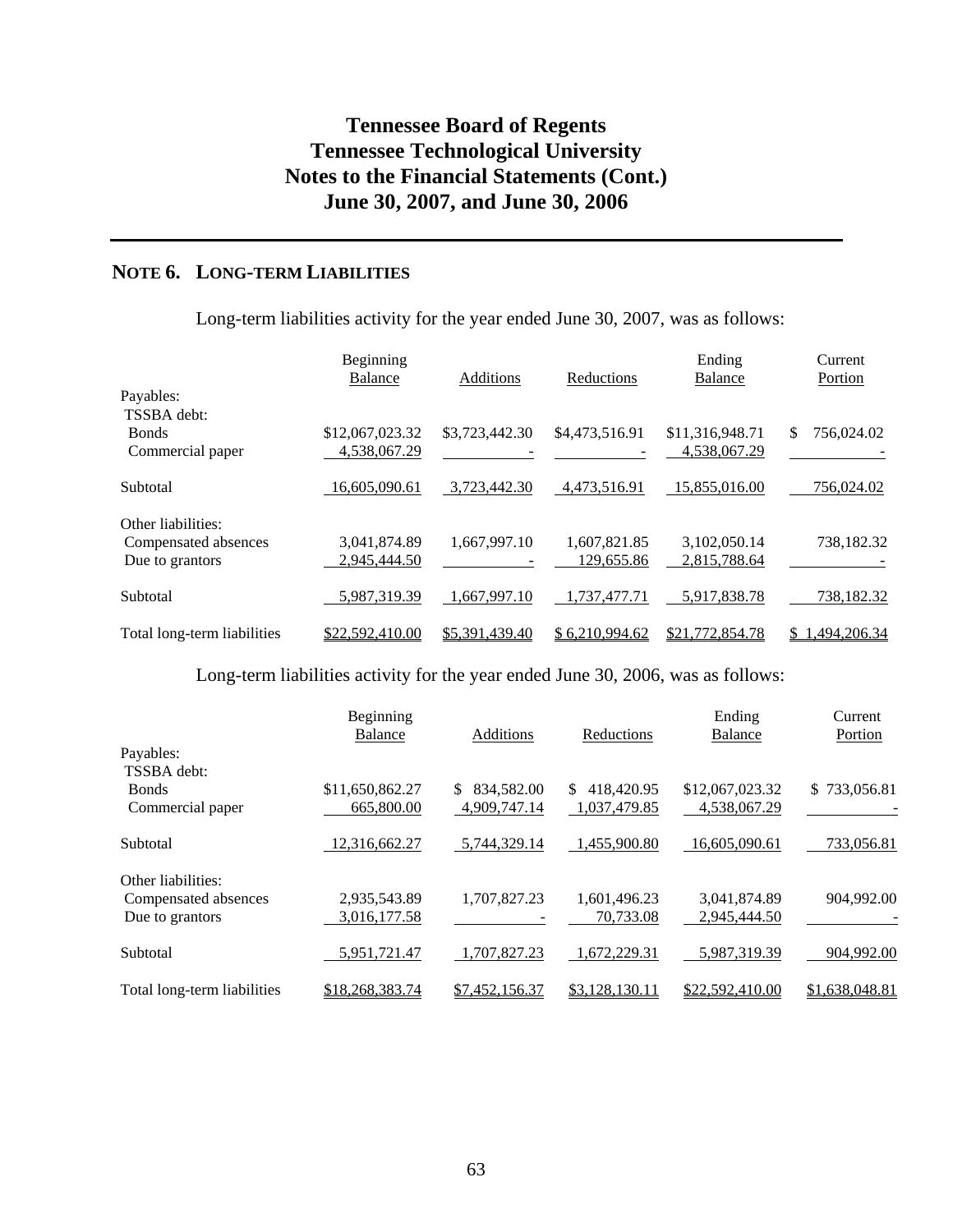### **TSSBA Debt - Bonds**

Bonds, with interest rates ranging from 2.25% to 5.00%, were issued by the Tennessee State School Bond Authority (TSSBA). The bonds are due serially to 2032 and are secured by pledges of the facilities' revenues to which they relate and certain other revenues and fees of the university, including state appropriations. The bonded indebtedness with the Tennessee State School Bond Authority included in long-term liabilities on the statement of net assets is shown net of assets held by the authority in the debt service reserve and unexpended debt proceeds. The reserve amount was \$13,062.40 at June 30, 2007, and \$13,062.40 at June 30, 2006.

Debt service requirements to maturity for the university's portion of TSSBA bonds at June 30, 2007, are as follows:

| <b>Year Ending</b> |               |                |                |
|--------------------|---------------|----------------|----------------|
| June 30            | Principal     | Interest       | Total          |
|                    |               |                |                |
| 2008               | \$756,024.02  | \$512,439.11   | \$1,268,463.13 |
| 2009               | 788,279.46    | 484,247.01     | 1,272,526.47   |
| 2010               | 818,888.09    | 455,376.58     | 1,274,264.67   |
| 2011               | 533,332.51    | 421,512.34     | 954,844.85     |
| 2012               | 348,897.27    | 397,695.74     | 746,593.01     |
| 2013-2017          | 1,992,273.88  | 1,739,454.80   | 3,731,728.68   |
| 2018-2022          | 2,548,175.74  | 1,224,772.62   | 3,772,948.36   |
| 2023-2027          | 1,965,763.14  | 630,830.21     | 2,596,593.35   |
| 2028-2032          | 1,565,314.60  | 242,721.00     | 1,808,035.60   |
|                    | 11,316,948.71 | \$6,109,049.41 | 17,425,998.12  |
|                    |               |                |                |

### **TSSBA Debt - Commercial Paper**

The Tennessee State School Bond Authority issues commercial paper to finance the costs of various capital projects during their construction phase. When projects are placed in service, long-term, fixed-rate debt is issued by TSSBA to finance the project over its useful payback period and the commercial paper is redeemed. The amount issued for projects at the university was \$4,538,067.29 at June 30, 2007, and \$4,538,067.29 at June 30, 2006.

For the commercial paper program, the Tennessee State School Bond Authority maintains an interest rate reserve fund. The university contributes amounts to the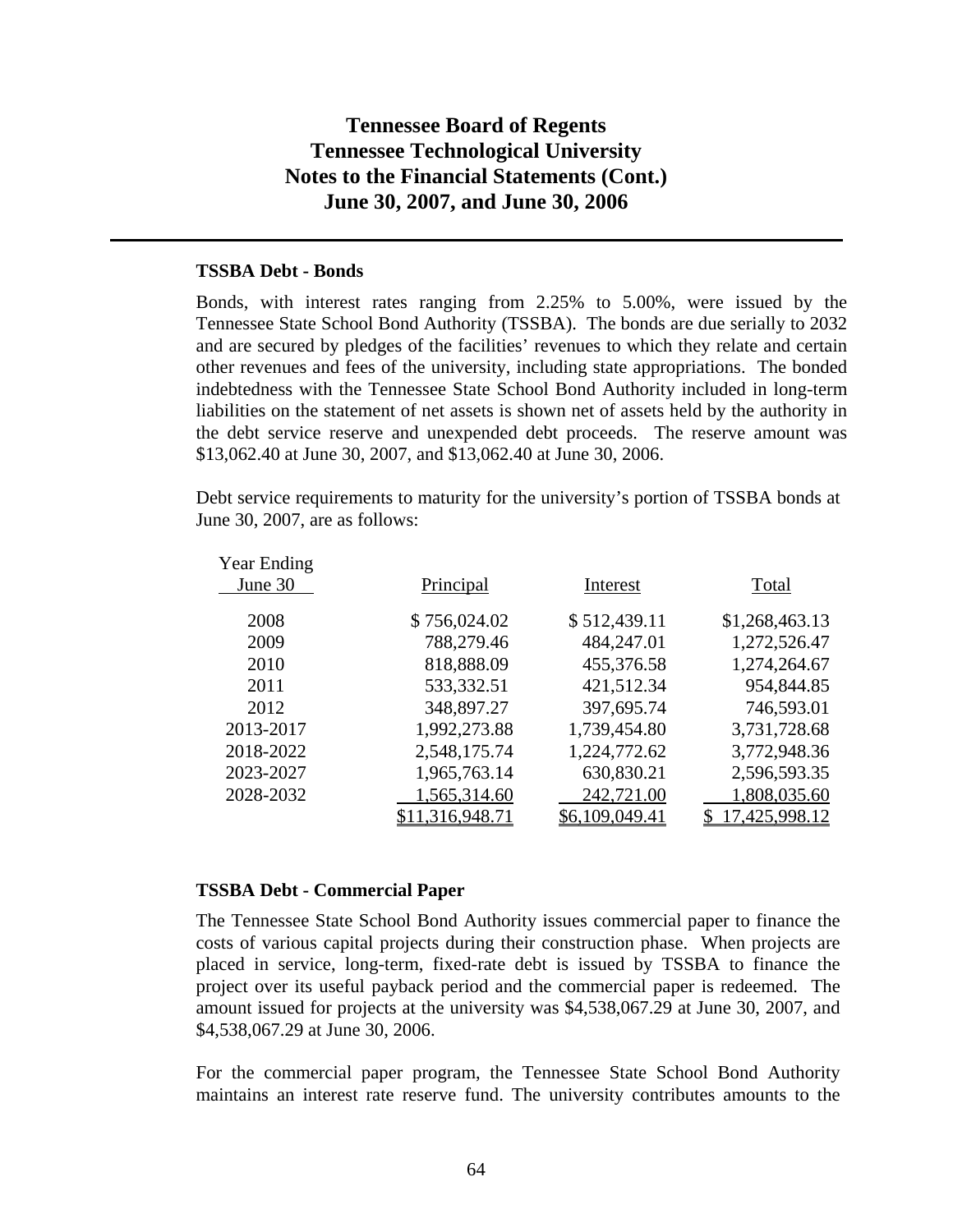reserve fund based on the amounts drawn. The principal of the reserve will be contributed to pay off notes or credited back to the university when the notes are converted to bonds. The interest earned on the reserve is used to pay interest due during the month.

More detailed information regarding the bonds and commercial paper can be found in the notes to the financial statements in the financial report for the Tennessee State School Bond Authority. That report may be obtained by writing to the Director of Bond Finance, Suite 1600, James K. Polk Building, Nashville, Tennessee 37243- 0273, or by calling (615) 401-7872.

## **NOTE 7. ENDOWMENTS**

If a donor has not provided specific instructions to the university, state law permits the university to authorize for expenditure the net appreciation (realized and unrealized) of the investments of endowment funds. When administering its power to spend net appreciation, the university is required to consider the university's longterm and short-term needs, present and anticipated financial requirements, expected total return on its investments, price-level trends, and general economic conditions. Any net appreciation spent is required to be spent for the purposes for which the endowment was established.

The university chooses to spend only a portion of the investment income (including changes in the value of investments) each year. Under the spending plan established by the university, only realized gains have been authorized for expenditure. The remaining amount, if any, is retained to be used in future years when the amount computed using the spending plan exceeds the investment income. At June 30, 2007, net appreciation of \$245,505.15 is available to be spent, of which \$18,464.52 is included in restricted net assets expendable for scholarships and fellowships, \$74,632.60 is included in restricted net assets expendable for loans, \$19,363.18 is included in restricted net assets expendable for instructional departmental uses, \$13,729.02 is included in restricted net assets expendable for other, and \$119,315.83 is included in unrestricted net assets. At June 30, 2006, net appreciation of \$24,973.26 is available to be spent, of which \$5,457.33 is included in restricted net assets expendable for scholarships and fellowships, \$6,264.45 is included in restricted net assets expendable for instructional department uses, \$1,456.37 is included in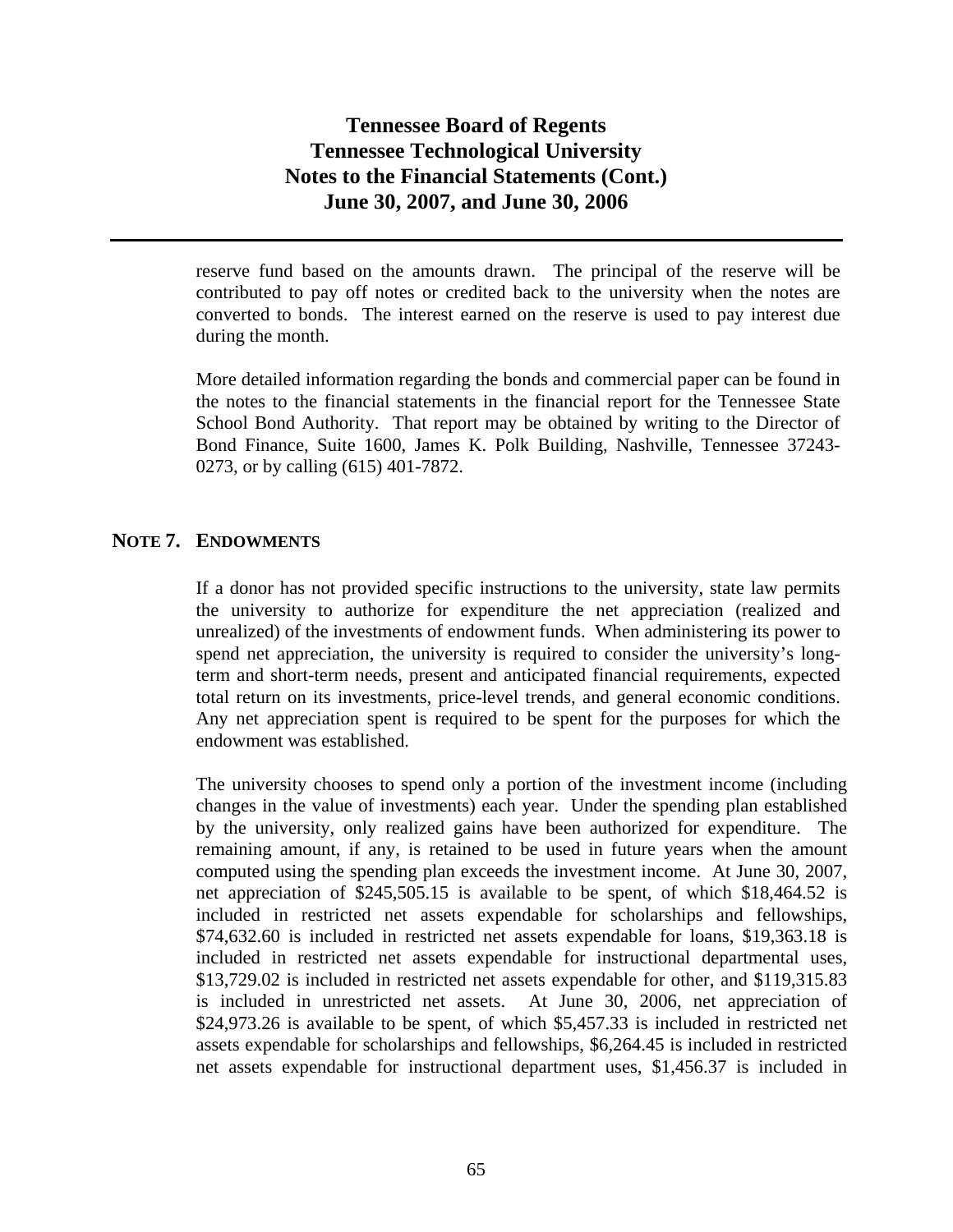restricted net assets expendable for loans, \$2,339.43 is included in restricted net assets expendable for other, and \$9,455.68 is included in unrestricted net assets.

### **NOTE 8. UNRESTRICTED NET ASSETS**

Unrestricted net assets include funds that have been designated for specific purposes. The unrestricted net assets are composed of the following:

|                  | June 30, 2006    |
|------------------|------------------|
| \$<br>324,268.38 | 335,719.10<br>S. |
| 325,533.26       | 214, 105.74      |
| 1,045,407.95     | 1,007,178.67     |
| 509,291.42       | 471,888.42       |
| 119,315.83       | 274,807.32       |
| 2,394,497.04     | 1,656,847.98     |
| 6,193,305.98     | 4,791,218.35     |
| 396,620.18       | 380,864.49       |
| 1,782,242.02     | 328,668.44       |
|                  |                  |
|                  | June 30, 2007    |

### **NOTE 9. PENSION PLANS**

#### **A. Defined Benefit Plans**

#### **1. Tennessee Consolidated Retirement System**

Plan Description - The university contributes to the State Employees, Teachers, and Higher Education Employees Pension Plan (SETHEEPP), a cost-sharing, multiple-employer, defined benefit pension plan administered by the Tennessee Consolidated Retirement System (TCRS). TCRS provides retirement, death, and disability benefits as well as annual cost-of-living adjustments to plan members and their beneficiaries. Title 8, Chapters 34- 37, *Tennessee Code Annotated,* establishes benefit provisions. State statutes are amended by the Tennessee General Assembly.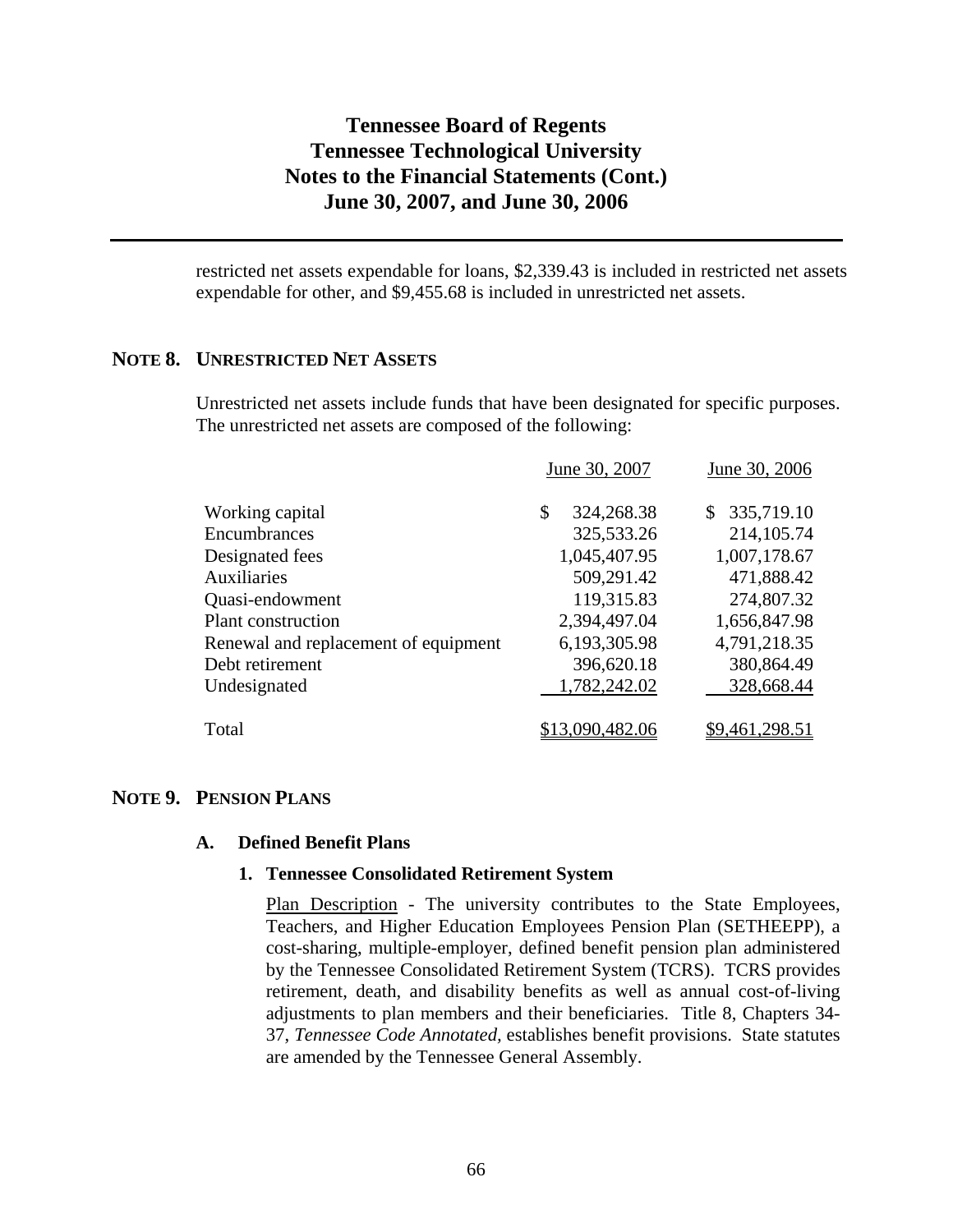The TCRS issues a publicly available financial report that includes financial statements and required supplementary information for SETHEEPP. That report may be obtained by writing to the Tennessee Department of the Treasury, Consolidated Retirement System, 10th Floor Andrew Jackson Building, Nashville, Tennessee 37243-0230, or by calling (615) 741-8202.

Funding Policy - Plan members are noncontributory. The university is required to contribute an actuarially determined rate. The current rate is 13.66% of annual covered payroll. Contribution requirements for the university are established and may be amended by the TCRS' Board of Trustees. The university's contributions to TCRS for the years ended June 30, 2007, 2006, and 2005 were \$3,361,727.03, \$2,394,517.74, and \$2,368,211.39. Contributions met the requirements for each year.

### **B. Defined Contribution Plans**

#### **Optional Retirement Plans (ORP)**

Plan Description - The university contributes to three defined contribution plans: Teachers Insurance and Annuity Association–College Retirement Equities Fund (TIAA-CREF), Aetna Life Insurance and Annuity Company, and Variable Annuity Life Insurance Company (VALIC). These plans are administered by the Tennessee Department of the Treasury. Each plan provides retirement benefits to faculty and staff who are exempt from the overtime provisions of the Fair Labor Standards Act and who waive membership in the TCRS. Benefits depend solely on amounts contributed to the plan plus investment earnings. Plan provisions are established by state statute in Title 8, Chapter 35, Part 4, *Tennessee Code Annotated.* State statutes are amended by the Tennessee General Assembly.

Funding Policy - Plan members are noncontributory. The university contributes an amount equal to 10% of the employee's base salary up to the social security wage base and 11% above the social security wage base. Contribution requirements are established and amended by state statute. The contribution made by the university to the plans was \$3,037,096.34 for the year ended June 30, 2007, and \$2,855,872.21 for the year ended June 30, 2006. Contributions met the requirements for each year.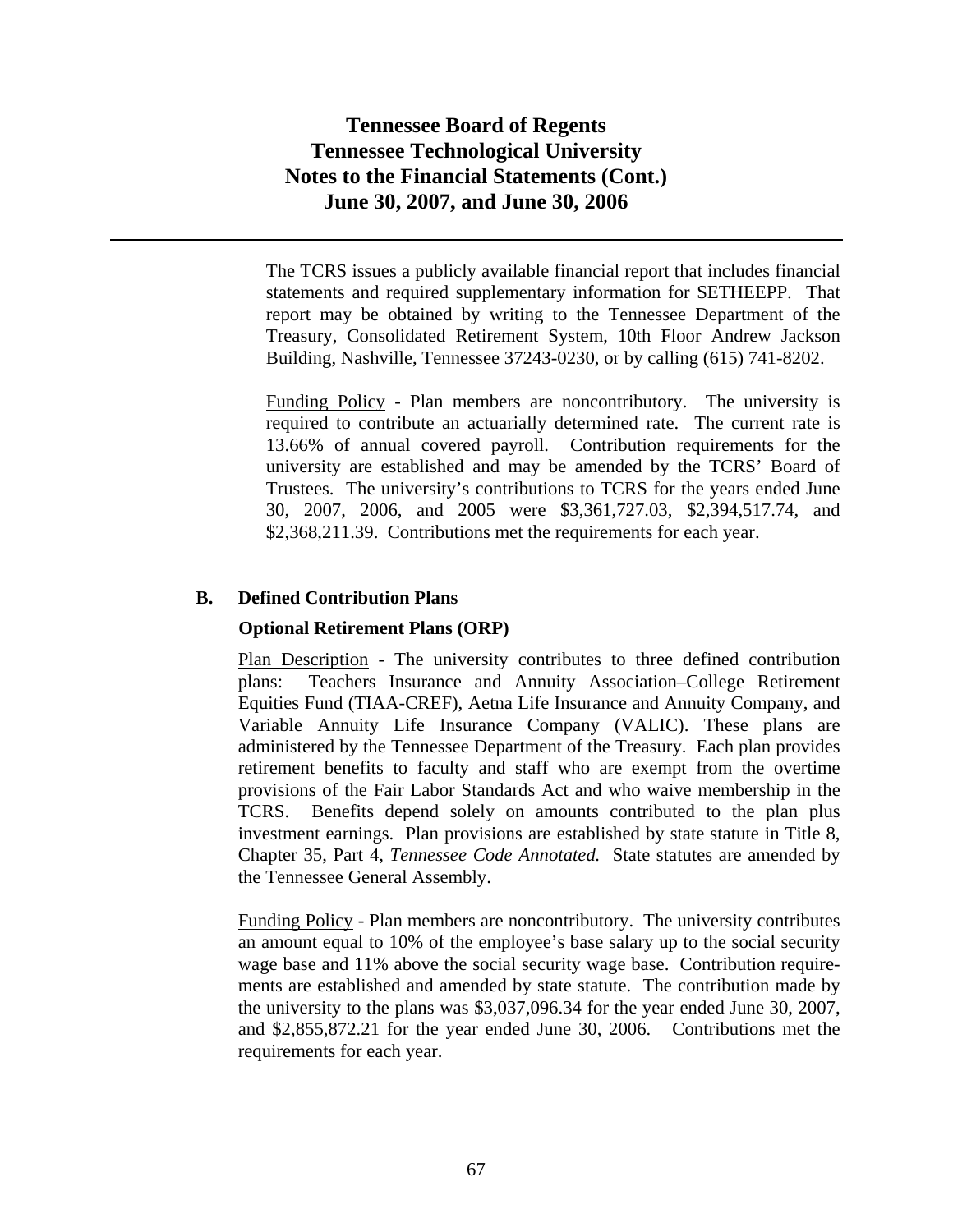#### **NOTE 10. OTHER POST-EMPLOYMENT BENEFITS**

The State of Tennessee administers a group health insurance program which provides post-employment health insurance benefits to eligible university retirees. This benefit is provided and administered by the State of Tennessee. The university assumes no liability for retiree health care programs. Information related to this plan is available at the statewide level in the *Tennessee Comprehensive Annual Financial Report*. That report may be obtained by writing to the Tennessee Department of Finance and Administration, Division of Accounts, 14th Floor William R. Snodgrass Tennessee Tower, 312 Eighth Avenue North, Nashville, Tennessee 37243-0298, or by calling (615) 741-2140.

### **NOTE 11. INSURANCE-RELATED ACTIVITIES**

It is the policy of the state not to purchase commercial insurance for the risks of losses for general liability, automobile liability, professional malpractice, and workers' compensation. The state's management believes it is more economical to manage these risks internally and set aside assets for claim settlement in its internal service fund, the Risk Management Fund. The state purchases commercial insurance for real property, flood, earthquake, and builder's risk losses and surety bond coverage on the state's officials and employees. The Risk Management Fund is also responsible for claims for damages to state-owned property up to the amount of the property insurance aggregate deductible amount. The insurance policy deductibles vary from \$25,000 per occurrence, depending on the type of coverage, to an aggregate of \$5 million.

The university participates in the Risk Management Fund. The fund allocates the cost of providing claims servicing and claims payment by charging a premium to the university based on a percentage of the university's expected loss costs, which include both experience and exposures. This charge considers recent trends in actual claims experience of the state as a whole. An actuarial valuation is performed as of fiscal year-end to determine the fund liability and premium allocation. Information regarding the determination of the claims liabilities and the changes in the balances of the claims liabilities for the years ended June 30, 2007, and June 30, 2006, are presented in the *Tennessee Comprehensive Annual Financial Report*. That report may be obtained by writing to the Tennessee Department of Finance and Administration, Division of Accounts, 14th Floor William R. Snodgrass Tennessee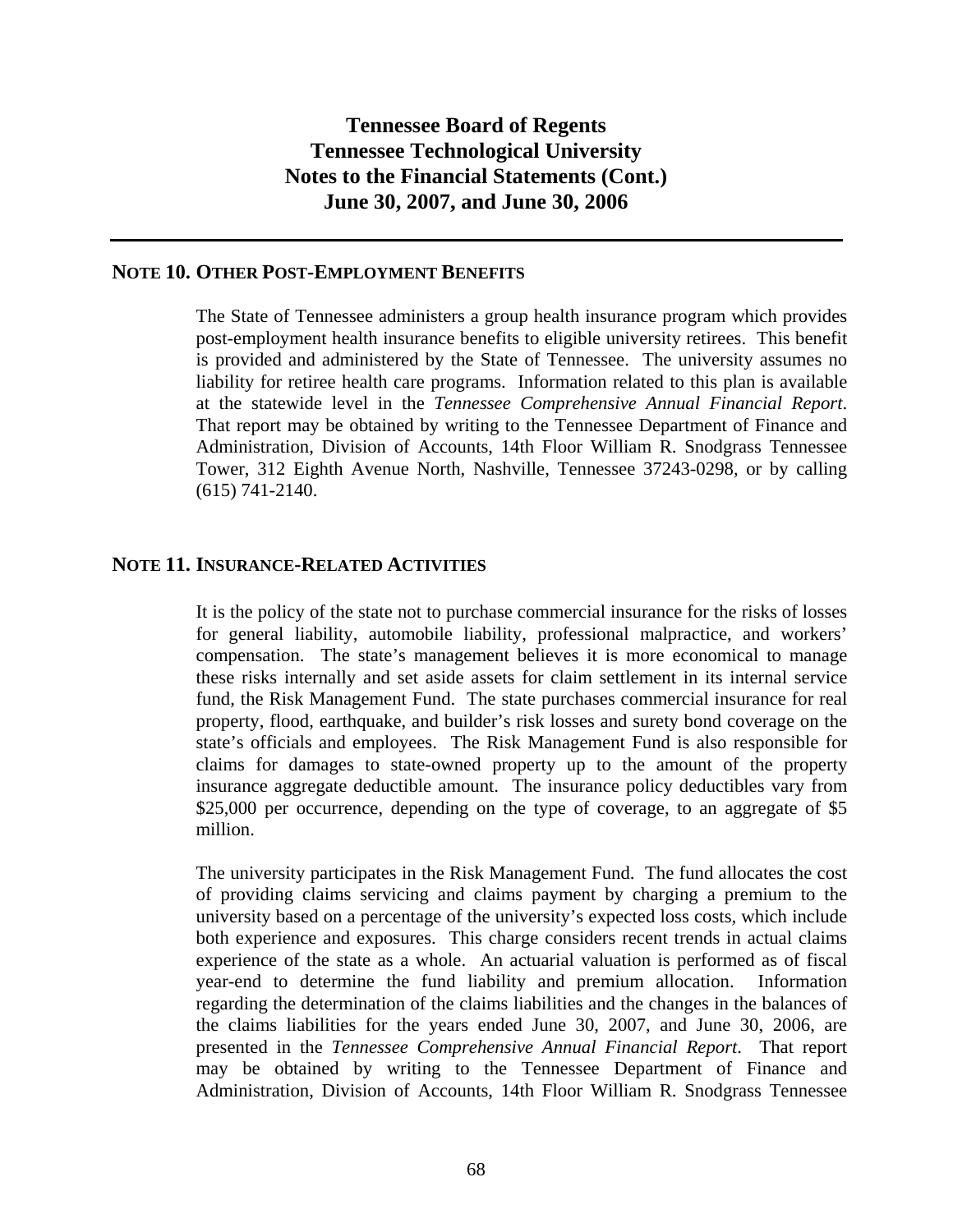Tower, 312 Eighth Avenue North, Nashville, Tennessee 37243-0298, or by calling (615) 741-2140. Since the university participates in the Risk Management Fund, it is subject to the liability limitations under the provisions of the Tennessee Claims Commission Act, *Tennessee Code Annotated,* Section 9-8-101 et seq. Liability for negligence of the university for bodily injury and property damage is limited to \$300,000 per person and \$1,000,000 per occurrence. The limits of liability under workers' compensation are set forth in *Tennessee Code Annotated,* Section 50-6-101 et seq. Claims are paid through the state's Risk Management Fund. At June 30, 2007, the Risk Management Fund held \$116.7 million in cash and cash equivalents designated for payment of claims. At June 30, 2006, the Risk Management fund held \$133.2 million in cash and cash equivalents designated for payment of claims.

At June 30, 2007, the scheduled coverage for the university was \$757,341,900.00 for buildings and \$97,880,500.00 for contents. At June 30, 2006, the scheduled coverage for the university was \$234,298,900.00 for buildings and \$94,817,300.00 for contents.

The state has also set aside assets in the Employee Group Insurance Fund, an internal service fund, to provide a program of health insurance coverage for the employees of the state with the risk retained by the state. The university participates in the Employee Group Insurance Fund. The fund allocates the cost of providing claims servicing and claims payment by charging a premium to the university based on estimates of the ultimate cost of claims that have been reported but not settled and of claims that have been incurred but not reported. Employees and providers have 13 months to file medical claims.

### **NOTE 12. COMMITMENTS AND CONTINGENCIES**

Sick Leave - The university records the cost of sick leave when paid. Generally, since sick leave (earned one day per month with unlimited accumulation) is paid only when an employee dies or is absent because of illness, injury, or related family death, there is no liability for sick leave at June 30. The dollar amount of unused sick leave was \$24,149,101.26 at June 30, 2007, and \$24,763,445.22 at June 30, 2006.

Operating Leases - The university has entered into various operating leases for buildings and equipment. Such leases will probably continue to be required. Expenses under operating leases for personal property were \$292,126.82 for the year ended June 30, 2007. The comparative amount for the year ended June 30, 2006, was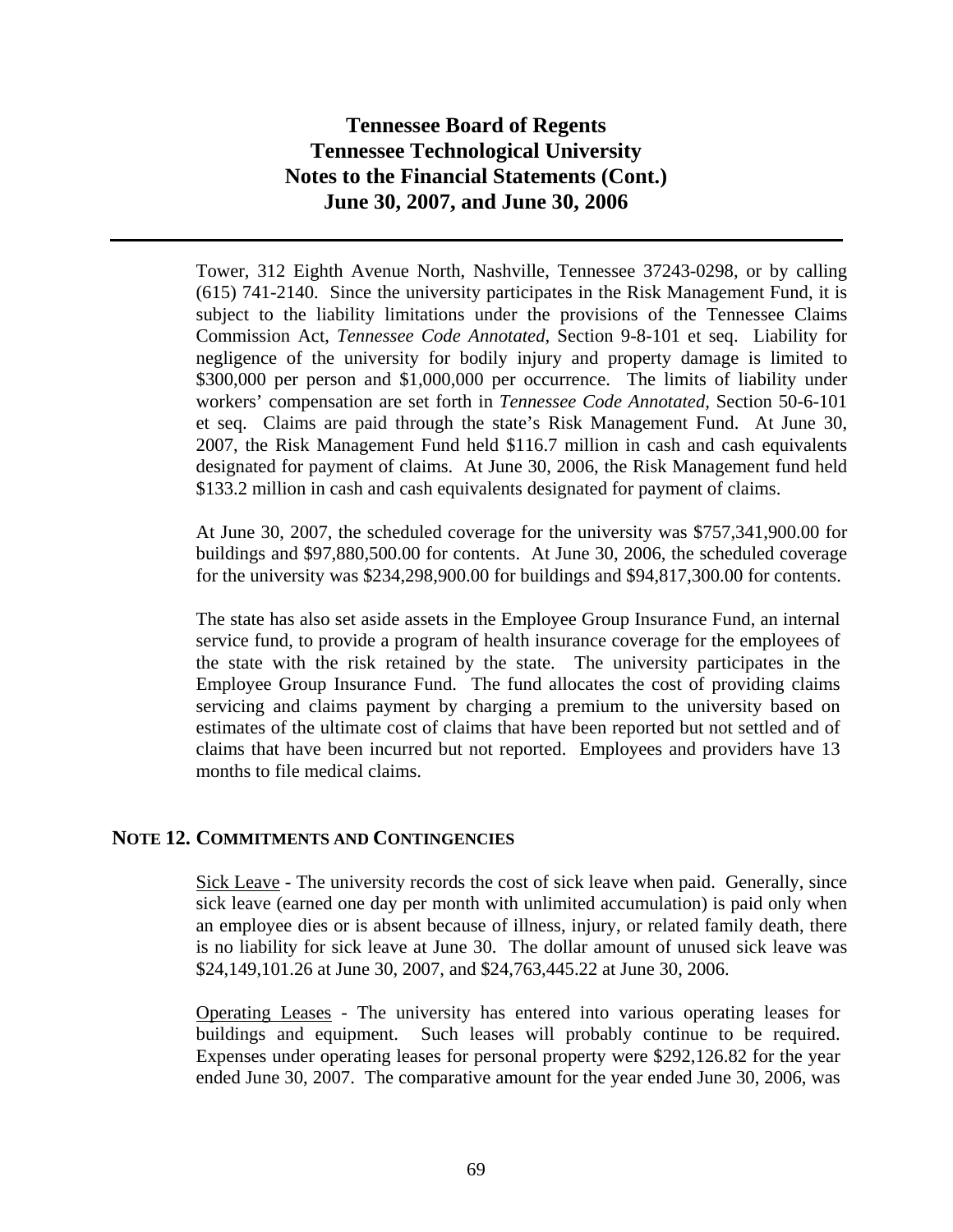\$307,445.43. There were no expenses for operating leases for real property in either fiscal year. All operating leases are cancelable at the lessee's option.

Construction in Progress - At June 30, 2007, outstanding commitments under construction contracts totaled \$11,358,240.00 for Nursing and Health Services Building and Housing Fire Safety Upgrade projects, of which \$5,969,000.00 will be funded by future state capital outlay appropriations.

Contract - In December 2004, the Tennessee Board of Regents system entered into a contract with SungardSCT for the purchase of a comprehensive enterprise resource planning system. The contract includes a multi-year phase-in of administrative software for financial, human resource, and student systems. The university's outstanding liability for this contract was \$1,643,529.00 at June 30, 2007, and \$2,037,046.86 at June 30, 2006.

Litigation - The university is involved in several lawsuits, none of which are expected to have a material effect on the accompanying financial statements.

### **NOTE 13. CHAIRS OF EXCELLENCE**

The university had \$5,588,163.59 on deposit at June 30, 2007, and \$5,030,106.76 on deposit at June 30, 2006, with the State Treasurer for the university's Chairs of Excellence program. These funds are held in trust by the state and are not included in the financial statements.

### **NOTE 14. FUNDS HELD IN TRUST BY OTHERS**

The university is a beneficiary under the CTC Charitable Lead, Odom Family, and Odom Tennessee Tech Charitable Lead, and William Jenkins Estate trusts. The underlying assets are not considered assets of the university and are not included in the university's financial statements. The university received \$120,178.07 from these funds during the year ended June 30, 2007, and \$118,909.53 during the year ended June 30, 2006.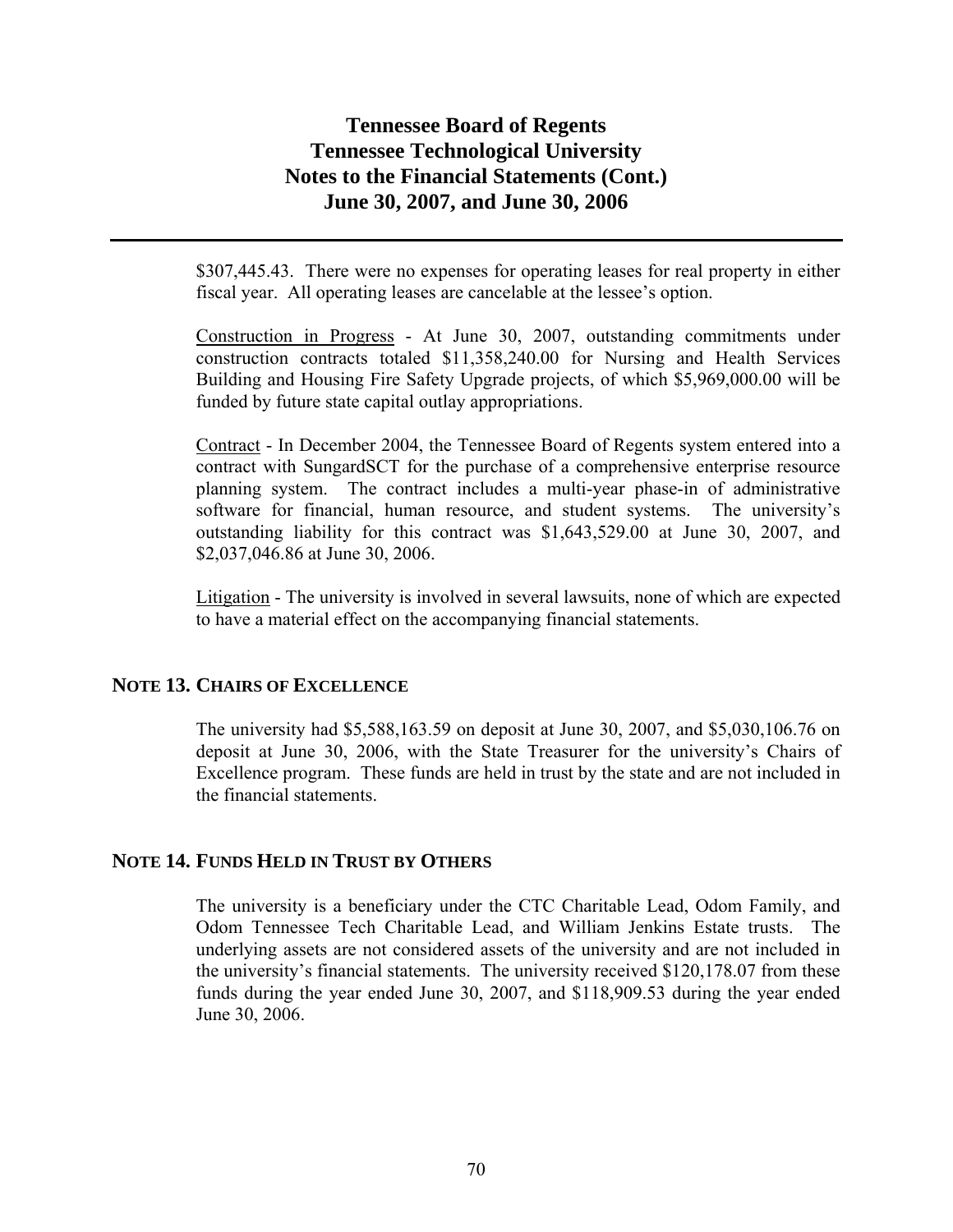### **NOTE 15. NATURAL CLASSIFICATIONS WITH FUNCTIONAL CLASSIFICATIONS**

The university's operating expenses by functional classification for the year ended June 30, 2007, are as follows:

| Natural Classification  |                 |                 |                 |                 |                          |                  |  |  |
|-------------------------|-----------------|-----------------|-----------------|-----------------|--------------------------|------------------|--|--|
|                         |                 |                 | Other           |                 |                          |                  |  |  |
| Functional              | Salaries        | <b>Benefits</b> | Operating       | Scholarships    | Depreciation             | Total            |  |  |
| Classification          |                 |                 |                 |                 |                          |                  |  |  |
| Instruction             | \$32,045,560.59 | \$9,527,852.02  | \$5,607,692.25  | \$              | \$<br>$\sim$             | \$47,181,104.86  |  |  |
| Research                | 4.998.092.15    | 1.155.423.53    | 3,197,932.57    |                 |                          | 9.351.448.25     |  |  |
| Public service          | 2.225.962.83    | 688,070.35      | 1.900.562.92    |                 |                          | 4,814,596.10     |  |  |
| Academic support        | 5,703,567.28    | 2,085,859.32    | (1,031,418.62)  |                 | $\overline{\phantom{a}}$ | 6,758,007.98     |  |  |
| Student services        | 4.764.125.91    | 1,678,448.37    | 3,726,235.48    |                 | $\overline{\phantom{a}}$ | 10,168,809.76    |  |  |
| Institutional support   | 5,942,573.56    | 2.315.642.32    | 1,129,311.51    |                 |                          | 9,387,527.39     |  |  |
| Operation & maintenance | 3,508,559.26    | 1,884,389.15    | 5,661,368.95    |                 | $\overline{\phantom{a}}$ | 11,054,317.36    |  |  |
| Scholar, & fellow.      |                 |                 |                 | 11.730.870.97   | $\overline{\phantom{a}}$ | 11,730,870.97    |  |  |
| Auxiliary               | 2.103.025.36    | 836,021.32      | 3.066.923.16    |                 |                          | 6,005,969.84     |  |  |
| Depreciation            |                 |                 |                 |                 | 4.934.596.70             | 4,934,596.70     |  |  |
| Total                   | \$61.291.466.94 | \$20,171,706.38 | \$23,258,608.22 | \$11,730,870.97 | \$4,934,596.70           | \$121,387,249.21 |  |  |

The university's operating expenses by functional classification for the year ended June 30, 2006, are as follows:

|                         |                 |                 | <b>Natural Classification</b> |                                |                          |                  |
|-------------------------|-----------------|-----------------|-------------------------------|--------------------------------|--------------------------|------------------|
|                         |                 |                 | Other                         |                                |                          |                  |
| Functional              | Salaries        | <b>Benefits</b> | Operating                     | Scholarships                   | Depreciation             | Total            |
| Classification          |                 |                 |                               |                                |                          |                  |
| Instruction             | \$30,780,788.63 | \$8.563,969.48  | \$5,486,547.44                | \$<br>$\overline{\phantom{0}}$ | \$<br>۰                  | \$44,831,305.55  |
| Research                | 4.305.463.76    | 948.519.48      | 2.477.674.83                  |                                |                          | 7,731,658.07     |
| Public service          | 2.160.079.23    | 614,889.08      | 2.176.913.06                  |                                | -                        | 4,951,881.37     |
| Academic support        | 5,639,840.87    | 1,848,865.08    | (831, 180.90)                 |                                | ۰                        | 6,657,525.05     |
| Student services        | 4,438,815.68    | 1,492,516.68    | 3,543,222.09                  |                                | -                        | 9,474,554.45     |
| Institutional support   | 5,698,570.74    | 2,140,284.86    | 1.069.491.78                  |                                | ۰                        | 8,908,347.38     |
| Operation & maintenance | 3.395.514.18    | 1.707.683.33    | 7.438.973.77                  |                                | ۰                        | 12,542,171.28    |
| Scholar, & fellow.      |                 |                 |                               | 9,400,581.41                   | $\overline{\phantom{a}}$ | 9,400,581.41     |
| Auxiliary               | 2,057,532.25    | 719, 105.70     | 3,081,712.63                  |                                |                          | 5,858,350.58     |
| Depreciation            |                 |                 |                               |                                | 4,627,003.36             | 4,627,003.36     |
| Total                   | \$58,476,605.34 | \$18,035,833.69 | \$24,443,354.70               | \$9,400,581.41                 | \$4,627,003.36           | \$114,983,378.50 |

### **NOTE 16. COMPONENT UNIT**

The Tennessee Technological University Foundation is a legally separate, tax-exempt organization supporting Tennessee Technological University. The foundation acts primarily as a fund-raising organization to supplement the resources that are available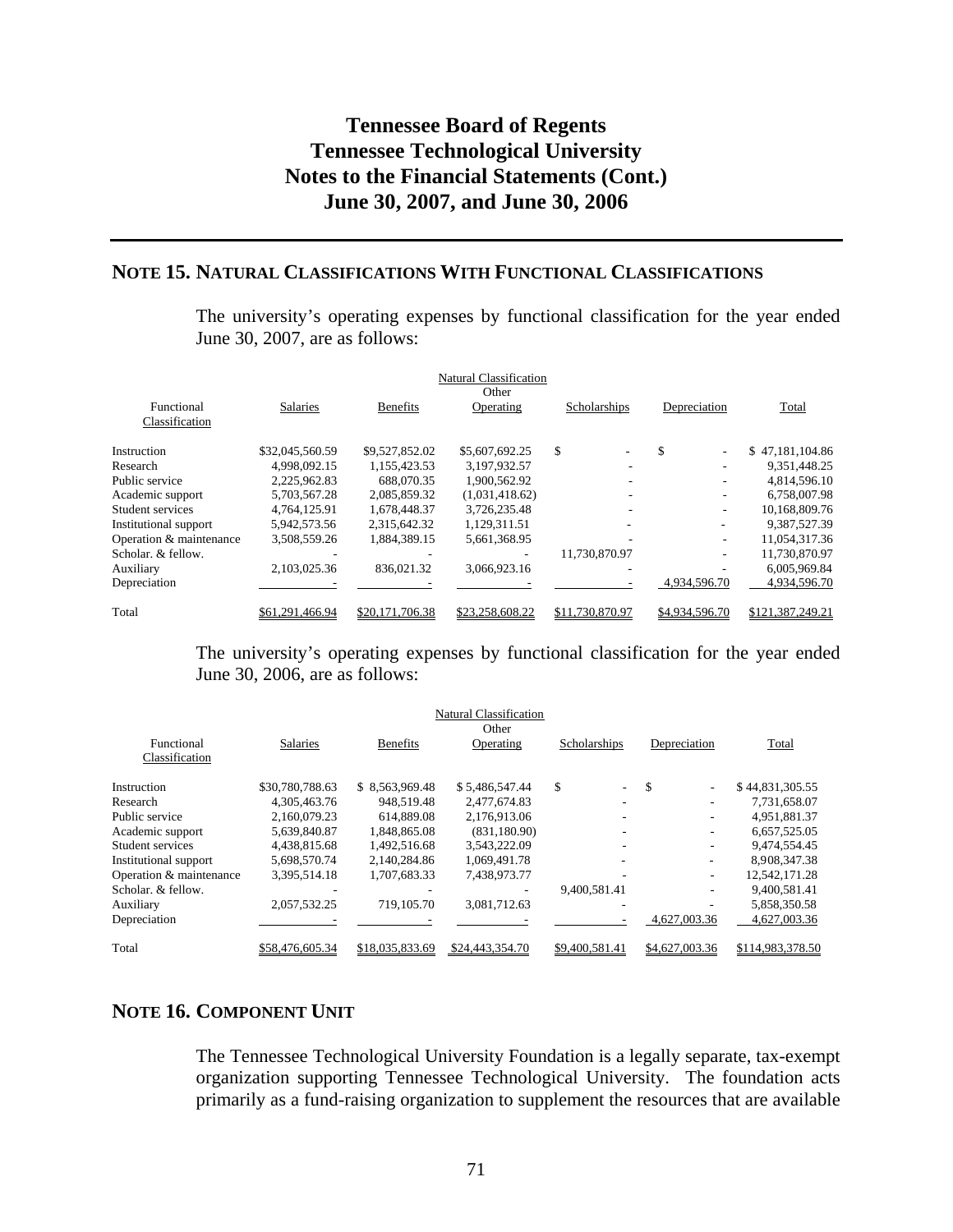to the university in support of its programs. The 27-member board of the foundation is self-perpetuating and consists of graduates and friends of the university. Although the university does not control the timing or amount of receipts from the foundation, the majority of resources, or income thereon, that the foundation holds and invests are restricted to the activities of the university by the donors. Because these restricted resources held by the foundation can only be used by, or for the benefit of, the university, the foundation is considered a component unit of the university and is discretely presented in the university's financial statements.

During the year ended June 30, 2007, the foundation made distributions of \$727,935.55 to or on behalf of the university for both restricted and unrestricted purposes. During the year ended June 30, 2006, the foundation made distributions of \$329,019.38 to or on behalf of the university for both restricted and unrestricted purposes. Complete financial statements for the foundation can be obtained from Tennessee Technological University, Office of the Vice President for Business and Fiscal Affairs, P.O. Box 5037, Cookeville, TN 38505.

Cash and cash equivalents - In addition to demand deposits and petty cash on hand, this classification includes instruments which are readily convertible to known amounts of cash and which have original maturities of three months or less. At June 30, 2007, cash and cash equivalents consisted of \$8,029,245.73 in the State of Tennessee Local Government Investment Pool administered by the State Treasurer, and \$6,204,876.73 in custodial accounts of the investment managers of the foundation. At June 30, 2006, cash and cash equivalents consisted of \$6,251,817.64 in the State of Tennessee Local Government Investment Pool administered by the State Treasurer, and \$4,249,818.98 in custodial accounts of the investment managers of the foundation.

Deposits - The foundation also has deposits in the Local Government Investment Pool (LGIP) administered by the State Treasurer. The LGIP is part of the Pooled Investment Fund. The fund's required risks disclosures are presented in the *Tennessee Comprehensive Annual Financial Report.* That report may be obtained by writing to the Tennessee Department of Finance and Administration, Division of Accounts, 14th Floor William R. Snodgrass Tennessee Tower, 312 Eighth Avenue North, Nashville, Tennessee 37243-0298, or by calling (615) 741-2140.

Investments - The foundation is authorized to invest funds in accordance with its board of directors' policies. All investments permitted to be reported at fair value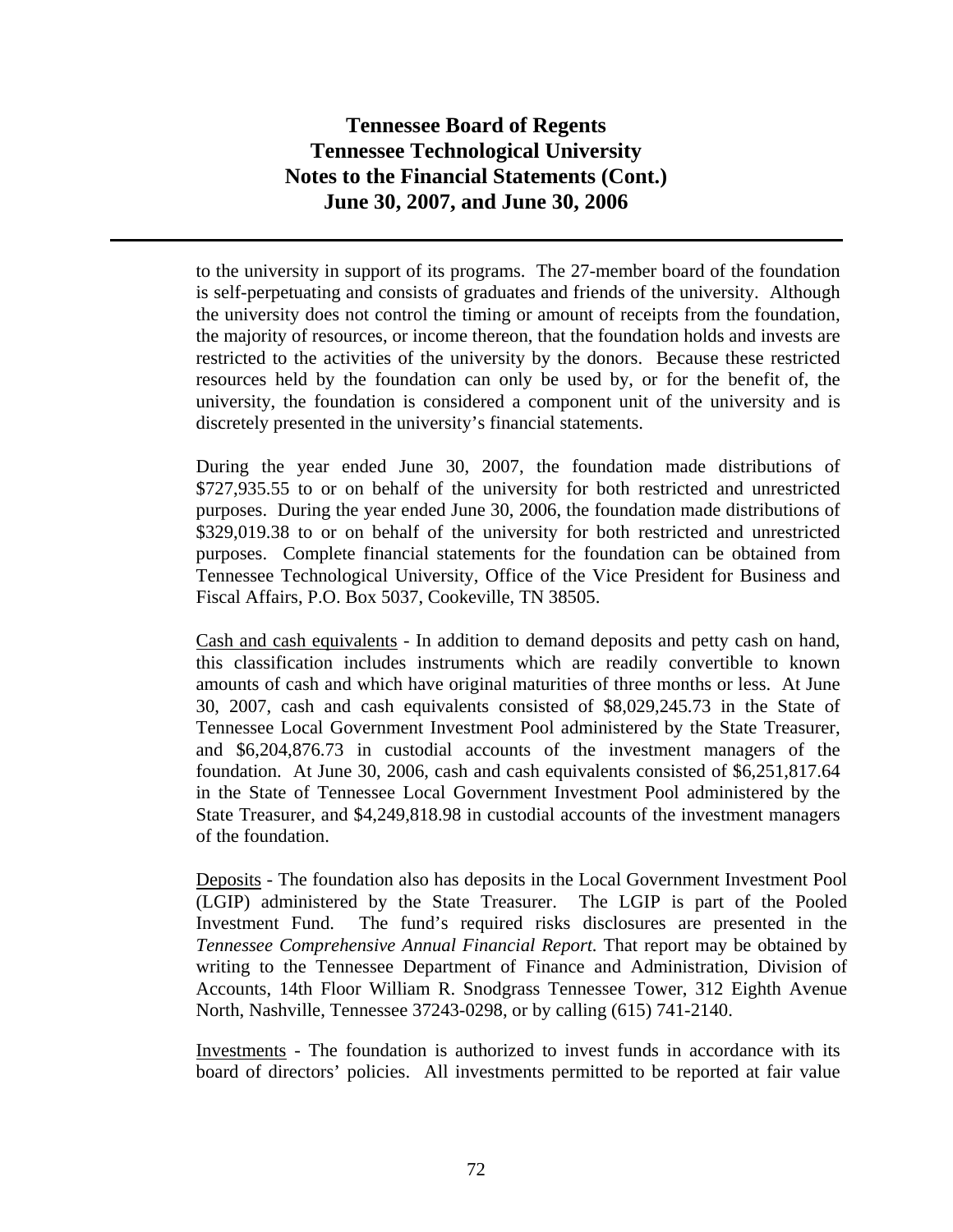under GASB Statement 31 are reported at fair value, including those with a maturity date of one year or less at the time of purchase.

At June 30, 2007, the foundation had the following investments and maturities.

|                  |                 | <b>Investment Maturities (in Years)</b> |                             |                |                        |                     |
|------------------|-----------------|-----------------------------------------|-----------------------------|----------------|------------------------|---------------------|
| Investment Type  | Fair Value      | Less than 1                             | $\frac{1 \text{ to } 5}{2}$ | $6$ to $10$    | More than<br><u>10</u> | No Maturity<br>Date |
| U.S. Treasury    | \$<br>78,012.00 | \$.<br>$\sim$                           | -S<br>-                     | 64,690.00<br>S | \$13,322.00            | \$                  |
| U.S. agencies    | 3,180,799.19    | 1,141,162.16                            | 1,500,311.30                | 240,840.00     | 298,485.73             |                     |
| Corporate stocks | 26,098,442.89   |                                         |                             |                |                        | 26,098,442.89       |
| Corporate bonds  | 3,408,257.25    | 298,595.00                              | 1,219,358.00                | 1,864,150.00   | 26,154.25              |                     |
| Mutual funds     | 14,627.45       | $\overline{\phantom{0}}$                |                             |                |                        | 14,627.45           |
| Other:           |                 |                                         |                             |                |                        |                     |
| Hedge fund       | 5,281,862.68    |                                         |                             |                |                        | 5,281,862.68        |
| Total            | \$38,062,001.46 | \$1,439,757.16                          | \$2,719,669.30              | \$2,169,680.00 | \$337,961.98           | \$31,394,933.02     |

At June 30, 2006, the foundation had the following investments and maturities.

| <b>Investment Type</b> | Fair Value      | Less than 1            | $1$ to 5       | 6 to 10         | More than<br>10 | No Maturity<br>Date |
|------------------------|-----------------|------------------------|----------------|-----------------|-----------------|---------------------|
| U.S. Treasury          | 95.752.95       | $\mathbb{S}$<br>$\sim$ | $\sim$         | \$<br>12.457.13 | \$ 83,295.82    | <sup>\$</sup>       |
| U.S. agencies          | 2,745,475.40    |                        | 2,205,230.30   | 236, 137. 49    | 304,107.61      |                     |
| Corporate stocks       | 25,050,532.63   |                        |                |                 |                 | 25,050,532.63       |
| Corporate bonds        | 2,652,542.14    |                        | 867,935.00     | 1,651,978.89    | 132,628.25      |                     |
| Mutual funds           | 16,514.59       |                        |                |                 |                 | 16,514.59           |
| Other:                 |                 |                        |                |                 |                 |                     |
| Hedge fund             | 2,236,449.22    |                        |                |                 |                 | 2,236,449.22        |
| Total                  | \$32,797,266.93 |                        | \$3,073,165.30 | \$1,900,573.51  | \$520,031.68    | \$27,303,496.44     |

Alternative Investment – The foundation has an investment in the Silver Capital Fund (Offshore) Ltd. (the "Fund") hedge fund. The estimated fair value of this investment was \$5,281,862.68 at June 30, 2007, and \$2,236,449.22 at June 30, 2006.

The Fund was formed under the laws of the Cayman Islands on April 30, 2004, with operations commencing on June 1, 2004, for the purpose of trading and investing in securities. The Fund invests only in publicly tradable securities listed on a national securities exchange or reported on the NASDAQ national market. The Fund received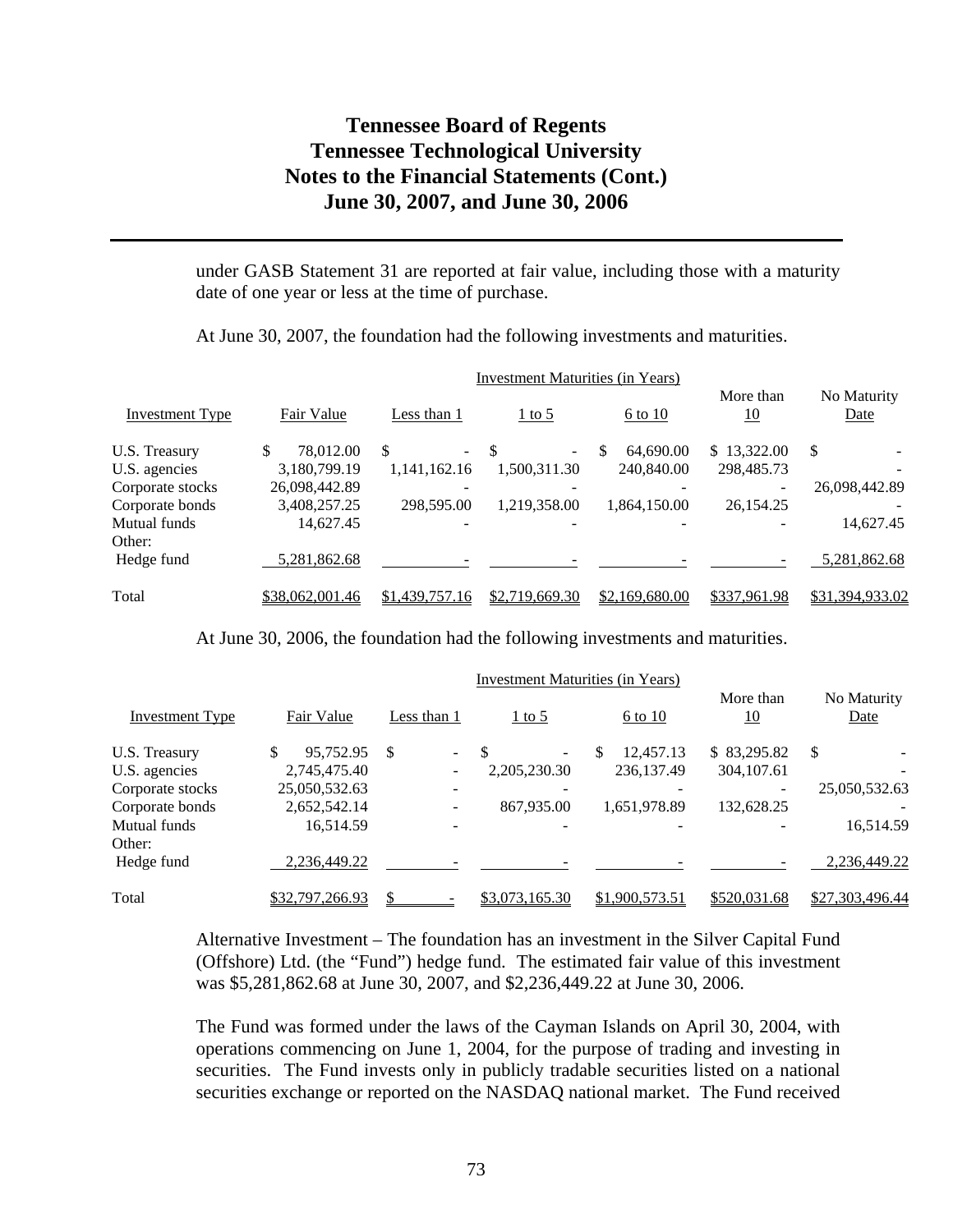an unqualified opinion on its June 30, 2007, audited financial statements. The foundation believes that the reported amounts for this alternative investment are a reasonable estimate of fair value at each year end. The fair value for the Fund is estimated monthly by BISYS Hedge Fund Services Limited based on the month end closing price listed for each individual investment within the fund.

Interest rate risk - Interest rate risk is the risk that changes in interest rates will adversely affect the fair value of a debt investment. The foundation does not have a formal investment policy that limits investment maturities as a means of managing its exposure to fair value losses arising from increasing interest rates.

Credit risk - Credit risk is the risk that an issuer or other counterparty to an investment will not fulfill its obligations. Securities are rated using Standard and Poor's, Moody's, and/or Fitch and are presented below using the Standard and Poor's rating scale. The foundation has no investment policy limiting its investment choices based on ratings issued by nationally recognized statistical rating organizations.

At June 30, 2007, the foundation's investments were rated as follows:

|                 |                 |                |                | <b>Credit Quality Rating</b> |              |                |
|-----------------|-----------------|----------------|----------------|------------------------------|--------------|----------------|
| Investment Type | Fair Value      | AAA            | AA             | А                            | <b>BBB</b>   | Unrated        |
| <b>LGIP</b>     | \$8,029,245.73  | \$             | - \$<br>-      | ۰.                           |              | \$8,029,245.73 |
| U.S. agencies   | 3,180,799.19    | 3,180,799.19   | ۰              |                              |              |                |
| Corporate bonds | 3,408,257.25    | ۰              | 1.644.111.00   | 1,198,582.00                 | 229,354.25   | 336,210.00     |
| Mutual funds    | 14.627.45       |                |                |                              |              | 14.627.45      |
| Total           | \$14,632,929.62 | \$3,180,799.19 | \$1,644,111,00 | \$1,198,582.00               | \$229,354.25 | \$8,380,083.18 |

At June 30, 2006, the foundation's investments were rated as follows:

|                 | Credit Quality Rating |                               |              |                |              |                |  |  |
|-----------------|-----------------------|-------------------------------|--------------|----------------|--------------|----------------|--|--|
| Investment Type | Fair Value            | AAA                           | AA           | А              | <b>BBB</b>   | Unrated        |  |  |
| <b>LGIP</b>     | \$6,251,817.64        | S<br>$\overline{\phantom{a}}$ | ۰            | $\sim$         |              | \$6,251,817.64 |  |  |
| U.S. agencies   | 2,745,475.40          | 2,745,475.40                  |              |                |              |                |  |  |
| Corporate bonds | 2,652,542.14          | ۰                             | 663,842.83   | 1.347.616.06   | 225.511.25   | 415,572.00     |  |  |
| Mutual funds    | 16.514.59             |                               |              |                |              | 16.514.59      |  |  |
| Total           | \$11,666,349.77       | \$2,745,475.40                | \$663,842.83 | \$1,347,616.06 | \$225,511.25 | \$6,683,904.23 |  |  |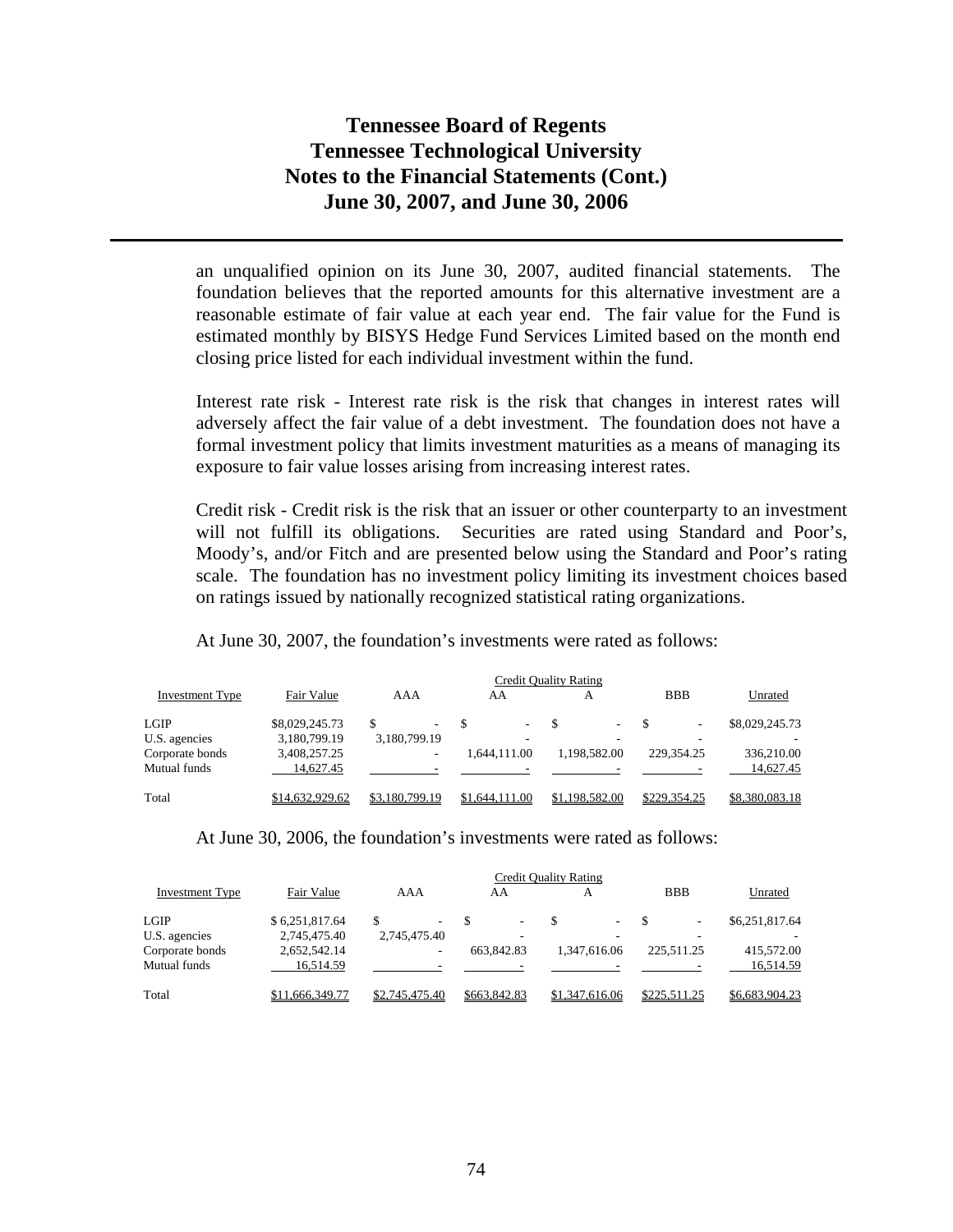Investments of the foundation's endowment and similar funds are composed of the following:

|                                         | Carrying Value  | <b>Carrying Value</b> |
|-----------------------------------------|-----------------|-----------------------|
|                                         | June 30, 2007   | June 30, 2006         |
| U.S. Treasury                           | \$<br>64,690.00 | 69,953.92<br>\$       |
| U.S. agencies                           | 3,180,799.19    | 2,745,475.40          |
| <b>Local Government Investment Pool</b> | 8,029,245.73    | 6,251,817.64          |
| Investment manager custodial accounts   | 6,189,929.70    | 4,248,520.96          |
| Corporate stocks                        | 25, 565, 555.84 | 24,531,671.19         |
| Corporate bonds                         | 3,408,257.25    | 2,652,542.14          |
| Hedge funds                             | 5,281,862.68    | 2,236,449.22          |
|                                         |                 |                       |
|                                         | \$51,720,340.39 | \$42,736,430.47       |

Assets of endowments are pooled on a fair value basis, with each individual fund subscribing to or disposing of units on the basis of the fair value per unit at the beginning of the calendar quarter within which the transaction takes place. Of the total units at June 30, 2007, each having a fair value of \$113.661527, 401,328.6684 units were owned by endowments, 48,899.5628 units were owned by operation accounts, and 4,810.0010 units were owned by quasi-endowments. Of the total units at June 30, 2006, each having a fair value of \$105.244911, 352,656.035632 units were owned by endowments, 48,890.90565 units were owned by operation accounts, and 4,519.537618 units were owned by quasi-endowments.

The following tabulations summarize changes in relationships between cost and fair values of the pooled assets: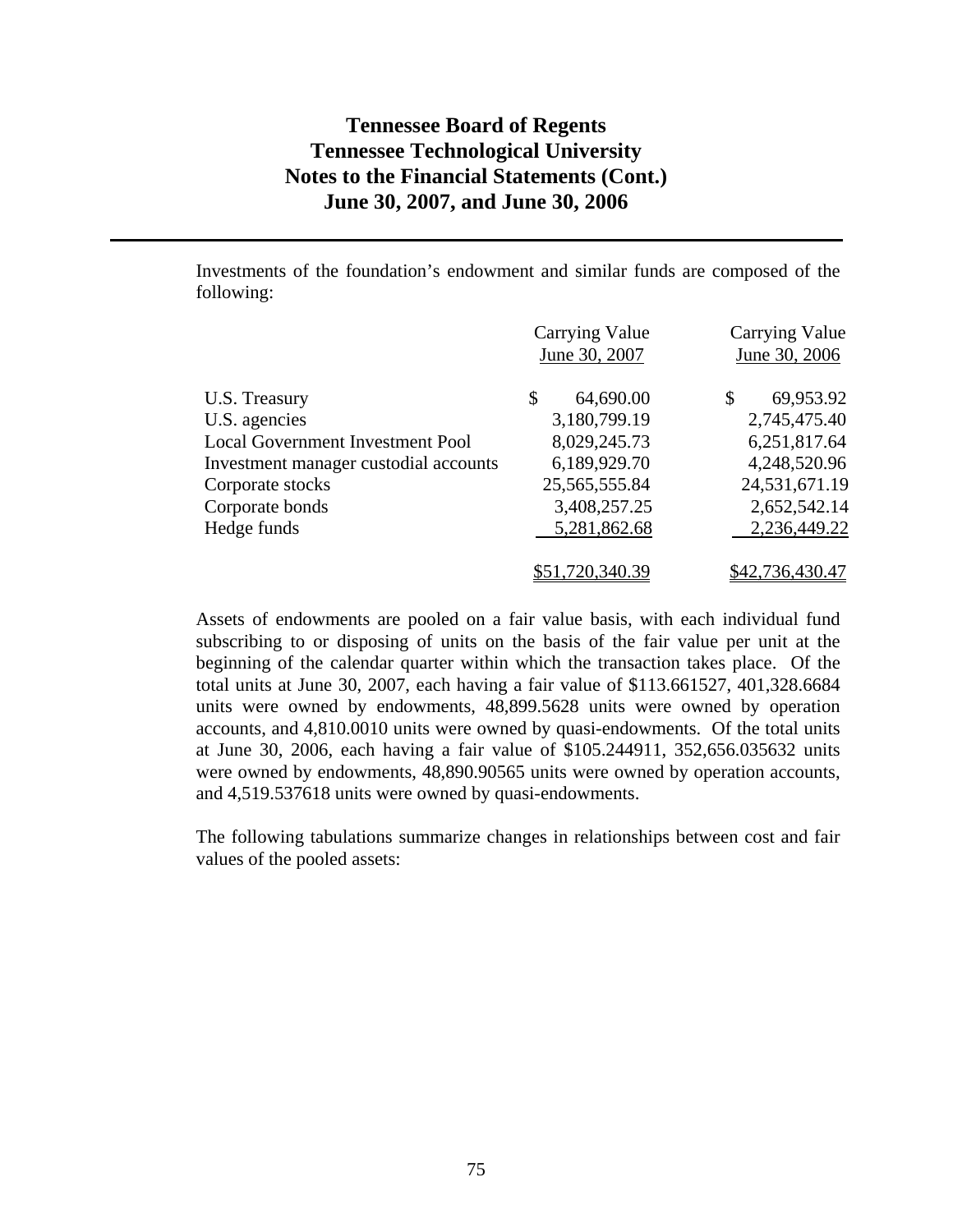### FY 2007

|                               |                 | Pooled Assets   | Net Gains      | Value        |
|-------------------------------|-----------------|-----------------|----------------|--------------|
|                               | Fair Value      | Cost            | (Losses)       | Per Unit     |
| End of year                   | \$51,720,340.39 | \$46,531,807.55 | \$5,188,532.84 | \$113.661527 |
| Beginning of year             | \$42,736,430.47 | \$41,295,130.24 | 1,441,300.23   | 105.244911   |
|                               |                 |                 |                | 8.416616     |
| Unrealized net gains/(losses) |                 |                 | 3,747,232.61   |              |
| Realized net gains/(losses)   |                 |                 |                |              |
| Total net gains/(losses)      |                 |                 | \$3,747,232.61 |              |

Fair

Fair

The average annual earnings per unit, exclusive of net gains/(losses), were \$8.393953 for the year ended June 30, 2007.

#### FY 2006

|                                                         | Pooled Assets   |                 | Net Gains        | Value                      |
|---------------------------------------------------------|-----------------|-----------------|------------------|----------------------------|
|                                                         | Fair Value      | Cost            | (Losses)         | Per Unit                   |
| End of year                                             | \$42,736,430.47 | \$41,295,130.24 | \$1,441,300.23   | \$105.244911               |
| Beginning of year                                       | \$38,430,544.39 | \$35,233,421.98 | 3,197,122.41     | 109.649628<br>\$(4.404717) |
| Unrealized net gains/(losses)                           |                 |                 | (1,755,822.18)   |                            |
| Realized net gains/(losses)<br>Total net gains/(losses) |                 |                 | \$(1,755,822.18) |                            |

The average annual earnings per unit, exclusive of net gains/(losses), were \$8.090680 for the year ended June 30, 2006.

Capital assets - Capital asset activity for the year ended June 30, 2007, was as follows:

|      | <b>Beginning</b><br>Balance | Additions |        | <b>Transfers</b> |        | <b>Reductions</b> |                          | Ending<br>Balance |
|------|-----------------------------|-----------|--------|------------------|--------|-------------------|--------------------------|-------------------|
| Land | \$348,864.28                |           | $\sim$ |                  | $\sim$ |                   | $\overline{\phantom{a}}$ | \$348,864.28      |

Capital asset activity for the year ended June 30, 2006, was as follows:

|      | Beginning<br>Balance | <b>Additions</b> | Transfers |        | Reductions |                          | Ending<br>Balance |
|------|----------------------|------------------|-----------|--------|------------|--------------------------|-------------------|
| Land | \$342,064.28         | \$6,800.00       |           | $\sim$ |            | $\overline{\phantom{a}}$ | \$348,864.28      |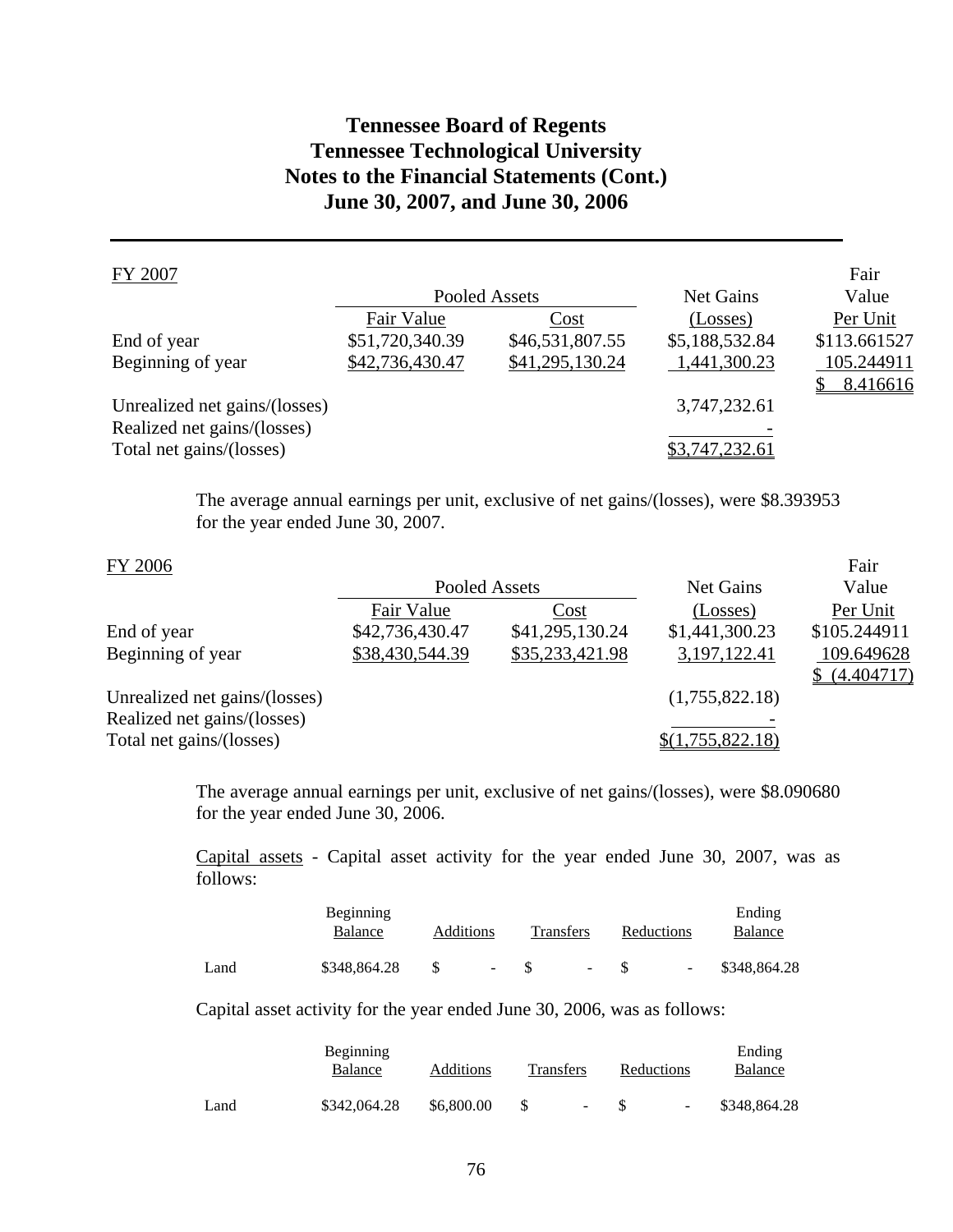Endowments - If a donor has not provided specific instructions to the foundation, the foundation's policies and procedures permit it to authorize for expenditure the net appreciation (realized and unrealized) of the investments of endowment funds. When administering its power to spend net appreciation, the foundation is required to consider the foundation's long-term and short-term needs, present and anticipated financial requirements, expected total return on its investments, price-level trends, and general economic conditions. Any net appreciation spent is required to be spent for the purposes for which the endowment was established.

The foundation chooses to spend only a portion of the investment income (including changes in the value of investments) each year. Under the spending plan established by the foundation, a percentage (as defined by the foundation) of the book value of an endowment, or a percentage of the actual earnings as designated by the donor, has been authorized for expenditure. The remaining amount, if any, becomes part of the permanent endowment.